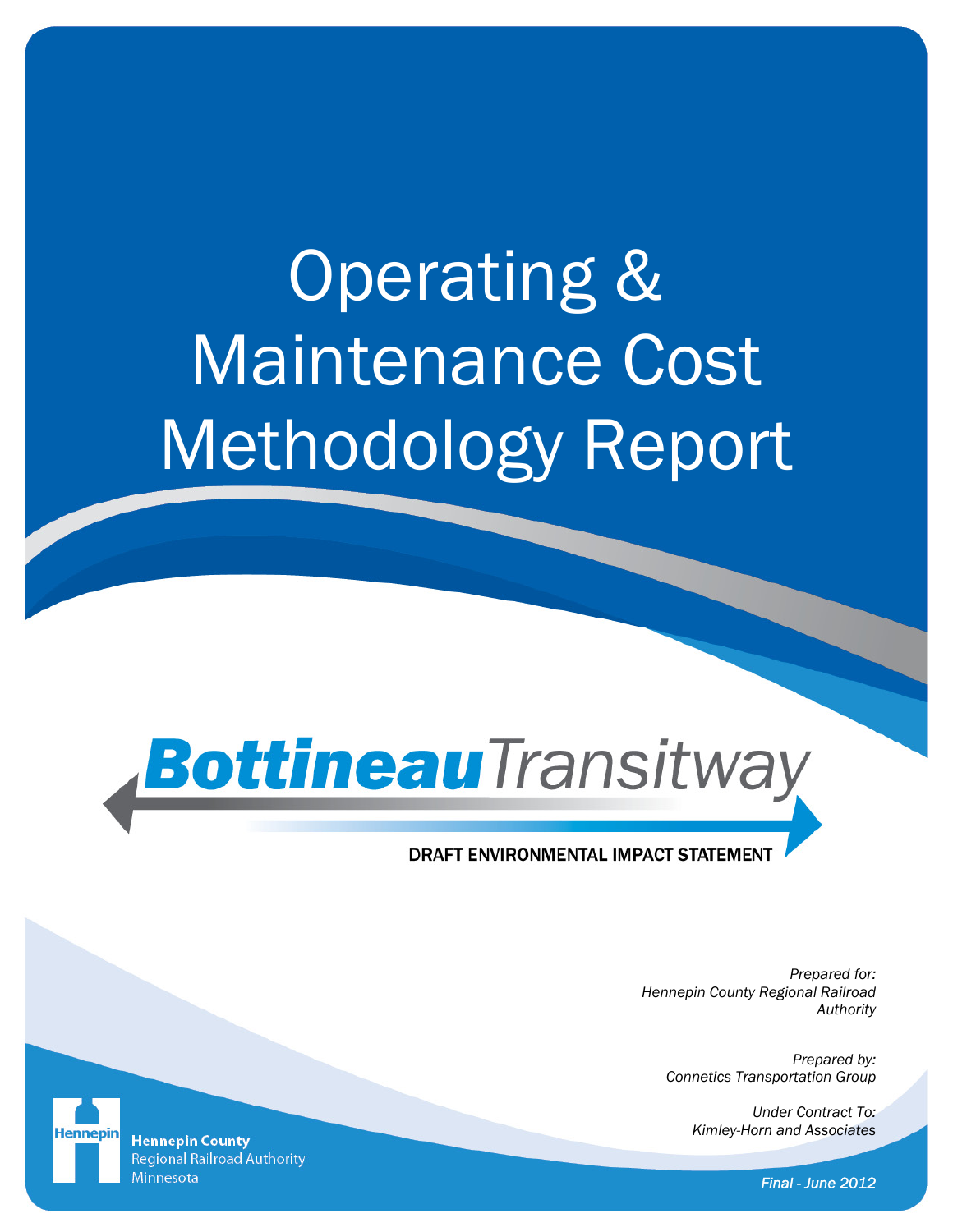

### **TABLE OF CONTENTS**

| 1.1 |  |
|-----|--|
| 1.2 |  |
| 1.3 |  |
| 1.4 |  |
|     |  |
| 2.1 |  |
| 2.2 |  |
|     |  |
| 3.1 |  |
| 3.2 |  |
|     |  |
| 4.1 |  |
| 4.2 |  |
|     |  |
| 5.1 |  |
| 5.2 |  |
|     |  |
| 6.1 |  |
| 6.2 |  |
|     |  |
| 7.1 |  |
| 7.2 |  |

APPENDIX A: Metro Transit 2010 Actual Expenses Allocated by Mode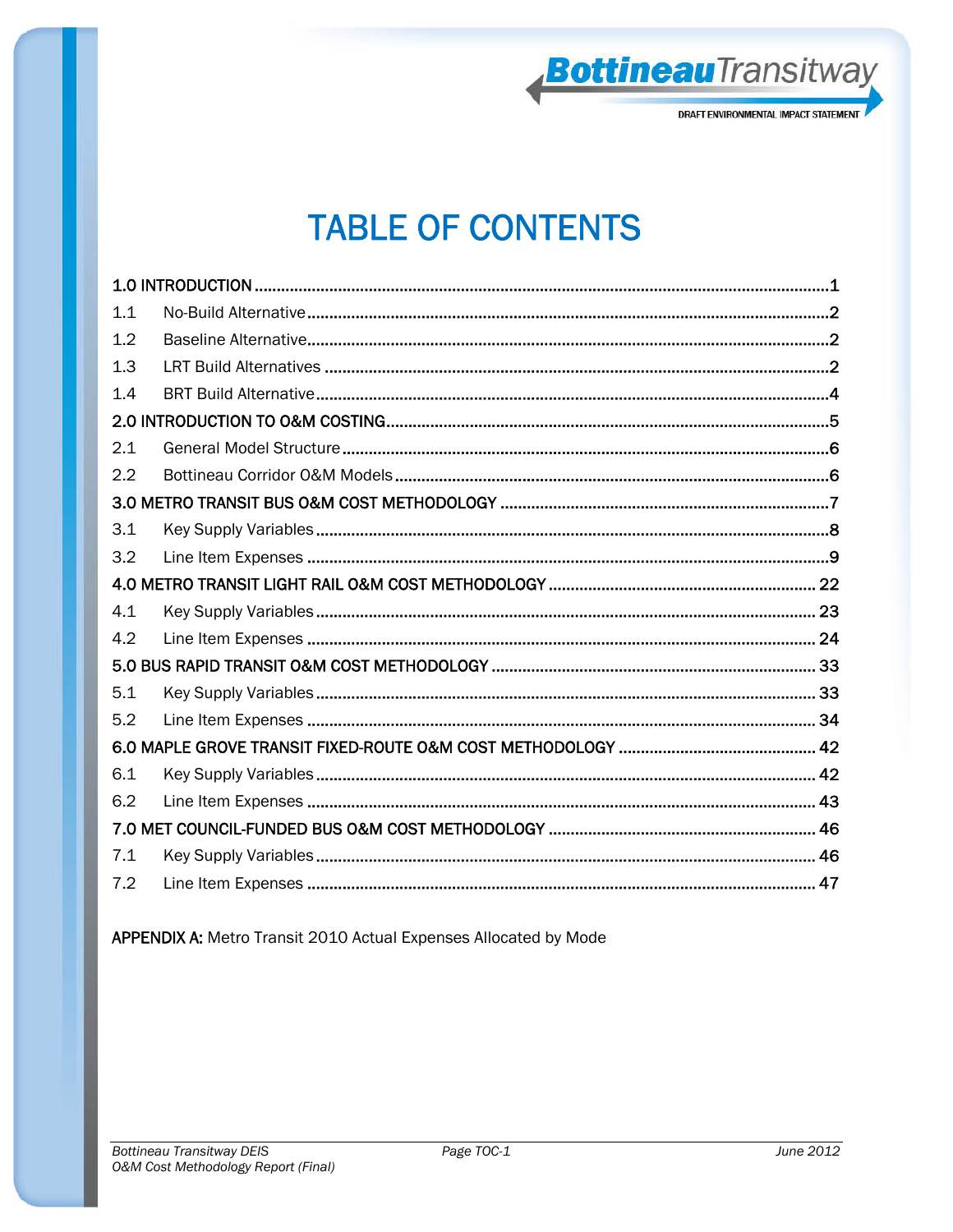BottineauTransitwa

## 1.0 INTRODUCTION

The Bottineau Transitway project area extends approximately 13 miles northwest from downtown Minneapolis through the neighborhoods of north Minneapolis, and into the communities of Golden Valley, Robbinsdale, Crystal, Brooklyn Park, and Maple Grove in Hennepin County, Minnesota. For more than 20 years, agencies in the region have conducted various studies related to establishing a transitway to serve the corridor. Prior studies by the Minnesota Department of Transportation (MnDOT), Hennepin County Regional Railroad Authority (HCRRA), the Metropolitan Council, and Metro Transit evaluated a range of transit options including light rail, commuter rail, and bus rapid transit.

Most recently, the Bottineau Transitway Alternatives Analysis Study (2008 to 2010) developed and analyzed alternatives for the corridor, focusing on potential transit modes and alignments. The evaluation of modes included baseline improvements to the existing bus system, light rail transit (LRT), bus rapid transit (BRT), and commuter rail. Various alignments were studied to identify the location of transitway investments (e.g., station facilities) with respect to existing infrastructure and land use. Alternatives that have been advanced to the current Draft Environmental Impact Statement (DEIS) stage of the project included the No-Build condition, which is limited to commited improvements to the current bus system, the Baseline condition, which includes optimizing the existing bus system based on corridor travel needs but short of a transitway investment, and "Transitway Build" alternatives including BRT and LRT on a combination of four primary alignments in the Bottineau Transitway project area.

This report presents the process by which annual operations and maintenance (O&M) costs are to be estimated for the transit alternatives under study for the Bottineau Transitway DEIS. The proposed alternatives affect Metro Transit's existing bus and LRT systems as well as Maple Grove Transit and some Metropolitan Council-funded bus operations.

Contents of this report are as follows:

- Section 1 serves as an introduction to this document by providing background information and a brief description of the alternatives for the Bottineau Transitway.
- Section 2 offers a general description of the O&M cost estimating process, Federal Transit Administration (FTA) guidelines and an overview of the typical structure of cost estimating equations.
- Section 3 presents methodology used to estimate Metro Transit's annual bus operating expenses for the project alternatives.
- Section 4 presents methodology used to estimate the annual O&M expenses of Metro Transit's light rail system.
- Section 5 presents methodology used to estimate bus rapid transit O&M expenses.
- Section 6 presents methodology used to estimate the annual O&M expenses of the Maple Grove Transit fixed-route system.
- Section 7 presents methodology for estimating annual operating costs related to Metropolitan Council-funded bus routes that currently serve the Bottineau corridor.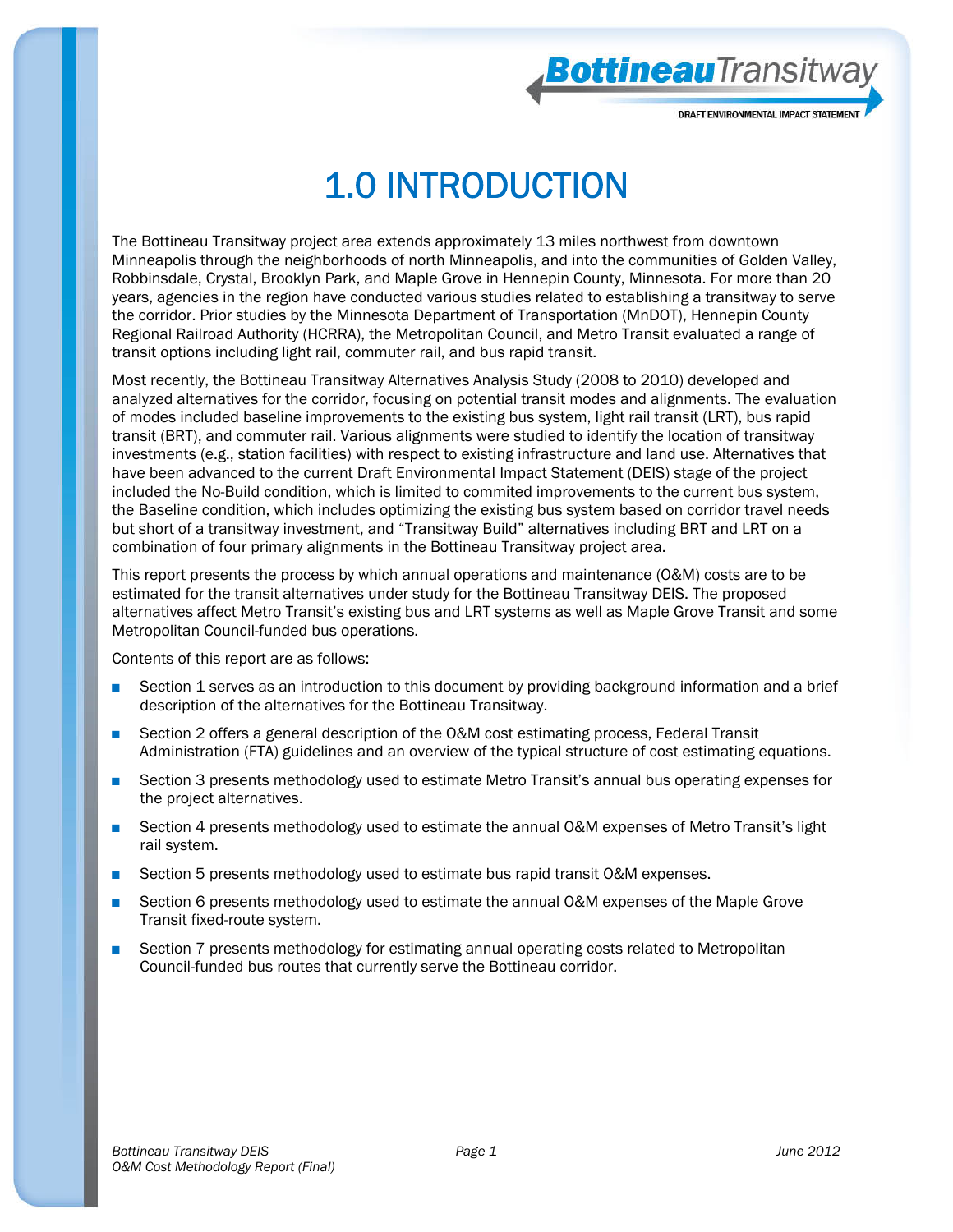DRAFT FNVIRONMFNTAL IMPACT STATFMFN

BottineauTransitwa

As documented in the project's May 2012 *Transit Operations Plans Report (Final)*, project scenarios being evaluated are:

- No-Build Alternative
- **Baseline Alternative**
- **LRT Alternatives** 
	- A-C-D1
	- A-C-D2
	- $B-C-D1$
	- B-C-D2
- **BRT Alternative**

All alternatives have been defined for the Horizon Year 2030. Transit operations affected by the project alternatives include Metro Transit, Metropolitan Council-funded routes, and Maple Grove Transit.

#### 1.1 No-Build Alternative

Consistent with FTA guidelines, the No-Build alternative reflects existing service plus committed transit improvements to the regional transit network. Major regional transit projects include new park-and-ride facilities at various locations outside the Bottineau Transitway project area, LRT and bus service changes in other corridors, and various service frequency improvements throughout the regional transit network. In addition to regional transit projects, the No-Build alternative includes modest service improvements within the Bottineau Transitway project area.

#### 1.2 Baseline Alternative

The Baseline Alternative is intended to represent an investment in bus service that addresses corridor transit needs, short of a major capital investment. As such, the Baseline is developed to be as parallel to the Build Alternative as possible and focused on serving the same travel markets that are addressed in the Build Alternatives. For this project, one Baseline Alternative has been defined for the travel markets served by all variations of the Build Alternatives. This Baseline Alternative definition may need to be updated once a preferred Build Alternative has been determined.

Building upon improvements identified for the No-Build alternative, the Baseline alternative incorporates the following:

- A new transit center and park-and-ride lot at 97<sup>th</sup> Avenue/West Broadway Avenue (near the Target Northern Campus in Brooklyn Park).
- Two limited-stop bus routes in the Bottineau Corridor that would operate in general purpose traffic lanes along Bottineau Boulevard (County Road 81), with stops at approximately the same locations as proposed in the Build Alternatives. One route would start at the proposed 97<sup>th</sup> Avenue Transit Center, the other at the Maple Grove Transit Station. Both routes would converge at Starlite Transit Center (near Brooklyn Boulevard and County Road 81), and continue to downtown Minneapolis. Both routes would operate every 15 minutes during peak periods and at 20-minute frequencies during the midday in both directions. These two routes would provide a combined 7.5-minute peak and 10 minute midday frequency south of the Starlite Transit Center, which is comparable to proposed LRT and BRT frequencies in the Build alternatives.
- Service changes to the background bus network that affect specific local and express Metro Transit routes, Metropolitan Council-funded routes, and Maple Grove Transit routes.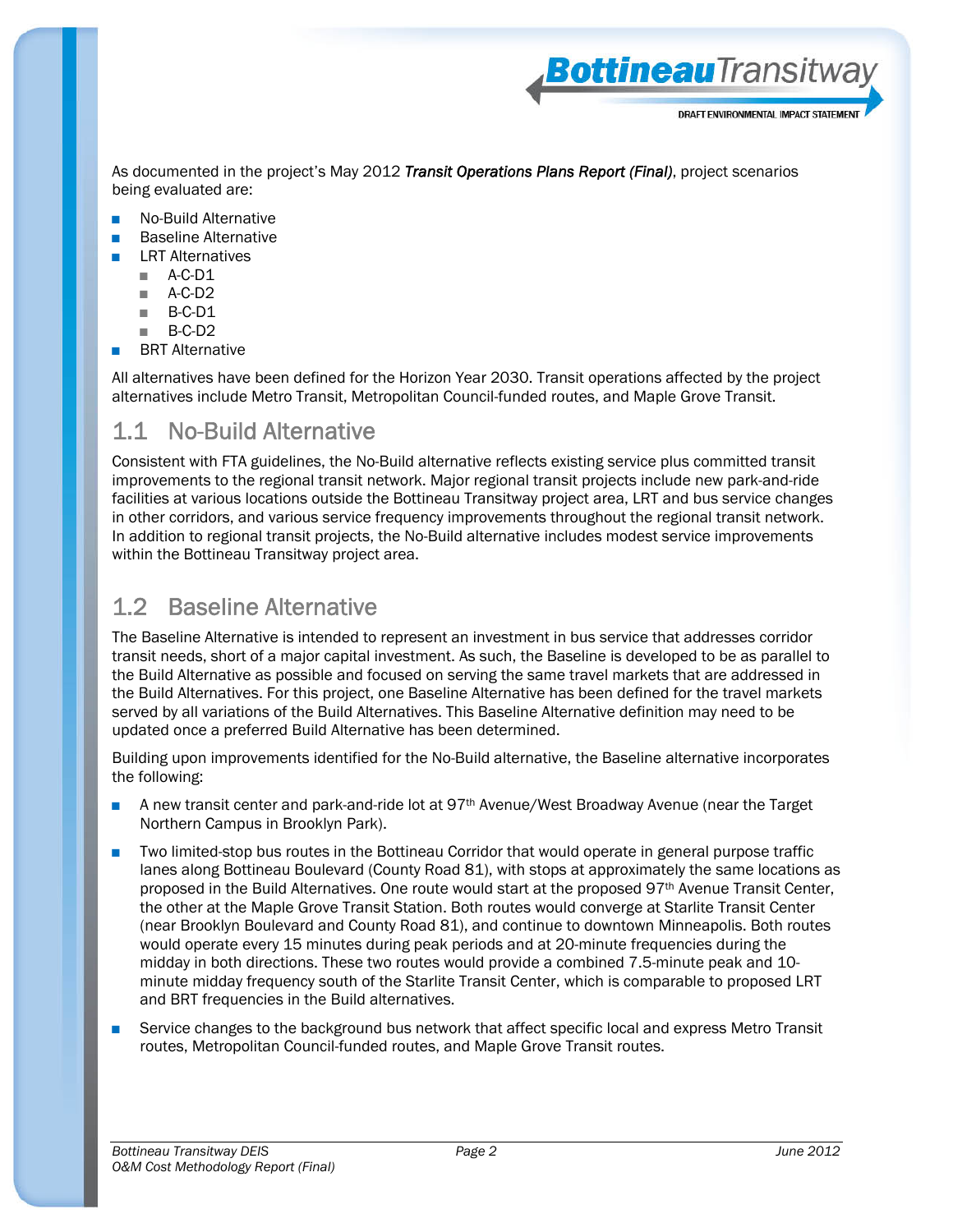BottineauTransitwa

#### 1.3 LRT Build Alternatives

The Bottineau Transitway Draft EIS is evaluating four potential LRT alternatives. There are two alignment options at the north end of the corridor. Alignment "A" travels west from the BNSF railroad corridor to Maple Grove along Elm Creek Boulevard and a to-be-built arterial, terminating at Hemlock Lane. Alignment "B" travels north from the BNSF railroad corridor along West Broadway Avenue to a proposed end-of-line station at 97th Avenue (near the Target Northern Campus). South of the "A" and "B" alignments, there is a common trunk alignment along the BNSF railroad alignment (adjacent to Bottineau Boulevard). This segment has been labeled Alignment C. There are two alignments under consideration south of 36th Avenue in Robbinsdale into downtown Minneapolis. Alignment "D1" continues along the BNSF railroad alignment to Olson Memorial Highway (TH 55), and then follows Olson Highway to downtown. Alignment "D2" cuts over via 34th Avenue to West Broadway to Penn Avenue to Olson Highway, and then follows Olson Highway into downtown. Thus, the four LRT alternatives presently under consideration in this DEIS are as follows:

- A-C-D1 The A-C-D1 alignment connects Maple Grove and Target Field, with LRT service continuing via the existing Hiawatha line. Ten rail stations (not including the existing station at The Interchange in downtown Minneapolis) are proposed for the 12.62-mile alignment, which includes four stations with park-and-ride facilities.
- A-C-D2 The A-C-D2 alignment also connects Maple Grove and Target Field but follows a different routing between Robbinsdale and downtown Minneapolis (via West Broadway and Penn Avenue). eleven stations (not including the existing station at The Interchange in downtown Minneapolis) are proposed for the 12.61-mile alignment, which includes four stations with park-and-ride facilities.
- B-C-D1 This alternative begins at 97<sup>th</sup> Avenue (alignment "B"), and follows the BNSF railroad and Olson Highway to downtown Minneapolis (alignment "D1"). Ten rail stations (not including the existing station at The Interchange in downtown Minneapolis) are proposed for the 12.45-mile alignment, which includes four stations with park-and-ride facilities.
- B-C-D2 This alternative also begins at 97<sup>th</sup> Avenue but follows West Broadway, Penn Avenue and Olson Highway to downtown Minneapolis (alignment "D2"). There are 11 stations (not including the existing station at The Interchange in downtown Minneapolis) along this 12.44-mile alignment, of which four stations include park-and-ride facilities.

All rail alternatives assume Bottineau LRT service is interlined with Hiawatha trains. Thus, Bottineau service frequencies are determined by Hiawatha frequencies, which are 7.5 minutes during weekday peak periods, and 10 minutes during all other service periods on weekdays, Saturdays, and Sundays, with less frequent service during early morning and late night periods. In addition, background and connecting bus services have been modified to support each alternative in ways that are respectively parallel with the Baseline alternative. This project's Operations Plan Report describes the bus assumptions by route for each LRT alternative.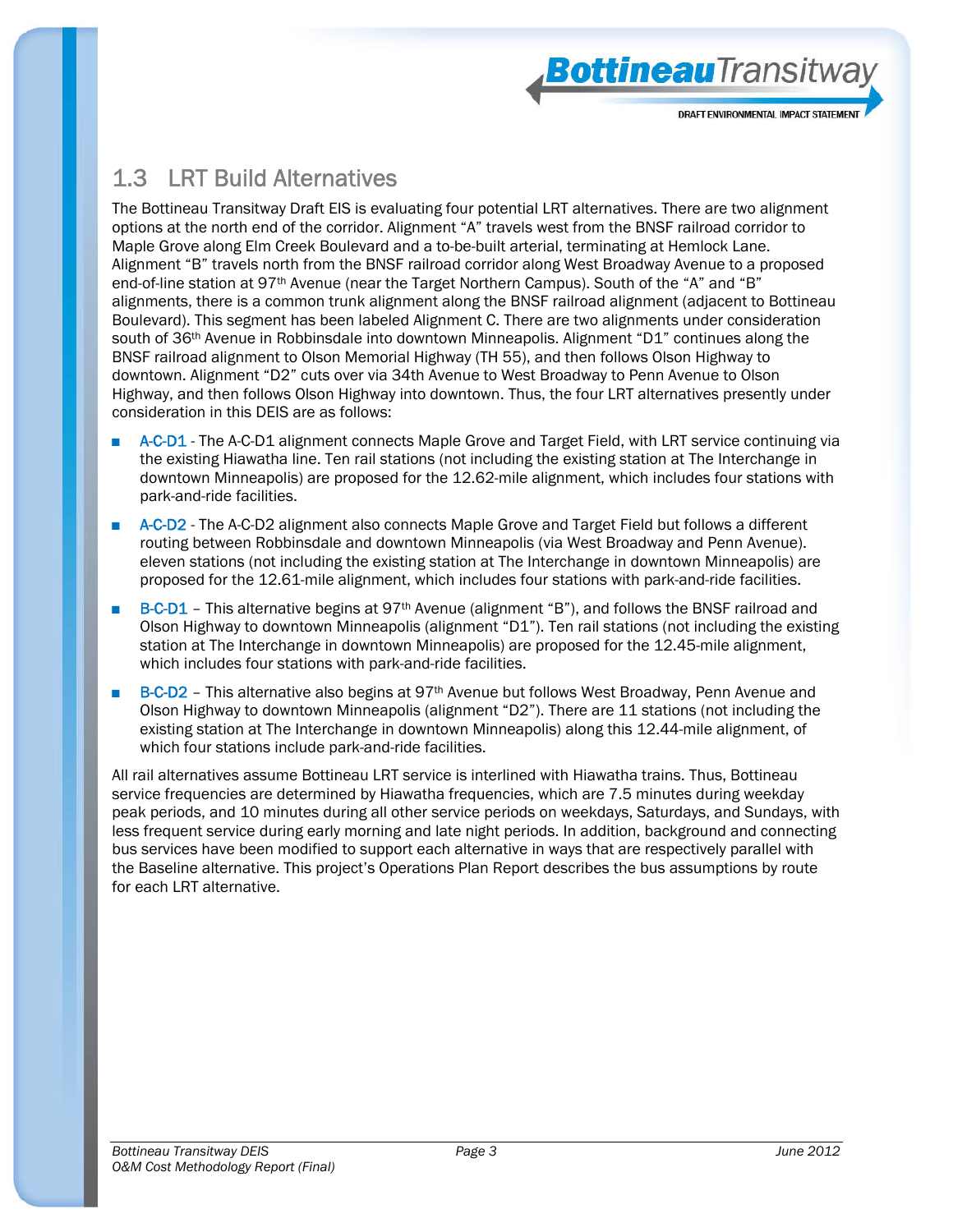

#### 1.4 BRT Build Alternative

The Bottineau Transitway Draft EIS process also evaluated a BRT alternative, which assumes a dedicated busway alignment from 97th Avenue (near the Target Northern Campus) to Border Avenue, near Target Field. The dedicated busway would follow the LRT B-C-D1 alignment. BRT station locations along the busway are at the same locations proposed for LRT B-C-D1, except that the station serving the Interchange area would be located at Border Avenue. Beginning at Border Avenue, buses would operate in mixed traffic and along the Marquette/2nd Avenue transit lanes, with service ending at the Leamington Ramp. A total of 11 stations are proposed along the dedicated alignment, with additional stops in downtown Minneapolis.

Following the technical analysis conducted and public input received during the Scoping process, the HCRRA determined that the BRT alternative will not be studied in the Draft EIS process. Additional information regarding the decision not to carry the BRT alternative forward is documented in this project's *Scoping Decision Document*, available on the project website at www.bottineautransitway.org.

Although the BRT alternative will not be carried forward for study in the Draft EIS, the details of its O&M costs are included in this report for the purpose of fully documenting the assumptions that were included in the alternative.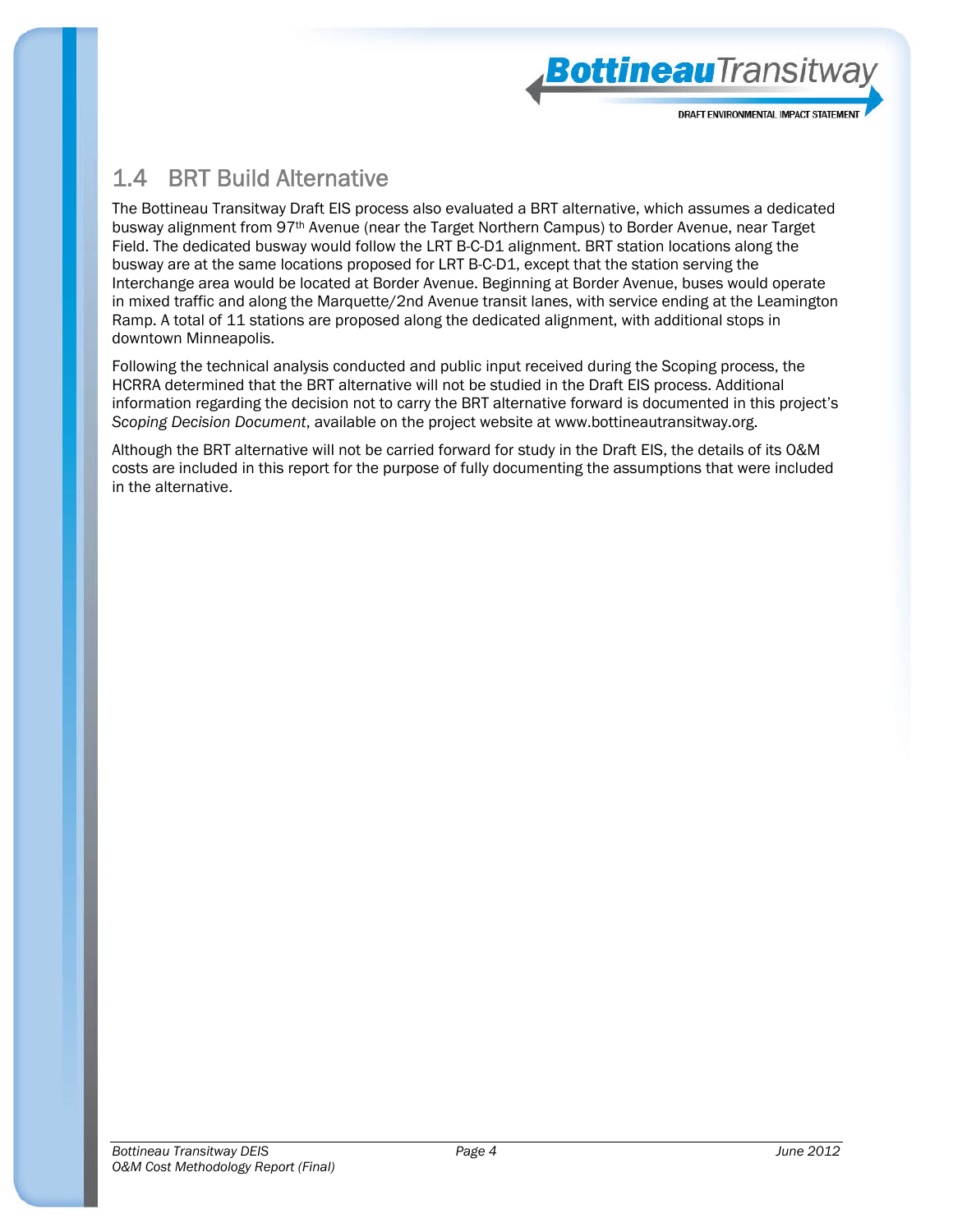

# 2.0 INTRODUCTION TO O&M COSTING

O&M cost estimates are important in the planning process for New Starts projects because design-year projections are one of the inputs required to determine New Starts measures of cost effectiveness. An O&M cost model estimates the annual cost to operate, maintain and administer a transit system for a given set of service indicators. O&M costs are expressed as the annual total of employee earnings and fringe benefits, contract services, materials and supplies, utilities, and other day-to-day expenses incurred in the operation and maintenance of a transit system.

In general, steps of the O&M cost estimating process are:

- Develop methodology for estimating O&M costs
- Develop appropriate cost model(s) to evaluate alternatives
- Calibrate the model for current year operations
- Generate operating plans and statistics for each study alternative
- Estimate annual transit operating and maintenance costs for each study alternative

This report documents the first three steps as they have been applied to the Bottineau Transitway DEIS. The operating plans and cost estimates referred to in the last two steps will be documented separately, after completion and review of ridership forecasts to determine appropriate adjustments to each alternative's service plan definition. Capital cost estimates, for construction and equipment purchases, are not part of the O&M cost estimating process.

FTA believes the fully-allocated cost model is the best approach to O&M costing because it is:

- Able to reflect cost differences by mode and service type
- Structured based on actual operating experience
- Sensitive to future changes in cost factors

FTA has issued guidelines that specify the following methodology for calculating O&M costs:

- Compute costs by estimating labor and materials needed to provide a current level of service, and then apply unit costs to the estimated future labor and material cost items;
- Calculate costs based on operating characteristics by mode (e.g., LRT train-hours) rather than for all modes combined (e.g., system-wide passengers);
- Model each reported labor and non-labor expense separately to ensure that equations are mutually exclusive and cover all operating costs; and
- Model expense items as variable, meaning that cost estimates will change with projected changes in service.

A cost allocation model assumes that each expense incurred by a transit system is 'driven' by a key supply variable such as revenue-hours, revenue-miles, or the number of peak vehicles. Combining recent actual O&M costs with the quantity of relevant supply variables establishes unit costs and productivity ratios that can then be applied to a different set of service indicators (such as projected future expansions or cut-backs). The result is an estimated annual cost specifically for the test scenario—in this case, the Bottineau Transitway Build alternatives.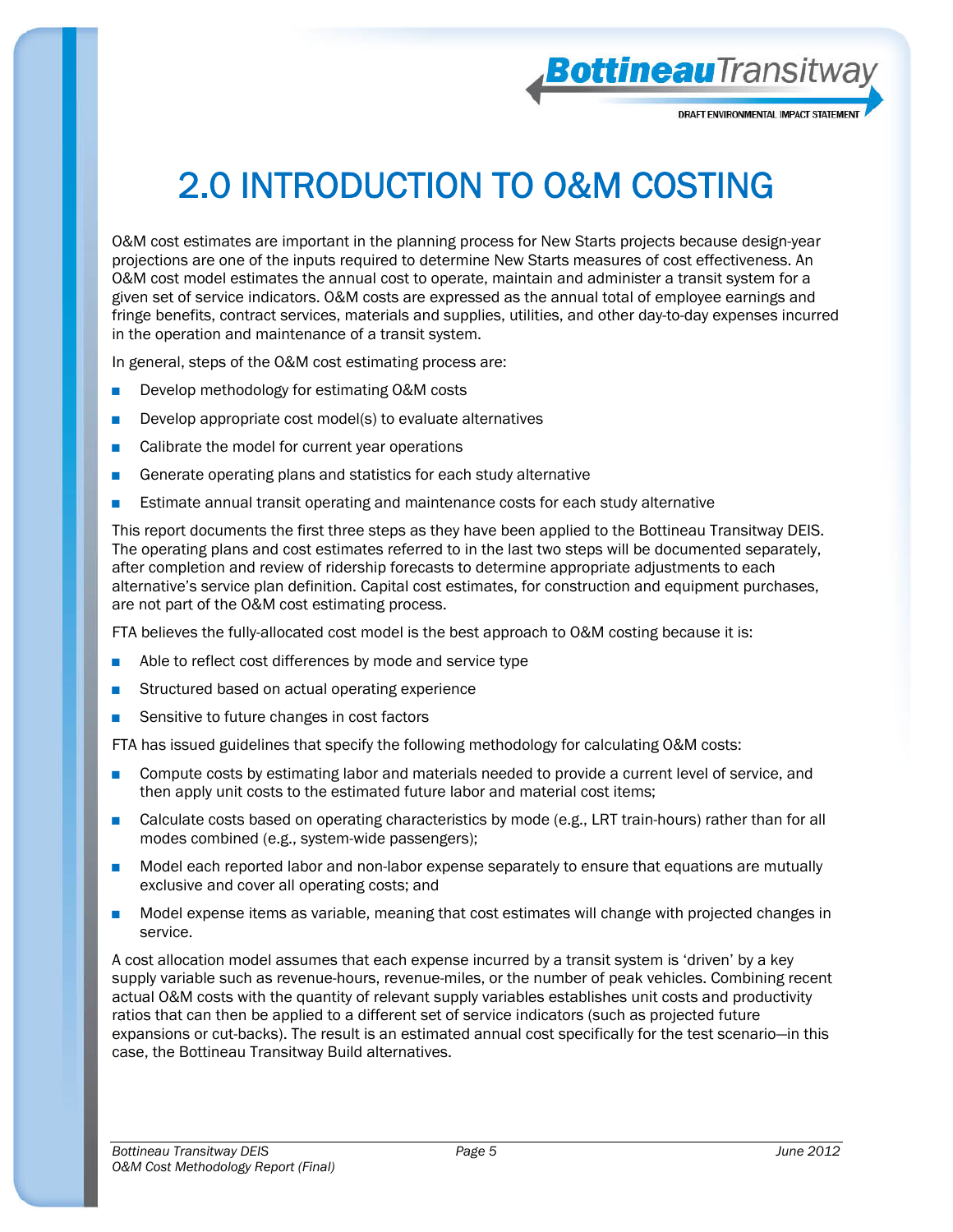**Bottineau**Transitwa

### 2.1 General Model Structure

The structure of the Bottineau Transitway's O&M cost models is consistent with the spreadsheet table exhibits presented in Chapter 4, Operating and Maintenance Costs, of the FTA's Procedures and Technical Methods for Transit Project Planning (Draft Version 3). The model's data and calculations progress from the base year expense items and amounts on the left side of the spreadsheet, through the assignment of driving variables, to productivity and inflation, and end with the estimated incremental cost of a study alternative on the right side of the spreadsheet.

- Line Items and Base Year Costs: At a minimum, the first section of a cost model contains O&M expense line items, a recent annual expense for each item and a column for noting whether a line item's existing unit cost is adjusted in the model or a new unit cost has been added.
- Base Year Unit Costs: As pointed out in the FTA guidelines, O&M costs are related to (or 'driven' by) different supply variables. Supply variables can be considered causal because as they increase, so do the related expense items. The second section of a spreadsheet model is for the supply variable unit cost rates; one column is designated for each variable used as a driver for estimating the cost of a project alternative. Usually, unit rates are calculated by dividing the actual annual expense for the line item by the value of the relevant supply variable. For example, if operators' regular salaries and wages cost the transit agency \$21,000,000 annually, and 1,063,300 revenue hours of service is the associated supply variable, then the unit cost rate for operators' regular salaries and wages would be \$19.75 per revenue hour. In other words, the model would adjust this line item by \$19.75 for each revenue hour of service that is added or cut from the system in a tested scenario.
- Productivity Ratios: Line item productivity ratios are calculated in the third section of the model with columns that display the resource variable used for the calculation (may be the line item's supply variable, or it may be something else related to the supply variable, such as work hours for salary and wage expenses), the value of the resource variable, and the factor that results from dividing the resource value by the supply value.
- Estimated Cost of a Test Scenario: For each line item expense, the last columns in the spreadsheet contain the base year resource unit cost (supply variable unit cost divided by resource/supply factor), an inflation factor, and the model estimates of resource unit cost and annual cost. The Bottineau DEIS project models are designed to allow inflation of the 2010 Base Year expenses to represent 2011 dollars using the Bureau of Labor Statistics' Consumer Price Index (CPI-U) for the Minneapolis/St. Paul region.

#### 2.2 Bottineau Corridor O&M Models

The Bottineau Draft EIS project alternatives require O&M costs to be estimated for Metro Transit bus and light rail, Maple Grove Transit bus, and Metropolitan Council-funded bus service. Since all of these modes are currently operated in the region, the models are based on the respective agencies' FY 2010 actual expenses, system characteristics, and service statistics.

The Bottineau Transitway process also includes a new mode that doesn't currently exist in the Twin Cities—a fixed-guideway BRT alternative. Although the BRT alternative was screened from further study during the Scoping process and is not being evaluated in the Draft EIS, O&M costs were developed for the alternative. A separate cost model has been prepared for BRT, using cost experiences for Metro Transit bus and light rail. Each model is described in the following sections of this document.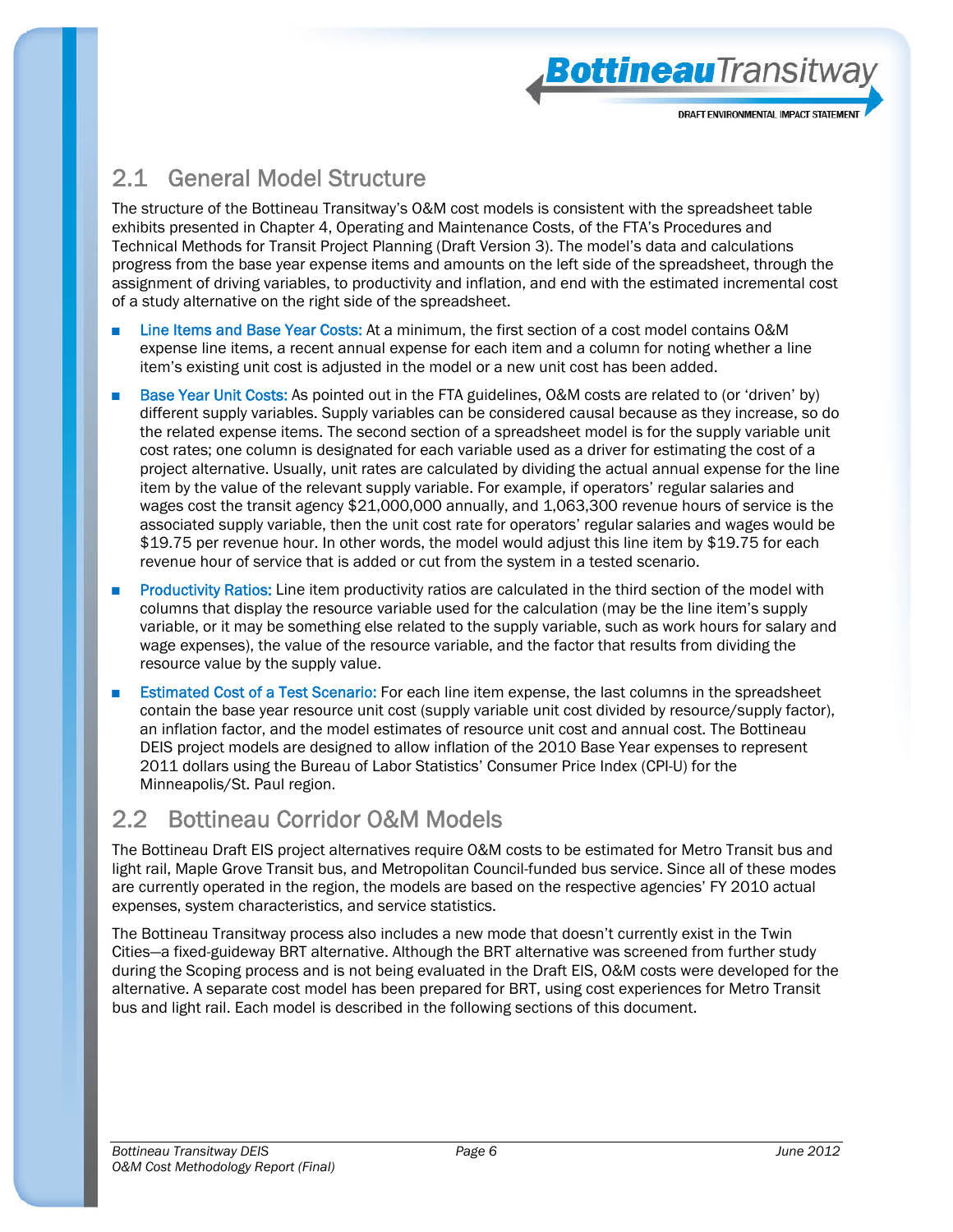

### 3.0 METRO TRANSIT BUS O&M COST **METHODOLOGY**

The Metro Transit bus O&M cost model is based on actual 2010 allocated bus expenses, by agency department, and service statistics. The cost data, provided by Metro Transit, allocates expenses to specific modes (bus, light rail, commuter rail), and to departments and cost centers. Labor and non-labor costs are further broken out by cost category. Appendix A presents the 2010 allocated cost data that was provided by Metro Transit.

The allocated cost data provided by Metro Transit was compared to allocated expenses reported to the National Transit Database (NTD) for the past three years. The numbers were found to vary slightly, as shown below in Table 3-1. Despite the difference, it is still preferable to use the cost data that was provided for this project because it enables development of a bus spreadsheet cost model that contains much more detail than the agency's NTD report. It is important to note that the model also includes leases and rental costs, which are not included in NTD's modal allocation of expenses.

| <b>Report</b> | Data               |               |
|---------------|--------------------|---------------|
| rear)         | Source             | <b>Costs</b>  |
|               |                    |               |
| 2010          | <b>NTD Report</b>  | \$240,242,682 |
|               | Metro-Supplied #'s | \$240,656,439 |
|               | Difference         | $-5413,757$   |
|               | % Difference       | $-0.2%$       |
|               |                    |               |
| 2009          | NTD Report         | \$237,818,021 |
|               | Metro-Supplied #'s | \$238,347,174 |
|               | <b>Difference</b>  | $-$529,153$   |
|               | % Difference       | $-0.2%$       |
|               |                    |               |
| 2008          | NTD Report         | \$229,035,325 |
|               | Metro-Supplied #'s | \$230,730,214 |
|               | Difference         | -\$1,694,889  |
|               | % Difference       | $-0.7%$       |
|               |                    |               |

#### Table 3-1 Comparison of Metro Transit-Supplied Allocated Cost Data vs. NTD-Reported Costs for Motor Bus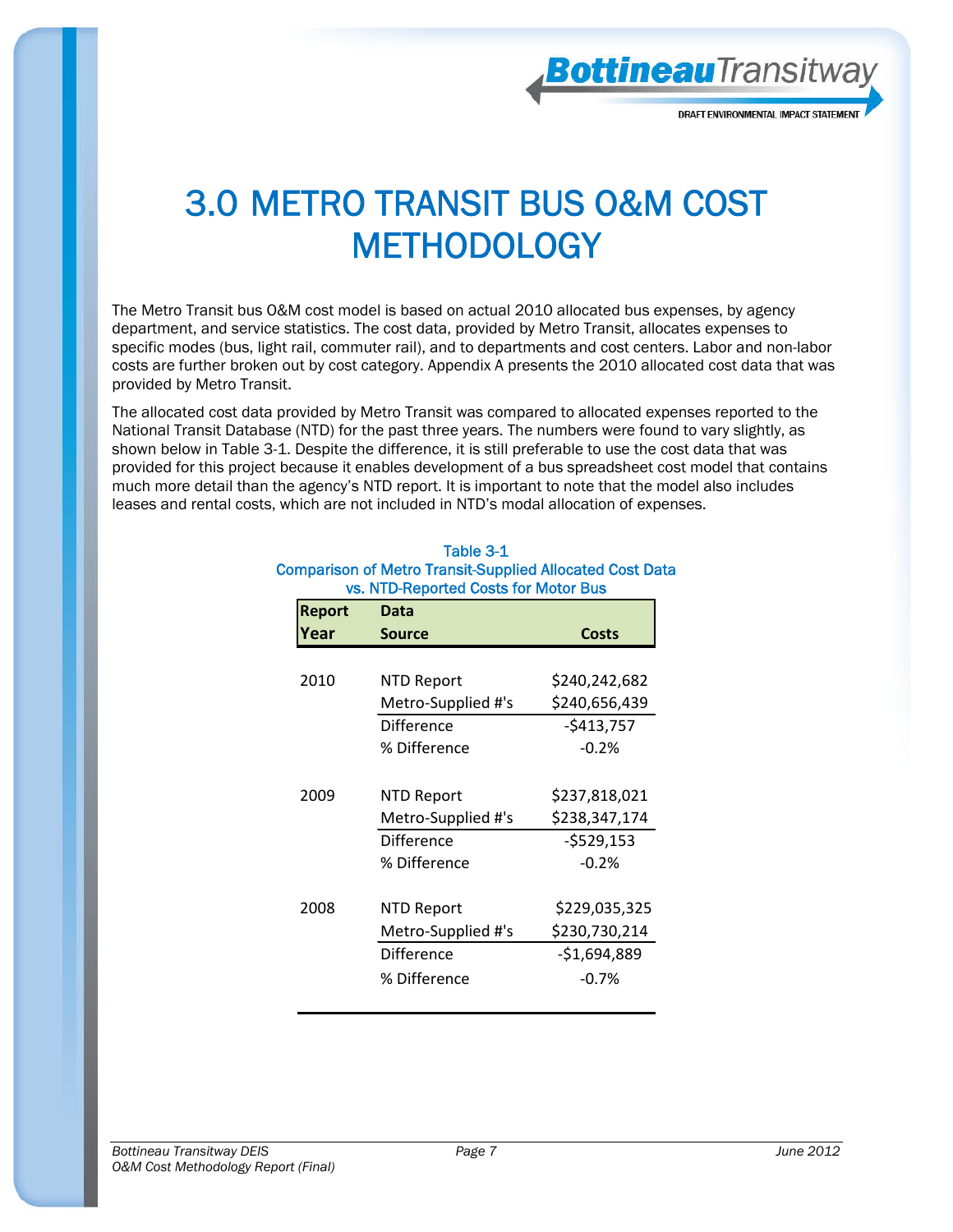

BottineauTransitway

### 3.1 Key Supply Variables

After collection of financial and service data, preparation of the spreadsheet cost model began with the selection of key driving supply variables for the existing bus system. Variables selected were:

- Annual Revenue Bus-Hours: The hours that vehicles travel while in revenue service over the entire fiscal year. Revenue bus-hours include layover and schedule recovery but exclude time for deadhead, operator training and maintenance testing.
- Annual Revenue Bus-Miles: Non-Articulated and Articulated: The miles that vehicles travel while in revenue service over the entire fiscal year. Revenue bus-miles include layover and schedule recovery but exclude miles for deadhead, operator training and maintenance testing.
- Peak Buses: The maximum number of passenger service vehicles actually operated simultaneously on an average weekday. In some cases, peak buses may be used as a supply variable when the model needs to base line item expenses on overall bus system size.
- Transit Centers: The number of bus passenger transfer facilities.
- Operating Garages: The number of garages from which buses are dispatched into service. These garages also serve as general purpose maintenance facilities for inspecting, servicing and performing light maintenance work on buses.
- Total Garages: The number of operating garages plus heavy maintenance facilities, which provide unit rebuilds, engine overhauls, significant body repairs, and other major repairs.

Table 3-2 shows the key supply variables and values used to represent the model's base year (FY 2010) inputs.

#### Table 3-2 Metro Transit Bus Cost Model Supply Variable Inputs

| <u>Bus</u>                                    |            |
|-----------------------------------------------|------------|
| Annual Revenue Bus-Hours (all buses)          | 1,943,037  |
| Annual Revenue Bus-Miles -Non-Articulated Bus | 22,526,881 |
| Annual Revenue Bus-Miles - Articulated Bus    | 297,123    |
| Peak Buses (all buses)                        | 735        |
| <b>Transit Centers</b>                        | 15         |
| Operating Garages (buses dispatched into svc) | 6          |
| Total Garages (includes heavy maint facility) |            |

The transit centers included in the Base Year bus system are those shown as Metro Transit-operated facilities on its Transit System Map: Robbinsdale, Brooklyn Center, Louisiana Avenue, Plymouth Road, Southdale, South Bloomington, Northtown, Columbia Heights, Rosedale, Little Canada, Maplewood Mall, SunRay, Uptown, Chicago Lake and I-35W/46th.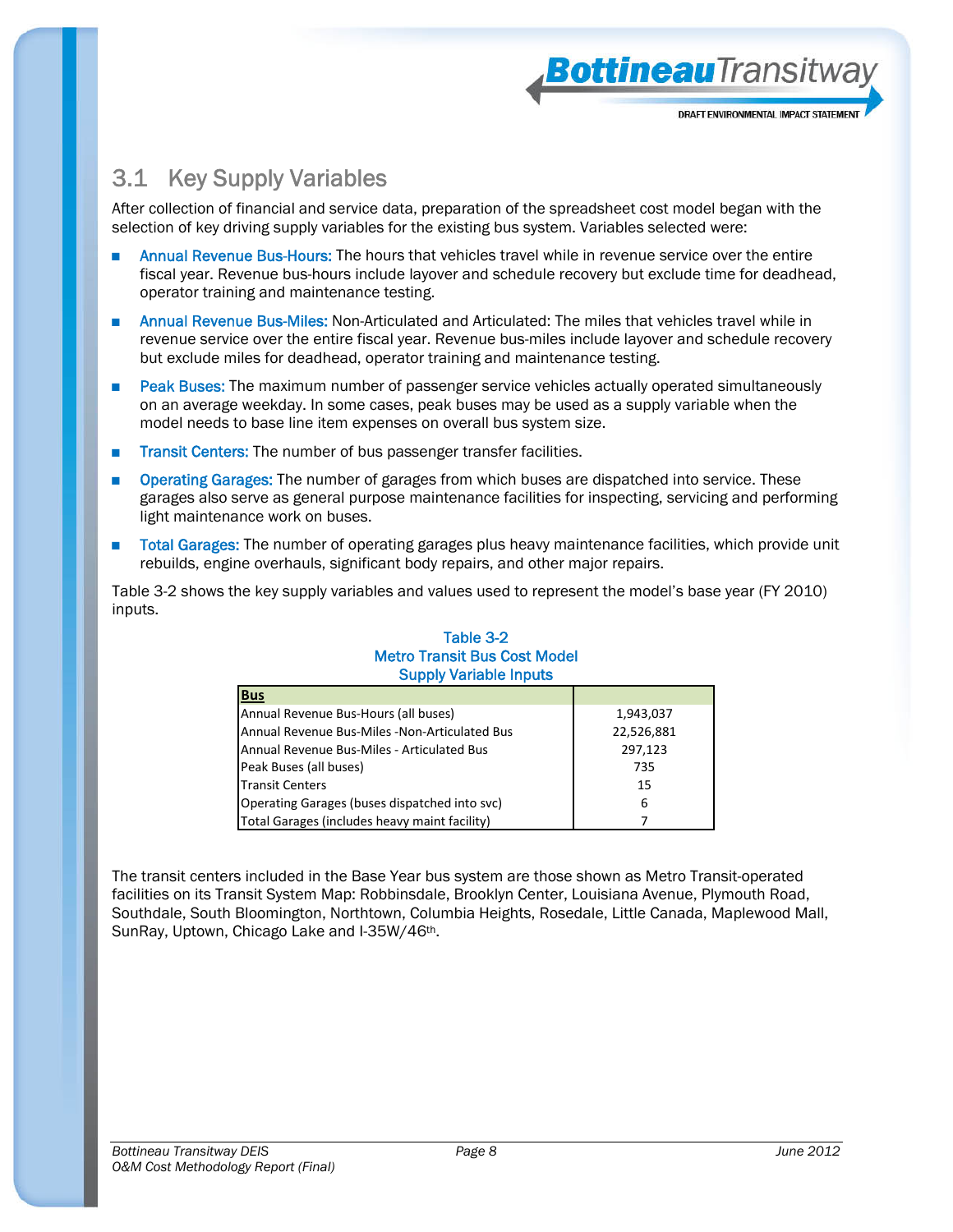**Bottineau**Transitway

#### 3.2 Line Item Expenses

After selecting the key supply variables, the next step in model development was to record Metro Transit's bus expenses as a series of line items. Conversations with staff enabled some of the line items to be divided for more modeling detail. After the line items were established, each one was assigned a key supply variable as its most relevant cost driver, then unit costs and productivity ratios were calculated.

Cost data provided by Metro Transit breaks bus-related O&M costs into the following departments and cost categories:

#### **Executive**

- Internal Audit
- Executive
- Police/Security
- Safety

#### **Administrative**

- Customer Relations
- Transit Info Center
- Marketing
- Service Development
- Finance
- Purchasing
- Human Resources
- Information Services

#### **Engineering and Facilities**

- Engineering and Facilities
- Systems Facilities Engineering
- Garage Building Maintenance
- Other Facilities Maintenance
- Landscaping and Phone Administration

#### **Bus Operations**

- Bus Transportation Administrative
- Bus Transportation Operating Divisions
- Bus Transportation District Street Supervision
- Bus Transportation Transit Control Center
- Bus Transportation Operator Instructions and Development
- Bus Maintenance Parts and Warranty Administrative
- Bus Maintenance Garage Maintenance Division
- Bus Maintenance Non-Revenue Vehicles
- Bus Maintenance Heavy Maintenance Functions
- Risk Management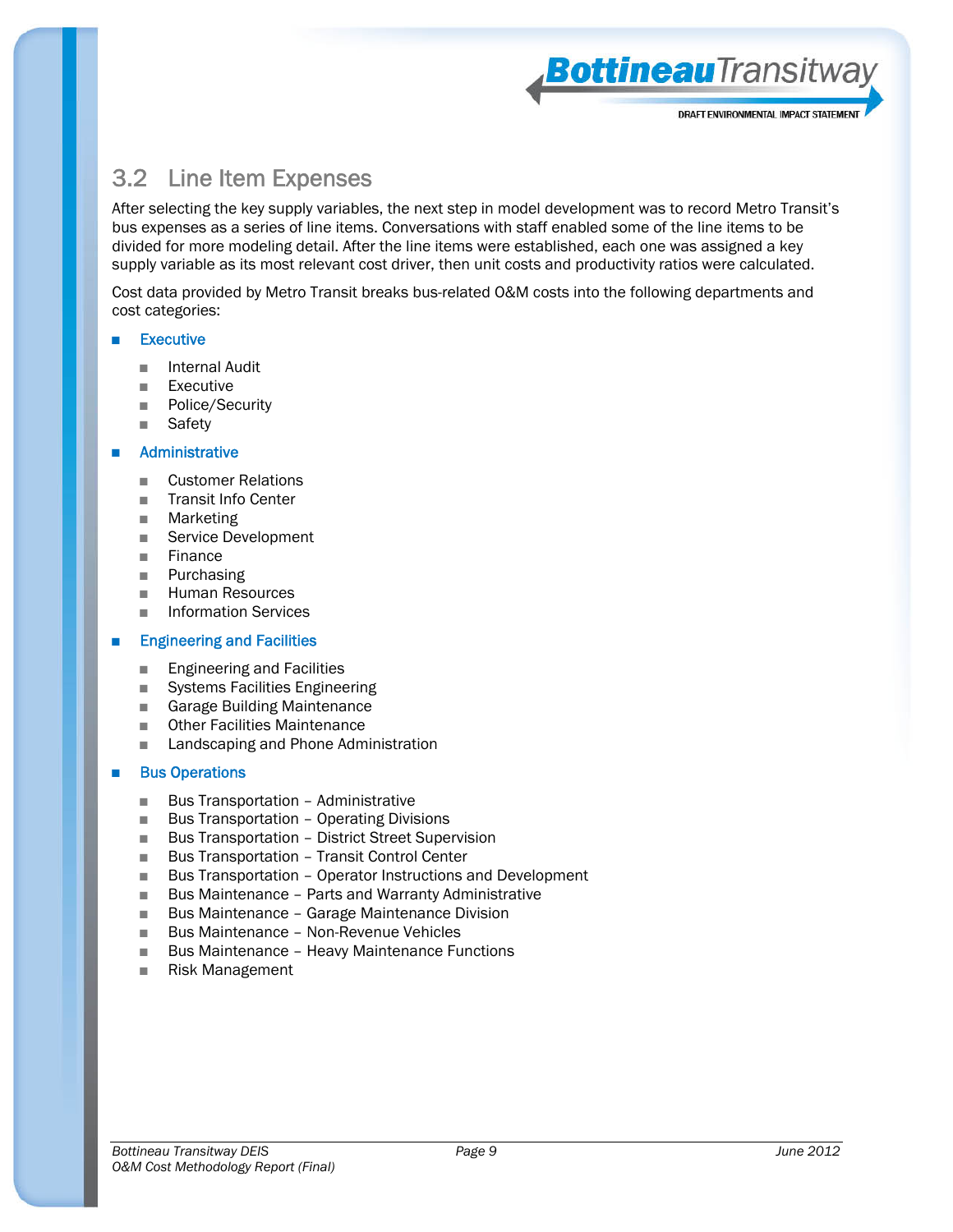Cost information provided by Metro Transit Finance staff breaks labor costs into the following categories:

BottineauTransitwa

DRAFT ENVIRONMENTAL IMPACT STATEMEN

- Administrative regular and overtime pay
- Clerical regular and overtime pay
- $\blacksquare$  Mechanic regular and overtime pay
- Operator regular and overtime pay

Metro Transit Finance staff were able to provide approximate average regular and overtime pay rates for each of these four labor categories. These average rates were used to estimate work hours for each labor category. The estimates of work hours were then adjusted to match labor work hours that were reported in Metro Transit's 2010 NTD. Fringe benefit cost estimates in the model also pivot off labor work hours.

Non-labor costs are defined by the following categories:

- Contract Services
- Materials & Supplies (including bus parts and tires, and fuel and lubricants)
- Utilities
- Miscellaneous
- Leases & Rentals
- Casualty & Liability

Finally, Metro Transit's cost data include Metropolitan (Met) Council labor and non-labor costs. Met Council provides support services to Metro Transit such as payroll, accounting and human resources that are allocated as a transit service-related expense. Labor work hours were not readily available for Met Council labor costs. Therefore, these costs have been assigned directly to supply variables.

The bus model developed for this project includes one unique cost adjustment. The cost model differentiates between standard and articulated bus costs for the following line items:

- Mechanics pay and fringe benefits in the Garage Maintenance and Heavy Maintenance divisions
- Fuel and lubricants costs in the Garage Maintenance division
- Bus parts and tires in the Garage Maintenance and Heavy Maintenance divisions

All other line item costs that are driven by bus-miles do not differentiate between the type of bus. This feature was added to capture the higher operations and maintenance costs associated with articulated buses (e.g., additional mechanic hours to maintain the bus, higher fuel usage, etc.). A 20 percent premium for articulated buses is a commonly used assumption in the industry, and has been assumed in this cost model.

Table 3-3 summarizes the dollar impact that each of the bus model's key supply variables has on the calibration (base year) system. The unit costs in this table reflect the dollar amount the model will adjust for each added or deleted unit of a supply variable – the incremental change from the calibration bus system. In other words, for each revenue bus-mile added, the model will increase its total estimate by \$2.99; for each revenue bus-hour deleted, the model will subtract \$62.14 from its estimate, and so forth.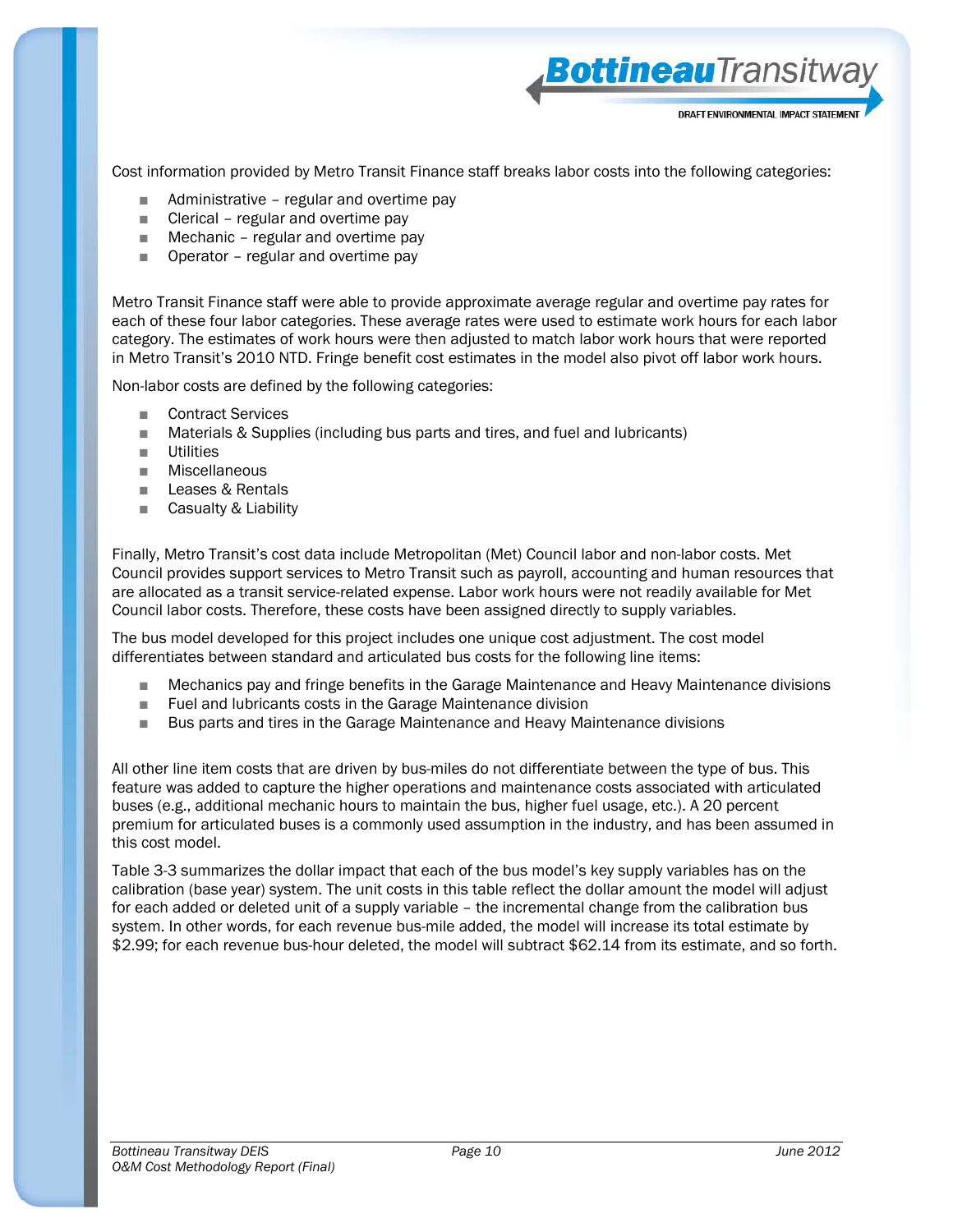BottineauTransitway

DRAFT ENVIRONMENTAL IMPACT STATEMEN

#### Table 3-3 Metro Transit Bus Cost Model Supply Variable Impacts for the 2010 Calibration Bus System (in 2010 dollars)

|                                               | <b>Share of Total O&amp;M Cost</b> |            |                  |
|-----------------------------------------------|------------------------------------|------------|------------------|
| <b>Key Supply Variable</b>                    | <b>Dollar Amount  </b>             | Percentage | <b>Unit Cost</b> |
|                                               |                                    |            |                  |
| Annual Revenue Bus-Hours (all buses)          | \$120,742,954                      | 50%        | \$62.14          |
| Annual Revenue Bus-Miles -Non-Articulated Bus | \$67,393,188                       | 28%        | \$2.99           |
| Annual Revenue Bus-Miles - Articulated Bus    | \$1,030,072                        | 0%         | \$3.47           |
| Peak Buses (all buses)                        | \$26,535,187                       | 11%        | \$36,102         |
| <b>Transit Centers</b>                        | \$8,828,699                        | 4%         | \$588,580        |
| Operating Garages (buses dispatched into svc) | \$6,604,301                        | 3%         | \$1,100,717      |
| Total Garages (includes heavy maint facility) | \$10,017,587                       | 4%         | \$1,431,084      |
| <b>Total</b>                                  | \$241,151,989                      | 100%       |                  |

Table 3-4 presents the Metro Transit Bus O&M cost model worksheet for the 2010 base year (that has not been inflated to 2011 dollars). A tabular summary of a model run's expenses by Metro Transit division/department is presented in Table 3-5.

Two prior years of bus operating statistics were applied to the bus cost model to compare model results to Metro Transit-reported costs. Cost results from the model were deflated based on the consumer price index-reported inflation factor for the Minneapolis-St. Paul region. Results from running the model for the past two years are presented in Table 3-6. The prior two years is considered the most meaningful historical comparison of model performance; further back in time and other factors not applicable in the base year calibration are more likely to have a cumulative effect on the model results (e.g., inflation rates different than the CPI rate, different organizational structure, superceded union contracts, substantially more of the revenue fleet either older or newer than is currently the case, etc.).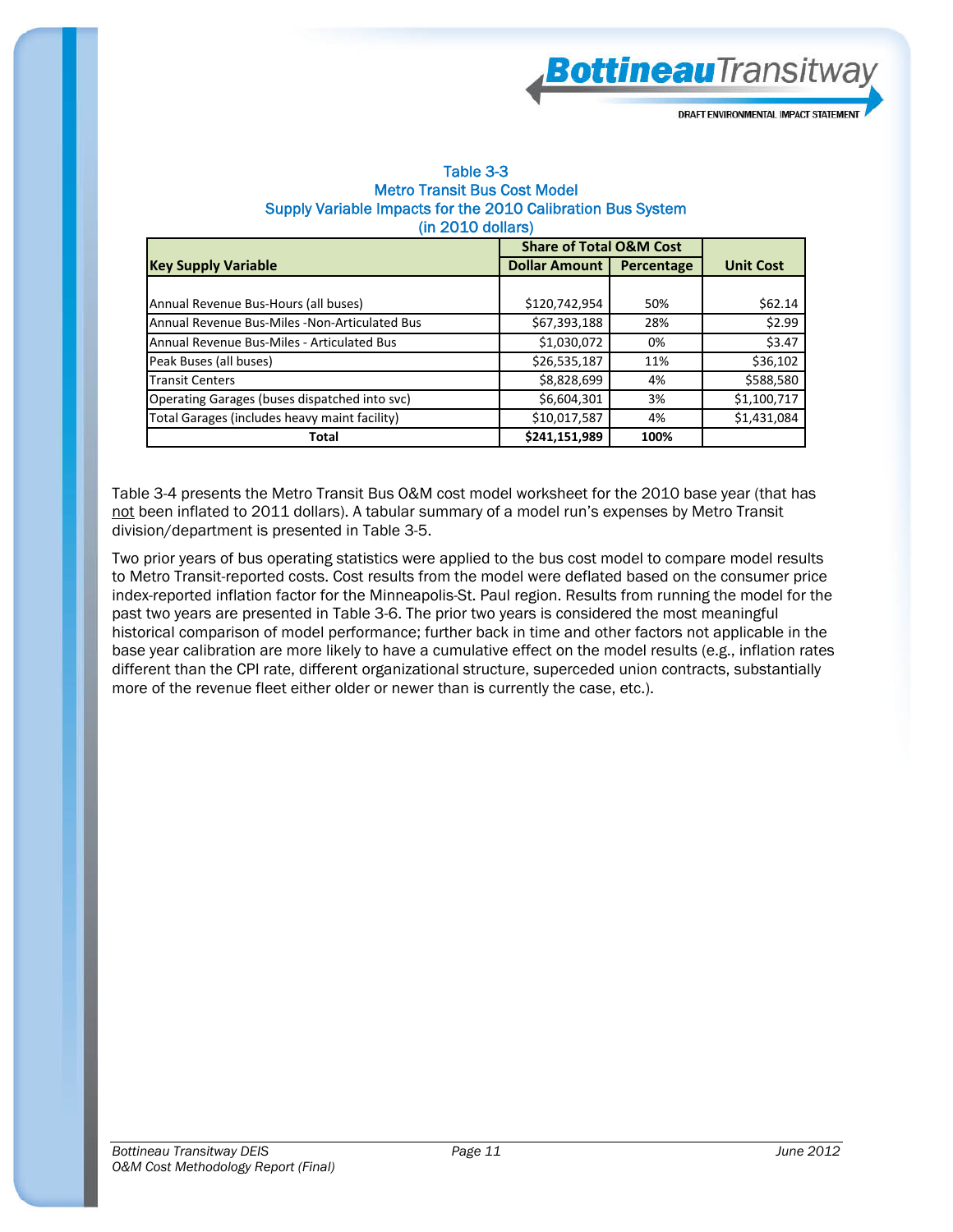**Bottineau**Transitway

Table 3-4 Metro Transit Bus Cost Model DRAFT ENVIRONMENTAL IMPACT STATEMENT

#### **METRO TRANSIT Fully‐Allocated Bus Cost Model Base Year Expense Line Item Worksheet 1.000**2010 | Existing | The Contract County Variable Unit Cost Rate (\$2010) | Productivity Ratio | Base Year | Year of \$: 2010 *Bus Unit Cost* **Revenue Non‐Artic Articulated**d | Peak | Operating | Total | Transit | Resource | Resource | Resource | Resource | Inflation | Resource | Estimated **Expense Line Item** *Expenses Adjusted* **Bus‐Hours Bus‐Miles Bus‐Miles Buses Garages Garages Centers Variable Value Supply Unit Cost Factor Unit Cost Annual Cost EXECUTIVEInternal Audit**Met Council La bor & Fringe Bene fi ts *\$208,111* \$283 Peak Buses 735 1.000 \$283 1.000 \$283 \$208,111 Met Council Othe <sup>r</sup> Expenses *\$8,766* \$11.93 Peak Buses 735 1.000 \$11.93 1.000 \$11.93 \$8,766 **Executive**Administrative Regular Pav Regular Pay *\$651,362* \$886 Work Hours 24,268 33.018 \$26.84 1.000 \$26.84 \$651,362 Adminis trative Overtime 01.135 **| 1.000 \$31.75 | 1.000 \$31.75 | 1.000 \$31.75 | 1.1**35 | 1.135 | 1.135 | 351.75 | 351.75 | 351.75 | 351.75 \$11,135 **| 31,135** Fringe Bene fi ts *\$557,917* \$759 Work Hours 24,619 33.495 \$22.66 1.000 \$22.66 \$557,917 Met Council La bor & Fringe Bene fi ts *\$1,144,373* \$1,557 Peak Buses 735 1.000 \$1,557 1.000 \$1,557 \$1,144,373 Met Council Othe <sup>r</sup> Expenses *\$1,507,189* \$2,051 Peak Buses 735 1.000 \$2,051 1.000 \$2,051 \$1,507,189 Contra ct Servi ces *\$91,518* \$125 Peak Buses 735 1.000 \$125 1.000 \$125 \$91,518 Ma terial s & Supplies *\$112,264* \$153 Peak Buses 735 1.000 \$153 1.000 \$153 \$112,264 Utili ties\$ 1.000 **\$474,476 | | | | | \$646 | | | | | | | | |** Peak Buses | 735 | 1.000 | \$646 | \$646 | \$474,476 | | | | | | Mi <sup>s</sup> cella neous /Other *\$1,222,530* \$1,663 Peak Buses 735 1.000 \$1,663 1.000 \$1,663 \$1,222,530 **Police/Security** Administrative Regular Pay (50%) - Hours Driven e Regular Pay (50%) ‐ Hours Driven **\$1,526,837 Work Hours | SQ.526,837 | SQ.526,837 | SQ.526,837 | SQ.526,837 | SQ.526,837 | SQ.526,837 | SQ.526,837 | SQ.526,837 | SQ.526,837 | SQ.526,837 | SQ.526,837 | SQ.526,837 | SQ.5** Administrative Regular Pay (50%) ‐ Peak Bus Driven | \$1,526,837 | | | | | | | | \$2,077 | | | | | | | Work Hours | 56,887 | 77.397 | \$26.84 | 1.000 | \$26.84 | \$1,526,837 inis trative Overtime (50%) - Hours Dr Overtime (50%) ‐ Hours Driven *\$126,254* \$0.06 Work Hours 3,977 0.002 \$31.75 1.000 \$31.75 \$126,254 minis trative Overtime (50%) - Peak Rus Driven e Overtime (50%) ‐ Peak Bus Driven *| \$126,254* │ │ │ │ │ │ │ ≸172 │ │ │ │ │ │ │ │ │ │ │ │ │ │ │ │ ∫ 531.75 │ \$31.75 │ \$126,254 Fringe Bene fi ts (50%) ‐ Hours Driven *\$814,806* \$0.42 Work Hours 60,863 0.031 \$13.39 1.000 \$13.39 \$814,806 Fringe Bene fi ts (50%) ‐ Peak Bus Driven *\$814,806* \$1,109 Work Hours 60,863 82.807 \$13.39 1.000 \$13.39 \$814,806 Contra ct Servi ces *\$136,037* \$19,434 Total Ga rages <sup>7</sup> 1.000 \$19,434 1.000 \$19,434 \$136,037 Ma terial s & Supplies *\$72,844* \$99.11 Peak Buses 735 1.000 \$99.11 1.000 \$99.11 \$72,844 Utili ties\$ 29,043 | \$37,043 | | | | | \$50.40 | | | \$50.40 | | | Peak Buses | 735 | 1.000 | \$50.40 | \$50.40 | \$50,043 | Miscellaneous/Other | *\$18,680* | | | | | | | Peak Buses | 735 | 1.000 | \$25.41 | \$18,680 | \$18,680 | **Safety** Admini s tra tive Regular Pay (50%) ‐ Miles Driven *\$243,646* \$0.01 \$0.01 Work Hours 9,078 0.000 \$26.84 1.000 \$26.84 \$243,646 Administrative Regular Pay (50%) ‐ Peak Bus Driven *\$243,646* New Section 1 New Section 19.000 \$26.84 \$243,646 New S26.84 \$243,646 New S26.84 \$243,646 New S26.84 \$26.84 \$243,646 New S26.84 \$243,646 New S26.84 \$243,646 New Administrative Overtime (50%) - Miles Driven **\$17,108 \$17,108 \$17,108** \$17,108 \$17,108 \$17,108 \$17,108 \$17,108 \$17,108 \$17,108 \$17,108 \$17,108 \$17,108 \$17,108 \$17,108 \$17,108 \$17,108 \$17,108 \$17,108 \$17,108 \$17,108 \$17,108 Admini s tra tive Overtime (50%) ‐ Peak Bus Driven *\$17,108* \$23.28 Work Hours 539 0.733 \$31.75 1.000 \$31.75 \$17,108 Fringe Bene fi ts (50%) ‐ Miles Driven *\$175,576* \$0.01 \$0.01 Work Hours 9,617 0.000 \$18.26 1.000 \$18.26 \$175,576 Fringe Bene fi ts (50%) ‐ Peak Bus Driven *\$175,576* \$239 Work Hours 9,617 13.084 \$18.26 1.000 \$18.26 \$175,576 Contra ct Servi ces *\$5,513* \$7.50 Peak Buses 735 1.000 \$7.50 1.000 \$7.50 \$5,513 Ma terial s & Supplies *\$3,619* \$4.92 Peak Buses 735 1.000 \$4.92 1.000 \$4.92 \$3,619 Utili ties *\$422* \$0.57 Peak Buses 735 1.000 \$0.57 1.000 \$0.57 \$422 Miscellaneous/Other | *\$21,257* | | | | \$28.92 | | | Peak Buses | 735 | 1.000 | \$28.92 | 1.000 | \$28.92 | \$21,257 **ADMINISTRATIVE Customer Relations**Administrative Regular Pav Regular Pay *\$208,309* \$283 Work Hours 7,761 10.559 \$26.84 1.000 \$26.84 \$208,309 Iminis trative Overtime 01.131.75 **| \$1,247 | | | | | | \$1.70 | | | | Work Hours | 39 | 0.053 | \$31.75 | \$31.75 | \$31.75 | \$1,247 | | |** Clerical Regular Pay Regular Pay *\$143,655* \$195 Work Hours 7,010 9.538 \$20.49 1.000 \$20.49 \$143,655 Clerical Ove rtime *\$1,729* \$2.35 Work Hours 54 0.073 \$32.30 1.000 \$32.30 \$1,729 Fringe Bene fi ts *\$231,178* \$315 Work Hours 14,864 20.223 \$15.55 1.000 \$15.55 \$231,178 Contra ct Servi ces5 1.000 \$1,625 | | | | | \$2.21 | | | Peak Buses | 735 | 1.000 | \$2.21 | \$1,625 | \$1,625 | | \$1,625 | | \$1,625 Ma terial s & Supplies *\$8,977* \$12.21 Peak Buses 735 1.000 \$12.21 1.000 \$12.21 \$8,977 Mi <sup>s</sup> cella neous /Other *\$7,134* \$9.71 Peak Buses 735 1.000 \$9.71 1.000 \$9.71 \$7,134 **Inflation Factor:**

*Bottineau Transitway DEIS Page 12 June 2012 O&M Cost Methodology Report (Final)*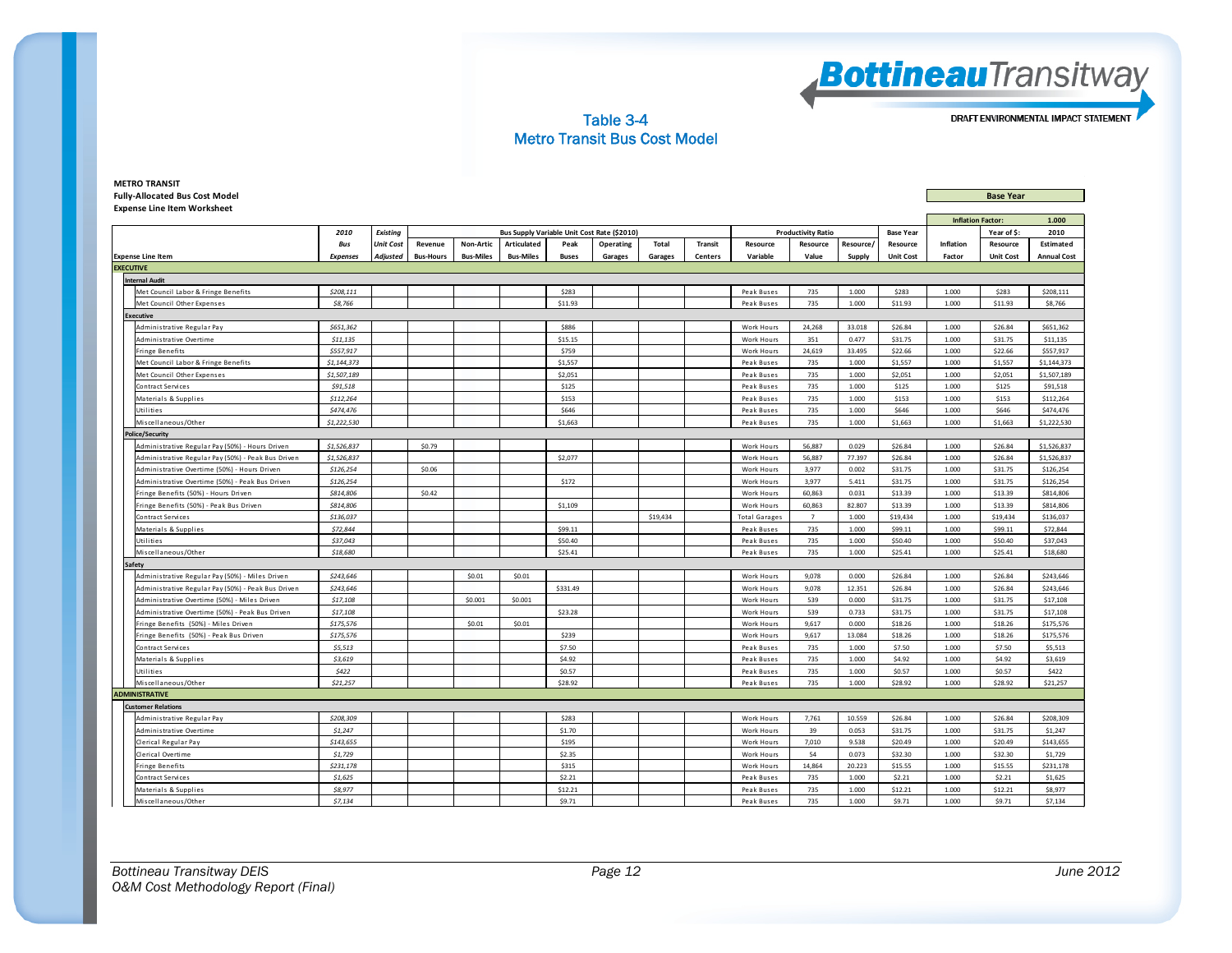

#### Table 3-4 Metro Transit Bus Cost Model

**METRO TRANSIT Fully‐Allocated Bus Cost Model Base Year Expense Line Item Worksheet**

|                                                    |                 |                  |                  |                  |                                             |              |           |         |                |                        |                           | <b>Inflation Factor:</b> |                  | 1.000            |                  |                    |
|----------------------------------------------------|-----------------|------------------|------------------|------------------|---------------------------------------------|--------------|-----------|---------|----------------|------------------------|---------------------------|--------------------------|------------------|------------------|------------------|--------------------|
|                                                    | 2010            | <b>Existing</b>  |                  |                  | Bus Supply Variable Unit Cost Rate (\$2010) |              |           |         |                |                        | <b>Productivity Ratio</b> |                          | <b>Base Year</b> |                  | Year of \$:      | 2010               |
|                                                    | <b>Bus</b>      | <b>Unit Cost</b> | Revenue          | <b>Non-Artic</b> | <b>Articulated</b>                          | Peak         | Operating | Total   | <b>Transit</b> | Resource               | Resource                  | Resource/                | Resource         | <b>Inflation</b> | Resource         | Estimated          |
| <b>Expense Line Item</b>                           | <b>Expenses</b> | Adjusted         | <b>Bus-Hours</b> | <b>Bus-Miles</b> | <b>Bus-Miles</b>                            | <b>Buses</b> | Garages   | Garages | <b>Centers</b> | Variable               | Value                     | <b>Supply</b>            | <b>Unit Cost</b> | Factor           | <b>Unit Cost</b> | <b>Annual Cost</b> |
| <b>ADMINISTRATIVE</b>                              |                 |                  |                  |                  |                                             |              |           |         |                |                        |                           |                          |                  |                  |                  |                    |
| <b>Transit Info Center</b>                         |                 |                  |                  |                  |                                             |              |           |         |                |                        |                           |                          |                  |                  |                  |                    |
| Administrative Regular Pay                         | \$424,400       |                  |                  |                  |                                             |              |           |         | \$28,293       | Work Hours             | 15,812                    | 1,054.147                | \$26.84          | 1.000            | \$26.84          | \$424,400          |
| Administrative Overtime                            | \$8,492         |                  |                  |                  |                                             |              |           |         | \$566          | Work Hours             | 267                       | 17.831                   | \$31.75          | 1.000            | \$31.75          | \$8,492            |
| Clerical Regular Pay                               | \$1,127,895     |                  |                  |                  |                                             |              |           |         | \$75,193       | Work Hours             | 55,040                    | 3,669.347                | \$20.49          | 1.000            | \$20.49          | \$1,127,895        |
| Clerical Overtime                                  | \$39,993        |                  |                  |                  |                                             |              |           |         | \$2,666        | Work Hours             | 1,238                     | 82.545                   | \$32.30          | 1.000            | \$32.30          | \$39,993           |
| Fringe Benefits                                    | \$1,154,700     |                  |                  |                  |                                             |              |           |         | \$76,980       | Work Hours             | 72,358                    | 4,823.870                | \$15.96          | 1.000            | \$15.96          | \$1,154,700        |
| Contract Services                                  | \$40,175        |                  |                  |                  |                                             |              |           |         | \$2,678        | <b>Transit Centers</b> | 15                        | 1.000                    | \$2,678          | 1.000            | \$2,678          | \$40,175           |
| Materials & Supplies                               | \$214,660       |                  |                  |                  |                                             |              |           |         | \$14.311       | <b>Transit Centers</b> | 15                        | 1.000                    | \$14,311         | 1.000            | \$14,311         | \$214,660          |
| Utilities                                          | \$1,018         |                  |                  |                  |                                             |              |           |         | \$67.85        | <b>Transit Centers</b> | 15                        | 1.000                    | <b>S68</b>       | 1.000            | \$67.85          | \$1,018            |
| Miscellaneous/Other                                | \$3,201         |                  |                  |                  |                                             |              |           |         | \$213          | <b>Transit Centers</b> | 15                        | 1.000                    | \$213            | 1.000            | \$213            | \$3,201            |
| eases & Rentals                                    | \$2,077         |                  |                  |                  |                                             |              |           |         | \$138          | <b>Transit Centers</b> | 15                        | 1.000                    | \$138            | 1.000            | \$138            | \$2,077            |
| <b>Marketing</b>                                   |                 |                  |                  |                  |                                             |              |           |         |                |                        |                           |                          |                  |                  |                  |                    |
| Administrative Regular Pay (25%) - T Ctr Driven    | \$165,809       |                  |                  |                  |                                             |              |           |         | \$11,054       | Work Hours             | 6,178                     | 411.846                  | \$26.84          | 1.000            | \$26.84          | \$165,809          |
| Administrative Regular Pay (75%) - Peak Bus Driven | \$497,427       |                  |                  |                  |                                             | \$677        |           |         |                | Work Hours             | 18,533                    | 25.215                   | \$26.84          | 1.000            | \$26.84          | \$497,427          |
| Administrative Overtime (25%) - T Ctr Driven       | \$2,293         |                  |                  |                  |                                             |              |           |         | \$153          | Work Hours             | 72                        | 4.815                    | \$31.75          | 1.000            | \$31.75          | \$2,293            |
| Administrative Overtime (25%) - Peak Bus Driven    | \$6,878         |                  |                  |                  |                                             | \$9.36       |           |         |                | Work Hours             | 217                       | 0.295                    | \$31.75          | 1.000            | \$31.75          | \$6,878            |
| Clerical Regular Pay (25%) - T Ctr Driven          | \$9,181         |                  |                  |                  |                                             |              |           |         | \$612          | Work Hours             | 448                       | 29.867                   | \$20.49          | 1.000            | \$20.49          | \$9,181            |
| Clerical Regular Pay (75%) - Peak Bus Driven       | \$27,542        |                  |                  |                  |                                             | \$37.47      |           |         |                | Work Hours             | 1,344                     | 1.829                    | \$20.49          | 1.000            | \$20.49          | \$27,542           |
| Clerical Overtime (25%) - T Ctr Driven             | \$13            |                  |                  |                  |                                             |              |           |         | \$0.90         | Work Hours             | $\mathbf{0}$              | 0.028                    | \$32.30          | 1.000            | \$32.30          | \$13               |
| Clerical Overtime (75%) - Peak Bus Driven          | \$40            |                  |                  |                  |                                             | \$0.05       |           |         |                | Work Hours             | <sup>1</sup>              | 0.002                    | \$32.30          | 1.000            | \$32.30          | \$40               |
| Fringe Benefits (25%) - T Ctr Driven               | \$104,657       |                  |                  |                  |                                             |              |           |         | \$6,977        | Work Hours             | 6,698                     | 446.555                  | \$15.62          | 1.000            | \$15.62          | \$104,657          |
| Fringe Benefits (75%) - Peak Bus Driven            | \$313,970       |                  |                  |                  |                                             | \$427        |           |         |                | Work Hours             | 20,095                    | 27.340                   | \$15.62          | 1.000            | \$15.62          | \$313,970          |
| Met Council Labor & Fringe Benefits (25%)          | \$28,730        |                  |                  |                  |                                             |              |           |         | \$1,915        | <b>Transit Centers</b> | 15                        | 1.000                    | \$1,915          | 1.000            | \$1,915          | \$28,730           |
| Met Council Labor & Fringe Benefits (75%)          | \$86,190        |                  |                  |                  |                                             | \$117        |           |         |                | Peak Buses             | 735                       | 1.000                    | \$117            | 1.000            | \$117            | \$86,190           |
| Met Council Other Expenses (25%) - T Ctr Driven    | \$9,824         |                  |                  |                  |                                             |              |           |         | \$655          | <b>Transit Centers</b> | 15                        | 1.000                    | \$655            | 1.000            | \$655            | \$9,824            |
| Met Council Other Expenses (75%) - Peak Bus Driven | \$29,471        |                  |                  |                  |                                             | \$40.10      |           |         |                | Peak Buses             | 735                       | 1.000                    | \$40.10          | 1.000            | \$40.10          | \$29,471           |
| Contract Services                                  | \$1,214,269     |                  |                  |                  |                                             | \$1,652      |           |         |                | Peak Buses             | 735                       | 1.000                    | \$1,652          | 1.000            | \$1,652          | \$1,214,269        |
| Materials & Supplies                               | \$486,558       |                  |                  |                  |                                             | \$662        |           |         |                | Peak Buses             | 735                       | 1.000                    | \$662            | 1.000            | \$662            | \$486,558          |
| Advertising/Promo/Media                            | \$675,013       |                  |                  |                  |                                             | \$918        |           |         |                | Peak Buses             | 735                       | 1.000                    | \$918            | 1.000            | \$918            | \$675,013          |
| Other Miscellaneous/Other Expenses                 | \$402.367       |                  |                  |                  |                                             | \$547        |           |         |                | Peak Buses             | 735                       | 1.000                    | \$547            | 1.000            | \$547            | \$402,367          |
| Leases & Rentals                                   | \$65,209        |                  |                  |                  |                                             | \$88.72      |           |         |                | Peak Buses             | 735                       | 1.000                    | \$88.72          | 1.000            | \$88.72          | \$65,209           |
| Service Development                                |                 |                  |                  |                  |                                             |              |           |         |                |                        |                           |                          |                  |                  |                  |                    |
| Administrative Regular Pay (50%) - Peak Bus Driven | \$523,275       |                  |                  |                  |                                             | \$712        |           |         |                | Work Hours             | 19,496                    | 26.525                   | \$26.84          | 1.000            | \$26.84          | \$523,275          |
| Administrative Regular Pay (50%) - Bus-Hrs Driven  | \$523,275       |                  | \$0.27           |                  |                                             |              |           |         |                | Work Hours             | 19,496                    | 0.010                    | \$26.84          | 1.000            | \$26.84          | \$523,275          |
| Administrative Overtime (50%) - Peak Bus Driven    | \$11,777        |                  |                  |                  |                                             | \$16.02      |           |         |                | Work Hours             | 371                       | 0.505                    | \$31.75          | 1.000            | \$31.75          | \$11,777           |
| Administrative Overtime (50%) - Bus-Hrs Driven     | \$11,777        |                  | \$0.01           |                  |                                             |              |           |         |                | Work Hours             | 371                       | 0.000                    | \$31.75          | 1.000            | \$31.75          | \$11,777           |
| Clerical Regular Pay (50%) - Peak Bus Driven       | \$173,331       |                  |                  |                  |                                             | \$236        |           |         |                | <b>Work Hours</b>      | 8.458                     | 11.508                   | \$20.49          | 1.000            | \$20.49          | \$173,331          |
| Clerical Regular Pay (50%) - Bus Hrs Driven        | \$173,331       |                  | \$0.09           |                  |                                             |              |           |         |                | Work Hours             | 8,458                     | 0.004                    | \$20.49          | 1.000            | \$20.49          | \$173,331          |
| Clerical Overtime (50%) - Peak Bus Driven          | \$3,163         |                  |                  |                  |                                             | \$4.30       |           |         |                | Work Hours             | 98                        | 0.133                    | \$32.30          | 1.000            | \$32.30          | \$3,163            |
| Clerical Overtime (50%) - Bus Hrs Driven           | \$3,163         |                  | \$0.002          |                  |                                             |              |           |         |                | Work Hours             | 98                        | 0.000                    | \$32.300         | 1.000            | \$32.300         | \$3,163            |
| Fringe Benefits (50%) - Peak Bus Driven            | \$437,405       |                  |                  |                  |                                             | \$595        |           |         |                | Work Hours             | 28,423                    | 38.671                   | \$15.39          | 1.000            | \$15.39          | \$437,405          |
| Fringe Benefits (50%) - Bus Hrs Driven             | \$437,405       |                  | \$0.23           |                  |                                             |              |           |         |                | Work Hours             | 28,423                    | 0.015                    | \$15.39          | 1.000            | \$15.39          | \$437,405          |
| Contract Services                                  | \$32,070        |                  |                  |                  |                                             | \$43.63      |           |         |                | Peak Buses             | 735                       | 1.000                    | \$43.63          | 1.000            | \$43.63          | \$32,070           |
| Materials & Supplies                               | \$937           |                  |                  |                  |                                             | \$1.27       |           |         |                | Peak Buses             | 735                       | 1.000                    | \$1.27           | 1.000            | \$1.27           | \$937              |
| Utilities                                          | \$1,198         |                  |                  |                  |                                             | \$1.63       |           |         |                | Peak Buses             | 735                       | 1.000                    | \$1.63           | 1.000            | \$1.63           | \$1,198            |
| Miscellaneous/Other                                | \$5,450         |                  |                  |                  |                                             | \$7.42       |           |         |                | Peak Buses             | 735                       | 1.000                    | \$7.42           | 1.000            | \$7.42           | \$5.450            |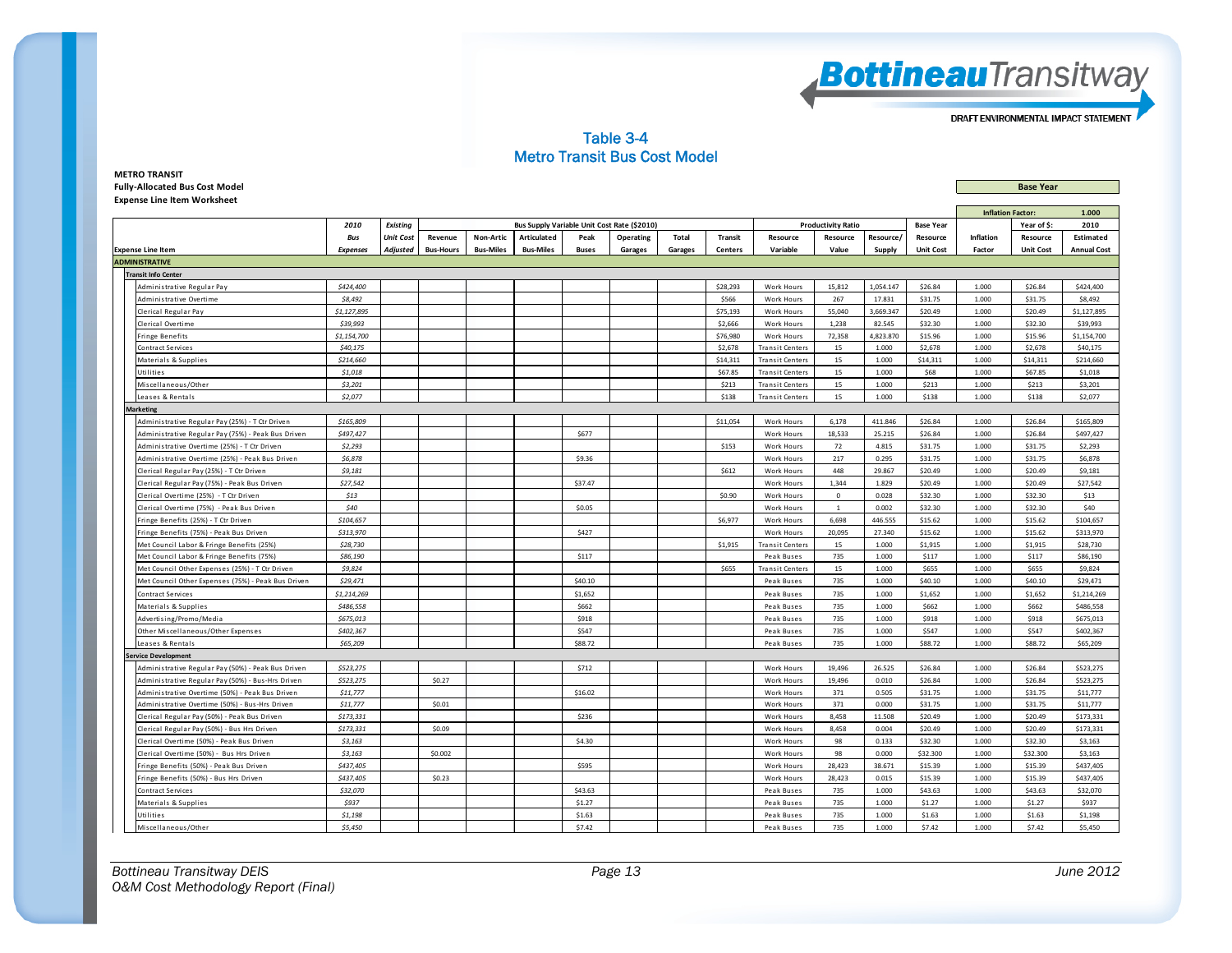

#### Table 3-4 Metro Transit Bus Cost Model

| <b>METRO TRANSIT</b>                  |                  |
|---------------------------------------|------------------|
| <b>Fully-Allocated Bus Cost Model</b> | <b>Base Year</b> |
| <b>Expense Line Item Worksheet</b>    |                  |

|                                                          |                 |                  |                                                                                              |                  |                  |              |           |          |                |                      |                |           | <b>Inflation Factor:</b> |             | 1.000            |                    |
|----------------------------------------------------------|-----------------|------------------|----------------------------------------------------------------------------------------------|------------------|------------------|--------------|-----------|----------|----------------|----------------------|----------------|-----------|--------------------------|-------------|------------------|--------------------|
|                                                          | 2010            | <b>Existing</b>  | Bus Supply Variable Unit Cost Rate (\$2010)<br><b>Productivity Ratio</b><br><b>Base Year</b> |                  |                  |              |           |          |                |                      |                |           |                          | Year of \$: | 2010             |                    |
|                                                          | Bus             | <b>Unit Cost</b> | Revenue                                                                                      | <b>Non-Artic</b> | Articulated      | Peak         | Operating | Total    | <b>Transit</b> | Resource             | Resource       | Resource/ | Resource                 | Inflation   | Resource         | Estimated          |
| <b>Expense Line Item</b>                                 | <b>Expenses</b> | Adjusted         | <b>Bus-Hours</b>                                                                             | <b>Bus-Miles</b> | <b>Bus-Miles</b> | <b>Buses</b> | Garages   | Garages  | Centers        | Variable             | Value          | Supply    | <b>Unit Cost</b>         | Factor      | <b>Unit Cost</b> | <b>Annual Cost</b> |
| <b>ADMINISTRATIVE</b>                                    |                 |                  |                                                                                              |                  |                  |              |           |          |                |                      |                |           |                          |             |                  |                    |
| <b>Finance</b>                                           |                 |                  |                                                                                              |                  |                  |              |           |          |                |                      |                |           |                          |             |                  |                    |
| Mechanics Regular Pay (50%) - Peak Bus Driven            | \$481,236       |                  |                                                                                              |                  |                  | \$655        |           |          |                | Work Hours           | 22,682         | 30.860    | \$21.22                  | 1.000       | \$21.22          | \$481,236          |
| Mechanics Regular Pay (50%) - Bus Hrs Driven             | \$481,236       |                  | \$0.25                                                                                       |                  |                  |              |           |          |                | Work Hours           | 22,682         | 0.012     | \$21.22                  | 1.000       | \$21.22          | \$481,236          |
| Mechanics Overtime (50%) - Peak Bus Driven               | \$28,128        |                  |                                                                                              |                  |                  | \$38.27      |           |          |                | Work Hours           | 865            | 1.176     | \$32.54                  | 1.000       | \$32.54          | \$28,128           |
| Mechanics Overtime (50%) - Bus Hrs Driven                | \$28,128        |                  | \$0.01                                                                                       |                  |                  |              |           |          |                | Work Hours           | 865            | 0.000     | \$32.54                  | 1.000       | \$32.54          | \$28.128           |
| Administrative Regular Pay (50%) - Peak Bus Driven       | \$906,381       |                  |                                                                                              |                  |                  | \$1,233      |           |          |                | Work Hours           | 33,770         | 45.945    | \$26.84                  | 1.000       | \$26.84          | \$906,381          |
| Administrative Regular Pay (50%) - Bus-Hrs Driven        | \$906.381       |                  | \$0.47                                                                                       |                  |                  |              |           |          |                | Work Hours           | 33.770         | 0.017     | \$26.84                  | 1.000       | \$26.84          | \$906,381          |
| Administrative Overtime (50%) - Peak Bus Driven          | \$22,743        |                  |                                                                                              |                  |                  | \$30.94      |           |          |                | Work Hours           | 716            | 0.975     | \$31.75                  | 1.000       | \$31.75          | \$22,743           |
| Administrative Overtime (50%) - Bus-Hrs Driven           | \$22,743        |                  | \$0.01                                                                                       |                  |                  |              |           |          |                | Work Hours           | 716            | 0.000     | \$31.75                  | 1.000       | \$31.75          | \$22,743           |
| Clerical Regular Pay (50%) - Peak Bus Driven             | \$755,115       |                  |                                                                                              |                  |                  | \$1,027      |           |          |                | Work Hours           | 36.849         | 50.135    | \$20.49                  | 1.000       | \$20.49          | \$755,115          |
| Clerical Regular Pay (50%) - Bus Hrs Driven              | \$755,115       |                  | \$0.39                                                                                       |                  |                  |              |           |          |                | <b>Work Hours</b>    | 36,849         | 0.019     | \$20.49                  | 1.000       | \$20.49          | \$755,115          |
| Clerical Overtime (50%) - Peak Bus Driven                | \$68,776        |                  |                                                                                              |                  |                  | \$94         |           |          |                | Work Hours           | 2,129          | 2.897     | \$32.30                  | 1.000       | \$32.30          | \$68,776           |
| Clerical Overtime (50%) - Bus Hrs Driven                 | \$68,776        |                  | \$0.04                                                                                       |                  |                  |              |           |          |                | Work Hours           | 2,129          | 0.001     | \$32.30                  | 1.000       | \$32.30          | \$68,776           |
| Fringe Benefits (50%) - Peak Bus Driven                  | \$1,547,341     |                  |                                                                                              |                  |                  | \$2,105      |           |          |                | Work Hours           | 97,011         | 131.988   | \$15.95                  | 1.000       | \$15.95          | \$1,547,341        |
| Fringe Benefits (50%) - Bus Hrs Driven                   | \$1,547,341     |                  | \$0.80                                                                                       |                  |                  |              |           |          |                | Work Hours           | 97,011         | 0.050     | \$15.95                  | 1.000       | \$15.95          | \$1,547,341        |
| Met Council Labor & Fringe Benefits (50%) - Pk Bus Drive | \$390,378       |                  |                                                                                              |                  |                  | \$531        |           |          |                | Peak Buses           | 735            | 1.000     | \$531.13                 | 1.000       | \$531.13         | \$390,378          |
| Met Council Labor & Fringe Benefits (50%) - Bus Hrs Driv | \$390,378       |                  | \$0.20                                                                                       |                  |                  |              |           |          |                | Revenue Hours        | 1,943,037      | 1.000     | \$0.20                   | 1.000       | \$0.201          | \$390,378          |
| Met Council Other Expenses (50%) - Pk Bus Driven         | \$83,017        |                  |                                                                                              |                  |                  | \$113        |           |          |                | Peak Buses           | 735            | 1.000     | \$113                    | 1.000       | \$113            | \$83,017           |
| Met Council Other Expenses (50%) - Bus Hrs Driven        | \$83,017        |                  | \$0.04                                                                                       |                  |                  |              |           |          |                | Revenue Hours        | 1,943,037      | 1.000     | \$0.04                   | 1.000       | \$0.043          | \$83,017           |
| Contract Services (50%) - Peak Bus Driven                | \$276.164       |                  |                                                                                              |                  |                  | \$376        |           |          |                | Peak Buses           | 735            | 1.000     | \$376                    | 1.000       | \$376            | \$276.164          |
| Contract Services (50%) - Bus Hrs Driven                 | \$276,164       |                  | \$0.14                                                                                       |                  |                  |              |           |          |                | Revenue Hours        | 1,943,037      | 1.000     | \$0.14                   | 1.000       | \$0.142          | \$276,164          |
| Other Materials & Supplies (50%) - Peak Bus Driven       | \$408,235       |                  |                                                                                              |                  |                  | \$555        |           |          |                | Peak Buses           | 735            | 1.000     | \$555                    | 1.000       | \$555            | \$408,235          |
| Other Materials & Supplies (50%) - Bus Hrs Driven        | \$408,235       |                  | \$0.21                                                                                       |                  |                  |              |           |          |                | Revenue Hours        | 1,943,037      | 1.000     | \$0.21                   | 1.000       | \$0.210          | \$408,235          |
| Utilities                                                | \$62,819        |                  |                                                                                              |                  |                  | \$85.47      |           |          |                | Peak Buses           | 735            | 1.000     | \$85.47                  | 1.000       | \$85.47          | \$62,819           |
| Miscellaneous/Other                                      | \$10,027        |                  |                                                                                              |                  |                  | \$13.64      |           |          |                | Peak Buses           | 735            | 1.000     | \$13.64                  | 1.000       | \$13.64          | \$10,027           |
| Leases & Rentals                                         | \$67,837        |                  |                                                                                              |                  |                  | \$92.29      |           |          |                | Peak Buses           | 735            | 1.000     | \$92.29                  | 1.000       | \$92.29          | \$67,837           |
| rchasing                                                 |                 |                  |                                                                                              |                  |                  |              |           |          |                |                      |                |           |                          |             |                  |                    |
| Administrative Regular Pay (50%) - Miles Driven          | \$155,896       |                  |                                                                                              | \$0.01           | \$0.01           |              |           |          |                | Work Hours           | 5,808          | 0.000     | \$26.84                  | 1.000       | \$26.84          | \$155,896          |
| Administrative Regular Pay (50%) - Tot Gar Driven        | \$155,896       |                  |                                                                                              |                  |                  |              |           | \$22,271 |                | Work Hours           | 5,808          | 829.765   | \$26.84                  | 1.000       | \$26.84          | \$155,896          |
| Administrative Overtime (50%) - Miles Driven             | \$1,345         |                  |                                                                                              | \$0.0001         | \$0.0001         |              |           |          |                | Work Hours           | 42             | 0.000     | \$31.75                  | 1.000       | \$31.75          | \$1,345            |
| Administrative Overtime (50%) - Tot Garage Driven        | \$1,345         |                  |                                                                                              |                  |                  |              |           | \$192    |                | Work Hours           | 42             | 6.054     | \$31.75                  | 1.000       | \$31.75          | \$1,345            |
| Clerical Regular Pay (50%) - Miles Driven                | \$23,481        |                  |                                                                                              | \$0.001          | \$0.001          |              |           |          |                | Work Hours           | 1,146          | 0.000     | \$20.49                  | 1.000       | \$20.49          | \$23,481           |
| Clerical Regular Pay (50%) - Tot Garage Driven           | \$23,481        |                  |                                                                                              |                  |                  |              |           | \$3,354  |                | Work Hours           | 1,146          | 163.693   | \$20.49                  | 1.000       | \$20.49          | \$23,481           |
| Fringe Benefits (50%) - Miles Driven                     | \$120,123       |                  |                                                                                              | \$0,005          | \$0,005          |              |           |          |                | <b>Work Hours</b>    | 6,997          | 0.000     | \$17.17                  | 1.000       | \$17.17          | \$120,123          |
| Fringe Benefits (50%) - Tot Garage Driven                | \$120,123       |                  |                                                                                              |                  |                  |              |           | \$17,160 |                | Work Hours           | 6.997          | 999.512   | \$17.17                  | 1.000       | \$17.17          | \$120,123          |
| Met Council Labor & Fringe Benefits (50%)                | \$96,503        |                  |                                                                                              | \$0,004          | \$0,004          |              |           |          |                | <b>Total Miles</b>   | 22.824.004     | 1.000     | \$0.00                   | 1.000       | \$0.00           | \$96.503           |
| Met Council Labor & Fringe Benefits (50%)                | \$96,503        |                  |                                                                                              |                  |                  |              |           | \$13,786 |                | <b>Total Garages</b> | $\overline{7}$ | 1.000     | \$13,786                 | 1.000       | \$13,786         | \$96,503           |
| Contract Services                                        | \$4,002         |                  |                                                                                              |                  |                  |              |           | \$572    |                | <b>Total Garages</b> | $7^{\circ}$    | 1.000     | \$572                    | 1.000       | \$572            | \$4,002            |
| Materials & Supplies                                     | S6.912          |                  |                                                                                              |                  |                  |              |           | \$987    |                | <b>Total Garages</b> | $\overline{7}$ | 1.000     | <b>S987</b>              | 1.000       | <b>S987</b>      | \$6,912            |
| Utilities                                                | SO.             |                  |                                                                                              |                  |                  |              |           | SO       |                | <b>Total Garages</b> | $\overline{7}$ | 1.000     | \$0                      | 1.000       | \$0              | 50                 |
| Miscellaneous/Other                                      | \$24,316        |                  |                                                                                              |                  |                  |              |           | \$3,474  |                | Total Garages        | $\overline{7}$ | 1.000     | \$3,474                  | 1.000       | \$3,474          | \$24.316           |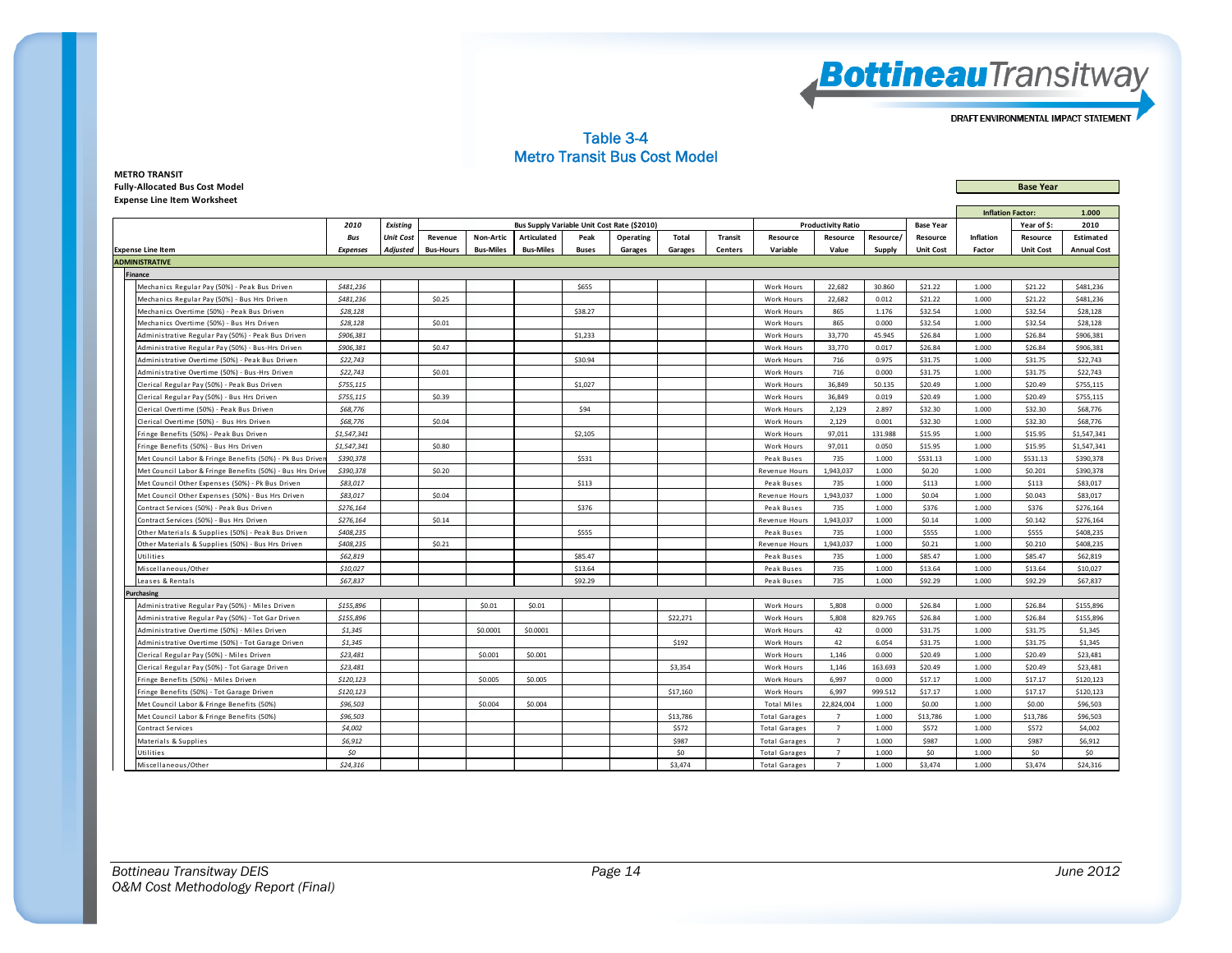

#### Table 3-4 Metro Transit Bus Cost Model

| <b>METRO TRANSIT</b>                  |                  |
|---------------------------------------|------------------|
| <b>Fully-Allocated Bus Cost Model</b> | <b>Base Year</b> |
| <b>Expense Line Item Worksheet</b>    |                  |

|                                                    |                 |                  |                  |                  |                  |              |                                             |              |                |                        | <b>Inflation Factor:</b>  |            | 1.000            |           |                  |                    |
|----------------------------------------------------|-----------------|------------------|------------------|------------------|------------------|--------------|---------------------------------------------|--------------|----------------|------------------------|---------------------------|------------|------------------|-----------|------------------|--------------------|
|                                                    | 2010            | <b>Existing</b>  |                  |                  |                  |              | Bus Supply Variable Unit Cost Rate (\$2010) |              |                |                        | <b>Productivity Ratio</b> |            | <b>Base Year</b> |           | Year of \$:      | 2010               |
|                                                    | Bus             | <b>Unit Cost</b> | Revenue          | Non-Artic        | Articulated      | Peak         | Operating                                   | <b>Total</b> | <b>Transit</b> | Resource               | Resource                  | Resource/  | Resource         | Inflation | Resource         | <b>Estimated</b>   |
| <b>Expense Line Item</b>                           | <b>Expenses</b> | <b>Adjusted</b>  | <b>Bus-Hours</b> | <b>Bus-Miles</b> | <b>Bus-Miles</b> | <b>Buses</b> | Garages                                     | Garages      | Centers        | Variable               | Value                     | Supply     | <b>Unit Cost</b> | Factor    | <b>Unit Cost</b> | <b>Annual Cost</b> |
| <b>ADMINISTRATIVE</b>                              |                 |                  |                  |                  |                  |              |                                             |              |                |                        |                           |            |                  |           |                  |                    |
| <b>Human Resources</b>                             |                 |                  |                  |                  |                  |              |                                             |              |                |                        |                           |            |                  |           |                  |                    |
| Met Council Labor & Fringe Benefits (50%)          | \$1,026,641     |                  |                  | \$0.04           | \$0.04           |              |                                             |              |                | <b>Total Miles</b>     | 22,824,004                | 1.000      | \$0.04           | 1.000     | \$0.04           | \$1,026,641        |
| Met Council Labor & Fringe Benefits (50%)          | \$1,026,641     |                  | \$0.53           |                  |                  |              |                                             |              |                | Revenue Hours          | 1,943,037                 | 1.000      | \$0.53           | 1.000     | \$0.53           | \$1,026,641        |
| Met Council Other Expenses (50%)                   | \$378,173       |                  |                  | \$0.02\$         | \$0.02           |              |                                             |              |                | <b>Total Miles</b>     | 22,824,004                | 1.000      | \$0.02           | 1.000     | \$0.02           | \$378,173          |
| Met Council Other Expenses (50%)                   | \$378,173       |                  | \$0.19           |                  |                  |              |                                             |              |                | Revenue Hours          | 1,943,037                 | 1.000      | \$0.19           | 1.000     | \$0.19           | \$378,173          |
| Contract Services                                  | (5201)          |                  |                  |                  |                  |              |                                             | (528.71)     |                | <b>Total Garages</b>   | $7^{\circ}$               | 1.000      | (528.71)         | 1.000     | (528.71)         | (5201)             |
| Other Materials & Supplies                         | \$373           |                  |                  |                  |                  |              |                                             | \$53.26      |                | Total Garages          | $7^{\circ}$               | 1.000      | \$53.26          | 1.000     | \$53.26          | \$373              |
| <b>Information Services</b>                        |                 |                  |                  |                  |                  |              |                                             |              |                |                        |                           |            |                  |           |                  |                    |
| Met Council Labor & Fringe Benefits (50%)          | \$1,619,963     |                  |                  | \$0.07           | \$0.07           |              |                                             |              |                | <b>Total Miles</b>     | 22,824,004                | 1.000      | \$0.07           | 1.000     | \$0.07           | \$1,619,963        |
| Met Council Labor & Fringe Benefits (50%)          | \$1,619,963     |                  | \$0.83           |                  |                  |              |                                             |              |                | Revenue Hours          | 1,943,037                 | 1.000      | \$0.83           | 1.000     | \$0.83           | \$1,619,963        |
| Met Council Other Expenses (50%)                   | \$1,406,274     |                  |                  | \$0.06           | \$0.06           |              |                                             |              |                | <b>Total Miles</b>     | 22,824,004                | 1.000      | \$0.06           | 1.000     | \$0.06           | \$1,406,274        |
| Met Council Other Expenses (50%)                   | \$1,406,274     |                  | \$0.72           |                  |                  |              |                                             |              |                | Revenue Hours          | 1,943,037                 | 1.000      | \$0.72           | 1.000     | \$0.72           | \$1,406,274        |
| Miscellaneous/Other                                | \$905           |                  |                  |                  |                  |              |                                             |              | \$60.33        | <b>Transit Centers</b> | 15                        | 1.000      | \$60.33          | 1.000     | \$60.33          | \$905              |
| <b>ENGINEERING &amp; FACILITIES</b>                |                 |                  |                  |                  |                  |              |                                             |              |                |                        |                           |            |                  |           |                  |                    |
| <b>Engineering &amp; Facilities</b>                |                 |                  |                  |                  |                  |              |                                             |              |                |                        |                           |            |                  |           |                  |                    |
| Administrative Regular Pay (50%) - T Center Driven | \$113,828       |                  |                  |                  |                  |              |                                             |              | \$7,589        | Work Hours             | 4,241                     | 282.732    | \$26.84          | 1.000     | \$26.84          | \$113,828          |
| Administrative Regular Pay (50%) - Tot Gar Driven  | \$113,828       |                  |                  |                  |                  |              |                                             | \$16,261     |                | Work Hours             | 4,241                     | 605.854    | \$26.84          | 1.000     | \$26.84          | \$113,828          |
| Administrative Overtime (50%) - T Center Driven    | \$6,089         |                  |                  |                  |                  |              |                                             |              | \$406          | Work Hours             | 192                       | 12.786     | \$31.75          | 1.000     | \$31.75          | \$6,089            |
| Administrative Overtime (50%) - Tot Gar Driven     | \$6,089         |                  |                  |                  |                  |              |                                             | \$870        |                | Work Hours             | 192                       | 27.399     | \$31.75          | 1.000     | \$31.75          | \$6,089            |
| Fringe Benefits (50%) - T Center Driven            | \$171,845       |                  |                  |                  |                  |              |                                             |              | \$11,456       | Work Hours             | 4,433                     | 295.518    | \$38.77          | 1.000     | \$38.77          | \$171,845          |
| Fringe Benefits (50%) - Tot Garage Driven          | \$171,845       |                  |                  |                  |                  |              |                                             | \$24,549     |                | Work Hours             | 4,433                     | 633.253    | \$38.77          | 1.000     | \$38.77          | \$171,845          |
| Contract Services                                  | \$23,767        |                  |                  |                  |                  |              |                                             | \$3,395      |                | <b>Total Garages</b>   | $\overline{7}$            | 1.000      | \$3,395          | 1.000     | \$3,395          | \$23,767           |
| Materials & Supplies                               | \$14,943        |                  |                  |                  |                  |              |                                             | \$2,135      |                | <b>Total Garages</b>   | $7\overline{ }$           | 1.000      | \$2,135          | 1.000     | \$2,135          | \$14,943           |
| Utilities                                          | \$17,533        |                  |                  |                  |                  |              |                                             | \$2,505      |                | <b>Total Garages</b>   | $7^{\circ}$               | 1.000      | \$2,505          | 1.000     | \$2,505          | \$17,533           |
| Miscellaneous/Other                                | \$10,181        |                  |                  |                  |                  |              |                                             | \$1,454      |                | <b>Total Garages</b>   | $7^{\circ}$               | 1.000      | \$1,454          | 1.000     | \$1,454          | \$10,181           |
| Leases & Rentals                                   | \$18,861        |                  |                  |                  |                  |              |                                             | \$2,694      |                | <b>Total Garages</b>   | $7^{\circ}$               | 1.000      | \$2,694          | 1.000     | \$2,694          | \$18,861           |
| <b>System Facilities Engineering</b>               |                 |                  |                  |                  |                  |              |                                             |              |                |                        |                           |            |                  |           |                  |                    |
| Contract Services                                  | \$298,276       |                  |                  |                  |                  |              |                                             | \$42,611     |                | Total Garages          | $7^{\circ}$               | 1.000      | \$42,611         | 1.000     | \$42,611         | \$298,276          |
| Materials & Supplies                               | \$62,984        |                  |                  |                  |                  |              |                                             | \$8,998      |                | Total Garages          | $\overline{7}$            | 1.000      | \$8,998          | 1.000     | \$8,998          | \$62,984           |
| Utilities                                          | \$8,701         |                  |                  |                  |                  |              |                                             | \$1,243      |                | <b>Total Garages</b>   | $\overline{7}$            | 1.000      | \$1,243          | 1.000     | \$1,243          | \$8,701            |
| Miscellaneous/Other                                | \$2,806         |                  |                  |                  |                  |              |                                             | \$401        |                | <b>Total Garages</b>   | $\overline{7}$            | 1.000      | \$401            | 1.000     | \$401            | \$2,806            |
| Leases & Rentals                                   | \$8,978         |                  |                  |                  |                  |              |                                             | \$1,283      |                | <b>Total Garages</b>   | $7^{\circ}$               | 1.000      | \$1,283          | 1.000     | \$1,283          | \$8,978            |
| <b>Garage Building Maintenance</b>                 |                 |                  |                  |                  |                  |              |                                             |              |                |                        |                           |            |                  |           |                  |                    |
| Mechanics Regular Pay                              | \$1,502,975     |                  |                  |                  |                  |              |                                             | \$214,711    |                | <b>Work Hours</b>      | 70,839                    | 10,119.922 | \$21.22          | 1.000     | \$21.22          | \$1,502,975        |
| Mechanics Overtime                                 | \$206,135       |                  |                  |                  |                  |              |                                             | \$29,448     |                | Work Hours             | 6.336                     | 905.089    | \$32.54          | 1.000     | \$32.54          | \$206,135          |
| <b>Fringe Benefits</b>                             | \$1,309,907     |                  |                  |                  |                  |              |                                             | \$187,130    |                | <b>Work Hours</b>      | 77,175                    | 11.025.011 | \$16.97          | 1.000     | \$16.97          | \$1,309,907        |
| Contract Services                                  | \$455,566       |                  |                  |                  |                  |              |                                             | \$65,081     |                | <b>Total Garages</b>   | $7^{\circ}$               | 1.000      | \$65,081         | 1.000     | \$65,081         | \$455,566          |
| Materials & Supplies                               | \$545,487       |                  |                  |                  |                  |              |                                             | \$77.927     |                | <b>Total Garages</b>   | $\overline{7}$            | 1.000      | \$77,927         | 1.000     | \$77,927         | \$545,487          |
| Utilities                                          | \$79,346        |                  |                  |                  |                  |              |                                             | \$11,335     |                | <b>Total Garages</b>   | $\overline{7}$            | 1.000      | \$11,335         | 1.000     | \$11,335         | \$79,346           |
| Miscellaneous/Other                                | \$11,096        |                  |                  |                  |                  |              |                                             | \$1,585      |                | <b>Total Garages</b>   | $7^{\circ}$               | 1.000      | \$1,585          | 1.000     | \$1,585          | \$11,096           |
| Leases & Rentals                                   | \$4,644         |                  |                  |                  |                  |              |                                             | \$663        |                | Total Garages          | $\overline{7}$            | 1.000      | \$663            | 1.000     | \$663            | \$4,644            |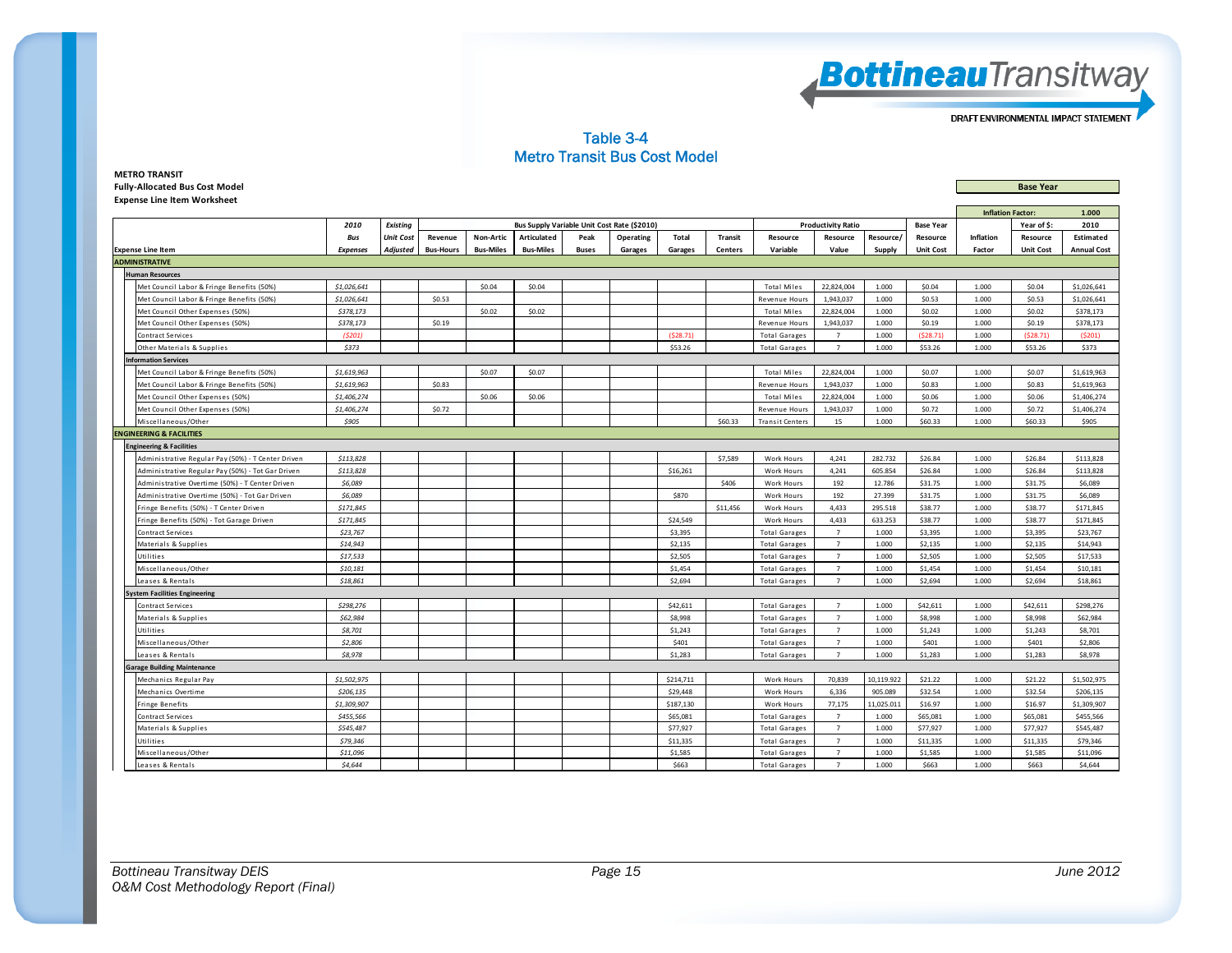

#### Table 3-4 Metro Transit Bus Cost Model

| <b>Fully-Allocated Bus Cost Model</b>              |                 |                  |                  |                  |                  |              |                                             |         |          |                        |                           |            |                  |           | <b>Base Year</b>         |                    |
|----------------------------------------------------|-----------------|------------------|------------------|------------------|------------------|--------------|---------------------------------------------|---------|----------|------------------------|---------------------------|------------|------------------|-----------|--------------------------|--------------------|
| <b>Expense Line Item Worksheet</b>                 |                 |                  |                  |                  |                  |              |                                             |         |          |                        |                           |            |                  |           |                          |                    |
|                                                    |                 |                  |                  |                  |                  |              |                                             |         |          |                        |                           |            |                  |           | <b>Inflation Factor:</b> | 1.000              |
|                                                    | 2010            | <b>Existing</b>  |                  |                  |                  |              | Bus Supply Variable Unit Cost Rate (\$2010) |         |          |                        | <b>Productivity Ratio</b> |            | <b>Base Year</b> |           | Year of \$:              | 2010               |
|                                                    | Bus             | <b>Unit Cost</b> | Revenue          | <b>Non-Artic</b> | Articulated      | Peak         | Operating                                   | Total   | Transit  | Resource               | Resource                  | Resource/  | Resource         | Inflation | Resource                 | Estimated          |
| <b>Expense Line Item</b>                           | <b>Expenses</b> | Adjusted         | <b>Bus-Hours</b> | <b>Bus-Miles</b> | <b>Bus-Miles</b> | <b>Buses</b> | Garages                                     | Garages | Centers  | Variable               | Value                     | Supply     | <b>Unit Cost</b> | Factor    | <b>Unit Cost</b>         | <b>Annual Cost</b> |
| <b>ENGINEERING &amp; FACILITIES</b>                |                 |                  |                  |                  |                  |              |                                             |         |          |                        |                           |            |                  |           |                          |                    |
| <b>Other Facilities Maintenance</b>                |                 |                  |                  |                  |                  |              |                                             |         |          |                        |                           |            |                  |           |                          |                    |
| Mechanics Regular Pay                              | \$651,310       |                  |                  |                  |                  |              |                                             |         | \$43,421 | Work Hours             | 30.698                    | 2,046.538  | \$21.22          | 1.000     | \$21.22                  | \$651,310          |
| Mechanics Overtime                                 | \$38,069        |                  |                  |                  |                  |              |                                             |         | \$2,538  | Work Hours             | 1,170                     | 78.004     | \$32.54          | 1.000     | \$32.54                  | \$38,069           |
| Fringe Benefits                                    | \$528,291       |                  |                  |                  |                  |              |                                             |         | \$35,219 | Work Hours             | 31,868                    | 2,124.542  | \$16.58          | 1.000     | \$16.58                  | \$528,291          |
| Other Contract Services                            | \$760,207       |                  |                  |                  |                  |              |                                             |         | \$50,680 | <b>Transit Centers</b> | 15                        | 1.000      | \$50,680         | 1.000     | \$50,680                 | \$760,207          |
| Materials & Supplies                               | \$149,648       |                  |                  |                  |                  |              |                                             |         | \$9,977  | <b>Transit Centers</b> | 15                        | 1.000      | \$9,977          | 1.000     | \$9,977                  | \$149,648          |
| <b>Jtilities</b>                                   | \$753,990       |                  |                  |                  |                  |              |                                             |         | \$50,266 | <b>Transit Centers</b> | 15                        | 1.000      | \$50,266         | 1.000     | \$50,266                 | \$753,990          |
| Miscellaneous/Other                                | \$1,613         |                  |                  |                  |                  |              |                                             |         | \$108    | <b>Transit Centers</b> | 15                        | 1.000      | \$108            | 1.000     | \$108                    | \$1,613            |
| Other Leases & Rentals                             | \$258,149       |                  |                  |                  |                  |              |                                             |         | \$17,210 | <b>Transit Centers</b> | 15                        | 1.000      | \$17,210         | 1.000     | \$17,210                 | \$258,149          |
| andscaping & Phone Administration                  |                 |                  |                  |                  |                  |              |                                             |         |          |                        |                           |            |                  |           |                          |                    |
| Other Leases & Rentals                             | \$8,928         |                  |                  |                  |                  |              |                                             |         | \$595    | <b>Transit Centers</b> | 15                        | 1.000      | \$595            | 1.000     | \$595                    | \$8,928            |
| Met Council Labor & Fringe Benefits                | \$3,614         |                  |                  |                  |                  |              |                                             |         | \$241    | <b>Transit Centers</b> | 15                        | 1.000      | \$241            | 1.000     | \$241                    | \$3,614            |
| Met Council Other Expenses                         | \$2,031         |                  |                  |                  |                  |              |                                             |         | \$135    | <b>Transit Centers</b> | 15                        | 1.000      | \$135            | 1.000     | \$135                    | \$2,031            |
| Miscellaneous/Other                                | \$1,494         |                  |                  |                  |                  |              |                                             |         | \$100    | <b>Transit Centers</b> | 15                        | 1.000      | \$100            | 1.000     | \$100                    | \$1,494            |
| <b>BUS OPERATIONS</b>                              |                 |                  |                  |                  |                  |              |                                             |         |          |                        |                           |            |                  |           |                          |                    |
| <b>BUS TRANSPORTATION</b>                          |                 |                  |                  |                  |                  |              |                                             |         |          |                        |                           |            |                  |           |                          |                    |
| <b>Bus Transportation Administrative</b>           |                 |                  |                  |                  |                  |              |                                             |         |          |                        |                           |            |                  |           |                          |                    |
| Administrative Regular Pay (25%) - Hours Driven    | \$96,133        |                  | \$0.05           |                  |                  |              |                                             |         |          | Work Hours             | 3,582                     | 0.002      | \$26.84          | 1.000     | \$26.84                  | \$96,133           |
| Administrative Regular Pay (75%) - Oper Gar Driven | \$288,400       |                  |                  |                  |                  |              | \$48,067                                    |         |          | Work Hours             | 10,745                    | 1,790.862  | \$26.84          | 1.000     | \$26.84                  | \$288,400          |
| Administrative Overtime (25%) - Hours Driven       | \$584           |                  | \$0.0003         |                  |                  |              |                                             |         |          | Work Hours             | 18                        | 0.000      | \$31.7480        | 1.000     | \$31.75                  | \$584              |
| Administrative Overtime (75%) - Oper Gar Driven    | \$1,752         |                  |                  |                  |                  |              | \$292                                       |         |          | Work Hours             | 55                        | 9.199      | \$32             | 1.000     | \$32                     | \$1,752            |
| Fringe Benefits (25%) - Hours Driven               | \$52,067        |                  | \$0.03           |                  |                  |              |                                             |         |          | Work Hours             | 3,600                     | 0.002      | \$14.46          | 1.000     | \$14.46                  | \$52,067           |
| Fringe Benefits (75%) - Oper Gar Driven            | \$156,200       |                  |                  |                  |                  |              | \$26,033                                    |         |          | Work Hours             | 10,800                    | L,800.061  | \$14.46          | 1.000     | \$14.46                  | \$156,200          |
| Contract Services                                  | \$72,926        |                  |                  |                  |                  |              | \$12,154                                    |         |          | Oper Garages           | 6                         | 1.000      | \$12,154         | 1.000     | \$12,154                 | \$72,926           |
| Materials & Supplies                               | \$45,725        |                  |                  |                  |                  |              | \$7,621                                     |         |          | Oper Garages           | $\,$ 6 $\,$               | 1.000      | \$7,621          | 1.000     | \$7,621                  | \$45,725           |
| Utilities                                          | \$29,535        |                  |                  |                  |                  |              | \$4,923                                     |         |          | Oper Garages           | $\,$ 6 $\,$               | 1.000      | \$4,923          | 1.000     | \$4,923                  | \$29,535           |
| Miscellaneous/Other                                | \$72,993        |                  |                  |                  |                  |              | \$12,165                                    |         |          | Oper Garages           | $\,$ 6 $\,$               | 1.000      | \$12,165         | 1.000     | \$12,165                 | \$72,993           |
| <b>Facility Leases</b>                             | \$13.232        |                  |                  |                  |                  |              | \$2,205                                     |         |          | Oper Garages           | $6\overline{6}$           | 1.000      | \$2,205          | 1.000     | \$2,205                  | \$13,232           |
| <b>Operating Divisions (Garages)</b>               |                 |                  |                  |                  |                  |              |                                             |         |          |                        |                           |            |                  |           |                          |                    |
| Driver Regular Pay                                 | \$53,083,372    |                  | \$27.32          |                  |                  |              |                                             |         |          | Work Hours             | 2,610,024                 | 1.343      | \$20.34          | 1.000     | \$20.34                  | \$53,083,372       |
| Driver Overtime                                    | \$8,019,641     |                  | \$4.13           |                  |                  |              |                                             |         |          | Work Hours             | 256,258                   | 0.132      | \$31.30          | 1.000     | \$31.30                  | \$8,019,641        |
| Administrative Regular Pay (25%) - Hours Driven    | \$347,350       |                  | \$0.18           |                  |                  |              |                                             |         |          | Work Hours             | 12,942                    | 0.007      | \$26.84          | 1.000     | \$26.84                  | \$347.350          |
| Administrative Regular Pay (75%) - Oper Gar Driven | \$1,042,051     |                  |                  |                  |                  |              | \$173,675                                   |         |          | Work Hours             | 38,825                    | 6,470.761  | \$26.84          | 1.000     | \$26.84                  | \$1,042,051        |
| Administrative Overtime (25%) - Hours Driven       | \$13,732        |                  | \$0.01           |                  |                  |              |                                             |         |          | Work Hours             | 433                       | 0.000      | \$31.75          | 1.000     | \$31.75                  | \$13,732           |
| Administrative Overtime (75%) - Oper Gar Driven    | \$41,196        |                  |                  |                  |                  |              | \$6,866                                     |         |          | Work Hours             | 1,298                     | 216.266    | \$31.75          | 1.000     | \$31.75                  | \$41,196           |
| Clerical Regular Pay                               | \$1,786,910     |                  |                  |                  |                  |              | \$297,818                                   |         |          | Work Hours             | 87,199                    | 14,533.246 | \$20.49          | 1.000     | \$20.49                  | \$1,786,910        |
| Clerical Overtime                                  | \$531,596       |                  |                  |                  |                  |              | \$88,599                                    |         |          | Work Hours             | 16,458                    | 2,742.983  | \$32.30          | 1.000     | \$32.30                  | \$531,596          |
| Fringe Benefits - Hours Driven                     | \$43,426,372    |                  | \$22.35          |                  |                  |              |                                             |         |          | Work Hours             | 2,879,656                 | 1.482      | \$15.08          | 1.000     | \$15.08                  | \$43,426,372       |
| Fringe Benefits - Operating Garages Driven         | \$2,403,449     |                  |                  |                  |                  |              | \$400,575                                   |         |          | Work Hours             | 143,780                   | 23,963.256 | \$17             | 1.000     | \$17                     | \$2,403,449        |
| Contract Services                                  | \$208           |                  |                  |                  |                  |              | \$35                                        |         |          | Oper Garages           | 6                         | 1.000      | \$34.58          | 1.000     | \$34.58                  | \$208              |
| Materials & Supplies                               | \$109,490       |                  |                  |                  |                  |              | \$18,248                                    |         |          | Oper Garages           | 6                         | 1.000      | \$18,248         | 1.000     | \$18,248                 | \$109,490          |
| Utilities                                          | \$3,529         |                  |                  |                  |                  |              | \$588                                       |         |          | Oper Garages           | $6\overline{6}$           | 1.000      | \$588            | 1.000     | \$588                    | \$3.529            |
| Miscellaneous/Other                                | \$5,110         |                  |                  |                  |                  |              | \$852                                       |         |          | Oper Garages           | $6\overline{6}$           | 1.000      | \$852            | 1.000     | \$852                    | \$5,110            |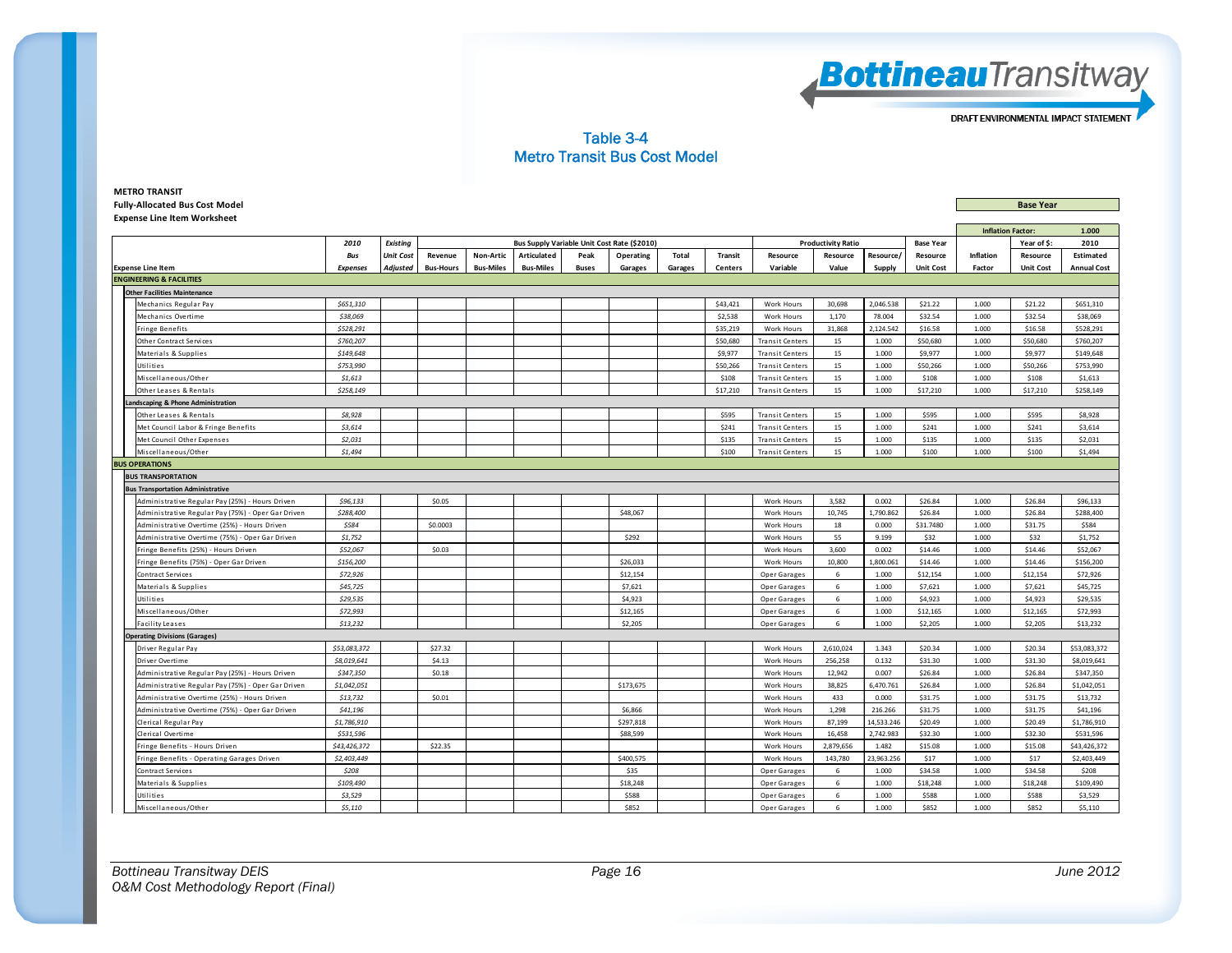

#### Table 3-4 Metro Transit Bus Cost Model

| <b>Expense Line Item Worksheet</b>            |                                                    |                 |                  |                  |                  |                  |                                             |           |              |                |                        |                           |           |                  |                          |                  |                    |
|-----------------------------------------------|----------------------------------------------------|-----------------|------------------|------------------|------------------|------------------|---------------------------------------------|-----------|--------------|----------------|------------------------|---------------------------|-----------|------------------|--------------------------|------------------|--------------------|
|                                               |                                                    |                 |                  |                  |                  |                  |                                             |           |              |                |                        |                           |           |                  | <b>Inflation Factor:</b> |                  | 1.000              |
|                                               |                                                    | 2010            | <b>Existing</b>  |                  |                  |                  | Bus Supply Variable Unit Cost Rate (\$2010) |           |              |                |                        | <b>Productivity Ratio</b> |           | <b>Base Year</b> |                          | Year of \$:      | 2010               |
|                                               |                                                    | Bus             | <b>Unit Cost</b> | Revenue          | Non-Artic        | Articulated      | Peak                                        | Operating | <b>Total</b> | <b>Transit</b> | Resource               | Resource                  | Resource/ | Resource         | Inflation                | Resource         | <b>Estimated</b>   |
| <b>Expense Line Item</b>                      |                                                    | <b>Expenses</b> | Adjusted         | <b>Bus-Hours</b> | <b>Bus-Miles</b> | <b>Bus-Miles</b> | <b>Buses</b>                                | Garages   | Garages      | <b>Centers</b> | Variable               | Value                     | Supply    | <b>Unit Cost</b> | Factor                   | <b>Unit Cost</b> | <b>Annual Cost</b> |
| <b>BUS OPERATIONS</b>                         |                                                    |                 |                  |                  |                  |                  |                                             |           |              |                |                        |                           |           |                  |                          |                  |                    |
| <b>District Street Supervision</b>            |                                                    |                 |                  |                  |                  |                  |                                             |           |              |                |                        |                           |           |                  |                          |                  |                    |
|                                               | Administrative Regular Pay (25%) - Hours Driven    | \$371,554       |                  | \$0.19           |                  |                  |                                             |           |              |                | Work Hours             | 13,843                    | 0.007     | \$26.84          | 1.000                    | \$26.84          | \$371,554          |
|                                               | Administrative Regular Pay (75%) - T Ctr Driven    | \$1,114,662     |                  |                  |                  |                  |                                             |           |              | \$74,311       | <b>Work Hours</b>      | 41.530                    | 2.768.661 | \$26.84          | 1.000                    | \$26.84          | \$1,114,662        |
|                                               | Administrative Overtime (25%) - Hours Driven       | \$68,869        |                  | \$0.04           |                  |                  |                                             |           |              |                | <b>Work Hours</b>      | 2.169                     | 0.001     | \$31.75          | 1.000                    | \$31.75          | \$68,869           |
|                                               | Administrative Overtime (75%) - T Ctr Driven       | \$206,608       |                  |                  |                  |                  |                                             |           |              | \$13,774       | Work Hours             | 6,508                     | 433,849   | \$31.75          | 1.000                    | \$31.75          | \$206,608          |
| Fringe Benefits - Hours Driven                |                                                    | \$224,554       |                  | \$0.12           |                  |                  |                                             |           |              |                | Work Hours             | 16,013                    | 0.008     | \$14.02          | 1.000                    | \$14.02          | \$224,554          |
|                                               | Fringe Benefits - T Center Driven                  | \$673,663       |                  |                  |                  |                  |                                             |           |              | \$44,911       | Work Hours             | 48,038                    | 3,202.510 | \$14.02          | 1.000                    | \$14.02          | \$673,663          |
| <b>Contract Services</b>                      |                                                    | \$11,725        |                  |                  |                  |                  |                                             |           |              | \$782          | <b>Transit Centers</b> | 15                        | 1.000     | \$782            | 1.000                    | \$782            | \$11,725           |
| Materials & Supplies                          |                                                    | \$17,706        |                  |                  |                  |                  |                                             |           |              | \$1,180        | <b>Transit Centers</b> | 15                        | 1.000     | \$1,180          | 1.000                    | \$1.180          | \$17,706           |
| Utilities                                     |                                                    | \$13,540        |                  |                  |                  |                  |                                             |           |              | \$903          | <b>Transit Centers</b> | 15                        | 1.000     | \$903            | 1.000                    | \$903            | \$13,540           |
| Miscellaneous/Other                           |                                                    | \$1,184         |                  |                  |                  |                  |                                             |           |              | \$78.93        | <b>Transit Centers</b> | 15                        | 1.000     | \$78.93          | 1.000                    | \$78.93          | \$1,184            |
| Leases & Rentals                              |                                                    | \$2,483         |                  |                  |                  |                  |                                             |           |              | \$166          | <b>Transit Centers</b> | 15                        | 1.000     | \$166            | 1.000                    | \$166            | \$2,483            |
| <b>Transit Control Center</b>                 |                                                    |                 |                  |                  |                  |                  |                                             |           |              |                |                        |                           |           |                  |                          |                  |                    |
|                                               | Administrative Regular Pay (75%) - Peak Bus Driven | \$1,001,491     |                  |                  |                  |                  | \$1,363                                     |           |              |                | Work Hours             | 37,313                    | 50.767    | \$26.84          | 1.000                    | \$26.84          | \$1,001,491        |
|                                               | Administrative Regular Pay (25%) - Hours Driven    | \$333,830       |                  | \$0.17           |                  |                  |                                             |           |              |                | <b>Work Hours</b>      | 12,438                    | 0.006     | \$26.84          | 1.000                    | \$26.84          | \$333,830          |
|                                               | Administrative Overtime (75%) - Peak Bus Driven    | \$136,368       |                  |                  |                  |                  | \$186                                       |           |              |                | <b>Work Hours</b>      | 4.295                     | 5.844     | \$31.75          | 1.000                    | \$31.75          | \$136,368          |
|                                               | Administrative Overtime (25%) - Hours Driven       | \$45,456        |                  | \$0.02           |                  |                  |                                             |           |              |                | <b>Work Hours</b>      | 1.432                     | 0.001     | \$31.75          | 1.000                    | \$31.75          | \$45,456           |
|                                               | Fringe Benefits - Peak Bus Driven                  | \$655,272       |                  |                  |                  |                  | \$892                                       |           |              |                | Work Hours             | 41,609                    | 56.610    | \$15.75          | 1.000                    | \$15.75          | \$655,272          |
| Fringe Benefits - Hours Driven                |                                                    | \$218,424       |                  | \$0.11           |                  |                  |                                             |           |              |                | Work Hours             | 13,870                    | 0.007     | \$15.75          | 1.000                    | \$15.75          | \$218,424          |
| <b>Contract Services</b>                      |                                                    | \$1,050         |                  | \$0.0005         |                  |                  |                                             |           |              |                | <b>Revenue Hours</b>   | 1,943,037                 | 1.000     | \$0.0005         | 1.000                    | \$0.0005         | \$1,050            |
| Materials & Supplies                          |                                                    | \$7,782         |                  | \$0.004          |                  |                  |                                             |           |              |                | <b>Revenue Hours</b>   | 1,943,037                 | 1.000     | \$0.004          | 1.000                    | \$0,004          | \$7,782            |
| Utilities                                     |                                                    | \$51,181        |                  | \$0.03           |                  |                  |                                             |           |              |                | <b>Revenue Hours</b>   | 1,943,037                 | 1.000     | \$0.03           | 1.000                    | \$0.03           | \$51,181           |
| Miscellaneous/Other                           |                                                    | \$4,850         |                  | \$0,002          |                  |                  |                                             |           |              |                | <b>Revenue Hours</b>   | 1,943,037                 | 1.000     | \$0.002          | 1.000                    | \$0,002          | \$4,850            |
| <b>Operator Instruction &amp; Development</b> |                                                    |                 |                  |                  |                  |                  |                                             |           |              |                |                        |                           |           |                  |                          |                  |                    |
| Administrative Regular Pay                    |                                                    | \$128,988       |                  | \$0.07           |                  |                  |                                             |           |              |                | Work Hours             | 4,806                     | 0.002     | \$26.84          | 1.000                    | \$26.84          | \$128,988          |
| Clerical Regular Pay                          |                                                    | \$569,006       |                  | \$0.29           |                  |                  |                                             |           |              |                | Work Hours             | 27,767                    | 0.014     | \$20.49          | 1.000                    | \$20.49          | \$569,006          |
| <b>Clerical Overtime</b>                      |                                                    | \$37.529        |                  | \$0.02           |                  |                  |                                             |           |              |                | <b>Work Hours</b>      | 1.162                     | 0.001     | \$32.30          | 1.000                    | \$32.30          | \$37.529           |
| <b>Fringe Benefits</b>                        |                                                    | \$596.166       |                  | \$0.31           |                  |                  |                                             |           |              |                | <b>Work Hours</b>      | 33.735                    | 0.017     | \$17.67          | 1.000                    | \$17.67          | \$596.166          |
| <b>Contract Services</b>                      |                                                    | \$3,840         |                  | \$0,002          |                  |                  |                                             |           |              |                | <b>Revenue Hours</b>   | 1.943.037                 | 1.000     | \$0,002          | 1.000                    | \$0,002          | \$3,840            |
| Materials & Supplies                          |                                                    | \$11,890        |                  | \$0.01           |                  |                  |                                             |           |              |                | <b>Revenue Hours</b>   | 1,943,037                 | 1.000     | \$0.01           | 1.000                    | \$0.01           | \$11,890           |
| <b>Utilities</b>                              |                                                    | \$26            |                  | \$0,00001        |                  |                  |                                             |           |              |                | <b>Revenue Hours</b>   | 1,943,037                 | 1.000     | \$0.00001        | 1.000                    | \$0,00001        | \$26               |
| Miscellaneous/Other                           |                                                    | \$11,920        |                  | \$0.01           |                  |                  |                                             |           |              |                | <b>Revenue Hours</b>   | 1,943,037                 | 1.000     | \$0.01           | 1.000                    | \$0.01           | \$11,920           |
| Leases & Rentals                              |                                                    | \$1,373         |                  | \$0.001          |                  |                  |                                             |           |              |                | <b>Revenue Hours</b>   | 1,943,037                 | 1.000     | \$0,001          | 1.000                    | \$0.001          | \$1,373            |

**METRO TRANSIT Fully‐Allocated Bus Cost Model Base Year**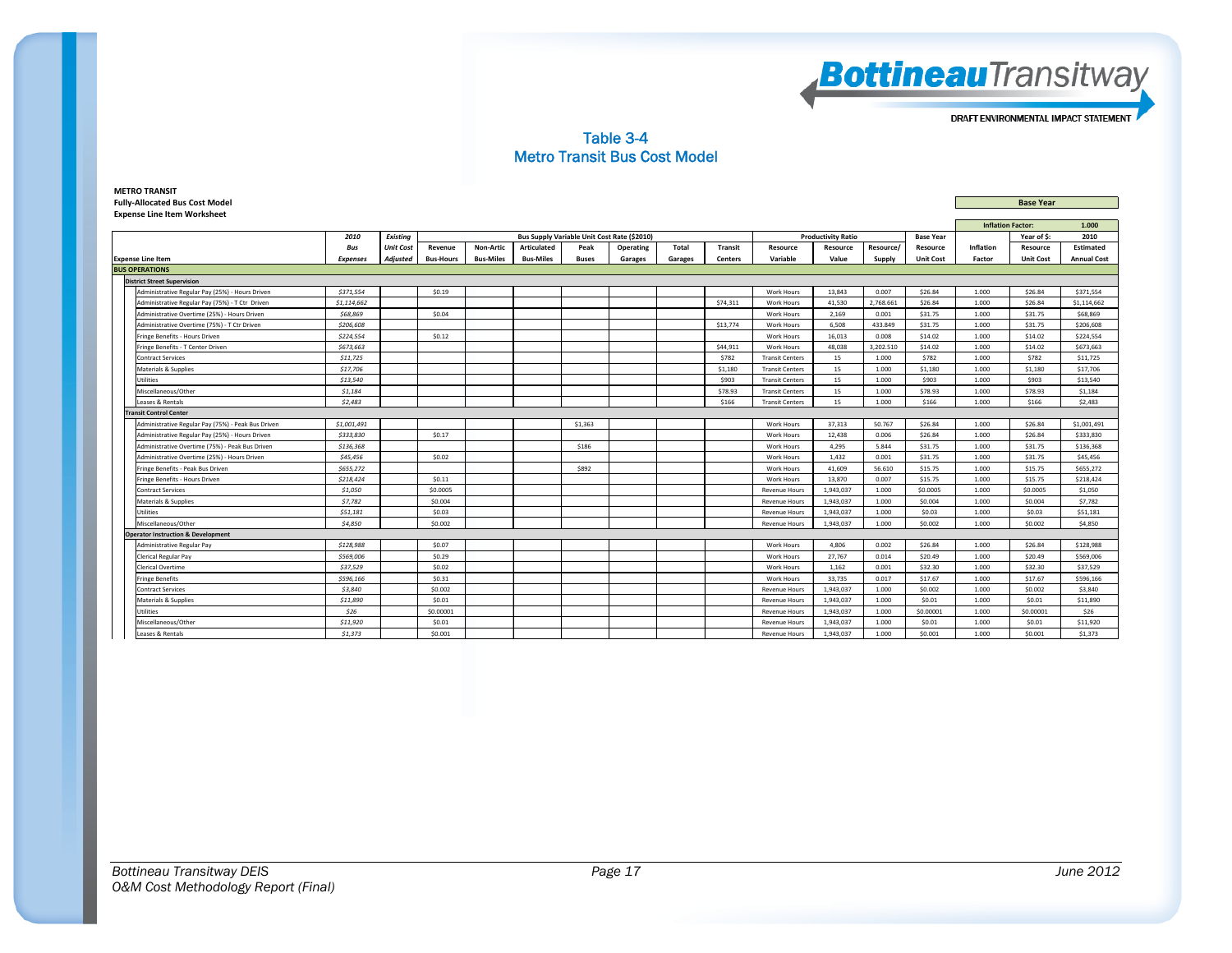

#### Table 3-4 Metro Transit Bus Cost Model

| <b>Fully-Allocated Bus Cost Model</b>                 |                 |                  |                  |                  |                  |                                             |           |           |                |                      |                           |           | <b>Base Year</b> |                  |                          |                    |
|-------------------------------------------------------|-----------------|------------------|------------------|------------------|------------------|---------------------------------------------|-----------|-----------|----------------|----------------------|---------------------------|-----------|------------------|------------------|--------------------------|--------------------|
| <b>Expense Line Item Worksheet</b>                    |                 |                  |                  |                  |                  |                                             |           |           |                |                      |                           |           |                  |                  |                          |                    |
|                                                       |                 |                  |                  |                  |                  |                                             |           |           |                |                      |                           |           |                  |                  | <b>Inflation Factor:</b> | 1.000              |
|                                                       | 2010            | Existing         |                  |                  |                  | Bus Supply Variable Unit Cost Rate (\$2010) |           |           |                |                      | <b>Productivity Ratio</b> |           | <b>Base Year</b> |                  | Year of \$:              | 2010               |
|                                                       | <b>Bus</b>      | <b>Unit Cost</b> | Revenue          | <b>Non-Artic</b> | Articulated      | Peak                                        | Operating | Total     | <b>Transit</b> | Resource             | Resource                  | Resource/ | Resource         | <b>Inflation</b> | Resource                 | <b>Estimated</b>   |
| <b>Expense Line Item</b>                              | <b>Expenses</b> | Adjusted         | <b>Bus-Hours</b> | <b>Bus-Miles</b> | <b>Bus-Miles</b> | <b>Buses</b>                                | Garages   | Garages   | <b>Centers</b> | Variable             | Value                     | Supply    | <b>Unit Cost</b> | Factor           | <b>Unit Cost</b>         | <b>Annual Cost</b> |
| <b>BUS OPERATIONS</b>                                 |                 |                  |                  |                  |                  |                                             |           |           |                |                      |                           |           |                  |                  |                          |                    |
| <b>BUS MAINTENANCE</b>                                |                 |                  |                  |                  |                  |                                             |           |           |                |                      |                           |           |                  |                  |                          |                    |
| Parts & Warranty Administrative                       |                 |                  |                  |                  |                  |                                             |           |           |                |                      |                           |           |                  |                  |                          |                    |
| Mechanic Labor (75%) - Peak Bus Driven                | \$3,488         |                  |                  |                  |                  | \$4.75                                      |           |           |                | <b>Work Hours</b>    | 164                       | 0.224     | \$21,217         | 1.000            | \$21,217                 | \$3,488            |
| Mechanic Labor (25%) - Tot Garage Driven              | \$1,163         |                  |                  |                  |                  |                                             |           | \$166     |                | <b>Work Hours</b>    | 55                        | 7.828     | \$21.217         | 1.000            | \$21.217                 | \$1,163            |
| Administrative Regular Pay (75%) - Pk Bus Driven      | \$765,458       |                  |                  |                  |                  | \$1,041                                     |           |           |                | Work Hours           | 28,519                    | 38,802    | \$26.840         | 1.000            | \$26.840                 | \$765,458          |
| Administrative Regular Pay (25%) - Tot Gar Driven     | \$255,153       |                  |                  |                  |                  |                                             |           | \$36,450  |                | Work Hours           | 9,506                     | 1,358.062 | \$26.840         | 1.000            | \$26.840                 | \$255,153          |
| Administrative Overtime (75%) - Peak Bus Driven       | \$19,449        |                  |                  |                  |                  | \$26.46                                     |           |           |                | Work Hours           | 613                       | 0.833     | \$31.748         | 1.000            | \$31.748                 | \$19,449           |
| Administrative Overtime (25%) - Tot Garage Driven     | \$6,483         |                  |                  |                  |                  |                                             |           | \$926     |                | Work Hours           | 204                       | 29.171    | \$31.748         | 1.000            | \$31.748                 | \$6,483            |
| Clerical Regular Pay (75%) - Peak Bus Driven          | \$940,558       |                  |                  |                  |                  | \$1,280                                     |           |           |                | <b>Work Hours</b>    | 45.898                    | 62.447    | \$20.492         | 1.000            | \$20.492                 | \$940,558          |
| Clerical Regular Pay (25%) - Tot Garage Driven        | \$313,519       |                  |                  |                  |                  |                                             |           | \$44,788  |                | Work Hours           | 15.299                    | 2.185.633 | \$20,492         | 1.000            | \$20.492                 | \$313,519          |
| Clerical Overtime (75%) - Peak Bus Driven             | \$243,461       |                  |                  |                  |                  | \$331                                       |           |           |                | Work Hours           | 7,537                     | 10.255    | \$32,300         | 1.000            | \$32,300                 | \$243,461          |
| Clerical Overtime (25%) - Tot Garage Driven           | \$81,154        |                  |                  |                  |                  |                                             |           | \$11,593  |                | Work Hours           | 2,512                     | 358.924   | \$32.300         | 1.000            | \$32.300                 | \$81,154           |
| ringe Benefits - Peak Bus Driven                      | \$1,389,909     |                  |                  |                  |                  | \$1,891                                     |           |           |                | Work Hours           | 82,732                    | 112.561   | \$16.80          | 1.000            | \$16.80                  | \$1,389,909        |
| Fringe Benefits - Total Garage Driven                 | \$463,303       |                  |                  |                  |                  |                                             |           | \$66,186  |                | Work Hours           | 27,577                    | 3,939.618 | \$16.80          | 1.000            | \$16.80                  | \$463,303          |
| Contract Services                                     | \$22,843        |                  |                  |                  |                  |                                             |           | \$3,263   |                | <b>Total Garages</b> | $\overline{7}$            | 1.000     | \$3,263          | 1.000            | \$3,263                  | \$22,843           |
| <b>Bus Parts &amp; Tires</b>                          | \$180,140       |                  |                  |                  |                  |                                             |           | \$25,734  |                | <b>Total Garages</b> | $\overline{7}$            | 1.000     | \$25,734         | 1.000            | \$25,734                 | \$180,140          |
| Other Materials & Supplies                            | \$36,305        |                  |                  |                  |                  |                                             |           | \$5.186   |                | <b>Total Garages</b> | $\overline{7}$            | 1.000     | \$5,186          | 1.000            | \$5,186                  | \$36,305           |
| Jtilities                                             | \$3,019         |                  |                  |                  |                  |                                             |           | \$431     |                | <b>Total Garages</b> | 7                         | 1.000     | \$431            | 1.000            | \$431                    | \$3,019            |
| Miscellaneous/Other                                   | \$20,017        |                  |                  |                  |                  |                                             |           | \$2,860   |                | <b>Total Garages</b> | $\overline{7}$            | 1.000     | \$2,860          | 1.000            | \$2,860                  | \$20,017           |
| <b>Garage Maintenance Divisions</b>                   |                 |                  |                  |                  |                  |                                             |           |           |                |                      |                           |           |                  |                  |                          |                    |
| Mechanics Regular Pay - Non-Articulated Bus           | \$10,617,942    |                  |                  | \$0.47           |                  |                                             |           |           |                | Work Hours           | 500,454                   | 0.022     | \$21.22          | 1.000            | \$21.22                  | \$10,617,942       |
| Mechanics Regular Pay - Articulated Bus               | \$168,057       | $\boldsymbol{x}$ |                  |                  | \$0.57           |                                             |           |           |                | Work Hours           | 7,921                     | 0.022     | \$25.46          | 1.000            | \$25.46                  | \$168,057          |
| Mechanics Overtime - Non-Articulated Bus              | \$1,249,817     |                  |                  | \$0.06           |                  |                                             |           |           |                | <b>Work Hours</b>    | 38.414                    | 0.002     | \$32.54          | 1.000            | \$32.54                  | \$1,249,817        |
| Mechanics Overtime - Articulated Bus                  | \$19,782        | $\boldsymbol{X}$ |                  |                  | \$0.07           |                                             |           |           |                | Work Hours           | 608                       | 0.002     | \$39.04          | 1.000            | \$39.04                  | \$19,782           |
| Administrative Regular Pay (75%) - Total Miles Driven | \$1,365,358     |                  |                  | \$0.06           | \$0.06           |                                             |           |           |                | Work Hours           | 50,870                    | 0.002     | \$26.84          | 1.000            | \$26.84                  | \$1,365,358        |
| Administrative Regular Pay (25%) - Tot Gar Driven     | \$455,119       |                  |                  |                  |                  |                                             |           | \$65,017  |                | Work Hours           | 16,957                    | 2,422.395 | \$26.84          | 1.000            | \$26.84                  | \$455,119          |
| Administrative Overtime (75%) - Total Miles Driven    | \$55.137        |                  |                  | \$0,002          | \$0,002          |                                             |           |           |                | Work Hours           | 1.737                     | 0.000     | \$31.75          | 1.000            | \$31.75                  | \$55,137           |
| Administrative Overtime (25%) - Tot Gar Driven        | \$18,379        |                  |                  |                  |                  |                                             |           | \$2,626   |                | <b>Work Hours</b>    | 579                       | 82.701    | \$31.75          | 1.000            | \$31.75                  | \$18,379           |
| Clerical Regular Pay                                  | \$186,552       |                  |                  |                  |                  |                                             |           | \$26,650  |                | <b>Work Hours</b>    | 9,104                     | 1.300.507 | \$20.49          | 1.000            | \$20.49                  | \$186,552          |
| Clerical Overtime                                     | \$6,280         |                  |                  |                  |                  |                                             |           | \$897     |                | Work Hours           | 194                       | 27,773    | \$32.30          | 1.000            | \$32.30                  | \$6,280            |
| ringe Benefits - Non-Articulated Miles Driven         | \$8,675,707     | $\boldsymbol{X}$ |                  | \$0.39           |                  |                                             |           |           |                | Work Hours           | 538,867                   | 0.024     | \$16.10          | 1.000            | \$16.10                  | \$8,675,707        |
| ringe Benefits - Articulated Miles Driven             | \$137,316       | $\boldsymbol{X}$ |                  |                  | \$0.46           |                                             |           |           |                | Work Hours           | 8,529                     | 0.029     | \$16.10          | 1.000            | \$16.10                  | \$137,316          |
| ringe Benefits - Total Miles Driver                   | \$1,038,427     |                  |                  | \$0.05           | \$0.05           |                                             |           |           |                | <b>Work Hours</b>    | 52.607                    | 0.002     | \$19.74          | 1.000            | \$19.74                  | \$1.038.427        |
| ringe Benefits - Tot Garages Driven                   | \$487,108       |                  |                  |                  |                  |                                             |           | \$69,587  |                | <b>Work Hours</b>    | 26.834                    | 3.833.376 | \$18             | 1.000            | \$18                     | \$487,108          |
| <b>Contract Services</b>                              | \$45,193        |                  |                  |                  |                  |                                             |           | \$6,456   |                | <b>Total Garages</b> | 7                         | 1.000     | \$6,456          | 1.000            | \$6.456                  | \$45,193           |
| Fuel & Lubricants - Non-Articulated Bus               | \$20.417.105    | $\boldsymbol{x}$ |                  | \$0.91           |                  |                                             |           |           |                | Gallons              | 7.054.212                 | 0.313     | \$2.89           | 1.000            | \$2.89                   | \$20,417,105       |
| Fuel & Lubricants - Articulated Bus                   | \$323,154       | $\boldsymbol{x}$ |                  |                  | \$1.09           |                                             |           |           |                | Gallons              | 111,651                   | 0.376     | \$2.89           | 1.000            | \$2.89                   | \$323,154          |
| Bus Parts & Tires - Non-Articulated Bus               | \$9,289,166     | $\boldsymbol{x}$ |                  | \$0.41           |                  |                                             |           |           |                | Non-Artic Miles      | 22,526,881                | 1.000     | \$0.41           | 1.000            | \$0.41                   | \$9,289,166        |
| <b>Bus Parts &amp; Tires - Articulated Bus</b>        | \$147.025       | $\boldsymbol{x}$ |                  |                  | \$0.49           |                                             |           |           |                | <b>Artic Miles</b>   | 297,123                   | 1.000     | \$0.49           | 1.000            | \$0.49                   | \$147.025          |
| Other Materials & Supplies                            | \$995,365       |                  |                  |                  |                  | \$1,354                                     |           |           |                | <b>Peak Buses</b>    | 735                       | 1.000     | \$1,354          | 1.000            | \$1,354                  | \$995,365          |
| Utilities                                             | \$1,990,134     |                  |                  |                  |                  |                                             |           | \$284.305 |                | <b>Total Garages</b> | 7                         | 1.000     | \$284,305        | 1.000            | \$284,305                | \$1,990,134        |
| Miscellaneous/Other - Total Miles Driven              | \$6,304         |                  |                  | \$0.00           | \$0.00           |                                             |           |           |                | <b>Total Miles</b>   | 22,824,004                | 1.000     | \$0.00           | 1.000            | \$0.00                   | \$6,304            |
| Leases & Rentals                                      | \$2,993         |                  |                  |                  |                  |                                             |           | \$428     |                | <b>Total Garages</b> | $\overline{7}$            | 1.000     | \$428            | 1.000            | \$428                    | \$2,993            |

#### **METRO TRANSIT**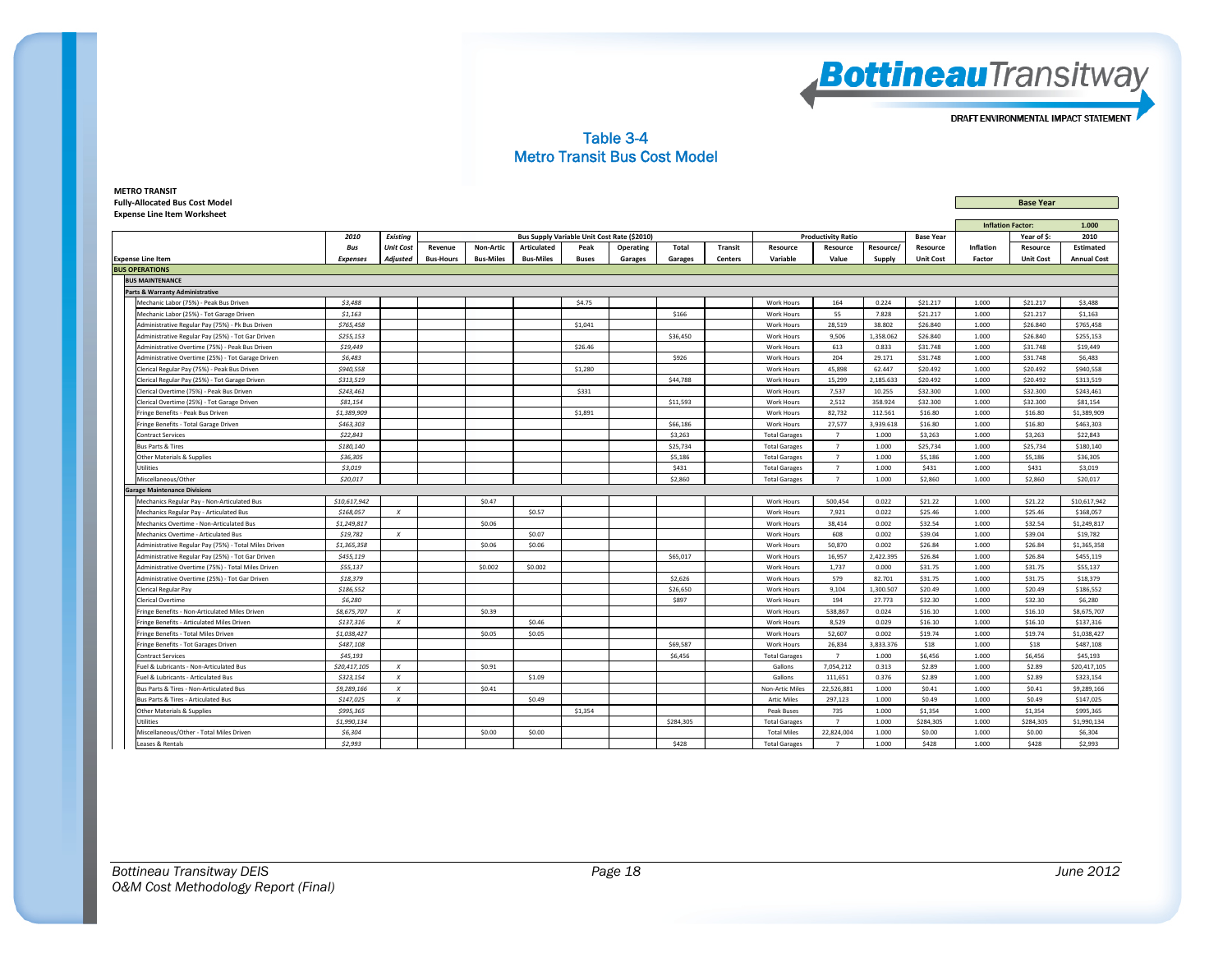

#### Table 3-4 Metro Transit Bus Cost Model

| <b>Fully-Allocated Bus Cost Model</b>                                                              |                 |                  |                  |                  |                    |              |                                             |                |                |                    | <b>Base Year</b>          |                          |                  |                  |                                   |                    |
|----------------------------------------------------------------------------------------------------|-----------------|------------------|------------------|------------------|--------------------|--------------|---------------------------------------------|----------------|----------------|--------------------|---------------------------|--------------------------|------------------|------------------|-----------------------------------|--------------------|
| <b>Expense Line Item Worksheet</b>                                                                 |                 |                  |                  |                  |                    |              |                                             |                |                |                    |                           |                          |                  |                  |                                   |                    |
|                                                                                                    |                 |                  |                  |                  |                    |              |                                             |                |                |                    |                           | <b>Inflation Factor:</b> | 1.000            |                  |                                   |                    |
|                                                                                                    | 2010            | <b>Existing</b>  |                  |                  |                    |              | Bus Supply Variable Unit Cost Rate (\$2010) |                |                |                    | <b>Productivity Ratio</b> |                          | <b>Base Year</b> |                  | Year of \$:                       | 2010               |
|                                                                                                    | Bus             | <b>Unit Cost</b> | Revenue          | <b>Non-Artic</b> | <b>Articulated</b> | Peak         | <b>Operating</b>                            | Total          | Transit        | Resource           | Resource                  | Resource/                | Resource         | <b>Inflation</b> | Resource                          | Estimated          |
| <b>Expense Line Item</b>                                                                           | <b>Expenses</b> | <b>Adjusted</b>  | <b>Bus-Hours</b> | <b>Bus-Miles</b> | <b>Bus-Miles</b>   | <b>Buses</b> | Garages                                     | Garages        | <b>Centers</b> | Variable           | Value                     | Supply                   | <b>Unit Cost</b> | Factor           | <b>Unit Cost</b>                  | <b>Annual Cost</b> |
| <b>BUS OPERATIONS</b>                                                                              |                 |                  |                  |                  |                    |              |                                             |                |                |                    |                           |                          |                  |                  |                                   |                    |
| <b>Non-Revenue Vehicles</b>                                                                        |                 |                  |                  |                  |                    |              |                                             |                |                |                    |                           |                          |                  |                  |                                   |                    |
| <b>Mechanics Regular Pay</b>                                                                       | \$302,554       |                  |                  |                  |                    | \$412        |                                             |                |                | Work Hours         | 14,260                    | 19,402                   | \$21.22          | 1.000            | \$21.22                           | \$302,554          |
| <b>Mechanics Overtime</b>                                                                          | \$4,589         |                  |                  |                  |                    | \$6.24       |                                             |                |                | <b>Work Hours</b>  | 141                       | 0.192                    | \$32.54          | 1.000            | \$32.54                           | \$4,589            |
| Administrative Regular Pay                                                                         | \$40,373        |                  |                  | \$0,002          | \$0,002            |              |                                             |                |                | Work Hours         | 1,504                     | 0.000                    | \$26.84          | 1.000            | \$26.84                           | \$40,373           |
| Fringe Benefits - Bus-Miles Driven                                                                 | \$250,399       |                  |                  | \$0.011          | \$0.011            |              |                                             |                |                | Work Hours         | 1,504                     | 0.000                    | \$166.47         | 1.000            | \$166.47                          | \$250,399          |
| Frigne Benefits - Peak Buses Driven                                                                | \$32,914        |                  |                  |                  |                    | \$45         |                                             |                |                | Work Hours         | 14,401                    | 19.594                   | \$2.29           | 1.000            | \$2.29                            | \$32,914           |
| <b>Contract Services</b>                                                                           | \$10,635        |                  |                  |                  |                    | \$14.47      |                                             |                |                | Peak Buses         | 735                       | 1.000                    | \$14.47          | 1.000            | \$14.47                           | \$10,635           |
| <b>Bus Parts &amp; Tires</b>                                                                       | \$9             |                  |                  |                  |                    | \$0.01       |                                             |                |                | Peak Buses         | 735                       | 1.000                    | \$0.01           | 1.000            | \$0.01                            | \$9                |
| Other Materials & Supplies                                                                         | \$274,386       |                  |                  |                  |                    | \$373        |                                             |                |                | Peak Buses         | 735                       | 1.000                    | \$373            | 1.000            | \$373                             | \$274,386          |
| Miscellaneous/Other                                                                                | \$121           |                  |                  |                  |                    | \$0.16       |                                             |                |                | Peak Buses         | 735                       | 1.000                    | \$0.16           | 1.000            | \$0.16                            | \$121              |
| Leases & Rentals                                                                                   | \$326           |                  |                  |                  |                    | \$0.44       |                                             |                |                | Peak Buses         | 735                       | 1.000                    | \$0.44           | 1.000            | \$0.44                            | \$326              |
| <b>Heavy Maintenance Functions</b>                                                                 |                 |                  |                  |                  |                    |              |                                             |                |                |                    |                           |                          |                  |                  |                                   |                    |
| Mechanics Regular Pay - Non-Articulated Bus                                                        | \$3,028,506     | $\boldsymbol{x}$ |                  | \$0.13           |                    |              |                                             |                |                | Work Hours         | 142,742                   | 0.006                    | \$21.22          | 1.000            | \$21.22                           | \$3,028,506        |
| Mechanics Regular Pay - Articulated Bus                                                            | \$47,934        | $\boldsymbol{x}$ |                  |                  | \$0.16             |              |                                             |                |                | Work Hours         | 2,259                     | 0.006                    | \$25.46          | 1.000            | \$25.46                           | \$47,934           |
| Mechanics Overtime - Non-Articulated Bus                                                           | \$81.692        | $\boldsymbol{x}$ |                  | \$0,004          |                    |              |                                             |                |                | Work Hours         | 2,511                     | 0.000                    | \$32,536         | 1.000            | \$32.54                           | \$81.692           |
| Mechanics Overtime - Articulated Bus                                                               | \$1,293         | $\boldsymbol{x}$ |                  |                  | \$0,004            |              |                                             |                |                | <b>Work Hours</b>  | 40                        | 0.000                    | \$39,043         | 1.000            | \$39.04                           | \$1,293            |
| Administrative Regular Pay - Total Miles Driven                                                    | \$240,732       |                  |                  | \$0.01           | \$0.01             |              |                                             |                |                | Work Hours         | 8,969                     | 0.000                    | \$26.84          | 1.000            | \$26.84                           | \$240,732          |
| Administrative Overtime - Total Miles Driven                                                       | \$2,725         |                  |                  | \$0,0001         | \$0.0001           |              |                                             |                |                | Work Hours         | 86                        | 0.000                    | \$31.7480        | 1.000            | \$31.75                           | \$2,725            |
| Clerical Regular Pay - Total Miles Driven                                                          | \$38,743        |                  |                  | \$0.0017         | \$0.0017           |              |                                             |                |                | Work Hours         | 1,891                     | 0.000                    | \$20,4922        | 1.000            | \$20.49                           | \$38,743           |
| Clerical Overtime - Total Miles Driven                                                             | \$2,740         |                  |                  | \$0,0001         | \$0.0001           |              |                                             |                |                | <b>Work Hours</b>  | 85                        | 0.000                    | \$32.3004        | 1.000            | \$32.30                           | \$2,740            |
| Fringe Benefits - Non-Articulated Miles Driven                                                     | \$2,598,774     | $\boldsymbol{x}$ |                  | \$0.12           |                    |              |                                             |                |                | Work Hours         | 145,253                   | 0.006                    | \$17.89          | 1.000            | \$17.89                           | \$2,598,774        |
| Fringe Benefits - Articulated Miles Driven                                                         | \$41,132        | $\boldsymbol{x}$ |                  |                  | \$0.14             |              |                                             |                |                | Work Hours         | 2,299                     | 0.008                    | \$17.89          | 1.000            | \$17.89                           | \$41,132           |
| Fringe Benefits - Total Miles Driven                                                               | \$238,086       |                  |                  | \$0.01           | \$0.01             |              |                                             |                |                | Work Hours         | 11,030                    | 0.000                    | \$21.58          | 1.000            | \$21.58                           | \$238,086          |
| Contract Services - Total Miles Driven                                                             | \$176,122       |                  |                  | \$0.01           | \$0.01             |              |                                             |                |                | <b>Total Miles</b> | 22,824,004                | 1.000                    | \$0.01           | 1.000            | \$0.01                            | \$176,122          |
| Bus Parts & Tires - Non-Articulated Bus                                                            | (52, 440, 818)  | $\boldsymbol{x}$ |                  | (50.11)          |                    |              |                                             |                |                | Non-Artic Miles    | 22,526,881                | 1.000                    | (50.11)          | 1.000            | (50.11)                           | (52, 440, 818)     |
| Bus Parts & Tires - Articulated Bus                                                                | (538.632)       | $\boldsymbol{x}$ |                  |                  | (50.13)            |              |                                             |                |                | <b>Artic Miles</b> | 297,123                   | 1.000                    | (S0.13)          | 1.000            | (50.13)                           | (538.632)          |
| Other Materials & Supplies - Total Miles Driven                                                    | \$494,358       |                  |                  | \$0.02           | \$0.02             |              |                                             |                |                | <b>Total Miles</b> | 22,824,004                | 1.000                    | \$0.02           | 1.000            | \$0.02                            | \$494,358          |
| Utilities - Total Miles Driven                                                                     | \$562,697       |                  |                  | \$0.02           | \$0.02             |              |                                             |                |                | <b>Total Miles</b> | 22,824,004                | 1.000                    | \$0.02           | 1.000            | \$0.02                            | \$562,697          |
| Miscellaneous/Other - Total Miles Driven                                                           | \$3,623         |                  |                  | \$0.0002         | \$0.0002           |              |                                             |                |                | <b>Total Miles</b> | 22,824,004                | 1.000                    | \$0.0002         | 1.000            | \$0.00                            | \$3,623            |
| Leases & Rentals - Total Miles Driven                                                              | \$31,559        |                  |                  | \$0.001          | \$0.001            |              |                                             |                |                | <b>Total Miles</b> | 22,824,004                | 1.000                    | \$0.001          | 1.000            | \$0.00                            | \$31,559           |
| <b>RISK MANAGEMENT</b>                                                                             |                 |                  |                  |                  |                    |              |                                             |                |                |                    |                           |                          |                  |                  |                                   |                    |
| Met Council Labor & Fringe Benefits - Tot Miles Driven                                             | \$968,207       |                  |                  | \$0.042          | \$0.042            |              |                                             |                |                | <b>Total Miles</b> | 22,824,004                | 1.000                    | \$0.04           | 1.000            | \$0.04                            | \$968,207          |
| Met Council Other Expenses - Total Miles Driven                                                    | \$163,962       |                  |                  | \$0.007          | \$0.007            |              |                                             |                |                | <b>Total Miles</b> | 22,824,004                | 1.000                    | \$0.01           | 1.000            | \$0.01                            | \$163,962          |
| Contract Services - Total Miles Driven                                                             | \$685,257       |                  |                  | \$0.030          | \$0.030            |              |                                             |                |                | <b>Total Miles</b> | 22,824,004                | 1.000                    | \$0.03           | 1.000            | \$0.03                            | \$685,257          |
| Casualty & Liability - Total Miles Driven                                                          | \$2,428,771     |                  |                  | \$0.106          | \$0.106            |              |                                             |                |                | <b>Total Miles</b> | 22,824,004                | 1.000                    | \$0.11           | 1.000            | \$0.11                            | \$2,428,771        |
| <b>TOTALS</b>                                                                                      | \$241,151,989   |                  | \$62.14          | \$2.99           | \$3.47             | \$36,102     | \$1,100,717                                 | \$1,431,084    | \$588,580      |                    |                           |                          |                  |                  |                                   | \$241,151,989      |
| <b>2010 Resource Variable Values</b>                                                               |                 |                  | 1,943,037        | 22,526,881       | 297,123            | 735          | 6                                           | $\overline{7}$ | 15             |                    |                           |                          |                  |                  | Revenue Hours (all buses          | 1,943,037          |
| Notes:                                                                                             |                 |                  |                  |                  |                    |              |                                             |                |                |                    |                           |                          |                  |                  | Revenue Miles - Non-Articulated   | 22,526,881         |
| 1. Select articulated bus-related expenses reflect 20% additional cost over non-articulated buses. |                 |                  |                  |                  |                    |              |                                             |                |                |                    |                           |                          |                  |                  | Revenue Miles - Articulated       | 297,123            |
|                                                                                                    |                 |                  |                  |                  |                    |              |                                             |                |                |                    |                           |                          |                  |                  | Peak Buses (Non-Artic + Artic     | 735                |
|                                                                                                    |                 |                  |                  |                  |                    |              |                                             |                |                |                    |                           |                          |                  |                  | <b>Operating Garages</b>          | 6                  |
|                                                                                                    |                 |                  |                  |                  |                    |              |                                             |                |                |                    |                           |                          |                  |                  | Total Garages (incl. heavy maint. | $\overline{7}$     |
|                                                                                                    |                 |                  |                  |                  |                    |              |                                             |                |                |                    |                           |                          |                  |                  | <b>Transit Centers</b>            | 15                 |

*Bottineau Transitway DEIS Page 19 June 2012 O&M Cost Methodology Report (Final)*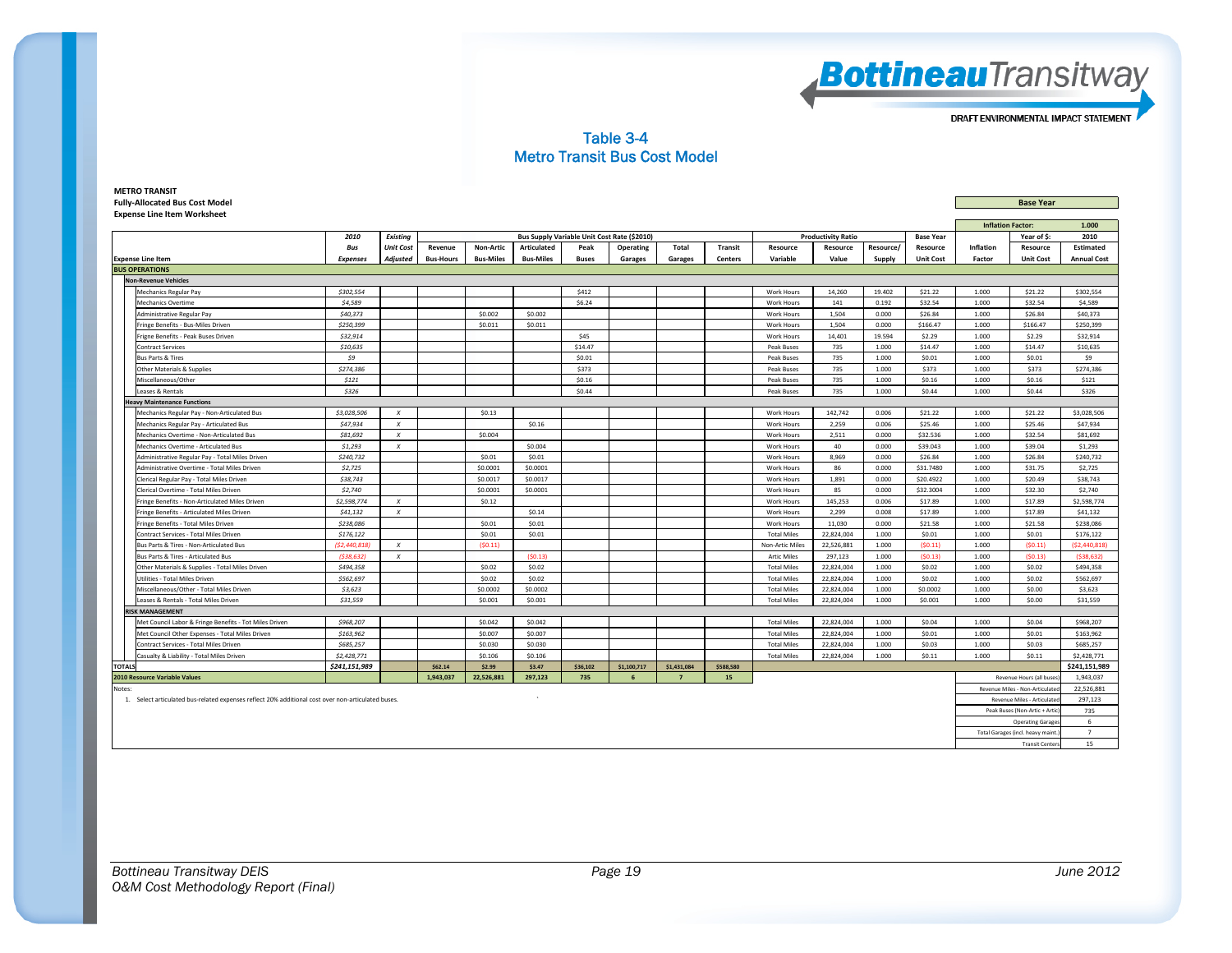**Bottineau**Transitway

DRAFT ENVIRONMENTAL IMPACT STATEMENT

| Table 3-5                                         |  |
|---------------------------------------------------|--|
| Metro Transit Bus Cost Model - Cost Summary Table |  |

|                       |                                |               | <b>Fringe</b>   | <b>Met Council</b>    | Contract    | <b>Materials &amp;</b>   |                  |             | Leases &       |             | <b>Casualty &amp; Met Council</b> | <b>TOTAL</b>                                                                                                              |
|-----------------------|--------------------------------|---------------|-----------------|-----------------------|-------------|--------------------------|------------------|-------------|----------------|-------------|-----------------------------------|---------------------------------------------------------------------------------------------------------------------------|
| <b>Division</b>       | <b>Department</b>              | Labor         | <b>Benefits</b> | Labor/Fringe Services |             | <b>Supplies</b>          | <b>Utilities</b> | Miscl.      | <b>Rentals</b> | Liability   | Non-Labor                         | <b>COSTS</b>                                                                                                              |
| Executive             | Internal Audit                 |               |                 | \$208,111             |             |                          |                  |             |                |             | \$8,766                           | \$216,877                                                                                                                 |
|                       | Executive                      | \$662,497     | \$557,917       | \$1,144,373           | \$91,518    | \$112,264                | \$474,476        | \$1,222,530 |                |             | \$1,507,189                       | \$5,772,764                                                                                                               |
|                       | Police/Security                | \$3,306,182   | \$1,629,612     |                       | \$136,037   | \$72,844                 | \$37,043         | \$18,680    |                |             |                                   | \$5,200,398                                                                                                               |
|                       | Safety                         | \$521,508     | \$351,151       |                       | \$5,513     | \$3,619                  | \$422            | \$21,257    |                |             |                                   | \$903,469                                                                                                                 |
| Administrative        | <b>Customer Relations</b>      | \$354,940     | \$231,178       |                       | \$1,625     | \$8,977                  |                  | \$7,134     |                |             |                                   | \$603,855                                                                                                                 |
|                       | Fransit Info Ctr.              | \$1,600,780   | \$1,154,700     |                       | \$40,175    | \$214,660                | \$1,018          | \$3,201     | \$2,077        |             |                                   | \$3,016,611                                                                                                               |
|                       | Marketing                      | \$709,184     | \$418,627       | \$114,919             | \$1,214,269 | \$486,558                |                  | \$1,077,381 | \$65,209       |             | \$39,294                          | \$4,125,440                                                                                                               |
|                       | Service Development            | \$1,423,093   | \$874,811       |                       | \$32,070    | \$937                    | \$1,198          | \$5,450     |                |             |                                   | \$2,337,558                                                                                                               |
|                       | Finance                        | \$4,524,757   | \$3,094,681     | \$780,757             | \$552,327   | \$816,471                | \$62,819         | \$10,027    | \$67,837       |             | \$166,034                         | \$10,075,710                                                                                                              |
|                       | Purchasing                     | \$361,445     | \$240,245       | \$193,005             | \$4,002     | \$6,912                  | \$0              | \$24,316    |                |             |                                   | \$829,925                                                                                                                 |
|                       | Human Resources                |               |                 | \$2,053,282           | $-5201$     | \$373                    |                  |             |                |             | \$756,346                         | \$2,809,800                                                                                                               |
|                       | <b>Information Services</b>    |               |                 | \$3,239,926           |             |                          |                  | \$905       |                |             | \$2,812,547                       | \$6,053,378                                                                                                               |
| Engineering &         | Eng. & Facilities              | \$239,834     | \$343,689       |                       | \$23,767    | \$14,943                 | \$17,533         | \$10,181    | \$18,861       |             |                                   | \$668,808                                                                                                                 |
| <b>Facilities</b>     | System facilities Eng.         |               |                 |                       | \$298,276   | \$62,984                 | \$8,701          | \$2,806     | \$8,978        |             |                                   | \$381,744                                                                                                                 |
|                       | Garage Bldg. Maint.            | \$1,709,109   | \$1,309,907     |                       | \$455,566   | \$545,487                | \$79,346         | \$11,096    | \$4,644        |             |                                   | \$4,115,154                                                                                                               |
|                       | Other Fac. Maint.              | \$689,379     | \$528,291       |                       | \$760,207   | \$149,648                | \$753,990        | \$1,613     | \$258,149      |             |                                   | \$3,141,277                                                                                                               |
|                       | Landscaping/Phone Admin.       |               |                 | \$3,614               |             |                          |                  | \$1,494     | \$8,928        |             | \$2,031                           | \$16,067                                                                                                                  |
| <b>Bus Operations</b> | Bus Transp. Admin.             | \$386,870     | \$208,267       |                       | \$72,926    | \$45,725                 | \$29,535         | \$72,993    | \$13,232       |             |                                   | \$829,549                                                                                                                 |
|                       | <b>Operating Divisions</b>     | \$64,865,849  | \$45,829,821    |                       | \$208       | \$109,490                | \$3,529          | \$5,110     |                |             |                                   | \$110,814,005                                                                                                             |
|                       | District Street Superv.        | \$1,761,693   | \$898,217       |                       | \$11,725    | \$17,706                 | \$13,540         | \$1,184     | \$2,483        |             |                                   | \$2,706,549                                                                                                               |
|                       | Fransit Control Ctr.           | \$1,517,145   | \$873,696       |                       | \$1,050     | \$7,782                  | \$51,181         | \$4,850     |                |             |                                   | \$2,455,705                                                                                                               |
|                       | Oper. Instruct. & Dev.         | \$735,523     | \$596,166       |                       | \$3,840     | \$11,890                 | \$26             | \$11,920    | \$1,373        |             |                                   | \$1,360,738                                                                                                               |
|                       | Parts & Warranty Admin.        | \$2,629,883   | \$1,853,212     |                       | \$22,843    | \$216,445                | \$3,019          | \$20,017    |                |             |                                   | \$4,745,419                                                                                                               |
|                       | <b>Garage Maint. Divisions</b> | \$14,142,423  | \$10,338,558    |                       | \$45,193    | \$31,171,815 \$1,990,134 |                  | \$6,304     | \$2,993        |             |                                   | \$57,697,420                                                                                                              |
|                       | Non-Rev. Vehicles              | \$347,515     | \$283,313       |                       | \$10,635    | \$274,395                |                  | \$121       | \$326          |             |                                   | \$916,306                                                                                                                 |
|                       | <b>Heavy Maint. Functions</b>  | \$3,444,366   | \$2,877,992     |                       | \$176,122   | $-$1,985,093$            | \$562,697        | \$3,623     | \$31,559       |             |                                   | \$5,111,267                                                                                                               |
|                       | Risk Mgmt.                     |               |                 | \$968,207             | \$685,257   |                          |                  |             |                | \$2,428,771 | \$163,962                         | \$4,246,197                                                                                                               |
| <b>TOTAL COSTS</b>    |                                | \$105,933,975 |                 |                       |             |                          |                  |             |                |             |                                   | \$74,494,053 \$8,706,194 \$4,644,948 \$32,366,831 \$4,090,205 \$2,544,192 \$486,648 \$2,428,771 \$5,456,170 \$241,151,989 |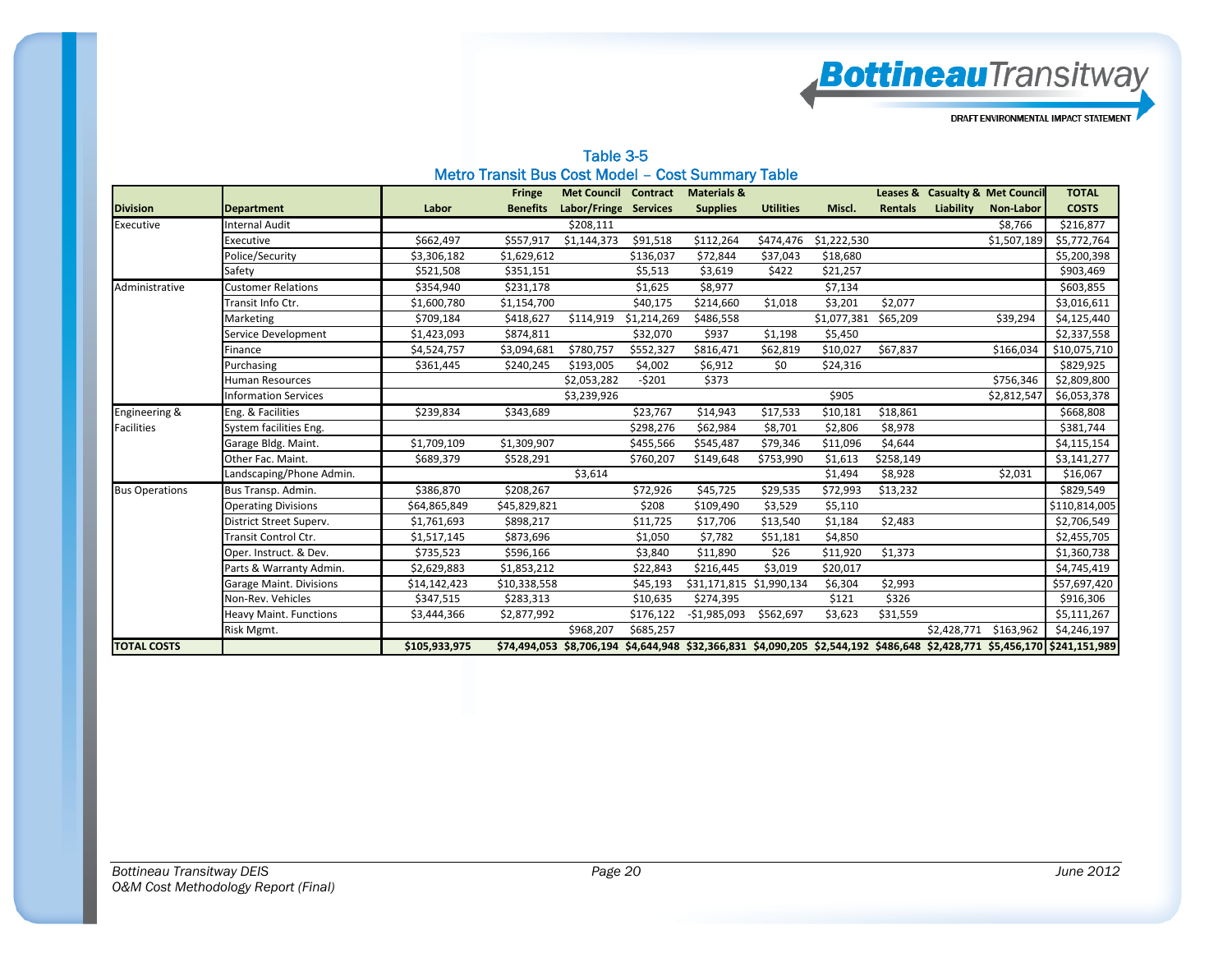**Bottineau**Transitway

DRAFT ENVIRONMENTAL IMPACT STATEMENT

| Table 3-6                                          |
|----------------------------------------------------|
| <b>Application of Metro Transit Bus Cost Model</b> |
| <b>With Prior Year Operating Statistics</b>        |

|                                     | <b>Cost Model Estimate for:</b> |                             |               |  |  |  |  |  |  |  |
|-------------------------------------|---------------------------------|-----------------------------|---------------|--|--|--|--|--|--|--|
| <b>Department</b>                   | 2010                            | 2009                        | 2008          |  |  |  |  |  |  |  |
| Executive                           | \$12,093,507                    | \$11,843,709                | \$12,088,492  |  |  |  |  |  |  |  |
| Administrative                      | \$29,852,276                    | \$29,281,512                | \$29,683,836  |  |  |  |  |  |  |  |
| <b>Engineering &amp; Facilities</b> | \$8,323,051                     | \$8,133,759                 | \$7,990,261   |  |  |  |  |  |  |  |
| <b>Bus Operations</b>               |                                 | \$190,883,154 \$187,509,980 | \$191,887,481 |  |  |  |  |  |  |  |
| <b>Rail Operations</b>              | \$0                             | S0                          | \$0           |  |  |  |  |  |  |  |
| <b>Total</b>                        | \$241,151,989                   | \$236,768,959               | \$241,650,070 |  |  |  |  |  |  |  |
| % Diff. from Actual                 | 0.0%                            | $-0.9%$                     | 4.4%          |  |  |  |  |  |  |  |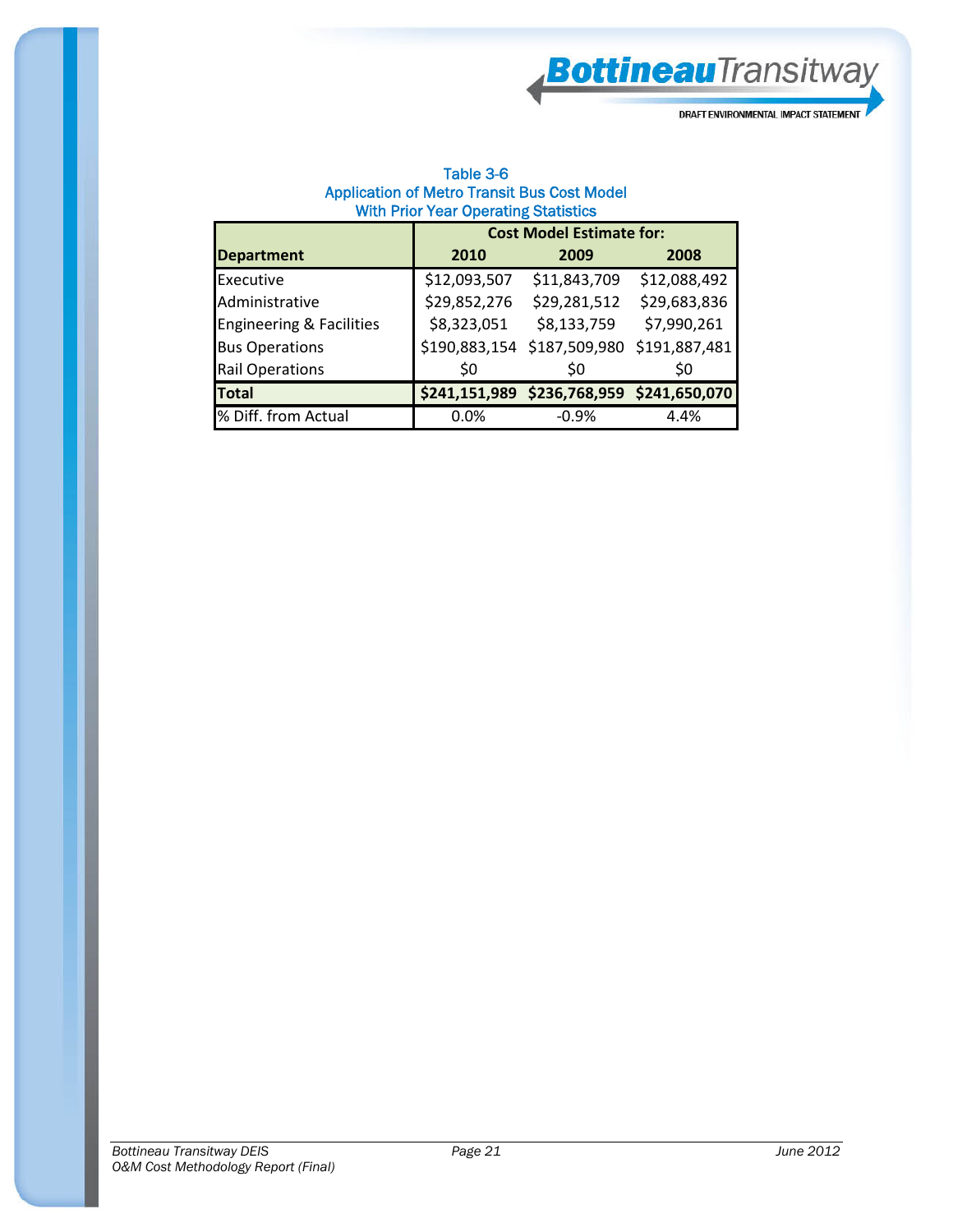**Bottineau**Transitway

### 4.0 METRO TRANSIT LIGHT RAIL O&M COST **METHODOLOGY**

The Metro Transit light rail transit (LRT) O&M cost model is based on actual 2010 allocated light rail expenses, by agency department, and service statistics that were provided by Metro Transit. The agency's financial data allocates costs to specific modes (bus, light rail, commuter rail), and to departments and cost centers. Labor and non-labor costs are further broken out by cost category. Appendix A presents the 2010 allocated cost data that Metro Transit provided. These data were compared to allocated costs reported to the NTD for the past three years. The numbers were found to vary slightly, as shown below in Table 4-1. Despite this slight difference, it is still preferable to use the financial data provided for this project because the level of detail exceeds that required for the NTD and enables a correspondingly more detailed spreadsheet cost model. It is important to note that the model also includes leases and rental costs, which are not included in NTD's modal allocation of expenses.

#### Table 4-1 Comparison of Metro Transit-Supplied Allocated Cost Data vs. NTD-Reported Allocated Costs for Light Rail Transit

| <b>Report</b> | Data               |              |
|---------------|--------------------|--------------|
| rear)         | Source             | <b>Costs</b> |
|               |                    |              |
| 2010          | NTD Report         | \$25,736,123 |
|               | Metro-Supplied #'s | \$25,780,929 |
|               | Difference         | $-544,806$   |
|               | % Difference       | $-0.2%$      |
|               |                    |              |
| 2009          | NTD Report         | \$25,002,424 |
|               | Metro-Supplied #'s | 25,200,459   |
|               | Difference         | $-$198,035$  |
|               | % Difference       | $-0.8%$      |
|               |                    |              |
| 2008          | NTD Report         | \$23,697,504 |
|               | Metro-Supplied #'s | 23,745,119   |
|               | Difference         | -\$47,615    |
|               | % Difference       | $-0.2%$      |
|               |                    |              |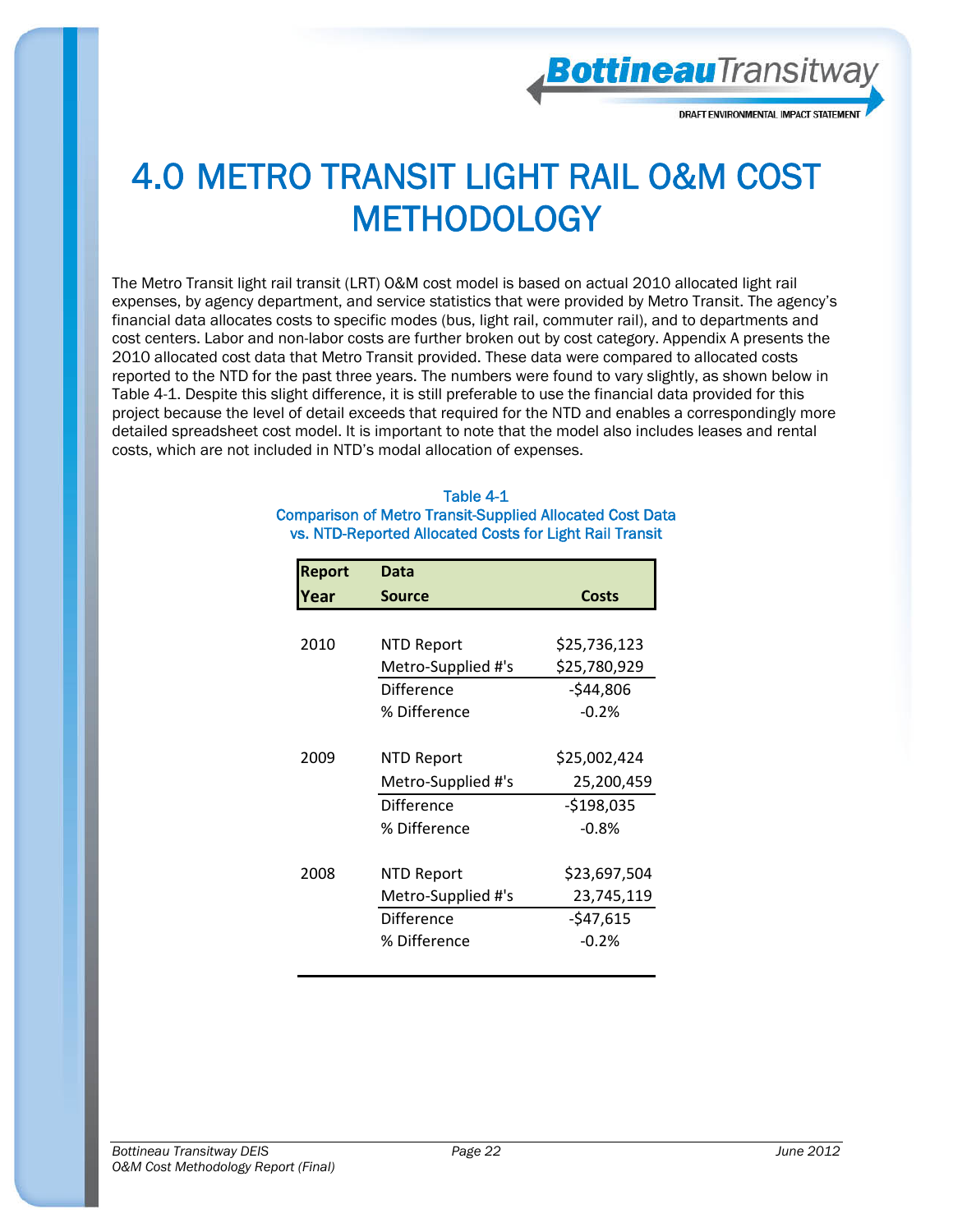### 4.1 Key Supply Variables

After collection of financial and service data, modeling proceeded with selecting the key driving supply variables for the existing light rail system:

BottineauTransitwa

DRAFT ENVIRONMENTAL IMPACT STATEMEN

- Peak Cars: The maximum number of passenger service vehicles actually operated simultaneously on an average weekday. The model may use peak cars as a variable when it needs to estimate a line item cost based on overall rail system size.
- Annual Revenue Car-Miles: Consistent with the NTD, this variable is defined as the miles that passenger vehicles travel while in revenue service over an entire fiscal year. Revenue car-miles include layover and schedule recovery but exclude miles for deadhead, operator training and maintenance testing.
- Annual Revenue Train-Hours: The hours that trains, of any number of passenger cars, travel while in revenue service over the entire fiscal year. Revenue train-hours include layover and schedule recovery but exclude time for deadhead, operator training and maintenance testing.
- Passenger Stations: Stations are passenger boarding/alighting facilities with a platform which may include stairs, escalators, canopies, wind shelters, lighting, ticket machines and signage. For this project, the cost model was developed to distinguish between passenger stations with and without park-and-ride lots, primarily for purposes of costing out differences in security and facilities maintenance costs. A more in-depth discussion of these cost differences is provided later in this section of the report.
- End-of-Line Stations: Although included in the total station count for most line items related to passenger stations, there are some functions unique to end-of-line stations in a multi-line light rail system (e.g., supervision of operations).
- Fixed Guideway Directional Route Miles: The mileage in each direction over which trains travel in revenue service. Directional route miles exclude staging or storage tracks at the beginning or end of a rail line. From a maintenance perspective, the guideway includes all buildings and structures dedicated to the operation of transit including track, tunnels, bridges, and the electrification system.
- Maintenance Facilities: The sites, usually comprised of storage vards and shops, where light rail vehicles are inspected, repaired, maintained and stored. It is not unusual for both heavy and light maintenance activities to occur in the same facility.

Table 4-2 shows the key supply variables and values used to represent the model's base year (FY 2010) inputs.

#### Table 4-2 Metro Transit Light Rail Cost Model Supply Variable Inputs

| <b>Light Rail</b>                             |           |
|-----------------------------------------------|-----------|
| <b>Peak Cars</b>                              | 24        |
| <b>Annual Revenue Car-Miles</b>               | 2,013,961 |
| <b>Annual Revenue Train-Hours</b>             | 69,586    |
| <b>Passenger Stations</b>                     |           |
| Stations with Park-and-Ride                   | 3         |
| Stations without Park-and-Ride                | 16        |
| End-of-Line Stations                          | 1         |
| <b>Fixed Guideway Directional Route Miles</b> | 24.7      |
| <b>Maintenance Facilities</b>                 |           |

The stations with park-and-ride lots included in the Base Year light rail system are Fort Snelling, Lake Street/Midtown and 28<sup>th</sup> Avenue.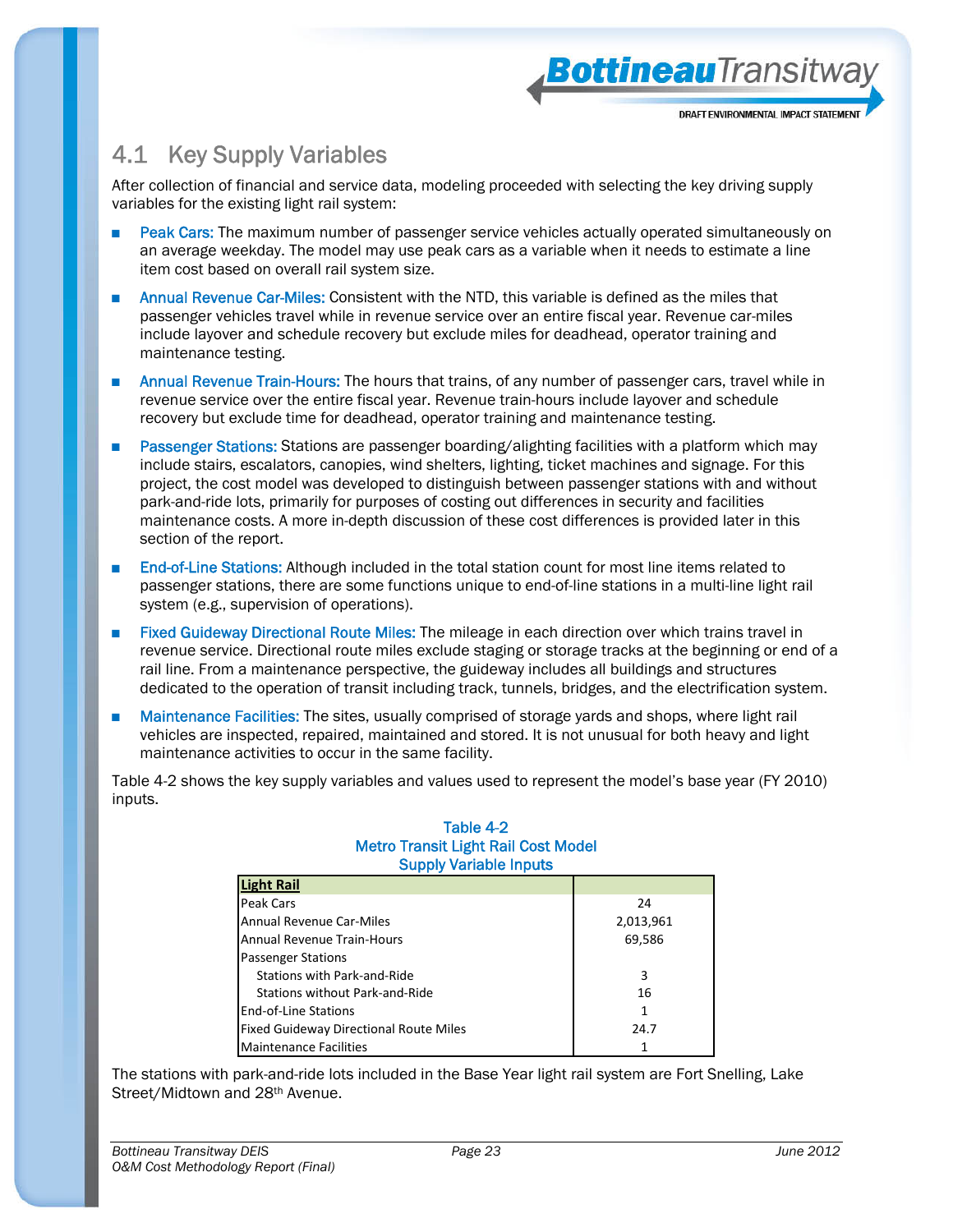

BottineauTransitway

### 4.2 Line Item Expenses

After selecting the key supply variables, the next step in model development was to record Metro Transit's light rail expenses as a series of line items. Conversations with staff enabled some of the line items to be divided for more modeling detail. After the line items were established, each one was assigned a key supply variable as its most relevant cost driver, and unit costs and productivity ratios were calculated.

Cost data provided by Metro Transit breaks rail-related O&M costs into the following categories:

#### **Executive**

- Executive
- Police/Security

#### **Administrative**

- Customer Relations
- Transit Info Center
- Marketing
- Service Development

#### **Rail Operations**

- AGM Rail Operations
- Rail Transportation Administrative
- Rail Operators
- Hiawatha (HLRT) Vehicle Maintenance
- HLRT System Maintenance
- Stores
- Rail Facility Maintenance
- Janitors
- Bus Operations Direct Charged

Cost data provided by Metro Transit Finance staff breaks labor costs into the following categories:

- Administrative regular and overtime pay
- Clerical regular and overtime pay
- Mechanic regular and overtime pay
- Operator regular and overtime pay

Metro Transit Finance staff provided approximate regular and overtime pay rates for each of these four labor categories. These approximate rates were used to estimate work hours for each category. The estimate of work hours was then adjusted to match labor work hours that were reported in Metro Transit's 2010 NTD. Fringe benefit cost estimates in the model pivot off labor work hours.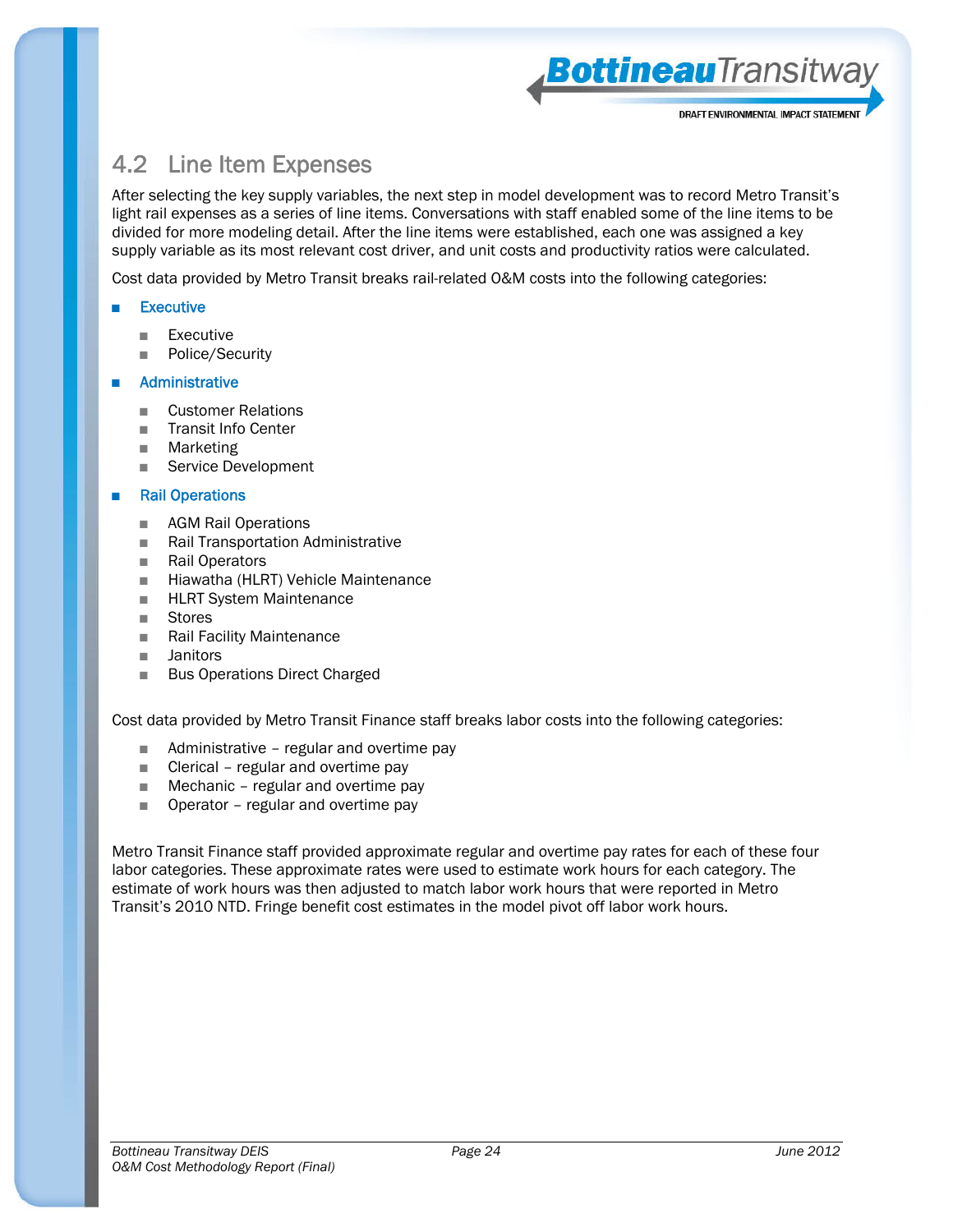BottineauTransitwa

Non-labor costs are defined by the following categories:

- Contract Services
- Materials & Supplies (including bus parts and tires, and fuel and lubricants)
- Utilities
- Miscellaneous
- Leases & Rentals
- Casualty & Liability

Finally, cost data provided by Metro Transit includes Met Council labor and non-labor costs. As noted for the bus cost model, Met Council provides services to Metro Transit such as payroll, accounting and human resources that are allocated as a transit service-related expense. Since work hours were not readily available for Met Council labor costs, these expenses have been assigned directly to supply variables.

The LRT cost model developed for this project includes one unique cost adjustment – it differentiates between stations with and without park-and-ride facilities. Although Metro Transit operating expenses do not distinguish between maintenance costs for stations with and without park-and-rides, it is assumed that stations with park-and-ride facilities have higher maintenance costs, for parking lots/structures such as additional lighting (i.e., utility costs), snow removal and periodic maintenance (e.g., filling potholes, periodic re-striping, pavement sweeping). For purposes of this project, it has been assumed that stations with park-and-ride facilities have twice the maintenance costs as stations without park-and-rides. With regard to Metro Transit's existing Hiawatha Line, three stations have existing park-and-ride facilities: 28<sup>th</sup> Avenue Station, Fort Snelling Station and Lake Street/Midtown Station.

Line items that have been adjusted to reflect differences in LRT stations with and without park-and-ride lots are as follows:

- **Station utilities**
- Janitorial labor and fringe benefit costs
- Janitorial materials and supplies

All other line item costs that are driven by stations do not differentiate between the type of station.

Table 4-3 summarizes the dollar impact that each of the LRT cost model's key supply variables has on the calibration (base year) system. The unit costs in this table reflect the dollar amount the model will adjust for each added or deleted unit of a supply variable – the incremental change from the calibration bus system. In other words, for each revenue car-mile added, the model will increase its total estimate by \$2.92; for each revenue train-hour deleted, the model will subtract \$131.91 from its estimate, and so forth.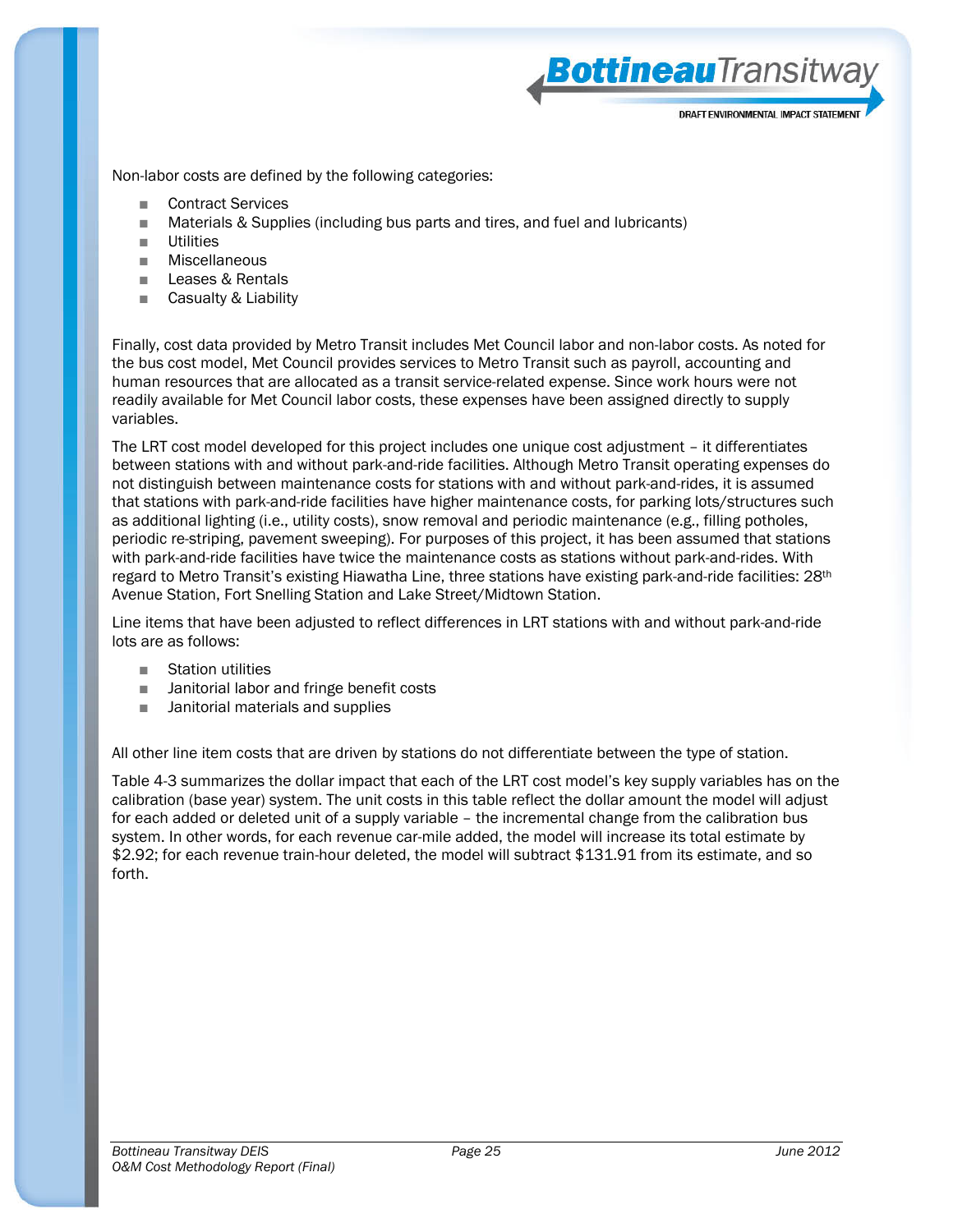**Bottineau**Transitway

| Table 4-3                                                          |
|--------------------------------------------------------------------|
| <b>Metro Transit LRT Cost Model</b>                                |
| Supply Variable Impacts for the 2010 Calibration Light Rail System |
| $(in 2010$ dollars)                                                |

|                                               |                      | <b>Share of Total O&amp;M Cost</b> |                  |  |  |  |  |  |
|-----------------------------------------------|----------------------|------------------------------------|------------------|--|--|--|--|--|
| <b>Key Supply Variable</b>                    | <b>Dollar Amount</b> | Percentage                         | <b>Unit Cost</b> |  |  |  |  |  |
|                                               |                      |                                    |                  |  |  |  |  |  |
| Peak Cars                                     | \$1,435,248          | 6%                                 | \$59,802         |  |  |  |  |  |
| <b>Annual Revenue Car-Miles</b>               | \$5,874,151          | 23%                                | \$2.92           |  |  |  |  |  |
| <b>Annual Revenue Train-Hours</b>             | \$9,179,170          | 36%                                | \$131.91         |  |  |  |  |  |
| <b>Passenger Stations</b>                     |                      |                                    |                  |  |  |  |  |  |
| <b>Stations with Park-and-Ride</b>            | \$452,339            | 2%                                 | \$150,780        |  |  |  |  |  |
| Stations without Park-and-Ride                | \$1,024,386          | 4%                                 | \$64,024         |  |  |  |  |  |
| <b>End-of-Line Stations</b>                   | \$180,098            | 1%                                 | \$180,098        |  |  |  |  |  |
| <b>Fixed Guideway Directional Route Miles</b> | \$4,680,372          | 18%                                | \$189,489        |  |  |  |  |  |
| <b>Maintenance Facilities</b>                 | \$3,014,567          | 12%                                | \$3,014,567      |  |  |  |  |  |
| <b>Total</b>                                  | \$25,840,332         | 100%                               |                  |  |  |  |  |  |

Table 4-4 presents the light rail O&M cost model worksheet, created with the base year supply variable inputs from Table 4-1. Note that the results in the sample model represent 2010 dollars (i.e., the costs have not been inflated to 2011 dollars). A tabular summary of the model run's expenses by Metro Transit division/department is presented in Table 4-5.

As with the bus cost model, operating statistics for the two prior years were applied to the LRT cost model in order to compare model results to actual Metro Transit-reported costs. Model results were deflated based on the consumer price index-reported inflation factor for the Minneapolis-St. Paul region. Results from this comparison of historical costs are presented in Table 4-6.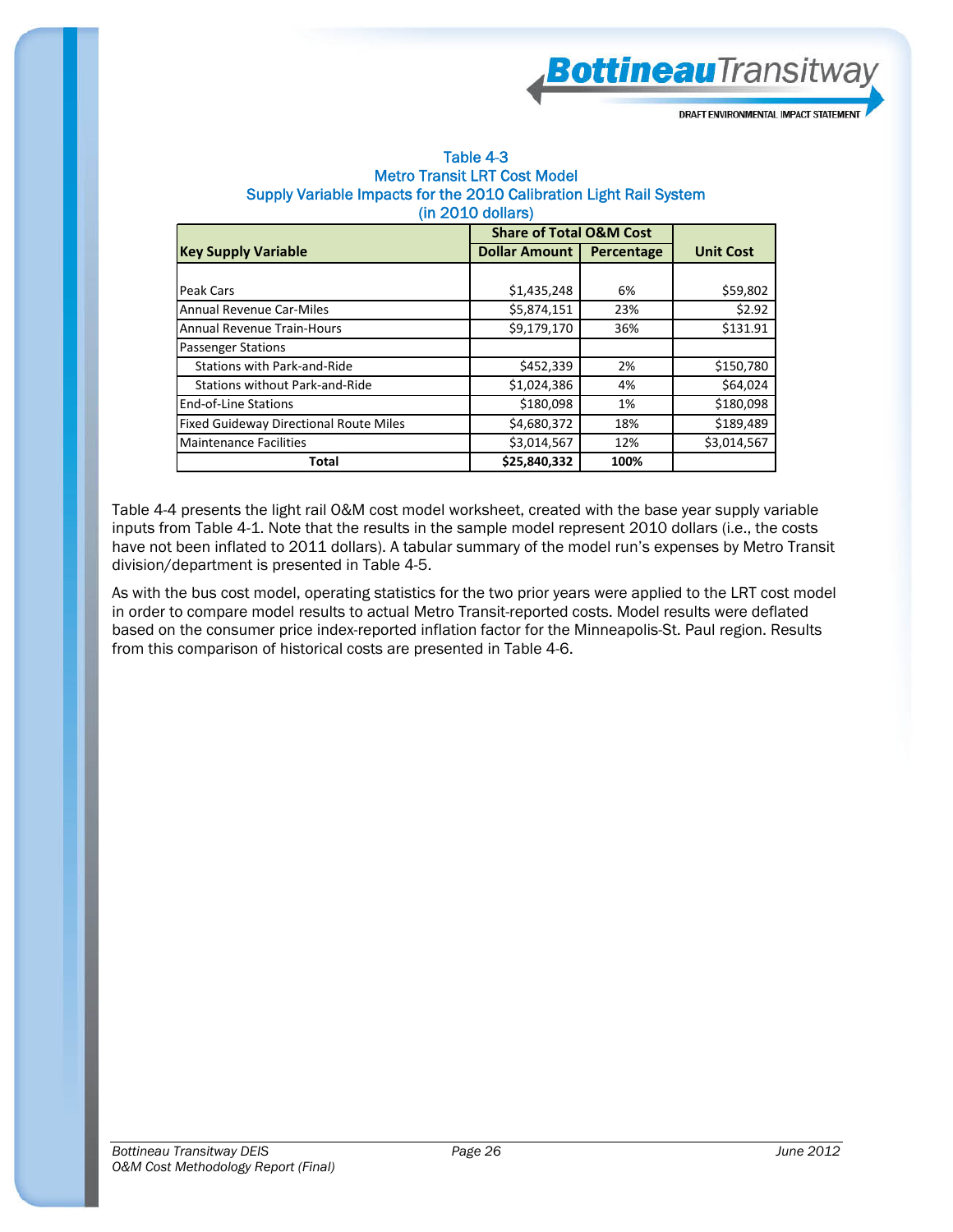

#### Table 4-4 Metro Transit LRT Cost Model

| <b>METRO TRANSIT</b>                  |                  |
|---------------------------------------|------------------|
| <b>Fully-Allocated LRT Cost Model</b> | <b>Base Year</b> |

**Expense Line Item Worksheet**

|                                                    |                 |                  |                    |                  |                  |          |                                             |                 |                 | <b>Inflation Factor:</b> |                    | 1.000                     |               |                  |           |                  |                    |
|----------------------------------------------------|-----------------|------------------|--------------------|------------------|------------------|----------|---------------------------------------------|-----------------|-----------------|--------------------------|--------------------|---------------------------|---------------|------------------|-----------|------------------|--------------------|
|                                                    | 2010            | <b>Existing</b>  |                    |                  |                  |          | LRT Supply Variable Unit Cost Rate (\$2010) |                 |                 |                          |                    | <b>Productivity Ratio</b> |               | <b>Base Year</b> |           | Year of \$:      | 2010               |
|                                                    | Rail            | <b>Unit Cost</b> | Revenue            | Revenue          |                  |          | Directional                                 | <b>Stations</b> | <b>Stations</b> | End-of-Line              | Resource           | Resource                  | Resource,     | Resource         | Inflation | Resource         | Estimated          |
| <b>Expense Line Item</b>                           | <b>Expenses</b> | Adjusted         | <b>Train-Hours</b> | <b>Car-Miles</b> | <b>Peak Cars</b> | Yards    | <b>Route Miles</b>                          | with PnR        | w/o PnR         | <b>Stations</b>          | Variable           | Value                     | <b>Supply</b> | <b>Unit Cost</b> | Factor    | <b>Unit Cost</b> | <b>Annual Cost</b> |
| <b>EXECUTIVE</b>                                   |                 |                  |                    |                  |                  |          |                                             |                 |                 |                          |                    |                           |               |                  |           |                  |                    |
| <b>Executive</b>                                   |                 |                  |                    |                  |                  |          |                                             |                 |                 |                          |                    |                           |               |                  |           |                  |                    |
| Administrative Regular Pay                         | \$36,432        |                  |                    |                  | \$1,518          |          |                                             |                 |                 |                          | <b>Work Hours</b>  | 975                       | 40.615        | \$37.37          | 1.000     | \$37.37          | \$36,432           |
| <b>Administrative Overtime</b>                     | \$623           |                  |                    |                  | \$25.95          |          |                                             |                 |                 |                          | Work Hours         | 14                        | 0.567         | \$45.75          | 1.000     | \$45.75          | \$623              |
| <b>Fringe Benefits</b>                             | \$31,205        |                  |                    |                  | \$1,300          |          |                                             |                 |                 |                          | Work Hours         | 988                       | 41.182        | \$31.57          | 1.000     | \$31.57          | \$31,205           |
| Met Council Labor & Fringe Benefits                | \$64,007        |                  |                    |                  | \$2,667          |          |                                             |                 |                 |                          | Peak Cars          | 24                        | 1.000         | \$2,667          | 1.000     | \$2,667          | \$64,007           |
| Met Council Other Expenses                         | \$84,300        |                  |                    |                  | \$3,512          |          |                                             |                 |                 |                          | Peak Cars          | 24                        | 1.000         | \$3,512          | 1.000     | \$3,512          | \$84,300           |
| <b>Contract Services</b>                           | \$5,119         |                  | \$0.07             |                  |                  |          |                                             |                 |                 |                          | <b>Train Hours</b> | 69,586                    | 1.000         | \$0.07           | 1.000     | \$0.07           | \$5,119            |
| Materials & Supplies                               | \$6,279         |                  |                    |                  | \$262            |          |                                             |                 |                 |                          | Peak Cars          | 24                        | 1.000         | \$262            | 1.000     | \$262            | \$6,279            |
| Utilities                                          | \$26,538        |                  |                    |                  |                  | \$26,538 |                                             |                 |                 |                          | Yards              | $\mathbf{1}$              | 1.000         | \$26,538         | 1.000     | \$26,538         | \$26,538           |
| Miscellaneous/Other                                | \$68,378        |                  |                    |                  | \$2,849          |          |                                             |                 |                 |                          | Peak Cars          | 24                        | 1.000         | \$2,849          | 1.000     | \$2,849          | \$68,378           |
| olice/Security                                     |                 |                  |                    |                  |                  |          |                                             |                 |                 |                          |                    |                           |               |                  |           |                  |                    |
| Administrative Regular Pay (50%) - Train Hr Driven | \$699,574       |                  | \$10.05            |                  |                  |          |                                             |                 |                 |                          | Work Hours         | 18,718                    | 0.269         | \$37.37          | 1.000     | \$37.37          | \$699,574          |
| Administrative Regular Pay (25%) - Track Mi Driven | \$349,787       |                  |                    |                  |                  |          | \$14,161                                    |                 |                 |                          | <b>Work Hours</b>  | 9,359                     | 378.902       | \$37.37          | 1.000     | \$37.37          | \$349,787          |
| Administrative Regular Pay (25%) - Stations Driven | \$349,787       |                  |                    |                  |                  |          |                                             | \$18,410        | \$18,410        |                          | Work Hours         | 9,359                     | 492.572       | \$37.37          | 1.000     | \$37.37          | \$349,787          |
| Administrative Overtime (50%) - Train Hr Driven    | \$57,848        |                  | \$0.83             |                  |                  |          |                                             |                 |                 |                          | Work Hours         | 1,264                     | 0.018         | \$45.75          | 1.000     | \$45.75          | \$57,848           |
| Administrative Overtime (25%) - Track Mi Driven    | \$28,924        |                  |                    |                  |                  |          | \$1,171                                     |                 |                 |                          | Work Hours         | 632                       | 25.594        | \$45.75          | 1.000     | \$45.75          | \$28,924           |
| Administrative Overtime (25%) - Stations Driven    | \$28,924        |                  |                    |                  |                  |          |                                             | \$1,522         | \$1,522         |                          | Work Hours         | 632                       | 33.272        | \$45.75          | 1.000     | \$45.75          | \$28,924           |
| Fringe Benefits - Train Hour Driven                | \$373,332       |                  | \$5.37             |                  |                  |          |                                             |                 |                 |                          | Work Hours         | 19,982                    | 0.287         | \$18.68          | 1.000     | \$18.68          | \$373,332          |
| Fringe Benefits - Track Mile Driven                | \$186,666       |                  |                    |                  |                  |          | \$7,557                                     |                 |                 |                          | Work Hours         | 9.991                     | 404.496       | \$18.68          | 1.000     | \$18.68          | \$186,666          |
| Fringe Benefits - Stations Driven                  | \$186,666       |                  |                    |                  |                  |          |                                             | \$9,825         | \$9,825         |                          | Work Hours         | 9,991                     | 525.845       | \$18.68          | 1.000     | \$18.68          | \$186,666          |
| Contract Services (50%) - Train Hours Driven       | \$31,165        |                  | \$0.45             |                  |                  |          |                                             |                 |                 |                          | <b>Train Hours</b> | 69.586                    | 1.000         | \$0.45           | 1.000     | \$0.45           | \$31,165           |
| Contract Services (25%) - Track Mile Driven        | \$15,583        |                  |                    |                  |                  |          | \$631                                       |                 |                 |                          | <b>Track Miles</b> | 25                        | 1.000         | \$631            | 1.000     | \$631            | \$15,583           |
| Contract Services (25%) - Stations Driven          | \$15,583        |                  |                    |                  |                  |          |                                             | \$820           | \$820           |                          | Stations           | 19                        | 1.000         | \$820            | 1.000     | \$820            | \$15,583           |
| Materials & Supplies (50%) - Train Hours Driven    | \$16,688        |                  | \$0.24             |                  |                  |          |                                             |                 |                 |                          | <b>Train Hours</b> | 69,586                    | 1.000         | \$0.24           | 1.000     | \$0.24           | \$16,688           |
| Materials & Supplies (25%) - Track Miles Driven    | \$8,344         |                  |                    |                  |                  |          | \$338                                       |                 |                 |                          | <b>Track Miles</b> | 25                        | 1.000         | \$338            | 1.000     | \$338            | \$8,344            |
| Materials & Supplies (25%) - Stations Driven       | \$8,344         |                  |                    |                  |                  |          |                                             | \$439           | \$439           |                          | Stations           | 19                        | 1.000         | \$439            | 1.000     | \$439            | \$8,344            |
| Utilities                                          | \$16,972        |                  |                    |                  |                  | \$16,972 |                                             |                 |                 |                          | Yards              | $1\,$                     | 1.000         | \$16,972         | 1.000     | \$16,972.33      | \$16,972           |
| Miscellaneous/Other                                | \$8,559         |                  | \$0.12             |                  |                  |          |                                             |                 |                 |                          | <b>Train Hours</b> | 69,586                    | 1.000         | \$0.12           | 1.000     | \$0.12           | \$8,559            |
| <b>ADMINISTRATIVE</b>                              |                 |                  |                    |                  |                  |          |                                             |                 |                 |                          |                    |                           |               |                  |           |                  |                    |
| <b>Customer Relations</b>                          |                 |                  |                    |                  |                  |          |                                             |                 |                 |                          |                    |                           |               |                  |           |                  |                    |
| Administrative Regular Pay                         | \$34,511        |                  | \$0.50             |                  |                  |          |                                             |                 |                 |                          | Work Hours         | 923                       | 0.013         | \$37.37          | 1.000     | \$37.37          | \$34,511           |
| Administrative Overtime                            | \$207           |                  | \$0.003            |                  |                  |          |                                             |                 |                 |                          | Work Hours         | 5                         | 0.000         | \$45.75          | 1.000     | \$45.75          | \$207              |
| Clerical Regular Pay                               | \$23,799        |                  | \$0.34             |                  |                  |          |                                             |                 |                 |                          | <b>Work Hours</b>  | 814                       | 0.012         | \$29.24          | 1.000     | \$29.24          | \$23,799           |
| Clerical Overtime                                  | \$286           |                  | \$0.004            |                  |                  |          |                                             |                 |                 |                          | Work Hours         | $\overline{7}$            | 0.000         | \$43.73          | 1.000     | \$43.73          | \$286              |
| <b>Fringe Benefits</b>                             | \$38,299        |                  | \$0.55             |                  |                  |          |                                             |                 |                 |                          | <b>Work Hours</b>  | 1.748                     | 0.025         | \$21.91          | 1.000     | \$21.91          | \$38,299           |
| <b>Contract Services</b>                           | \$269           |                  | \$0.004            |                  |                  |          |                                             |                 |                 |                          | <b>Train Hours</b> | 69,586                    | 1.000         | \$0.00           | 1.000     | \$0.00           | \$269              |
| Materials & Supplies                               | \$1,487         |                  | \$0.02             |                  |                  |          |                                             |                 |                 |                          | <b>Train Hours</b> | 69,586                    | 1.000         | \$0.02           | 1.000     | \$0.02           | \$1,487            |
| Miscellaneous/Other                                | \$1,182         |                  | \$0.02             |                  |                  |          |                                             |                 |                 |                          | <b>Train Hours</b> | 69,586                    | 1.000         | \$0.02           | 1.000     | \$0.02           | \$1,182            |
| ransit Info Center                                 |                 |                  |                    |                  |                  |          |                                             |                 |                 |                          |                    |                           |               |                  |           |                  |                    |
| Administrative Regular Pay                         | \$20,437        |                  |                    |                  |                  |          |                                             |                 |                 | \$20,437                 | Work Hours         | 547                       | 546.801       | \$37.37          | 1.000     | \$37.37          | \$20,437           |
| Administrative Overtime                            | \$409           |                  |                    |                  |                  |          |                                             |                 |                 | \$409                    | Work Hours         | 9                         | 8.937         | \$45.75          | 1.000     | \$45.75          | \$409              |
| Clerical Regular Pay                               | \$54,313        |                  |                    |                  |                  |          |                                             |                 |                 | \$54,313                 | Work Hours         | 1,857                     | 1,857.433     | \$29.24          | 1.000     | \$29.24          | \$54,313           |
| Clerical Overtime                                  | \$1,926         |                  |                    |                  |                  |          |                                             |                 |                 | \$1,926                  | Work Hours         | 44                        | 44.036        | \$43.73          | 1.000     | \$43.73          | \$1,926            |
| <b>Fringe Benefits</b>                             | \$55,604        |                  |                    |                  |                  |          |                                             |                 |                 | \$55,604                 | Work Hours         | 2,457                     | 2,457.207     | \$22.63          | 1.000     | \$22.63          | \$55,604           |
| Contract Services                                  | \$1,935         |                  |                    |                  |                  |          |                                             |                 |                 | \$1,935                  | End-of-Line Stat.  | <sup>1</sup>              | 1.000         | \$1.935          | 1.000     | \$1.935          | \$1,935            |
| Materials & Supplies                               | \$10,337        |                  |                    |                  |                  |          |                                             |                 |                 | \$10,337                 | End-of-Line Stat.  | $\mathbf{1}$              | 1.000         | \$10,337         | 1.000     | \$10,337         | \$10,337           |
| <b>Itilities</b>                                   | \$49            |                  |                    |                  |                  |          |                                             |                 |                 | \$49.01                  | End-of-Line Stat.  | $\overline{1}$            | 1.000         | \$49.01          | 1.000     | \$49             | \$49               |
| Miscellaneous/Other                                | \$154           |                  |                    |                  |                  |          |                                             |                 |                 | \$154                    | End-of-Line Stat.  | $\mathbf{1}$              | 1.000         | \$154.13         | 1.000     | \$154            | \$154              |
| Leases & Rentals                                   | \$100           |                  |                    |                  |                  |          |                                             |                 |                 | \$100                    | End-of-Line Stat.  | $\mathbf{1}$              | 1.000         | \$100.03         | 1.000     | \$100            | \$100              |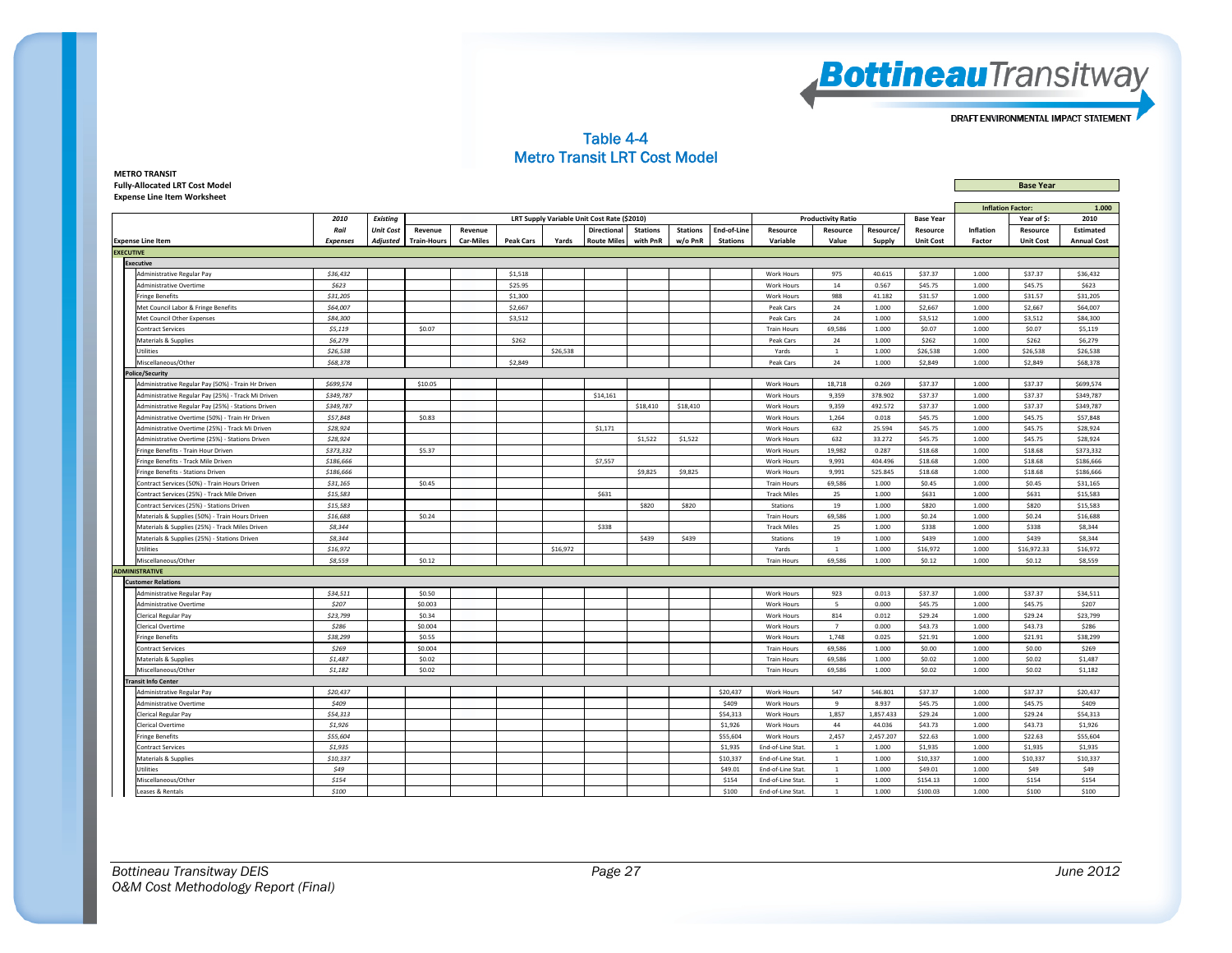

#### Table 4-4 Metro Transit LRT Cost Model

| <b>METRO TRANSIT</b>                  |                  |
|---------------------------------------|------------------|
| <b>Fully-Allocated LRT Cost Model</b> | <b>Base Year</b> |
| <b>Exnense Line Item Worksheet</b>    |                  |

|                                                      |                 |                  |                    |                  |                  |           |                                             |                 |                 |                 |                        |                           |           |                  |                  | <b>Inflation Factor:</b> | 1.000              |
|------------------------------------------------------|-----------------|------------------|--------------------|------------------|------------------|-----------|---------------------------------------------|-----------------|-----------------|-----------------|------------------------|---------------------------|-----------|------------------|------------------|--------------------------|--------------------|
|                                                      | 2010            | <b>Existing</b>  |                    |                  |                  |           | LRT Supply Variable Unit Cost Rate (\$2010) |                 |                 |                 |                        | <b>Productivity Ratio</b> |           | <b>Base Year</b> |                  | Year of \$:              | 2010               |
|                                                      | Rail            | <b>Unit Cost</b> | Revenue            | Revenue          |                  |           | Directional                                 | <b>Stations</b> | <b>Stations</b> | End-of-Line     | Resource               | Resource                  | Resource/ | Resource         | <b>Inflation</b> | Resource                 | Estimated          |
| <b>Expense Line Item</b>                             | <b>Expenses</b> | Adjusted         | <b>Train-Hours</b> | <b>Car-Miles</b> | <b>Peak Cars</b> | Yards     | <b>Route Miles</b>                          | with PnR        | w/o PnR         | <b>Stations</b> | Variable               | Value                     | Supply    | <b>Unit Cost</b> | Factor           | <b>Unit Cost</b>         | <b>Annual Cost</b> |
| <b>ADMINISTRATIVE</b>                                |                 |                  |                    |                  |                  |           |                                             |                 |                 |                 |                        |                           |           |                  |                  |                          |                    |
| <b>Marketing</b>                                     |                 |                  |                    |                  |                  |           |                                             |                 |                 |                 |                        |                           |           |                  |                  |                          |                    |
| Administrative Regular Pay (25%) - E of L Sta Driven | \$18,022        |                  |                    |                  |                  |           |                                             |                 |                 | \$18,022        | <b>Work Hours</b>      | 482                       | 482.191   | \$37.37          | 1.000            | \$37.37                  | \$18,022           |
| Administrative Regular Pay (75%) - Peak Car Driven   | \$54,066        |                  |                    |                  | \$2,253          |           |                                             |                 |                 |                 | Work Hours             | 1,447                     | 60.274    | \$37.37          | 1.000            | \$37.37                  | \$54,066           |
| Administrative Overtime (25%) - E of L Sta Driven    | \$249           |                  |                    |                  |                  |           |                                             |                 |                 | \$249           | Work Hours             | -5                        | 5.447     | \$45.75          | 1.000            | \$45.75                  | \$249              |
| Administrative Overtime (75%) - Peak Car Driven      | \$748           |                  |                    |                  | \$31.15          |           |                                             |                 |                 |                 | Work Hours             | 16                        | 0.681     | \$45.75          | 1.000            | \$45.75                  | \$748              |
| lerical Regular Pay (25%) - End-of-Line Sta Driven   | \$998           |                  |                    |                  |                  |           |                                             |                 |                 | \$998           | <b>Work Hours</b>      | 34                        | 34.125    | \$29.24          | 1.000            | \$29.24                  | \$998              |
| lerical Regular Pay (75%) - Peak Car Driven          | \$2,994         |                  |                    |                  | \$125            |           |                                             |                 |                 |                 | Work Hours             | 102                       | 4.266     | \$29.24          | 1.000            | \$29.24                  | \$2,994            |
| lerical Overtime (25%) - End-of-Line Sta Driven      | 51              |                  |                    |                  |                  |           |                                             |                 |                 | \$1.46          | <b>Work Hours</b>      | $\Omega$                  | 0.033     | \$43.73          | 1.000            | \$43.73                  | \$1                |
| lerical Overtime (75%) -Peak Car Driven              | \$4             |                  |                    |                  | \$0.18           |           |                                             |                 |                 |                 | Work Hours             | $\mathbf{0}$              | 0.004     | \$43.73          | 1.000            | \$43.73                  | \$4                |
| ringe Benefits - End-of-Line Station Driven          | \$11,375        |                  |                    |                  |                  |           |                                             |                 |                 | \$11,375        | Work Hours             | 522                       | 521.796   | \$21.80          | 1.000            | \$21.80                  | \$11,375           |
| Fringe Benefits - Peak Car Driven                    | \$34,126        |                  |                    |                  | \$1,422          |           |                                             |                 |                 |                 | Work Hours             | 1,565                     | 65.225    | \$21.80          | 1.000            | \$21.80                  | \$34,126           |
| Met Council Labor & Fringe Benefits (25%)            | \$3,123         |                  |                    |                  |                  |           |                                             |                 |                 | \$3,123         | End-of-Line Stat       | $\overline{1}$            | 1.000     | \$3,123          | 1.000            | \$3,123                  | \$3,123            |
| Met Council Labor & Fringe Benefits (75%)            | \$9,368         |                  |                    |                  | \$390            |           |                                             |                 |                 |                 | Peak Cars              | 24                        | 1.000     | \$390            | 1.000            | \$390                    | \$9,368            |
| Met Council Other Expenses (25%) E of L Station      | \$1,068         |                  |                    |                  |                  |           |                                             |                 |                 | \$1,068         | End-of-Line Stat.      | $\mathbf{1}$              | 1.000     | \$1,068          | 1.000            | \$1,068                  | \$1,068            |
| Met Council Other Expenses (75%) Peak Car            | \$3,203         |                  |                    |                  | \$133            |           |                                             |                 |                 |                 | Peak Cars              | 24                        | 1.000     | \$133            | 1.000            | \$133                    | \$3,203            |
| Contract Services                                    | \$131,979       |                  |                    |                  | \$5,499          |           |                                             |                 |                 |                 | Peak Cars              | 24                        | 1.000     | \$5,499          | 1.000            | \$5,499                  | \$131,979          |
| Materials & Supplies                                 | \$52,884        |                  |                    |                  | \$2,204          |           |                                             |                 |                 |                 | Peak Cars              | 24                        | 1.000     | \$2,204          | 1.000            | \$2,204                  | \$52,884           |
| Advertising/Promo/Media                              | \$73.367        |                  |                    |                  | \$3,057          |           |                                             |                 |                 |                 | Peak Cars              | 24                        | 1.000     | \$3,057          | 1.000            | \$3,057                  | \$73,367           |
| Other Miscellaneous/Other Expenses                   | \$43,733        |                  |                    |                  | \$1,822          |           |                                             |                 |                 |                 | Peak Cars              | 24                        | 1.000     | \$1,822          | 1.000            | \$1,822                  | \$43,733           |
| eases & Rentals                                      | \$7,088         |                  |                    |                  | \$295            |           |                                             |                 |                 |                 | Peak Cars              | 24                        | 1.000     | \$295            | 1.000            | \$295                    | \$7,088            |
| <b>Prvice Development</b>                            |                 |                  |                    |                  |                  |           |                                             |                 |                 |                 |                        |                           |           |                  |                  |                          |                    |
| Administrative Regular Pay                           | \$55,181        |                  |                    |                  | \$2,299          |           |                                             |                 |                 |                 | Work Hours             | 1,476                     | 61.518    | \$37.37          | 1.000            | \$37.37                  | \$55,181           |
| Administrative Overtime                              | \$1,242         |                  |                    |                  | \$51.75          |           |                                             |                 |                 |                 | <b>Work Hours</b>      | 27                        | 1.131     | \$45.75          | 1.000            | \$45.75                  | \$1,242            |
| Clerical Regular Pay                                 | \$18,278        |                  |                    |                  | \$762            |           |                                             |                 |                 |                 | Work Hours             | 625                       | 26.046    | \$29.24          | 1.000            | \$29.24                  | \$18,278           |
| lerical Overtime                                     | \$334           |                  |                    |                  | \$13.90          |           |                                             |                 |                 |                 | <b>Work Hours</b>      | 8                         | 0.318     | \$43.73          | 1.000            | \$43.73                  | \$334              |
| Fringe Benefits                                      | \$46,126        |                  |                    |                  | \$1,922          |           |                                             |                 |                 |                 | Work Hours             | 2,136                     | 89.012    | \$21.59          | 1.000            | \$21.59                  | \$46,126           |
| <b>Contract Services</b>                             | \$1,691         |                  |                    |                  | \$70.46          |           |                                             |                 |                 |                 | Peak Cars              | 24                        | 1.000     | \$70.46          | 1.000            | \$70.46                  | \$1,691            |
| Materials & Supplies                                 | \$49            |                  |                    |                  | \$2.06           |           |                                             |                 |                 |                 | Peak Cars              | 24                        | 1.000     | \$2.06           | 1.000            | \$2.06                   | \$49               |
| <b>Jtilities</b>                                     | \$63            |                  |                    |                  | \$2.63           |           |                                             |                 |                 |                 | Peak Cars              | 24                        | 1.000     | \$2.63           | 1.000            | \$2.63                   | \$63               |
| Miscellaneous/Other                                  | \$287           |                  |                    |                  | \$11.97          |           |                                             |                 |                 |                 | Peak Cars              | 24                        | 1.000     | \$11.97          | 1.000            | \$11.97                  | \$287              |
| <b>RAIL OPERATIONS</b>                               |                 |                  |                    |                  |                  |           |                                             |                 |                 |                 |                        |                           |           |                  |                  |                          |                    |
| <b>AGM Rail Operations</b>                           |                 |                  |                    |                  |                  |           |                                             |                 |                 |                 |                        |                           |           |                  |                  |                          |                    |
| Administrative Regular Pay (50%) - Train Hr Driven   | \$135,873       |                  | \$1.95             |                  |                  |           |                                             |                 |                 |                 | Work Hours             | 3,635                     | 0.052     | \$37.37          | 1.000            | \$37.37                  | \$135,873          |
| dministrative Regular Pay (50%) - Peak Car Driven    | \$135,873       |                  |                    |                  | \$5,661          |           |                                             |                 |                 |                 | Work Hours             | 3,635                     | 151.475   | \$37.37          | 1.000            | \$37.37                  | \$135,873          |
| dministrative Overtime (50%) - Train Hr Driven       | \$5,283         |                  | \$0.08             |                  |                  |           |                                             |                 |                 |                 | <b>Work Hours</b>      | 115                       | 0.002     | \$45.75          | 1.000            | \$45.75                  | \$5,283            |
| Administrative Overtime (50%) - Pk Car Driven        | \$5,283         |                  |                    |                  | \$220            |           |                                             |                 |                 |                 | Work Hours             | 115                       | 4.811     | \$45.75          | 1.000            | \$45.75                  | \$5,283            |
| lerical Regular Pay                                  | \$103,024       |                  |                    |                  |                  | \$103,024 |                                             |                 |                 |                 | Work Hours             | 3,523                     | 3,523.274 | \$29.24          | 1.000            | \$29.24                  | \$103,024          |
| lerical Overtime                                     | \$17,038        |                  |                    |                  |                  | \$17,038  |                                             |                 |                 |                 | Work Hours             | 390                       | 389.593   | \$43.73          | 1.000            | \$43.73                  | \$17,038           |
| ringe Benefits - Train Hour Driven                   | \$98,730        |                  | \$1.42             |                  |                  |           |                                             |                 |                 |                 | Work Hours             | 3,751                     | 0.054     | \$26.32          | 1.000            | \$26.32                  | \$98,730           |
| Fringe Benefits - Peak Car Driven                    | \$98,730        |                  |                    |                  | \$4,114          |           |                                             |                 |                 |                 | Work Hours             | 3,751                     | 156.286   | \$26.32          | 1.000            | \$26.32                  | \$98,730           |
| Fringe Benefits - Yard Driven                        | \$83.976        |                  |                    |                  |                  | \$83,976  |                                             |                 |                 |                 | <b>Work Hours</b>      | 3.913                     | 3.912.867 | \$21.46          | 1.000            | \$21.46                  | \$83.976           |
| ontract Services (50%) - Train Hours Driven          | \$20,654        |                  | \$0.30             |                  |                  |           |                                             |                 |                 |                 | <b>Train Hours</b>     | 69,586                    | 1.000     | \$0.30           | 1.000            | \$0.30                   | \$20,654           |
| ontract Services (50%) - Peak Cars Driven            | \$20,654        |                  |                    |                  | \$861            |           |                                             |                 |                 |                 | Peak Cars              | 24                        | 1.000     | \$861            | 1.000            | \$861                    | \$20,654           |
| Materials & Supplies                                 | \$6,426         |                  |                    |                  |                  | \$6,426   |                                             |                 |                 |                 | Yards                  | $\overline{1}$            | 1.000     | \$6,426          | 1.000            | \$6,426                  | \$6,426            |
| Jtilities (80%) - Yard Driven                        | \$656,409       |                  |                    |                  |                  | \$656,409 |                                             |                 |                 |                 | Yards                  | $\overline{1}$            | 1.000     | \$656,409        | 1.000            | \$656,409                | \$656,409          |
| Itilities - Station With Driven                      | \$44,755        | $\boldsymbol{X}$ |                    |                  |                  |           |                                             | \$14,918        |                 |                 | <b>Station With</b>    | $\overline{3}$            | 1.000     | \$14,918         | 1.000            | \$14,918                 | \$44,755           |
| Jtilities - Station Without Driven                   | \$119,347       | $\boldsymbol{x}$ |                    |                  |                  |           |                                             |                 | \$7,459         |                 | <b>Station Without</b> | 16                        | 1.000     | \$7,459          | 1.000            | \$7,459                  | \$119,347          |
| Miscellaneous/Other (50%) - Train Hr Driven          | \$60,892        |                  | \$0.88             |                  |                  |           |                                             |                 |                 |                 | <b>Train Hours</b>     | 69,586                    | 1.000     | \$0.88           | 1.000            | \$0.88                   | \$60,892           |
| Aiscellaneous/Other (50%) - Peak Car Driven          | \$60,892        |                  |                    |                  | \$2,537          |           |                                             |                 |                 |                 | Peak Cars              | 24                        | 1.000     | \$2,537          | 1.000            | \$2,537                  | \$60,892           |
| Leases & Rentals                                     | \$17,848        |                  |                    |                  |                  | \$17,848  |                                             |                 |                 |                 | Yards                  | $\overline{1}$            | 1.000     | \$17,848         | 1.000            | \$17,848                 | \$17,848           |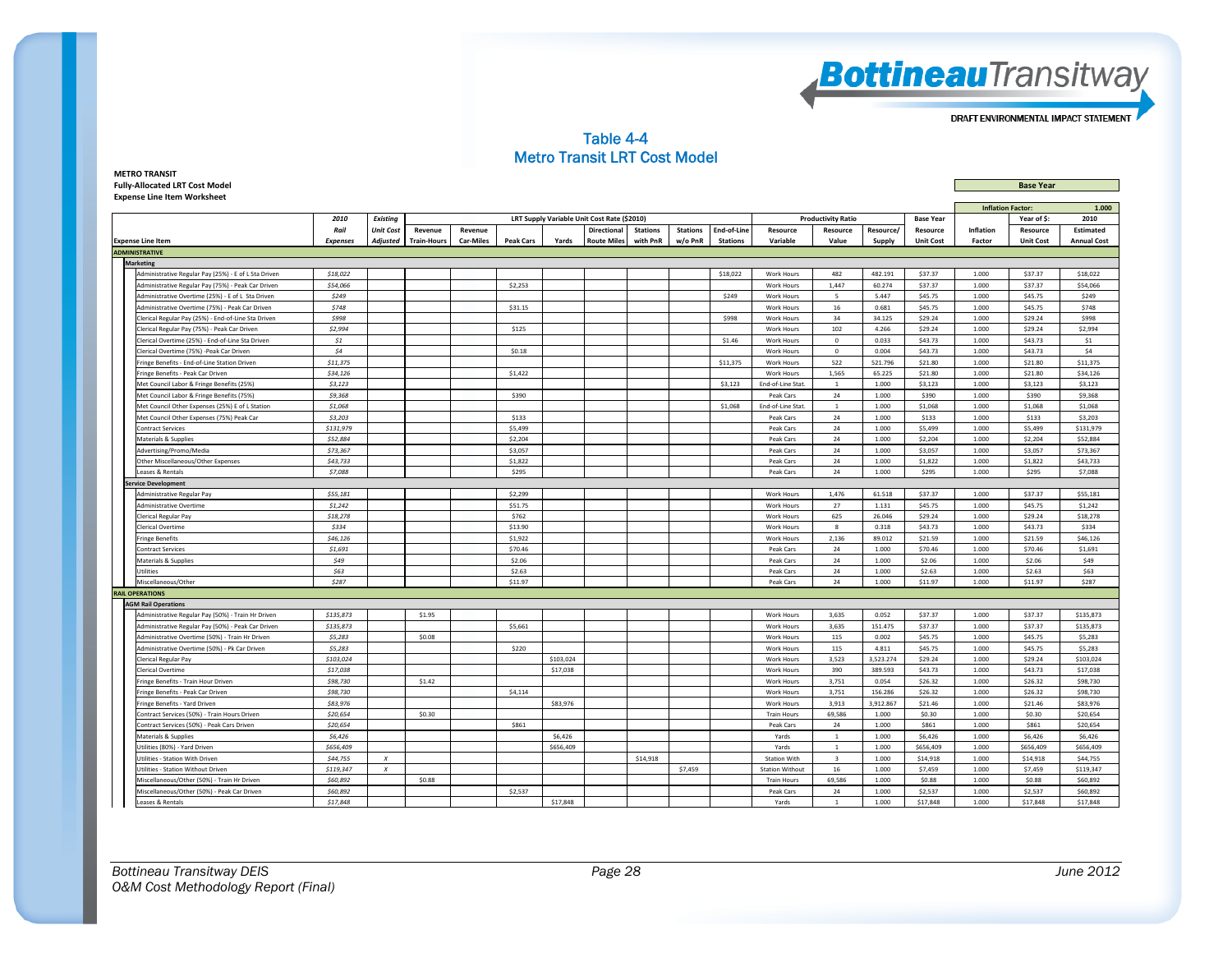

#### Table 4-4 Metro Transit LRT Cost Model

**METRO TRANSIT Fully‐Allocated LRT Cost Model Base Year**

**Expense Line Item Worksheet**

|                                                    |                 |                  |                    |                  |                  |           |                                             |                 |                 |                 |                    |                           |            |                  | <b>Inflation Factor:</b> |                  | 1.000              |
|----------------------------------------------------|-----------------|------------------|--------------------|------------------|------------------|-----------|---------------------------------------------|-----------------|-----------------|-----------------|--------------------|---------------------------|------------|------------------|--------------------------|------------------|--------------------|
|                                                    | 2010            | <b>Existing</b>  |                    |                  |                  |           | LRT Supply Variable Unit Cost Rate (\$2010) |                 |                 |                 |                    | <b>Productivity Ratio</b> |            | <b>Base Year</b> |                          | Year of \$:      | 2010               |
|                                                    | Rail            | <b>Unit Cost</b> | Revenue            | Revenue          |                  |           | Directional                                 | <b>Stations</b> | <b>Stations</b> | End-of-Line     | Resource           | Resource                  | Resource/  | Resource         | Inflation                | Resource         | Estimated          |
| <b>Expense Line Item</b>                           | <b>Expenses</b> | Adjusted         | <b>Train-Hours</b> | <b>Car-Miles</b> | <b>Peak Cars</b> | Yards     | <b>Route Miles</b>                          | with PnR        | w/o PnR         | <b>Stations</b> | Variable           | Value                     | Supply     | <b>Unit Cost</b> | Factor                   | <b>Unit Cost</b> | <b>Annual Cost</b> |
| <b>RAIL OPERATIONS</b>                             |                 |                  |                    |                  |                  |           |                                             |                 |                 |                 |                    |                           |            |                  |                          |                  |                    |
| <b>Rail Transportation Administrative</b>          |                 |                  |                    |                  |                  |           |                                             |                 |                 |                 |                    |                           |            |                  |                          |                  |                    |
| Administrative Regular Pay (50%) - Yard Driven     | \$489,946       |                  |                    |                  |                  | \$489,946 |                                             |                 |                 |                 | Work Hours         | 13,109                    | 13.108.938 | \$37.37          | 1.000                    | \$37.37          | \$489,946          |
| Administrative Regular Pay (50%) - Train Hr Driven | \$489,946       |                  | \$7.04             |                  |                  |           |                                             |                 |                 |                 | Work Hours         | 13,109                    | 0.188      | \$37.37          | 1.000                    | \$37.37          | \$489,946          |
| Administrative Overtime (50%) - Yard Driven        | \$74,003        |                  |                    |                  |                  | \$74,003  |                                             |                 |                 |                 | Work Hours         | 1,617                     | 1,617.457  | \$45.75          | 1.000                    | \$45.75          | \$74,003           |
| Administrative Overtime (50%) - Train Hr Driven    | \$74,003        |                  | \$1.06             |                  |                  |           |                                             |                 |                 |                 | Work Hours         | 1,617                     | 0.023      | \$45.75          | 1.000                    | \$45.75          | \$74,003           |
| Fringe Benefits - Yard Driven                      | \$443,252       |                  |                    |                  |                  | \$443,252 |                                             |                 |                 |                 | Work Hours         | 14,726                    | 14,726.395 | \$30.10          | 1.000                    | \$30.10          | \$443,252          |
| Fringe Benefits - Train Hour Driven                | \$443,252       |                  | \$6.37             |                  |                  |           |                                             |                 |                 |                 | Work Hours         | 14,726                    | 0.212      | \$30.10          | 1.000                    | \$30.10          | \$443,252          |
| Contract Services                                  | \$1,986         |                  | \$0.03             |                  |                  |           |                                             |                 |                 |                 | <b>Train Hours</b> | 69,586                    | 1.000      | \$0.03           | 1.000                    | \$0.03           | \$1,986            |
| Materials & Supplies (50%) - Yard Driven           | \$19,574        |                  |                    |                  |                  | \$19,574  |                                             |                 |                 |                 | Yards              | $\overline{1}$            | 1.000      | \$19,574         | 1.000                    | \$19,574         | \$19,574           |
| Materials & Supplies (50%) - Train Hour Driven     | \$19,574        |                  | \$0.28             |                  |                  |           |                                             |                 |                 |                 | <b>Train Hours</b> | 69,586                    | 1.000      | \$0.28           | 1.000                    | \$0.28           | \$19,574           |
| Miscellaneous/Other                                | \$1,387         |                  | \$0.02             |                  |                  |           |                                             |                 |                 |                 | <b>Train Hours</b> | 69,586                    | 1.000      | \$0.02           | 1.000                    | \$0.02           | \$1,387            |
| ail Operators                                      |                 |                  |                    |                  |                  |           |                                             |                 |                 |                 |                    |                           |            |                  |                          |                  |                    |
| Driver Regular Pay                                 | \$2.088.045     |                  | \$30.01            |                  |                  |           |                                             |                 |                 |                 | Work Hours         | 77,732                    | 1.117      | \$26.86          | 1.000                    | \$26.86          | \$2,088,045        |
| Driver Overtime                                    | \$351,357       |                  | \$5.05             |                  |                  |           |                                             |                 |                 |                 | Work Hours         | 8.882                     | 0.128      | \$39.56          | 1.000                    | \$39.56          | \$351,357          |
| lerical Regular Pay                                | \$65,509        |                  |                    |                  |                  | \$65,509  |                                             |                 |                 |                 | Work Hours         | 2,240                     | 2.240.334  | \$29.24          | 1.000                    | \$29.24          | \$65,509           |
| lerical Overtime                                   | \$10,884        |                  |                    |                  |                  | \$10,884  |                                             |                 |                 |                 | Work Hours         | 249                       | 248,860    | \$43.73          | 1.000                    | \$43.73          | \$10,884           |
| ringe Benefits - Train Hour Driven                 | \$2,080,942     |                  | \$29.90            |                  |                  |           |                                             |                 |                 |                 | Work Hours         | 86.614                    | 1.245      | \$24.03          | 1.000                    | \$24.03          | \$2,080,942        |
| ringe Benefits - Yard Driven                       | \$65,167        |                  |                    |                  |                  | \$65,167  |                                             |                 |                 |                 | Work Hours         | 2,489                     | 2,489.194  | \$26.18          | 1.000                    | \$26.18          | \$65,167           |
| Contract Services                                  | \$1,599         |                  | \$0.02             |                  |                  |           |                                             |                 |                 |                 | <b>Train Hours</b> | 69.586                    | 1.000      | \$0.02           | 1.000                    | \$0.02           | \$1,599            |
| RV Propulsion (80%) - Car Mile Driven              | \$1,143,128     |                  |                    | \$0.57           |                  |           |                                             |                 |                 |                 | Kwh                | 13,776,000                | 6.840      | \$0.08           | 1.000                    | \$0.08           | \$1,143,128        |
| LRV Propulsion (20%) - Peak Car Driven             | \$285,782       |                  |                    |                  | \$11,908         |           |                                             |                 |                 |                 | Kwh                | 3.444.000                 | 143,500    | \$0.08           | 1.000                    | \$0.08           | \$285,782          |
| Materials & Supplies                               | \$12,180        |                  | \$0.18             |                  |                  |           |                                             |                 |                 |                 | <b>Train Hours</b> | 69.586                    | 1.000      | \$0.18           | 1.000                    | \$0.18           | \$12,180           |
| Miscellaneous/Other                                | \$74            |                  | \$0.00             |                  |                  |           |                                             |                 |                 |                 | <b>Train Hours</b> | 69,586                    | 1.000      | \$0.00           | 1.000                    | \$0.00           | \$74               |
| <b>ILRT Vehicle Maintenance</b>                    |                 |                  |                    |                  |                  |           |                                             |                 |                 |                 |                    |                           |            |                  |                          |                  |                    |
| Mechanics Regular Pay                              | \$1,225,663     |                  |                    | \$0.61           |                  |           |                                             |                 |                 |                 | Work Hours         | 42,661                    | 0.021      | \$28.73          | 1.000                    | \$28.73          | \$1,225,663        |
| Mechanics Overtime                                 | \$236,963       |                  |                    | \$0.12           |                  |           |                                             |                 |                 |                 | Work Hours         | 5,208                     | 0.003      | \$45.50          | 1.000                    | \$45.50          | \$236,963          |
| Administrative Regular Pay                         | \$392,861       |                  |                    | \$0.20           |                  |           |                                             |                 |                 |                 | Work Hours         | 10,511                    | 0.005      | \$37.37          | 1.000                    | \$37.37          | \$392,861          |
| Administrative Overtime                            | \$25,212        |                  |                    | \$0.01           |                  |           |                                             |                 |                 |                 | Work Hours         | 551                       | 0.000      | \$45.75          | 1.000                    | \$45.75          | \$25,212           |
| Clerical Regular Pay                               | \$38,034        |                  |                    | \$0.02           |                  |           |                                             |                 |                 |                 | Work Hours         | 1,301                     | 0.001      | \$29.24          | 1.000                    | \$29.24          | \$38,034           |
| Clerical Overtime                                  | \$188           |                  |                    | \$0.00           |                  |           |                                             |                 |                 |                 | Work Hours         | $\overline{a}$            | 0.000      | \$43.73          | 1.000                    | \$43.73          | \$188              |
| <b>Fringe Benefits</b>                             | \$1,639,205     |                  |                    | \$0.81           |                  |           |                                             |                 |                 |                 | Work Hours         | 60,237                    | 0.030      | \$27.21          | 1.000                    | \$27.21          | \$1,639,205        |
| Contract Services                                  | \$62,608        |                  |                    | \$0.03           |                  |           |                                             |                 |                 |                 | Car Miles          | 2,013,961                 | 1.000      | \$0.03           | 1.000                    | \$0.03           | \$62,608           |
| Parts & Inventory                                  | \$588,952       |                  |                    | \$0.29           |                  |           |                                             |                 |                 |                 | Car Miles          | 2,013,961                 | 1.000      | \$0.29           | 1.000                    | \$0.29           | \$588,952          |
| Other Materials & Supplies                         | \$517,385       |                  |                    | \$0.26           |                  |           |                                             |                 |                 |                 | Car Miles          | 2,013,961                 | 1.000      | \$0.26           | 1.000                    | \$0.26           | \$517,385          |
| Miscellaneous/Other                                | \$3,952         |                  |                    | \$0.00           |                  |           |                                             |                 |                 |                 | Car Miles          | 2,013,961                 | 1.000      | \$0.00           | 1.000                    | \$0.00           | \$3,952            |
| <b>ILRT System Maintenace</b>                      |                 |                  |                    |                  |                  |           |                                             |                 |                 |                 |                    |                           |            |                  |                          |                  |                    |
| Mechanics Regular Pay                              | \$1,186,357     |                  |                    |                  |                  |           | \$48,031                                    |                 |                 |                 | Work Hours         | 41,293                    | 1,671.777  | \$28.73          | 1.000                    | \$28.73          | \$1,186,357        |
| <b>Mechanics Overtime</b>                          | \$249,108       |                  |                    |                  |                  |           | \$10,085                                    |                 |                 |                 | Work Hours         | 5,475                     | 221.669    | \$45.50          | 1.000                    | \$45.50          | \$249,108          |
| Administrative Regular Pay                         | \$496,342       |                  |                    |                  |                  |           | \$20,095                                    |                 |                 |                 | Work Hours         | 13,280                    | 537.655    | \$37.37          | 1.000                    | \$37.37          | \$496,342          |
| Administrative Overtime                            | \$26,626        |                  |                    |                  |                  |           | \$1,078                                     |                 |                 |                 | Work Hours         | 582                       | 23.561     | \$45.75          | 1.000                    | \$45.75          | \$26,626           |
| Fringe Benefits                                    | \$1,463,185     |                  |                    |                  |                  |           | \$59,238                                    |                 |                 |                 | Work Hours         | 60,630.1                  | 2,454.661  | \$24.13          | 1.000                    | \$24.13          | \$1,463,185        |
| <b>Contract Services</b>                           | \$281,206       |                  |                    |                  |                  |           | \$11,385                                    |                 |                 |                 | <b>Track Miles</b> | 24.7                      | 1.000      | \$11,385         | 1.000                    | \$11,385         | \$281,206          |
| Other Materials & Supplies                         | \$371,406       |                  |                    |                  |                  |           | \$15,037                                    |                 |                 |                 | <b>Track Miles</b> | 24.7                      | 1.000      | \$15,037         | 1.000                    | \$15,037         | \$371,406          |
| Miscellaneous/Other                                | \$10,299        |                  |                    |                  |                  |           | \$417                                       |                 |                 |                 | <b>Track Miles</b> | 24.7                      | 1.000      | \$417            | 1.000                    | \$417            | \$10,299           |
| Leases & Rentals                                   | \$6,541         |                  |                    |                  |                  |           | \$265                                       |                 |                 |                 | <b>Track Miles</b> | 24.7                      | 1.000      | \$265            | 1.000                    | \$265            | \$6,541            |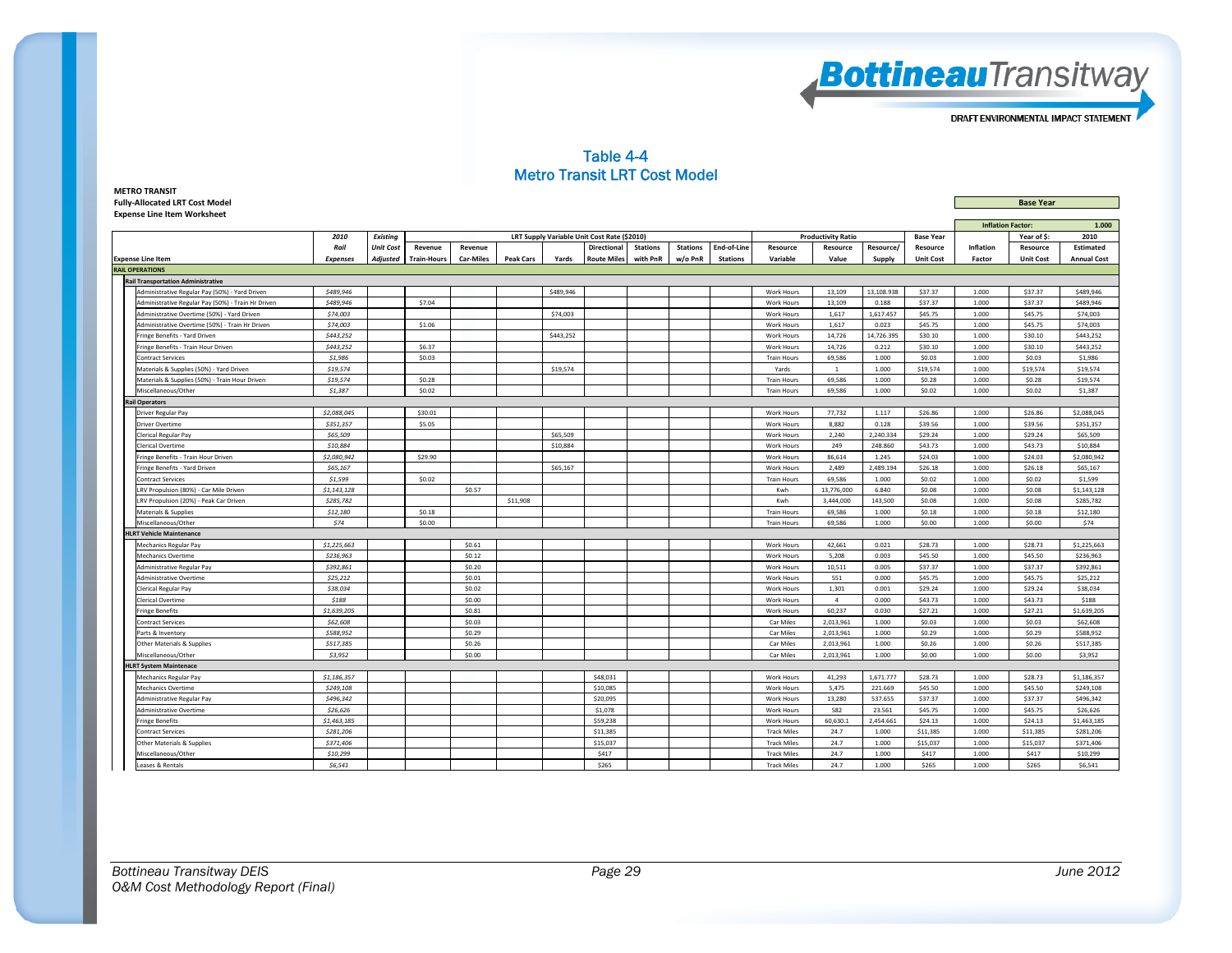

#### Table 4-4 Metro Transit LRT Cost Model

**METRO TRANSIT Fully‐Allocated LRT Cost Model Base Year Expense Line Item Worksheet**

|        |                                                                                                                                                                                                                               |                 |                  |                    |                  |                  |                |                                             |                         |                 |                 |                        |                           |           |                  | <b>Inflation Factor:</b> |                    | 1.000              |
|--------|-------------------------------------------------------------------------------------------------------------------------------------------------------------------------------------------------------------------------------|-----------------|------------------|--------------------|------------------|------------------|----------------|---------------------------------------------|-------------------------|-----------------|-----------------|------------------------|---------------------------|-----------|------------------|--------------------------|--------------------|--------------------|
|        |                                                                                                                                                                                                                               | 2010            | <b>Existing</b>  |                    |                  |                  |                | LRT Supply Variable Unit Cost Rate (\$2010) |                         |                 |                 |                        | <b>Productivity Ratio</b> |           | <b>Base Year</b> |                          | Year of \$:        | 2010               |
|        |                                                                                                                                                                                                                               | Rail            | <b>Unit Cost</b> | Revenue            | Revenue          |                  |                | Directional                                 | <b>Stations</b>         | <b>Stations</b> | End-of-Line     | Resource               | Resource                  | Resource/ | Resource         | Inflation                | Resource           | Estimated          |
|        | <b>Expense Line Item</b>                                                                                                                                                                                                      | <b>Expenses</b> | <b>Adjusted</b>  | <b>Train-Hours</b> | <b>Car-Miles</b> | <b>Peak Cars</b> | Yards          | <b>Route Miles</b>                          | with PnR                | w/o PnR         | <b>Stations</b> | Variable               | Value                     | Supply    | <b>Unit Cost</b> | Factor                   | <b>Unit Cost</b>   | <b>Annual Cost</b> |
|        | <b>RAIL OPERATIONS</b>                                                                                                                                                                                                        |                 |                  |                    |                  |                  |                |                                             |                         |                 |                 |                        |                           |           |                  |                          |                    |                    |
|        | <b>Stores</b>                                                                                                                                                                                                                 |                 |                  |                    |                  |                  |                |                                             |                         |                 |                 |                        |                           |           |                  |                          |                    |                    |
|        | Administrative Regular Pay                                                                                                                                                                                                    | \$58,924        |                  |                    |                  |                  | \$58,924       |                                             |                         |                 |                 | Work Hours             | 1,577                     | 1,576.575 | \$37.37          | 1.000                    | \$37.37            | \$58,924           |
|        | Clerical Regular Pav                                                                                                                                                                                                          | \$90,807        |                  |                    |                  |                  | \$90,807       |                                             |                         |                 |                 | Work Hours             | 3.105                     | 3.105.478 | \$29.24          | 1.000                    | \$29.24            | \$90,807           |
|        | Clerical Overtime                                                                                                                                                                                                             | \$43,412        |                  |                    |                  |                  | \$43,412       |                                             |                         |                 |                 | Work Hours             | 993                       | 992.647   | \$43.73          | 1.000                    | \$43.73            | \$43,412           |
|        | <b>Fringe Benefits</b>                                                                                                                                                                                                        | \$160,742       |                  |                    |                  |                  | \$160,742      |                                             |                         |                 |                 | Work Hours             | 5,675                     | 5,674.700 | \$28.33          | 1.000                    | \$28.33            | \$160,742          |
|        | Miscellaneous/Other                                                                                                                                                                                                           | (597)           |                  |                    |                  |                  | (597)          |                                             |                         |                 |                 | Yards                  | $\overline{1}$            | 1.000     | (597.24)         | 1.000                    | (597.24)           | (597)              |
|        | <b>Rail Facility Maintenance</b>                                                                                                                                                                                              |                 |                  |                    |                  |                  |                |                                             |                         |                 |                 |                        |                           |           |                  |                          |                    |                    |
|        | Mechanics Regular Pay                                                                                                                                                                                                         | \$171,270       |                  |                    |                  |                  | \$171,270      |                                             |                         |                 |                 | Work Hours             | 5,961                     | 5,961.318 | \$28.73          | 1.000                    | \$28.73            | \$171,270          |
|        | <b>Mechanics Overtime</b>                                                                                                                                                                                                     | \$24,292        |                  |                    |                  |                  | \$24,292       |                                             |                         |                 |                 | <b>Work Hours</b>      | 534                       | 533.921   | \$45.50          | 1.000                    | \$45.50            | \$24,292           |
|        | <b>Fringe Benefits</b>                                                                                                                                                                                                        | \$163,761       |                  |                    |                  |                  | \$163.761      |                                             |                         |                 |                 | <b>Work Hours</b>      | 6.495                     | 6.495.239 | \$25.21          | 1.000                    | \$25.21            | \$163,761          |
|        | <b>Contract Services</b>                                                                                                                                                                                                      | \$64,642        |                  |                    |                  |                  | \$64,642       |                                             |                         |                 |                 | Yards                  | $\overline{1}$            | 1.000     | \$64,642         | 1.000                    | \$64,642           | \$64,642           |
|        | Materials & Supplies                                                                                                                                                                                                          | \$129,874       |                  |                    |                  |                  | \$129,874      |                                             |                         |                 |                 | Yards                  | <sup>1</sup>              | 1.000     | \$129,874        | 1.000                    | \$129,874          | \$129,874          |
|        | Utilities                                                                                                                                                                                                                     | \$10,372        |                  |                    |                  |                  | \$10,372       |                                             |                         |                 |                 | Yards                  | <sup>1</sup>              | 1.000     | \$10,372         | 1.000                    | \$10,372           | \$10,372           |
|        | anitors                                                                                                                                                                                                                       |                 |                  |                    |                  |                  |                |                                             |                         |                 |                 |                        |                           |           |                  |                          |                    |                    |
|        | Mechanics Regular Pay - Sta With Driven                                                                                                                                                                                       | \$63.632        | $\boldsymbol{x}$ |                    |                  |                  |                |                                             | \$21,211                |                 |                 | <b>Work Hours</b>      | 2,215                     | 738.263   | \$28.73          | 1.000                    | \$28.73            | \$63,632           |
|        | Mechanics Regular Pay - Sta Without Driven                                                                                                                                                                                    | \$169,684       | $\boldsymbol{x}$ |                    |                  |                  |                |                                             |                         | \$10,605        |                 | <b>Work Hours</b>      | 5,906                     | 369.131   | \$28.73          | 1.000                    | \$28.73            | \$169,684          |
|        | Mechanics Overtime - Sta With Driver                                                                                                                                                                                          | \$6,072         | $\chi$           |                    |                  |                  |                |                                             | \$2,024                 |                 |                 | Work Hours             | 133                       | 44,483    | \$45.50          | 1.000                    | \$45.50            | \$6,072            |
|        | Mechanics Overtime - Sta Without Driven                                                                                                                                                                                       | \$16,191        | $\boldsymbol{x}$ |                    |                  |                  |                |                                             |                         | \$1,012         |                 | Work Hours             | 356                       | 22.241    | \$45.50          | 1.000                    | \$45.50            | \$16,191           |
|        | Fringe Benefits - Station With Driven                                                                                                                                                                                         | \$62,914        | $\boldsymbol{x}$ |                    |                  |                  |                |                                             | \$20,971                |                 |                 | Work Hours             | 2,348                     | 782.745   | \$26.79          | 1.000                    | \$26.79            | \$62,914           |
|        | Fringe Benefits - Station Without Driven                                                                                                                                                                                      | \$167,770       | $\boldsymbol{x}$ |                    |                  |                  |                |                                             |                         | \$10,486        |                 | <b>Work Hours</b>      | 6.262                     | 391.373   | \$26.79          | 1.000                    | \$26.79            | \$167,770          |
|        | <b>Contract Services</b>                                                                                                                                                                                                      | \$154,687       |                  |                    |                  |                  |                |                                             | \$51.562                |                 |                 | <b>Station With</b>    | $\overline{\mathbf{3}}$   | 1.000     | \$51,562         | 1.000                    | \$51.562           | \$154,687          |
|        | Materials & Supplies - Sta With Driven                                                                                                                                                                                        | \$20.677        | $\boldsymbol{x}$ |                    |                  |                  |                |                                             | \$6,892                 |                 |                 | <b>Station With</b>    | $\overline{\mathbf{3}}$   | 1.000     | \$6,892          | 1.000                    | \$6,892            | \$20,677           |
|        | Materials & Supplies - Sta Without Driven                                                                                                                                                                                     | \$55,138        | $\boldsymbol{x}$ |                    |                  |                  |                |                                             |                         | \$3,446         |                 | <b>Station Without</b> | 16                        | 1.000     | \$3,446          | 1.000                    | \$3,446            | \$55,138           |
|        | Utilities                                                                                                                                                                                                                     | \$2,901         |                  |                    |                  |                  |                |                                             | \$967                   |                 |                 | <b>Station With</b>    | $\overline{\mathbf{3}}$   | 1.000     | \$967            | 1.000                    | \$967              | \$2,901            |
|        | eases & Rentals                                                                                                                                                                                                               | \$3,654         |                  |                    |                  |                  |                |                                             | \$1,218                 |                 |                 | <b>Station With</b>    | $\overline{\mathbf{3}}$   | 1.000     | \$1,218          | 1.000                    | \$1,218            | \$3,654            |
|        | us Operations Direct Charged                                                                                                                                                                                                  |                 |                  |                    |                  |                  |                |                                             |                         |                 |                 |                        |                           |           |                  |                          |                    |                    |
|        | Mechanic Regular Pay                                                                                                                                                                                                          | \$50,259        |                  | \$0.72             |                  |                  |                |                                             |                         |                 |                 | Work Hours             | 1.749                     | 0.025     | \$28.73          | 1.000                    | \$28.73            | \$50,259           |
|        | Mechanic Overtime                                                                                                                                                                                                             | \$22,567        |                  | \$0.32             |                  |                  |                |                                             |                         |                 |                 | Work Hours             | 496                       | 0.007     | \$45.50          | 1.000                    | \$45.50            | \$22,567           |
|        | Administrative Regular Pay                                                                                                                                                                                                    | \$234,631       |                  | \$3.37             |                  |                  |                |                                             |                         |                 |                 | Work Hours             | 6,278                     | 0.090     | \$37.37          | 1.000                    | \$37.37            | \$234,631          |
|        | Administrative Overtime                                                                                                                                                                                                       | \$17,178        |                  | \$0.25             |                  |                  |                |                                             |                         |                 |                 | Work Hours             | 375                       | 0.005     | \$45.75          | 1.000                    | \$45.75            | \$17,178           |
|        | <b>Fringe Benefits</b>                                                                                                                                                                                                        | \$201,707       |                  | \$2.90             |                  |                  |                |                                             |                         |                 |                 | <b>Work Hours</b>      | 8,899                     | 0.128     | \$22.67          | 1.000                    | \$22.67            | \$201.707          |
|        | Met Council Labor & Fringe Benefits                                                                                                                                                                                           | \$574,218       |                  | \$8.25             |                  |                  |                |                                             |                         |                 |                 | Train-Hours            | 69.586                    | 1.000     | \$8.25           | 1.000                    | \$8.25             | \$574,218          |
|        | Met Council Other Expenses                                                                                                                                                                                                    | \$221,051       |                  | \$3.18             |                  |                  |                |                                             |                         |                 |                 | Train-Hours            | 69.586                    | 1.000     | \$3.18           | 1.000                    | \$3.18             | \$221,051          |
|        | <b>Contract Services</b>                                                                                                                                                                                                      | \$114,917       |                  | \$1.65             |                  |                  |                |                                             |                         |                 |                 | Train-Hours            | 69,586                    | 1.000     | \$1.65           | 1.000                    | \$1.65             | \$114,917          |
|        | Materials & Supplies                                                                                                                                                                                                          | \$238,235       |                  | \$3.42             |                  |                  |                |                                             |                         |                 |                 | Train-Hours            | 69,586                    | 1.000     | \$3.42           | 1.000                    | \$3.42             | \$238,235          |
|        | Casualty & Liability                                                                                                                                                                                                          | \$294,568       |                  | \$4.23             |                  |                  |                |                                             |                         |                 |                 | Train-Hours            | 69.586                    | 1.000     | \$4.23           | 1.000                    | \$4.23             | \$294,568          |
|        | Miscellaneous/Other                                                                                                                                                                                                           | \$378           |                  | \$0.01             |                  |                  |                |                                             |                         |                 |                 | Train-Hours            | 69.586                    | 1.000     | \$0.01           | 1.000                    | \$0.01             | \$378              |
|        | Leases & Rentals                                                                                                                                                                                                              | \$31,360        |                  | \$0.45             |                  |                  |                |                                             |                         |                 |                 | Train-Hours            | 69.586                    | 1.000     | \$0.45           | 1.000                    | \$0.45             | \$31,360           |
| TOTALS |                                                                                                                                                                                                                               | \$25,840,332    |                  | \$132              | \$2.92           | \$59,802         | \$3,014,567    | \$189,489                                   | \$150,780               | \$64,024        | \$180,098       |                        |                           |           |                  |                          |                    | \$25,840,332       |
|        | <b>2010 Resource Variable Values</b>                                                                                                                                                                                          |                 |                  | 69,586             | 2,013,961        | 24               | $\overline{1}$ | 24.7                                        | $\overline{\mathbf{3}}$ | 16              | $\mathbf{1}$    |                        |                           |           |                  |                          | Train-Hours        | 69,586             |
| Notes: |                                                                                                                                                                                                                               |                 |                  |                    |                  |                  |                |                                             |                         |                 |                 |                        |                           |           |                  |                          | Car-Miles          | 2,013,961          |
|        | 1. The total number of stations is the sum of stations with park-rides and stations without park-rides. Stations designated as End-of-Line stations are included in the total station count (for facilities maintenance), but |                 |                  |                    |                  |                  |                |                                             |                         |                 |                 |                        |                           |           |                  |                          | Peak Cars          | 24                 |
|        | separately in some line items because of their unique role in the deployment of operating staff.                                                                                                                              |                 |                  |                    |                  |                  |                |                                             |                         |                 |                 |                        |                           |           |                  |                          | Yards              | <sup>1</sup>       |
|        | 2. Stations w/ park-and-ride lots reflect twice the cost as stations without park-and-ride lots for select line item expenses.                                                                                                |                 |                  |                    |                  |                  |                |                                             |                         |                 |                 |                        |                           |           |                  |                          | <b>Track Miles</b> | 24.7               |
|        |                                                                                                                                                                                                                               |                 |                  |                    |                  |                  |                |                                             |                         |                 |                 |                        |                           |           |                  |                          | Station w P-R      |                    |

Station w/o P‐R 16Term Stations 1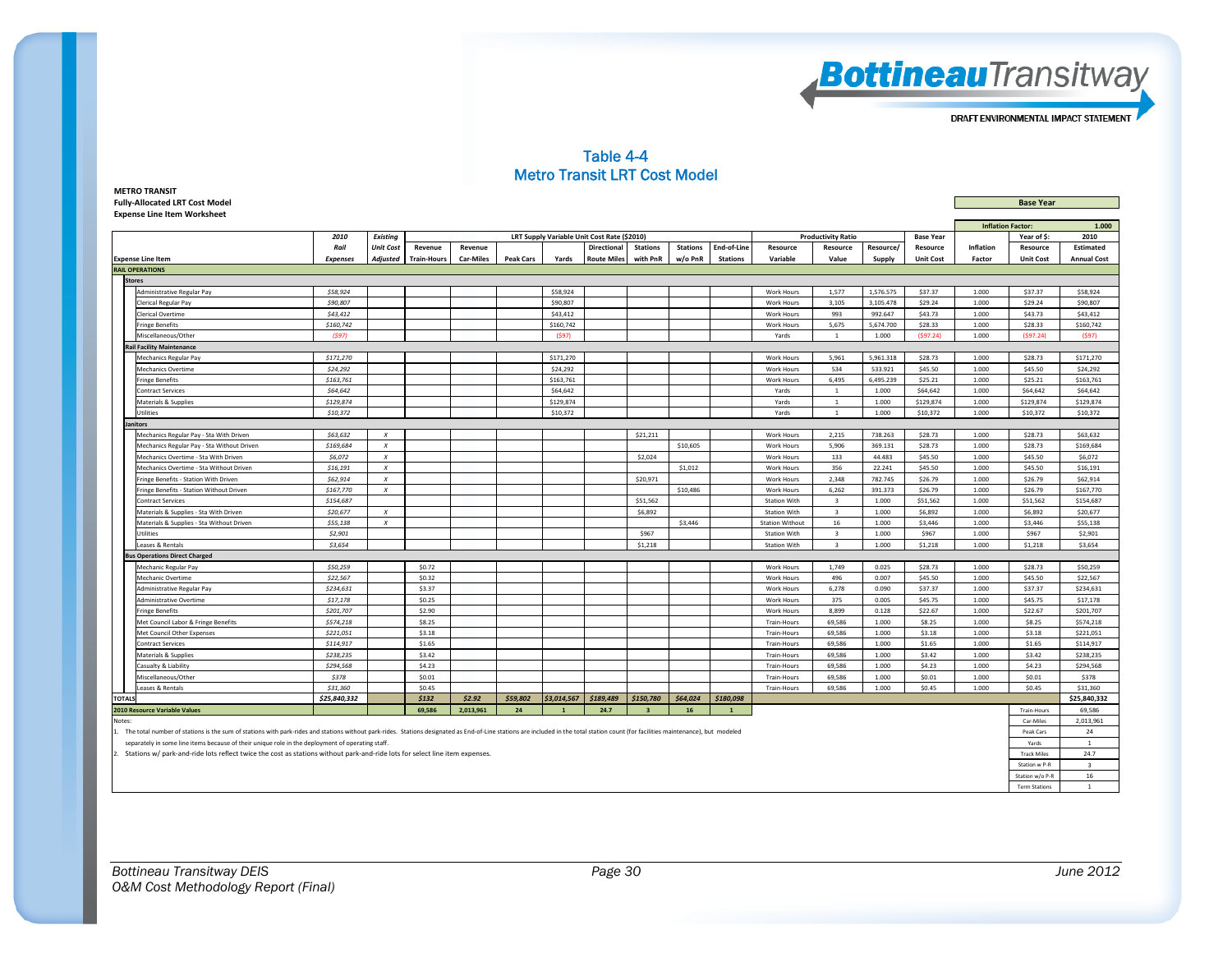**Bottineau**Transitway

Table 4-5 Metro Transit LRT Cost Model – Summary of O&M Costs

|                        |                                 |              | <b>Fringe</b>   | <b>Met Council</b> | <b>Contract</b> | <b>Materials &amp;</b> |                  |           | Leases &       |                  | <b>Casualty &amp; Met Council</b> | <b>TOTAL</b> |
|------------------------|---------------------------------|--------------|-----------------|--------------------|-----------------|------------------------|------------------|-----------|----------------|------------------|-----------------------------------|--------------|
| <b>Division</b>        | <b>Department</b>               | Labor        | <b>Benefits</b> | Labor/Fringe       | <b>Services</b> | <b>Supplies</b>        | <b>Utilities</b> | Miscl.    | <b>Rentals</b> | <b>Liability</b> | Non-Labor                         | <b>COSTS</b> |
| Executive              | Executive                       | \$37,055     | \$31,205        | \$64,007           | \$5,119         | \$6,279                | \$26,538         | \$68,378  |                |                  | \$84,300                          | \$322,880    |
|                        | Police/Security                 | \$1,514,843  | \$746,664       |                    | \$62,330        | \$33,376               | \$16,972         | \$8,559   |                |                  |                                   | \$2,382,745  |
| Administrative         | <b>Customer Relations</b>       | \$58,803     | \$38,299        |                    | \$269           | \$1,487                |                  | \$1,182   |                |                  |                                   | \$100,040    |
|                        | Transit Info Ctr.               | \$77,084     | \$55,604        |                    | \$1,935         | \$10,337               | \$49             | \$154     | \$100          |                  |                                   | \$145,263    |
|                        | Marketing                       | \$77,081     | \$45,501        | \$12,491           | \$131,979       | \$52,884               |                  | \$117,101 | \$7,088        |                  | \$4,271                           | \$448,396    |
|                        | Service Development             | \$75,035     | \$46,126        |                    | \$1,691         | \$49                   | \$63             | \$287     |                |                  |                                   | \$123,252    |
| <b>Rail Operations</b> | <b>AGM Rail Operations</b>      | \$402,374    | \$281,436       |                    | \$41,307        | \$6,426                | \$820,512        | \$121,784 | \$17,848       |                  |                                   | \$1,691,687  |
|                        | Rail Transportation Admin.      | \$1,127,897  | \$886,504       |                    | \$1,986         | \$39,149               |                  | \$1,387   |                |                  |                                   | \$2,056,923  |
|                        | Rail Operators                  | \$2,515,795  | \$2,146,109     |                    | \$1,599         | \$12,180               | \$1,428,911      | \$74      |                |                  |                                   | \$6,104,668  |
|                        | <b>HLRT</b> Vehicle Maintenance | \$1,918,921  | \$1,639,205     |                    | \$62,608        | \$1,106,337            |                  | \$3,952   |                |                  |                                   | \$4,731,023  |
|                        | <b>HLRT System Maintenance</b>  | \$1,958,433  | \$1,463,185     |                    | \$281,206       | \$371,406              |                  | \$10,299  | \$6,541        |                  |                                   | \$4,091,069  |
|                        | Stores                          | \$193,143    | \$160,742       |                    |                 |                        |                  | -\$97     |                |                  |                                   | \$353,788    |
|                        | Rail Facility Maintenance       | \$195,563    | \$163,761       |                    | \$64,642        | \$129,874              | \$10,372         |           |                |                  |                                   | \$564,212    |
|                        | Janitors                        | \$255,578    | \$230,684       |                    | \$154,687       | \$75,815               | \$2,901          |           | \$3,654        |                  |                                   | \$723,319    |
|                        | Bus Op's Direct Charged         | \$324,636    | \$201,707       | \$574,218          | \$114,917       | \$238,235              |                  | \$378     | \$31,360       | \$294,568        | \$221,051                         | \$2,001,069  |
| <b>TOTAL COSTS</b>     |                                 | \$10,732,240 | \$8,136,732     | \$650,715          | \$926,275       | \$2,083,834            | \$2,306,319      | \$333,438 | \$66,590       | \$294,568        | \$309,621                         | \$25,840,332 |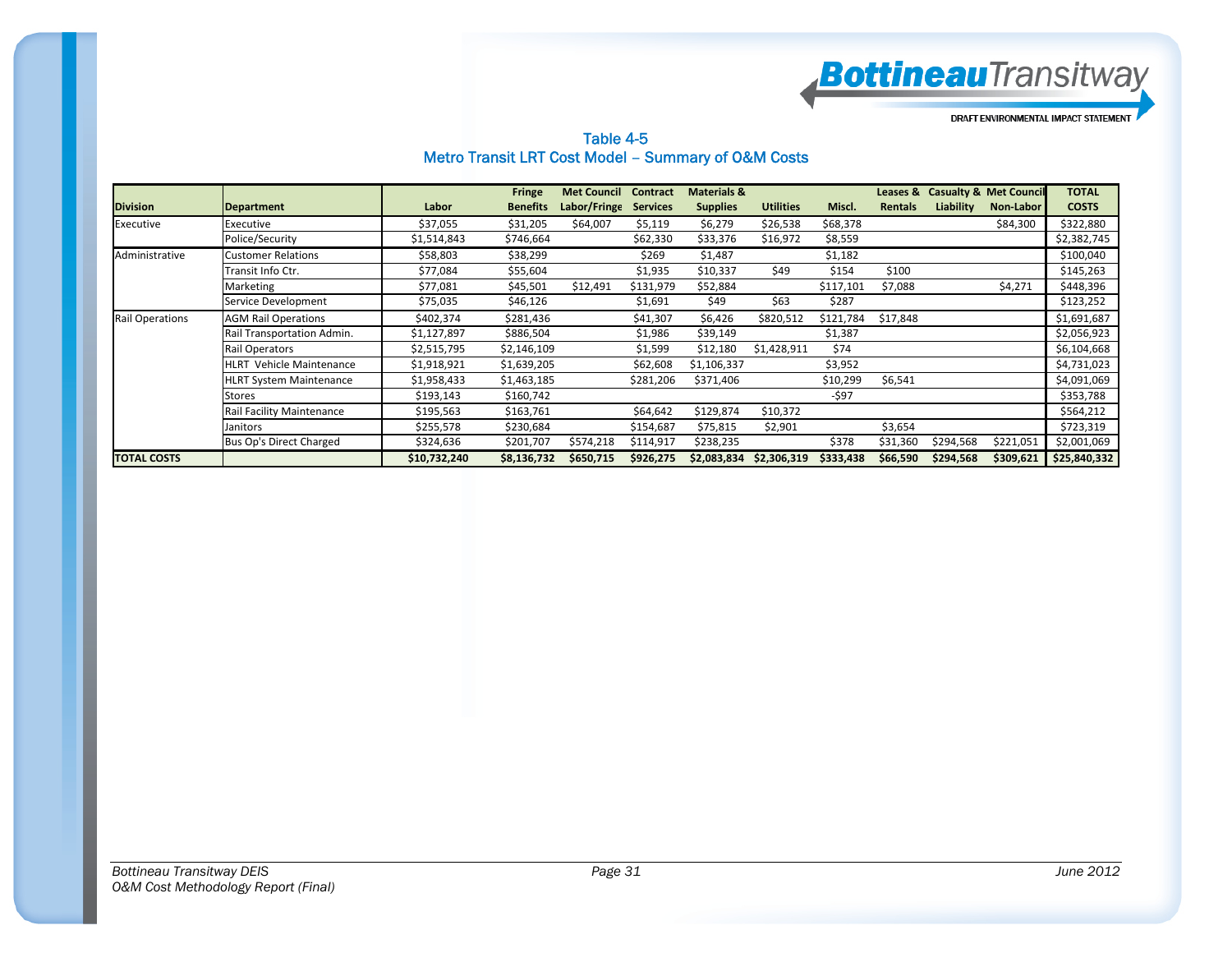**Bottineau**Transitway

DRAFT ENVIRONMENTAL IMPACT STATEMENT

| Table 4-6                                          |
|----------------------------------------------------|
| Application of Metro Transit Light Rail Cost Model |
| <b>With Prior Year Operating Statistics</b>        |

|                                     |              | <b>Cost Model Estimate for:</b> |              |
|-------------------------------------|--------------|---------------------------------|--------------|
| <b>Department</b>                   | 2010         | 2009                            | 2008         |
| Executive                           | \$2,705,625  | \$2,629,037                     | \$2,630,984  |
| Administrative                      | \$816,950    | \$797,107                       | \$806,392    |
| <b>Engineering &amp; Facilities</b> | \$0          | \$0                             | \$0          |
| <b>Bus Operations</b>               | \$0          | S0                              | \$0          |
| <b>Rail Operations</b>              | \$22,317,757 | \$21,542,746                    | \$21,808,531 |
| <b>Total</b>                        | \$25,840,332 | \$24,968,890                    | \$25,245,907 |
| % Diff. from Actual                 | 0.0%         | $-1.2%$                         | 5.9%         |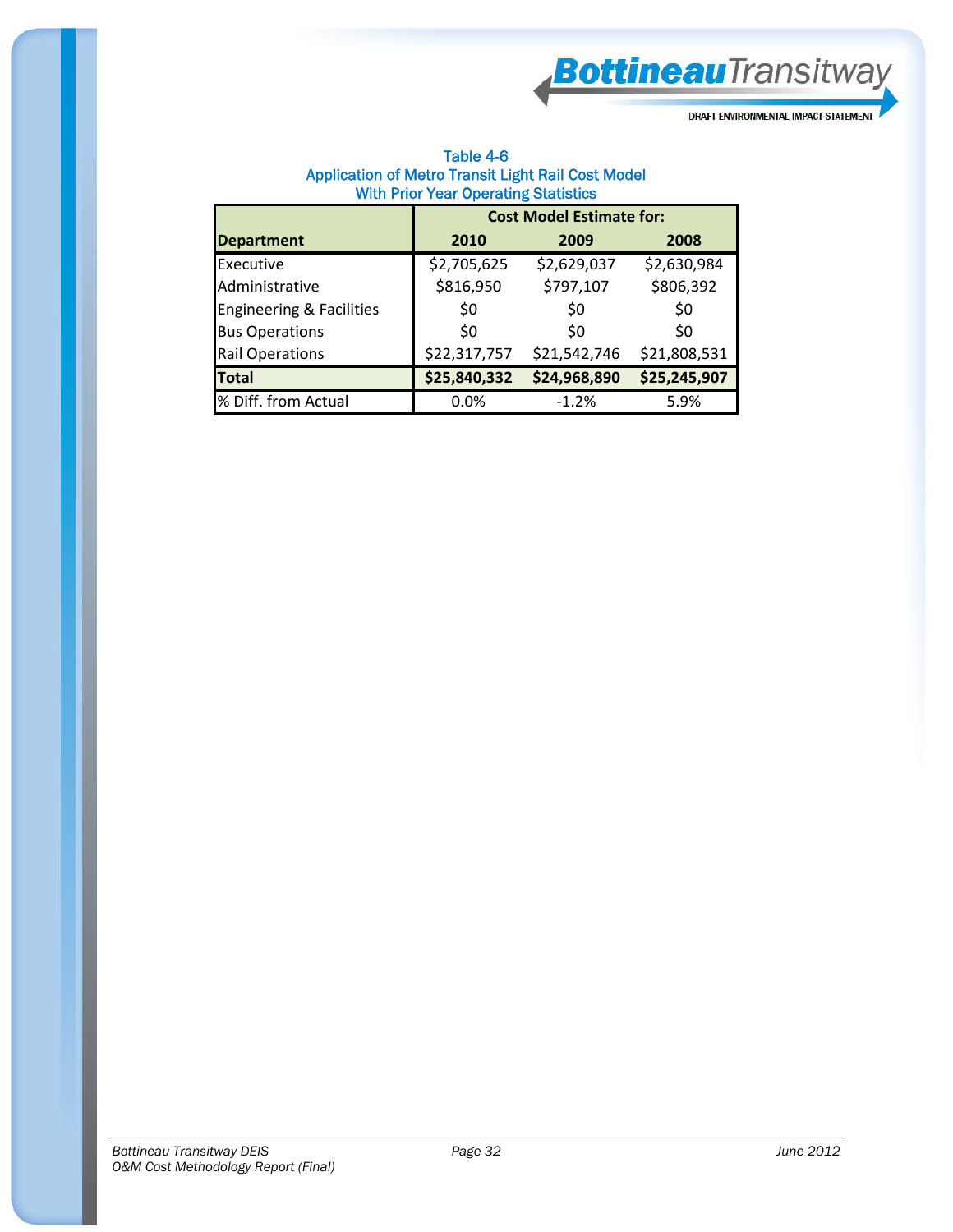**Bottineau**Transitway

### 5.0 BUS RAPID TRANSIT O&M COST **METHODOLOGY**

As noted in the Introduction to this report, the Bottineau Transitway DEIS process initially included a bus rapid transit (BRT) alternative. The alternative includes a BRT guideway from 97<sup>th</sup> Avenue/West Broadway (near the Target North Campus) to Olson Memorial Highway/Border Avenue, with BRT stations at the same locations as proposed in LRT Alternative B-C-D1, (except for the Border Avenue station serving the Interchange area). Within downtown, the BRT alignment operates in mixed traffic along the following streets: 5<sup>th</sup> Street, 2<sup>nd</sup> Avenue, 4<sup>th</sup> Street, Marquette, 12<sup>th</sup> Street and 3<sup>rd</sup> Avenue to the Leamington Ramp. Outbound routing follows 11<sup>th</sup> Street, 2<sup>nd</sup> Avenue, 3<sup>rd</sup> Street, Hennepin Avenue, and 5<sup>th</sup> Street back to 6<sup>th</sup> Avenue and Olson Memorial Highway.

Two BRT routes would be included. Route 731 would operate from 97th Avenue to downtown Minneapolis via the BRT transitway, with service continuing in mixed traffic from Border Avenue to the Leamington Ramp. Route 732 would operate from the Maple Grove Transit Station, with peak period service following Elm Creek Boulevard and the BRT transitway to downtown Minneapolis. Off-peak service on Route 732 would operate only along Elm Creek Boulevard to the proposed Brooklyn Boulevard/West Broadway BRT station, where passengers would transfer to Route 731.

BRT vehicle O&M costs are anticipated to be similar to typical Metro Transit bus O&M costs. Therefore, the BRT cost model uses many of the line item unit costs that are in the bus O&M cost model. However, the BRT Alternative also includes facilities that are not part of the existing bus system which must be maintained (BRT stations and the transitway). Further, a higher level of police/security service will be required (e.g., for fare enforcement and maintaining a a security presence at BRT facilities). For these reasons, the BRT cost model includes some line item unit costs that are consistent with the LRT cost model.

### 5.1 Key Supply Variables

After collection of financial and service data, modeling proceeded with selecting the key driving supply variables for a potential BRT system in the Bottineau Corridor:

- Annual Revenue BRT-Hours: The hours that BRT vehicles travel while in revenue service over the entire fiscal year. Revenue bus-hours include layover and schedule recovery but exclude time for deadhead, operator training and maintenance testing.
- Annual Revenue BRT-Miles: Non-Articulated and Articulated: The miles that BRT vehicles travel while in revenue service over the entire fiscal year. Revenue bus-miles include layover and schedule recovery but exclude miles for deadhead, operator training and maintenance testing. The BRT cost model allows for input of both articulated and non-articulated BRT bus-miles. For this project, it is anticipated that all BRT bus-miles will be associated with articualted buses.
- Peak BRT Vehicles: The maximum number of BRT vehicles actually operated simultaneously on an average weekday.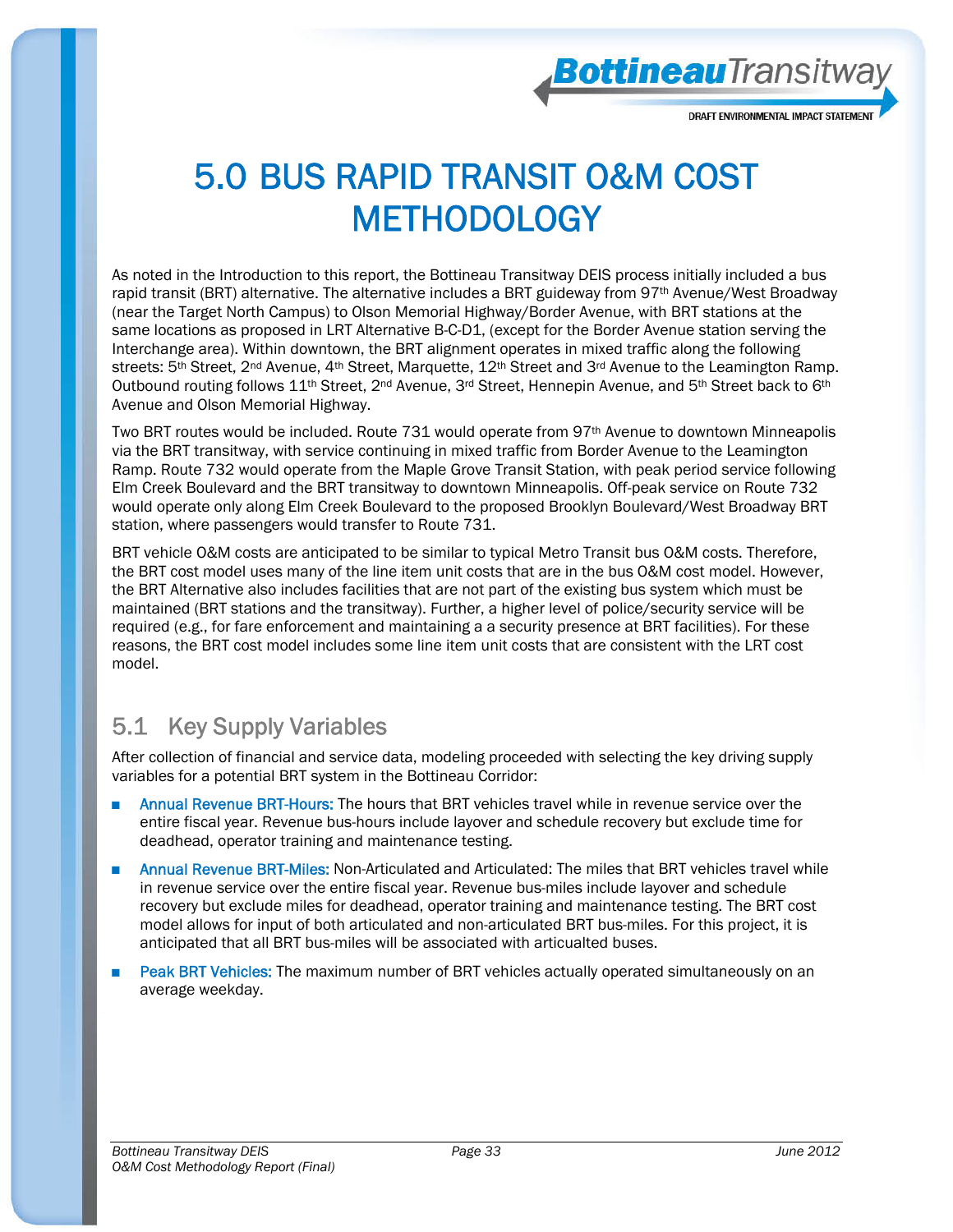**Bottineau**Transitwa

- BRT Passenger Stations: BRT stations are passenger boarding/alighting facilities located on the fixed guideway with a platform which may include stairs, escalators, canopies, wind shelters, lighting, ticket machines and signage. For this project, the cost model was developed to distinguish between passenger stations with and without park-and-ride facilities, primarily for purposes of costing out differences in security and facilities maintenance costs. A more in-depth discussion of these cost differences is provided later in this section of the report.
- BRT On-Street Station Stops: The BRT Alternative will include some on-street stops along Elm Creek Boulevard, and select stops in downtown Minneapolis. These stops will not have all amenities as stations along the transitway, but will include additional facilities that require on-going maintenance. A more in-depth discussion of anticipated costs for these station stops is provided later in this section of the report.
- BRT Transitway Directional Lane Miles: The mileage in each direction for the transitway over which BRT vehcles travel in revenue service.

The Metro Transit bus cost model includes the following variables that are not included in the BRT cost model: transit centers, operating garages and total garages. It is assumed that BRT vehicles would be stored and maintained at Metro Transit garages. If there is a need to add a garage in a project alternative (e.g., due to existing bus garage capacity constraints), that additional O&M cost will be estimated with the Metro Transit bus cost model (described in Section 3.0), and not with this BRT O&M cost model. Similarly, any potential change in the number of transit centers in any particular alternative will also be captured in the Metro Transit bus cost model.

#### 5.2 Line Item Expenses

After selecting the key supply variables, the next step in model development was to identify line item costs from the Metro Transit bus and light rail cost models that are also applicable to BRT. It is anticipated that BRT buses will have similar O&M cost characteristics as regular Metro Transit bus service, with the following exceptions:

- Police/Security Services
- BRT Station Maintenance
- BRT Transitway Maintenance

Therefore, the BRT cost model includes all line items and unit costs in the Metro Transit bus cost model that are driven by peak buses, revenue bus-hours and revenue bus-miles, with the exception of line items under Police/Security Services.

For Police/Security services, it is anticipated that BRT service would necessitate a higher level of effort than what is provided for regular Metro Transit bus service. There are additional passenger facilities to patrol, and fare enforcement security will be required (pre-boarding fare collection with on-board proof-ofpayment is proposed in the BRT alternative). Thus, the BRT cost model assumes BRT police/security costs will be similar to those presently incurred for the Hiawatha LRT Line, which incorporates similar operations and security needs, including special event traffic. Some of the LRT Police/Security costs are driven by train-hours and those line item unit costs have been reduced by a factor of 1/3 to reflect differences between LRT and BRT bus passenger capacities (i.e., a LRT train-hour is assumed to be equivalent to about three BRT bus-hours, thus costs driven in the LRT cost model by train-hours have been reduced by 1/3 to reflect this capacity difference).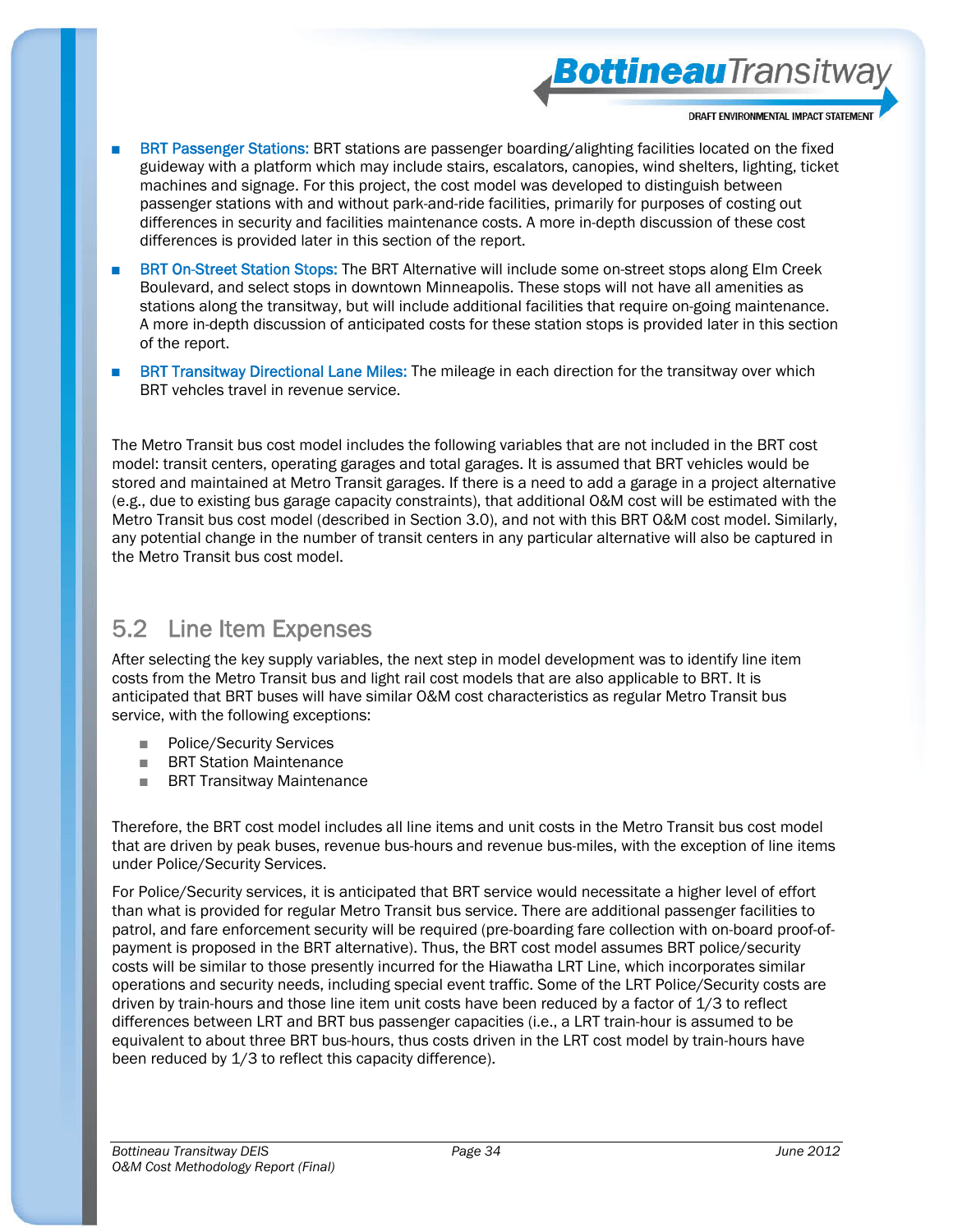**Bottineau**Transitway

Transitway BRT stations are anticipated to have the same amenities as LRT stations. These stations will have platforms with passenger amenities (benches, shelters, trash receptacles, electronic information signage, etc.). They also will be equipped with TVMs for pre-boarding fare collection. Select stations will include park-and-rides. Therefore, the cost model includes station-related line item costs from the LRT cost model, and applies the same unit costs that are used in the LRT cost model.

The BRT Alternative will also include on-street stations with nine-inch curb height (consistent with assumptions used in Metro Transit's 2011 *Arterial Transitways Corridor Study*) and with enhanced amenities (e.g., along Elm Creek Blvd.). These stops are anticipated to require a higher level of on-going maintenance than a regular bus stop, for they will include TVMs, real time information signange and additional passenger amenities. Potential costs for these on-street stations is based on work recently completed for Metro Transit's 2011 *Arterial Transitway Corridors Study*. That project identified the following potential costs for on-street stations based on input from Metro Transit staff and current agency experieinces:

- On-going Station Maintenance \$80,000 for every 40-direction stops, or \$2,000 per directional stop
- TVM Maintenance/Revenue Collection \$10,000 per TVM
- Station Snow Removal \$3,500 per directional stop
- Real Time Signange Maintenance \$2,600 per directional stop

The *Arterial Transitway Corridor Study* also identified additional costs for police/fare enforcement. However, police/fare enforcement costs are already captured by using LRT police/fare enforecement cost data, as noted earlier in this section.

It should also be noted that the Baseline Alternative may include on-street stops similar to those described in this section. These unit costs will also be applied to the Baseline Alternative's O&M cost estimate to capture these costs.

Finally, the BRT Altenative includes a dedicated bus transitway. This facility will require periodic maintenance (snow removal, landscape maintenance along the right-of-way, periodic repaving, etc.). This project's prior Alternatives Analysis used a maintenance cost of \$30,000 per lane-mile. This unit cost has been carried forward and used in this DEIS.

Table 5-1 presents the BRT O&M cost model worksheet that is proposed for use in this project. This table identifies soruces for each line item cost (e.g., from bus cost model vs. LRT cost model vs. other). Base year model results are not calculated in the model because BRT service, as envisioned in this alternative, is a new transit mode that did not operate in the region's 2010 transit system.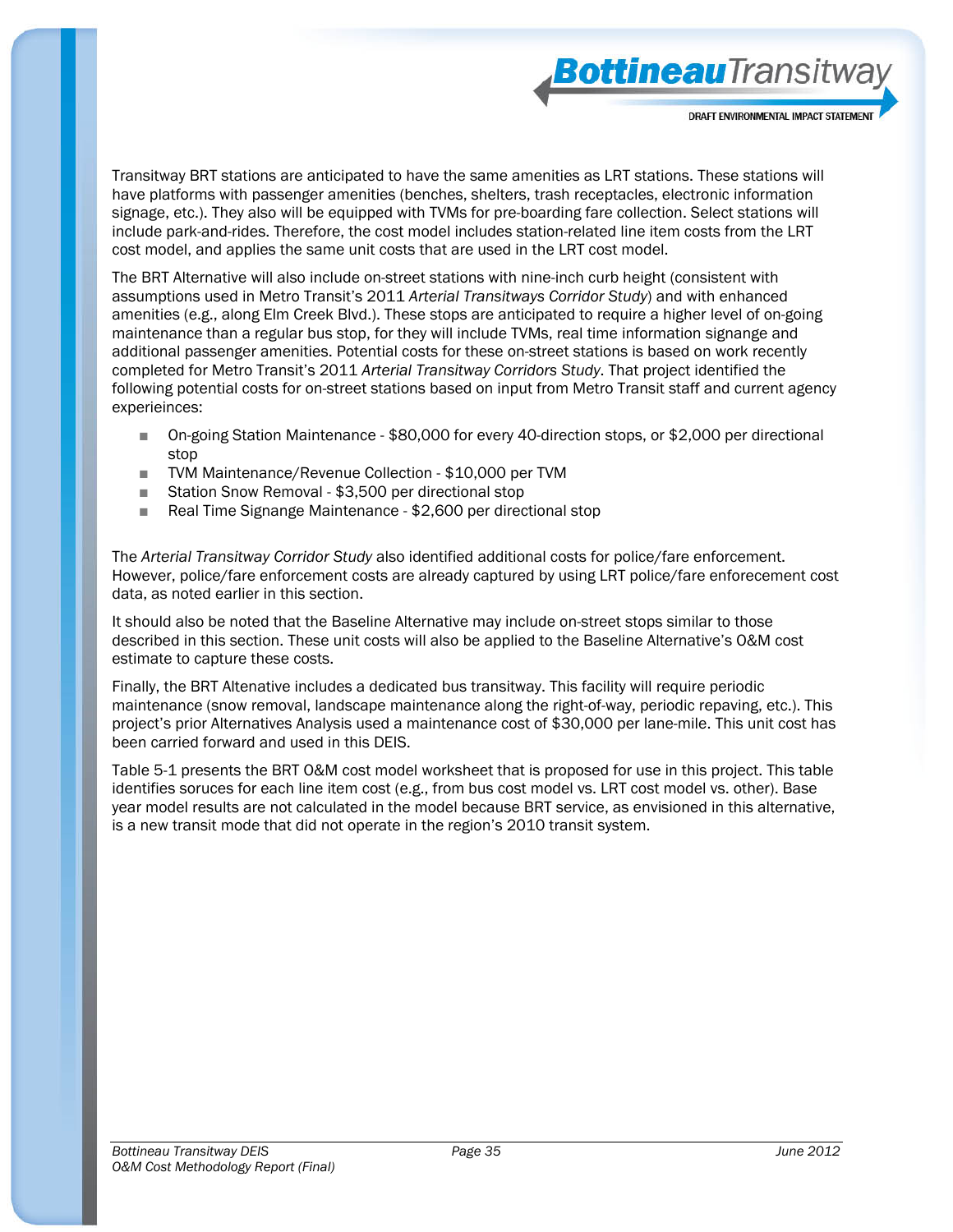

#### Table 5-1 Metro Transit BRT Cost Model

| <b>Fully-Allocated BRT Cost Model</b>              |                 |                  |                  |                  |                  |                  |                                             |                     |                     |              |                   |                           |           |                  |                  | <b>Base Year</b> |                    |
|----------------------------------------------------|-----------------|------------------|------------------|------------------|------------------|------------------|---------------------------------------------|---------------------|---------------------|--------------|-------------------|---------------------------|-----------|------------------|------------------|------------------|--------------------|
| <b>Expense Line Item Worksheet</b>                 |                 |                  |                  |                  |                  |                  |                                             |                     |                     |              |                   |                           |           |                  |                  |                  |                    |
|                                                    |                 |                  |                  |                  |                  |                  |                                             |                     |                     |              |                   |                           |           |                  | Inflation - 2010 |                  | 1.000              |
|                                                    |                 |                  |                  |                  |                  |                  | BRT Supply Variable Unit Cost Rate (\$2010) |                     |                     |              |                   | <b>Productivity Ratio</b> |           | <b>Base Year</b> |                  | Year of \$:      | 2010               |
|                                                    | 2010            | <b>Unit Cost</b> | Revenue          | Non-Artic        | Articulated      | Peak             | <b>BRT Stations</b>                         | <b>BRT Stations</b> | On-Street           | Dir. Lane    | Resource          | Resource                  | Resource/ | Resource         | Inflation        | Resource         | <b>Estimated</b>   |
| <b>Expense Line Item</b>                           | <b>Expenses</b> | Source           | <b>BRT-Hours</b> | <b>BRT-Miles</b> | <b>BRT-Miles</b> | <b>BRT Buses</b> | w/PnR                                       | w/o PnR             | <b>BRT Stations</b> | <b>Miles</b> | Variable          | Value                     | Supply    | <b>Unit Cost</b> | Factor           | <b>Unit Cost</b> | <b>Annual Cost</b> |
| <b>EXECUTIVE</b>                                   |                 |                  |                  |                  |                  |                  |                                             |                     |                     |              |                   |                           |           |                  |                  |                  |                    |
| <b>Internal Audit</b>                              |                 |                  |                  |                  |                  |                  |                                             |                     |                     |              |                   |                           |           |                  |                  |                  |                    |
| Met Council Labor & Fringe Benefits                | \$208,111       | Bus              |                  |                  |                  | \$283            |                                             |                     |                     |              | Peak Buses        | 735                       | 1.000     | \$283            | 1.000            | \$283            | \$0                |
| Met Council Other Expenses                         | \$8,766         | Bus              |                  |                  |                  | \$11.93          |                                             |                     |                     |              | Peak Buses        | 735                       | 1.000     | \$11.93          | 1.000            | \$11.93          | \$0                |
| <b>Executive</b>                                   |                 |                  |                  |                  |                  |                  |                                             |                     |                     |              |                   |                           |           |                  |                  |                  |                    |
| Administrative Regular Pay                         | \$651,362       | Bus              |                  |                  |                  | \$886            |                                             |                     |                     |              | Work Hours        | 24,268                    | 33.018    | \$26.84          | 1.000            | \$26.84          | \$0                |
| <b>Administrative Overtime</b>                     | \$11,135        | Bus              |                  |                  |                  | \$15.15          |                                             |                     |                     |              | Work Hours        | 351                       | 0.477     | \$31.75          | 1.000            | \$31.75          | \$0                |
| <b>Fringe Benefits</b>                             | \$557,917       | Bus              |                  |                  |                  | \$759            |                                             |                     |                     |              | Work Hours        | 24,619                    | 33.495    | \$22.66          | 1,000            | \$22.66          | SO                 |
| Met Council Labor & Fringe Benefits                | \$1,144,373     | Bus              |                  |                  |                  | \$1,557          |                                             |                     |                     |              | Peak Buses        | 735                       | 1.000     | \$1,557          | 1.000            | \$1,557          | SO                 |
| Met Council Other Expenses                         | \$1,507,189     | Bus              |                  |                  |                  | \$2,051          |                                             |                     |                     |              | Peak Buses        | 735                       | 1.000     | \$2,051          | 1.000            | \$2,051          | \$0                |
| Contract Services                                  | \$91,518        | Bus              |                  |                  |                  | \$125            |                                             |                     |                     |              | Peak Buses        | 735                       | 1.000     | \$125            | 1.000            | \$125            | \$0                |
| Materials & Supplies                               | \$112,264       | Bus              |                  |                  |                  | \$153            |                                             |                     |                     |              | Peak Buses        | 735                       | 1.000     | \$153            | 1.000            | \$153            | SO                 |
| Utilities                                          | \$474,476       | Bus              |                  |                  |                  | \$646            |                                             |                     |                     |              | Peak Buses        | 735                       | 1.000     | \$646            | 1.000            | \$646            | \$0                |
| Miscellaneous/Other                                | \$1,222,530     | Bus              |                  |                  |                  | \$1,663          |                                             |                     |                     |              | Peak Buses        | 735                       | 1.000     | \$1,663          | 1.000            | \$1,663          | SO                 |
| Safety                                             |                 |                  |                  |                  |                  |                  |                                             |                     |                     |              |                   |                           |           |                  |                  |                  |                    |
| Administrative Regular Pay (50%) - Miles Driven    | \$243.646       | <b>Bus</b>       |                  | \$0.01           | \$0.01           |                  |                                             |                     |                     |              | Work Hours        | 9.078                     | 0.000     | \$26.84          | 1.000            | \$26.84          | SO                 |
| Administrative Regular Pay (50%) - Peak Bus Driven | \$243,646       | Bus              |                  |                  |                  | \$331.49         |                                             |                     |                     |              | Work Hours        | 9,078                     | 12.351    | \$26.84          | 1.000            | \$26.84          | \$0                |
| Administrative Overtime (50%) - Miles Driven       | \$17,108        | Bus              |                  | \$0.001          | \$0.001          |                  |                                             |                     |                     |              | Work Hours        | 539                       | 0.000     | \$31.75          | 1.000            | \$31.75          | \$0                |
| Administrative Overtime (50%) - Peak Bus Driven    | \$17,108        | Bus              |                  |                  |                  | \$23.28          |                                             |                     |                     |              | Work Hours        | 539                       | 0.733     | \$31.75          | 1.000            | \$31.75          | \$0                |
| Fringe Benefits (50%) - Miles Driven               | \$175,576       | Bus              |                  | \$0.01           | \$0.01           |                  |                                             |                     |                     |              | Work Hours        | 9,617                     | 0.000     | \$18.26          | 1.000            | \$18.26          | \$0                |
| ringe Benefits (50%) - Peak Bus Driven             | \$175,576       | Bus              |                  |                  |                  | \$239            |                                             |                     |                     |              | Work Hours        | 9,617                     | 13.084    | \$18.26          | 1.000            | \$18.26          | \$0                |
| Contract Services                                  | \$5,513         | Bus              |                  |                  |                  | \$7.50           |                                             |                     |                     |              | Peak Buses        | 735                       | 1.000     | \$7.50           | 1.000            | \$7.50           | \$0                |
| Materials & Supplies                               | \$3,619         | Bus              |                  |                  |                  | S4.92            |                                             |                     |                     |              | Peak Buses        | 735                       | 1.000     | \$4.92           | 1.000            | \$4.92           | SO                 |
| Jtilities                                          | \$422           | Bus              |                  |                  |                  | \$0.57           |                                             |                     |                     |              | Peak Buses        | 735                       | 1.000     | S0.57            | 1.000            | \$0.57           | SO                 |
| Miscellaneous/Other                                | \$21,257        | Bus              |                  |                  |                  | \$28.92          |                                             |                     |                     |              | Peak Buses        | 735                       | 1.000     | \$28.92          | 1.000            | \$28.92          | \$0                |
| <b>ADMINISTRATIVE</b>                              |                 |                  |                  |                  |                  |                  |                                             |                     |                     |              |                   |                           |           |                  |                  |                  |                    |
| <b>Customer Relations</b>                          |                 |                  |                  |                  |                  |                  |                                             |                     |                     |              |                   |                           |           |                  |                  |                  |                    |
| Administrative Regular Pay                         | \$208,309       | Bus              |                  |                  |                  | \$283            |                                             |                     |                     |              | Work Hours        | 7,761                     | 10.559    | \$26.84          | 1.000            | \$26.84          | \$0                |
| Administrative Overtime                            | \$1,247         | Bus              |                  |                  |                  | \$1.70           |                                             |                     |                     |              | <b>Work Hours</b> | 39                        | 0.053     | \$31.75          | 1.000            | \$31.75          | SO                 |
| Clerical Regular Pav                               | \$143.655       | Bus              |                  |                  |                  | \$195            |                                             |                     |                     |              | <b>Work Hours</b> | 7.010                     | 9.538     | \$20.49          | 1,000            | \$20.49          | SO                 |
| <b>Clerical Overtime</b>                           | \$1,729         | Bus              |                  |                  |                  | \$2.35           |                                             |                     |                     |              | Work Hours        | 54                        | 0.073     | \$32.30          | 1,000            | \$32.30          | SO                 |
| Fringe Benefits                                    | \$231,178       | Bus              |                  |                  |                  | \$315            |                                             |                     |                     |              | Work Hours        | 14,864                    | 20.223    | \$15.55          | 1.000            | \$15.55          | \$0                |
| <b>Contract Services</b>                           | \$1,625         | Bus              |                  |                  |                  | \$2.21           |                                             |                     |                     |              | Peak Buses        | 735                       | 1.000     | \$2.21           | 1.000            | \$2.21           | \$0                |
| Materials & Supplies                               | \$8,977         | Bus              |                  |                  |                  | \$12.21          |                                             |                     |                     |              | Peak Buses        | 735                       | 1.000     | \$12.21          | 1.000            | \$12.21          | \$0                |
| Miscellaneous/Other                                | \$7,134         | Bus              |                  |                  |                  | \$9.71           |                                             |                     |                     |              | Peak Buses        | 735                       | 1.000     | \$9.71           | 1.000            | \$9.71           | SO                 |
| Marketing                                          |                 |                  |                  |                  |                  |                  |                                             |                     |                     |              |                   |                           |           |                  |                  |                  |                    |
| Administrative Regular Pay (75%) - Peak Bus Driven | \$497,427       | Bus              |                  |                  |                  | \$677            |                                             |                     |                     |              | Work Hours        | 18,533                    | 25.215    | \$26.84          | 1.000            | \$26.84          | \$0                |
| Administrative Overtime (25%) - Peak Bus Driven    | \$6,878         | Bus              |                  |                  |                  | \$9.36           |                                             |                     |                     |              | Work Hours        | 217                       | 0.295     | \$31.75          | 1,000            | \$31.75          | SO                 |
| Clerical Regular Pay (75%) - Peak Bus Driven       | \$27,542        | Bus              |                  |                  |                  | \$37.47          |                                             |                     |                     |              | Work Hours        | 1,344                     | 1.829     | \$20.49          | 1.000            | \$20.49          | \$0                |
| Clerical Overtime (75%) - Peak Bus Driven          | \$40            | Bus              |                  |                  |                  | \$0.05           |                                             |                     |                     |              | Work Hours        | <sup>1</sup>              | 0.002     | \$32.30          | 1.000            | \$32.30          | \$0                |
| Fringe Benefits (75%) - Peak Bus Driven            | \$313,970       | Bus              |                  |                  |                  | \$427            |                                             |                     |                     |              | <b>Work Hours</b> | 20.095                    | 27,340    | \$15.62          | 1.000            | \$15.62          | \$0                |
| Met Council Labor & Fringe Benefits (75%)          | \$86,190        | Bus              |                  |                  |                  | \$117            |                                             |                     |                     |              | Peak Buses        | 735                       | 1.000     | <b>S117</b>      | 1,000            | <b>S117</b>      | \$0                |
| Met Council Other Expenses (75%) - Peak Bus Driven | \$29,471        | Bus              |                  |                  |                  | \$40.10          |                                             |                     |                     |              | Peak Buses        | 735                       | 1.000     | \$40.10          | 1.000            | \$40.10          | \$0                |
| <b>Contract Services</b>                           | \$1,214,269     | Bus              |                  |                  |                  | \$1,652          |                                             |                     |                     |              | Peak Buses        | 735                       | 1.000     | \$1,652          | 1.000            | \$1,652          | \$0                |
| Materials & Supplies                               | \$486,558       | Bus              |                  |                  |                  | \$662            |                                             |                     |                     |              | Peak Buses        | 735                       | 1.000     | \$662            | 1.000            | \$662            | \$0                |
| Advertising/Promo/Media                            | \$675,013       | Bus              |                  |                  |                  | \$918            |                                             |                     |                     |              | Peak Buses        | 735                       | 1.000     | \$918            | 1.000            | \$918            | \$0                |
| Other Miscellaneous/Other Expenses                 | \$402,367       | Bus              |                  |                  |                  | \$547            |                                             |                     |                     |              | Peak Buses        | 735                       | 1.000     | \$547            | 1.000            | \$547            | SO                 |

Leases &

**METRO TRANSIT**

Rentals *\$65,209 Bus* \$88.72 Peak Buses 735 1.000 \$88.72 1.000 \$88.72 \$0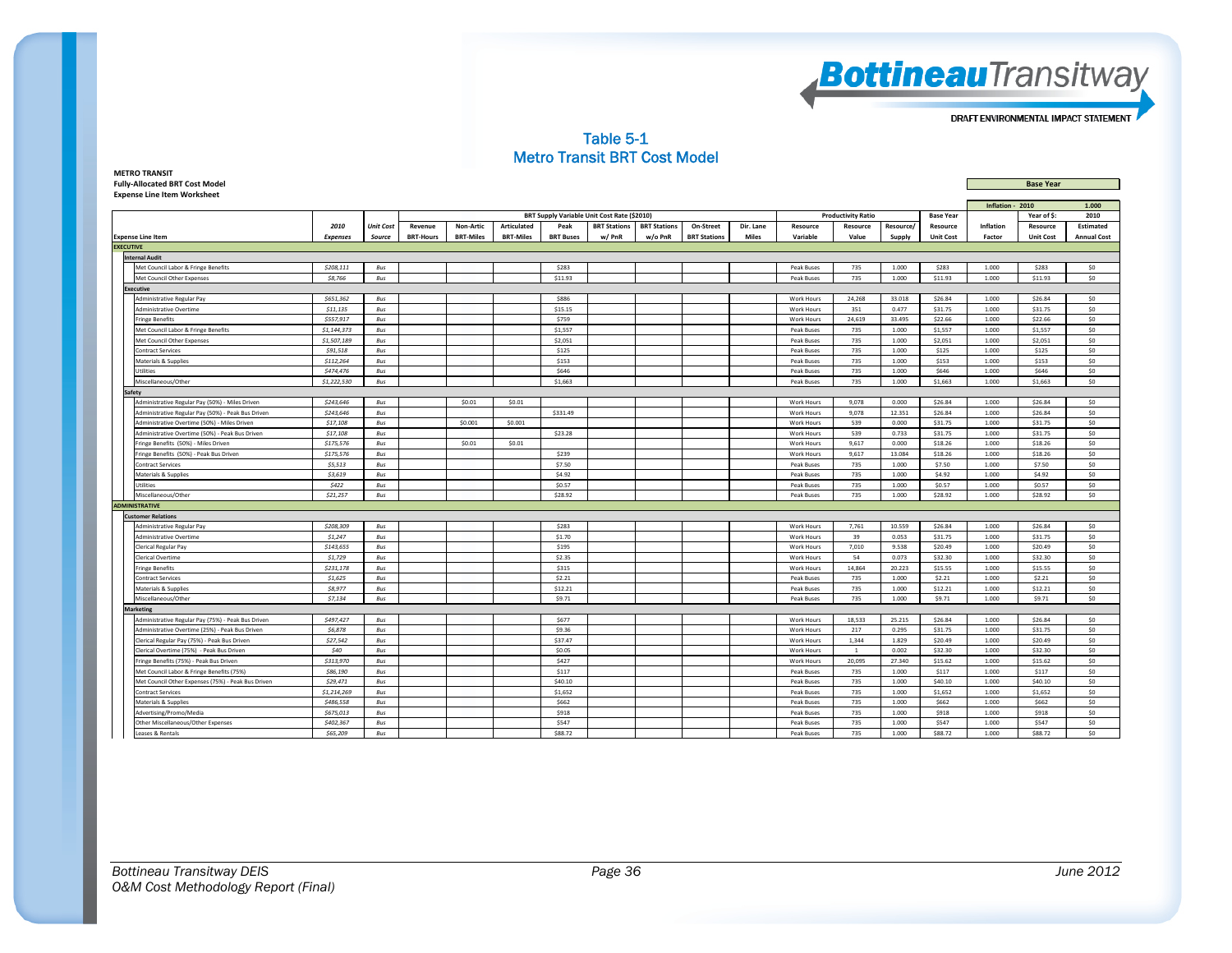#### Table 5-1 Metro Transit BRT Cost Model

DRAFT ENVIRONMENTAL IMPACT STATEMENT

**METRO TRANSIT Fully‐Allocated BRT Cost Model Base Year Expense Line Item Worksheet**

| Experise Entertain Worksheet                               |                 |                  |                  |                  |                  |                  |                                             |                     |                     |           |                      |                           |           |                  | Inflation - 2010 |                  | 1.000              |
|------------------------------------------------------------|-----------------|------------------|------------------|------------------|------------------|------------------|---------------------------------------------|---------------------|---------------------|-----------|----------------------|---------------------------|-----------|------------------|------------------|------------------|--------------------|
|                                                            |                 |                  |                  |                  |                  |                  | BRT Supply Variable Unit Cost Rate (\$2010) |                     |                     |           |                      | <b>Productivity Ratio</b> |           | <b>Base Year</b> |                  | Year of S:       | 2010               |
|                                                            | 2010            | <b>Unit Cost</b> | Revenue          | <b>Non-Artic</b> | Articulated      | Peak             | <b>BRT Stations</b>                         | <b>BRT Stations</b> | On-Street           | Dir. Lane | Resource             | Resource                  | Resource/ | Resource         | Inflation        | Resource         | <b>Estimated</b>   |
| <b>Expense Line Item</b>                                   | <b>Expenses</b> | Source           | <b>BRT-Hours</b> | <b>BRT-Miles</b> | <b>BRT-Miles</b> | <b>BRT Buses</b> | w/PnR                                       | w/o PnR             | <b>BRT Stations</b> | Miles     | Variable             | Value                     | Supply    | <b>Unit Cost</b> | Factor           | <b>Unit Cost</b> | <b>Annual Cost</b> |
| <b>ADMINISTRATIVE</b>                                      |                 |                  |                  |                  |                  |                  |                                             |                     |                     |           |                      |                           |           |                  |                  |                  |                    |
| <b>Service Development</b>                                 |                 |                  |                  |                  |                  |                  |                                             |                     |                     |           |                      |                           |           |                  |                  |                  |                    |
| Administrative Regular Pay (50%) - Peak Bus Driven         | \$523.275       | Bus              |                  |                  |                  | \$712            |                                             |                     |                     |           | Work Hours           | 19.496                    | 26.525    | \$26.84          | 1.000            | \$26.84          | SO                 |
| Administrative Regular Pay (50%) - Bus-Hrs Driven          | \$523,275       | Bus              | \$0.27           |                  |                  |                  |                                             |                     |                     |           | Work Hours           | 19.496                    | 0.010     | \$26.84          | 1.000            | \$26.84          | \$0                |
| Administrative Overtime (50%) - Peak Bus Driven            | \$11,777        | Bus              |                  |                  |                  | \$16.02          |                                             |                     |                     |           | Work Hours           | 371                       | 0.505     | \$31.75          | 1.000            | \$31.75          | \$0                |
| Administrative Overtime (50%) - Bus-Hrs Driven             | \$11,777        | Bus              | \$0.01           |                  |                  |                  |                                             |                     |                     |           | Work Hours           | 371                       | 0.000     | \$31.75          | 1.000            | \$31.75          | \$0                |
| Clerical Regular Pay (50%) - Peak Bus Driven               | \$173,331       | Bus              |                  |                  |                  | \$236            |                                             |                     |                     |           | Work Hours           | 8.458                     | 11.508    | \$20.49          | 1.000            | \$20.49          | \$0                |
| Clerical Regular Pay (50%) - Bus Hrs Driven                | \$173,331       | Bus              | \$0.09           |                  |                  |                  |                                             |                     |                     |           | Work Hours           | 8.458                     | 0.004     | \$20.49          | 1.000            | \$20.49          | \$0                |
| Clerical Overtime (50%) - Peak Bus Driven                  | \$3,163         | Bus              |                  |                  |                  | \$4.30           |                                             |                     |                     |           | Work Hours           | 98                        | 0.133     | \$32.30          | 1.000            | \$32.30          | \$0                |
| Clerical Overtime (50%) - Bus Hrs Driven                   | \$3,163         | <b>Bus</b>       | \$0.002          |                  |                  |                  |                                             |                     |                     |           | Work Hours           | 98                        | 0.000     | \$32,300         | 1.000            | \$32,300         | \$0                |
| Fringe Benefits (50%) - Peak Bus Driven                    | \$437,405       | Bus              |                  |                  |                  | \$595            |                                             |                     |                     |           | Work Hours           | 28,423                    | 38.671    | \$15.39          | 1.000            | \$15.39          | \$0                |
| Fringe Benefits (50%) - Bus Hrs Driven                     | \$437,405       | Bus              | \$0.23           |                  |                  |                  |                                             |                     |                     |           | <b>Work Hours</b>    | 28.423                    | 0.015     | \$15.39          | 1.000            | \$15.39          | SO                 |
| <b>Contract Services</b>                                   | \$32,070        | Bus              |                  |                  |                  | \$43.63          |                                             |                     |                     |           | Peak Buses           | 735                       | 1.000     | \$43.63          | 1.000            | \$43.63          | \$0                |
| Materials & Supplies                                       | \$937           | Bus              |                  |                  |                  | \$1.27           |                                             |                     |                     |           | Peak Buses           | 735                       | 1.000     | \$1.27           | 1.000            | \$1.27           | SO                 |
| <b>Utilities</b>                                           | \$1,198         | Bus              |                  |                  |                  | \$1.63           |                                             |                     |                     |           | Peak Buses           | 735                       | 1.000     | \$1.63           | 1.000            | \$1.63           | \$0                |
| Miscellaneous/Other                                        | \$5,450         | Bus              |                  |                  |                  | \$7.42           |                                             |                     |                     |           | Peak Buses           | 735                       | 1.000     | \$7.42           | 1.000            | \$7.42           | SO                 |
| <b>Finance</b>                                             |                 |                  |                  |                  |                  |                  |                                             |                     |                     |           |                      |                           |           |                  |                  |                  |                    |
| Mechanics Regular Pay (50%) - Peak Bus Driven              | \$481,236       | Bus              |                  |                  |                  | \$655            |                                             |                     |                     |           | Work Hours           | 22,682                    | 30.860    | \$21.22          | 1.000            | \$21.22          | \$0                |
| Mechanics Regular Pay (50%) - Bus Hrs Driven               | \$481,236       | Bus              | \$0.25           |                  |                  |                  |                                             |                     |                     |           | Work Hours           | 22,682                    | 0.012     | \$21.22          | 1.000            | \$21.22          | \$0                |
| Mechanics Overtime (50%) - Peak Bus Driven                 | \$28,128        | Bus              |                  |                  |                  | \$38.27          |                                             |                     |                     |           | <b>Work Hours</b>    | 865                       | 1.176     | \$32.54          | 1.000            | \$32.54          | \$0                |
| Mechanics Overtime (50%) - Bus Hrs Driven                  | \$28,128        | Bus              | \$0.01           |                  |                  |                  |                                             |                     |                     |           | Work Hours           | 865                       | 0.000     | \$32.54          | 1.000            | \$32.54          | \$0                |
| Administrative Regular Pay (50%) - Peak Bus Driven         | \$906,381       | Bus              |                  |                  |                  | \$1,233          |                                             |                     |                     |           | Work Hours           | 33,770                    | 45.945    | \$26.84          | 1.000            | \$26.84          | \$0                |
| Administrative Regular Pay (50%) - Bus-Hrs Driven          | \$906,381       | Bus              | \$0.47           |                  |                  |                  |                                             |                     |                     |           | Work Hours           | 33,770                    | 0.017     | \$26.84          | 1.000            | \$26.84          | \$0                |
| Administrative Overtime (50%) - Peak Bus Driven            | \$22,743        | Bus              |                  |                  |                  | \$30.94          |                                             |                     |                     |           | Work Hours           | 716                       | 0.975     | \$31.75          | 1.000            | \$31.75          | \$0                |
| Administrative Overtime (50%) - Bus-Hrs Driven             | \$22,743        | Bus              | \$0.01           |                  |                  |                  |                                             |                     |                     |           | <b>Work Hours</b>    | 716                       | 0.000     | \$31.75          | 1.000            | \$31.75          | \$0                |
| Clerical Regular Pay (50%) - Peak Bus Driven               | \$755,115       | <b>Bus</b>       |                  |                  |                  | \$1,027          |                                             |                     |                     |           | Work Hours           | 36.849                    | 50.135    | \$20.49          | 1.000            | \$20.49          | \$0                |
| lerical Regular Pay (50%) - Bus Hrs Driven                 | \$755,115       | Bus              | \$0.39           |                  |                  |                  |                                             |                     |                     |           | Work Hours           | 36,849                    | 0.019     | \$20.49          | 1.000            | \$20.49          | \$0                |
| Clerical Overtime (50%) - Peak Bus Driven                  | \$68,776        | Bus              |                  |                  |                  | \$94             |                                             |                     |                     |           | Work Hours           | 2,129                     | 2.897     | \$32.30          | 1.000            | \$32.30          | \$0                |
| Clerical Overtime (50%) - Bus Hrs Driven                   | \$68,776        | Bus              | \$0.04           |                  |                  |                  |                                             |                     |                     |           | Work Hours           | 2,129                     | 0.001     | \$32.30          | 1.000            | \$32.30          | \$0                |
| inge Benefits (50%) - Peak Bus Driven                      | \$1,547,341     | Bus              |                  |                  |                  | \$2,105          |                                             |                     |                     |           | Work Hours           | 97,011                    | 131.988   | \$15.95          | 1.000            | \$15.95          | \$0                |
| inge Benefits (50%) - Bus Hrs Driven                       | \$1,547,341     | Bus              | \$0.80           |                  |                  |                  |                                             |                     |                     |           | Work Hours           | 97,011                    | 0.050     | \$15.95          | 1.000            | \$15.95          | \$0                |
| let Council Labor & Fringe Benefits (50%) - Pk Bus Driven  | \$390,378       | Bus              |                  |                  |                  | \$531            |                                             |                     |                     |           | Peak Buses           | 735                       | 1.000     | \$531.13         | 1.000            | \$531.13         | \$0                |
| Met Council Labor & Fringe Benefits (50%) - Bus Hrs Driven | \$390,378       | Bus              | \$0.20           |                  |                  |                  |                                             |                     |                     |           | <b>Revenue Hours</b> | 1,943,037                 | 1.000     | \$0.20           | 1.000            | \$0.201          | \$0                |
| Met Council Other Expenses (50%) - Pk Bus Driven           | \$83,017        | Bus              |                  |                  |                  | \$113            |                                             |                     |                     |           | Peak Buses           | 735                       | 1.000     | \$113            | 1.000            | \$113            | \$0                |
| Met Council Other Expenses (50%) - Bus Hrs Driven          | \$83,017        | Bus              | \$0.04           |                  |                  |                  |                                             |                     |                     |           | <b>Revenue Hours</b> | 1,943,037                 | 1.000     | \$0.04           | 1.000            | \$0.043          | \$0                |
| ontract Services (50%) - Peak Bus Driver                   | \$276,164       | Bus              |                  |                  |                  | \$376            |                                             |                     |                     |           | <b>Peak Buses</b>    | 735                       | 1.000     | \$376            | 1.000            | \$376            | \$0                |
| ontract Services (50%) - Bus Hrs Driven                    | \$276,164       | Bus              | \$0.14           |                  |                  |                  |                                             |                     |                     |           | <b>Revenue Hours</b> | 1,943,037                 | 1.000     | \$0.14           | 1.000            | \$0.142          | \$0                |
| Other Materials & Supplies (50%) - Peak Bus Driven         | \$408,235       | Bus              |                  |                  |                  | \$555            |                                             |                     |                     |           | Peak Buses           | 735                       | 1,000     | \$555            | 1.000            | <b>S555</b>      | \$0                |
| Other Materials & Supplies (50%) - Bus Hrs Driven          | \$408,235       | Bus              | \$0.21           |                  |                  |                  |                                             |                     |                     |           | <b>Revenue Hours</b> | 1,943,037                 | 1.000     | \$0.21           | 1.000            | \$0.210          | \$0                |
| tilities                                                   | \$62,819        | Bus              |                  |                  |                  | \$85.47          |                                             |                     |                     |           | Peak Buses           | 735                       | 1.000     | \$85.47          | 1.000            | \$85.47          | SO                 |
| Miscellaneous/Other                                        | \$10,027        | Bus              |                  |                  |                  | \$13.64          |                                             |                     |                     |           | Peak Buses           | 735                       | 1.000     | \$13.64          | 1.000            | \$13.64          | \$0                |
| Leases & Rentals                                           | \$67,837        | Bus              |                  |                  |                  | \$92.29          |                                             |                     |                     |           | Peak Buses           | 735                       | 1.000     | \$92.29          | 1.000            | \$92.29          | \$0                |
| Purchasing                                                 |                 |                  |                  |                  |                  |                  |                                             |                     |                     |           |                      |                           |           |                  |                  |                  |                    |
| Administrative Regular Pay (50%) - Miles Driven            | \$155,896       | Bus              |                  | \$0.01           | \$0.01           |                  |                                             |                     |                     |           | Work Hours           | 5,808                     | 0.000     | \$26.84          | 1.000            | \$26.84          | \$0                |
| Administrative Overtime (50%) - Miles Driven               | \$1,345         | Bus              |                  | \$0.0001         | \$0.0001         |                  |                                             |                     |                     |           | Work Hours           | 42                        | 0.000     | \$31.75          | 1.000            | \$31.75          | \$0                |
| Clerical Regular Pay (50%) - Miles Driven                  | \$23,481        | Bus              |                  | \$0,001          | \$0,001          |                  |                                             |                     |                     |           | <b>Work Hours</b>    | 1.146                     | 0.000     | \$20.49          | 1.000            | \$20.49          | SO                 |
| Fringe Benefits (50%) - Miles Driven                       | \$120,123       | <b>Bus</b>       |                  | \$0,005          | \$0,005          |                  |                                             |                     |                     |           | <b>Work Hours</b>    | 6,997                     | 0.000     | \$17.17          | 1.000            | \$17.17          | \$0                |
| Met Council Labor & Fringe Benefits (50%)                  | \$96,503        | Bus              |                  | \$0.004          | \$0.004          |                  |                                             |                     |                     |           | <b>Total Miles</b>   | 22,824,004                | 1.000     | \$0.00           | 1.000            | \$0.00           | \$0                |
| <b>Juman Resources</b>                                     |                 |                  |                  |                  |                  |                  |                                             |                     |                     |           |                      |                           |           |                  |                  |                  |                    |
| Met Council Labor & Fringe Benefits (50%)                  | \$1,026,641     | Bus              |                  | \$0.04           | \$0.04           |                  |                                             |                     |                     |           | <b>Total Miles</b>   | 22,824,004                | 1.000     | \$0.04           | 1.000            | \$0.04           | \$0                |
| Met Council Labor & Fringe Benefits (50%)                  | \$1.026.641     | Bus              | \$0.53           |                  |                  |                  |                                             |                     |                     |           | <b>Revenue Hours</b> | 1.943.037                 | 1.000     | \$0.53           | 1.000            | \$0.53           | 50                 |
| Met Council Other Expenses (50%)                           | \$378,173       | Bus              |                  | \$0.02           | \$0.02\$         |                  |                                             |                     |                     |           | <b>Total Miles</b>   | 22,824,004                | 1.000     | \$0.02           | 1.000            | \$0.02           | \$0                |
| Met Council Other Expenses (50%)                           | \$378,173       | Bus              | \$0.19           |                  |                  |                  |                                             |                     |                     |           | <b>Revenue Hours</b> | 1,943,037                 | 1.000     | \$0.19           | 1.000            | \$0.19           | SO                 |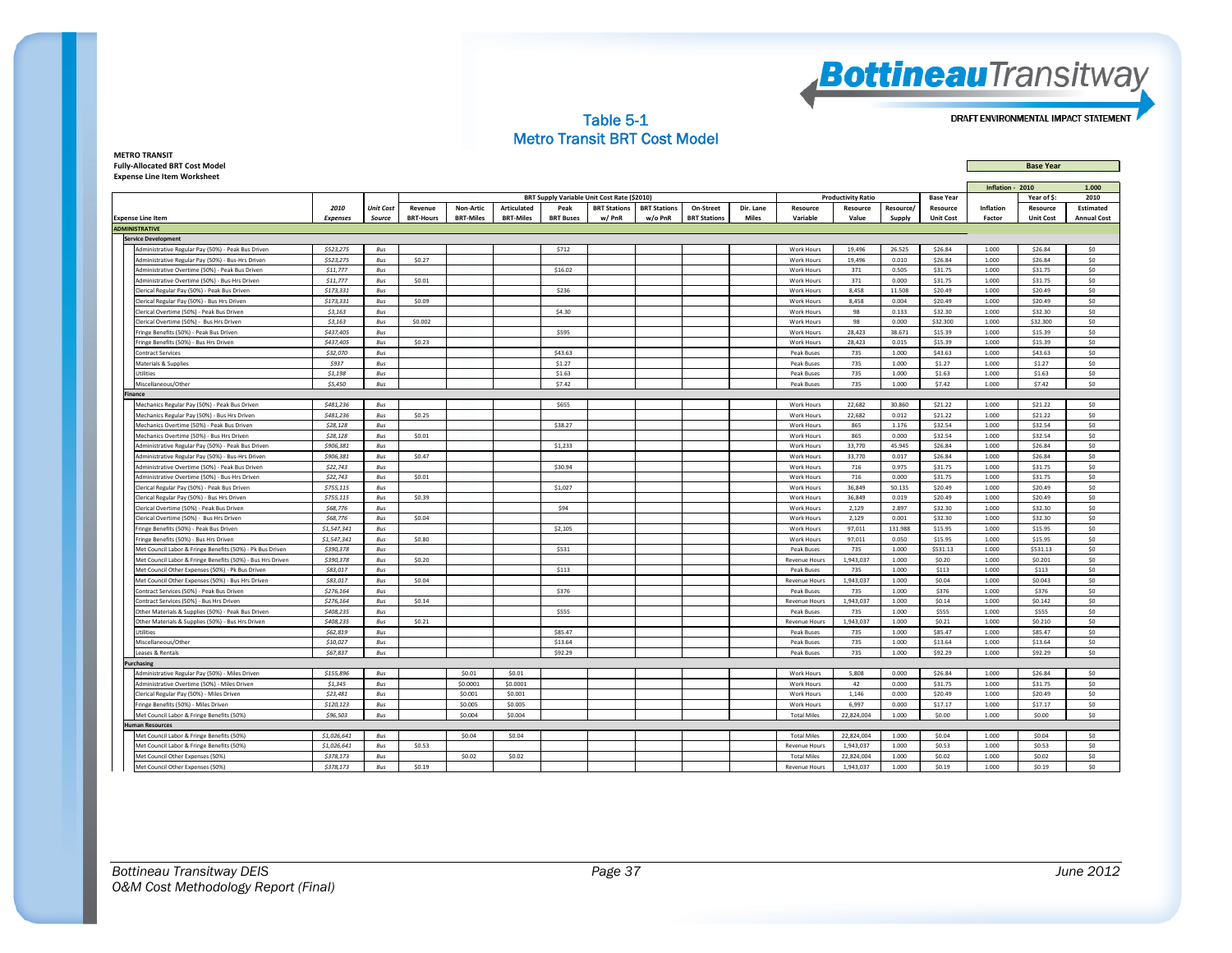

#### Table 5-1 Metro Transit BRT Cost Model

| <b>Fully-Allocated BRT Cost Model</b>              |                 |                  |                  |                  |                  |                  |                                             |                     |                     |              |                      |                           |           |                  |                  | <b>Base Year</b> |                    |
|----------------------------------------------------|-----------------|------------------|------------------|------------------|------------------|------------------|---------------------------------------------|---------------------|---------------------|--------------|----------------------|---------------------------|-----------|------------------|------------------|------------------|--------------------|
| <b>Expense Line Item Worksheet</b>                 |                 |                  |                  |                  |                  |                  |                                             |                     |                     |              |                      |                           |           |                  |                  |                  |                    |
|                                                    |                 |                  |                  |                  |                  |                  |                                             |                     |                     |              |                      |                           |           |                  | Inflation - 2010 |                  | 1.000              |
|                                                    |                 |                  |                  |                  |                  |                  | BRT Supply Variable Unit Cost Rate (\$2010) |                     |                     |              |                      | <b>Productivity Ratio</b> |           | <b>Base Year</b> |                  | Year of \$:      | 2010               |
|                                                    | 2010            | <b>Unit Cost</b> | Revenue          | <b>Non-Artic</b> | Articulated      | Peak             | <b>BRT Stations</b>                         | <b>BRT Stations</b> | On-Street           | Dir. Lane    | Resource             | Resource                  | Resource/ | Resource         | Inflation        | Resource         | <b>Estimated</b>   |
| <b>Expense Line Item</b>                           | <b>Expenses</b> | Source           | <b>BRT-Hours</b> | <b>BRT-Miles</b> | <b>BRT-Miles</b> | <b>BRT Buses</b> | w/PnR                                       | w/o PnR             | <b>BRT Stations</b> | <b>Miles</b> | Variable             | Value                     | Supply    | <b>Unit Cost</b> | Factor           | <b>Unit Cost</b> | <b>Annual Cost</b> |
| <b>ADMINISTRATIVE</b>                              |                 |                  |                  |                  |                  |                  |                                             |                     |                     |              |                      |                           |           |                  |                  |                  |                    |
| <b>Information Services</b>                        |                 |                  |                  |                  |                  |                  |                                             |                     |                     |              |                      |                           |           |                  |                  |                  |                    |
| Met Council Labor & Fringe Benefits (50%)          | \$1,619,963     | Bus              |                  | \$0.07           | \$0.07           |                  |                                             |                     |                     |              | <b>Total Miles</b>   | 22.824.004                | 1.000     | \$0.07           | 1.000            | \$0.07           | \$0                |
| Met Council Labor & Fringe Benefits (50%)          | \$1,619,963     | Bus              | \$0.83           |                  |                  |                  |                                             |                     |                     |              | <b>Revenue Hours</b> | 1,943,037                 | 1.000     | \$0.83           | 1.000            | \$0.83           | S <sub>0</sub>     |
| Met Council Other Expenses (50%)                   | \$1,406,274     | Bus              |                  | \$0.06           | \$0.06           |                  |                                             |                     |                     |              | <b>Total Miles</b>   | 22,824,004                | 1.000     | \$0.06           | 1.000            | \$0.06           | \$0                |
| Met Council Other Expenses (50%)                   | \$1,406,274     | Bus              | \$0.72           |                  |                  |                  |                                             |                     |                     |              | <b>Revenue Hours</b> | 1,943,037                 | 1.000     | \$0.72           | 1.000            | \$0.72           | \$0                |
| <b>BRT BUS OPERATIONS</b>                          |                 |                  |                  |                  |                  |                  |                                             |                     |                     |              |                      |                           |           |                  |                  |                  |                    |
| <b>BUS TRANSPORTATION</b>                          |                 |                  |                  |                  |                  |                  |                                             |                     |                     |              |                      |                           |           |                  |                  |                  |                    |
| <b>Bus Transportation Administrative</b>           |                 |                  |                  |                  |                  |                  |                                             |                     |                     |              |                      |                           |           |                  |                  |                  |                    |
| Administrative Regular Pay (25%) - Hours Driven    | \$96,133        | Bus              | \$0.05           |                  |                  |                  |                                             |                     |                     |              | Work Hours           | 3.582                     | 0.002     | \$26.84          | 1.000            | \$26.84          | S <sub>0</sub>     |
| Administrative Overtime (25%) - Hours Driven       | \$584           | Bus              | \$0,0003         |                  |                  |                  |                                             |                     |                     |              | <b>Work Hours</b>    | 18                        | 0.000     | \$31,7480        | 1.000            | \$31.75          | SO                 |
| Fringe Benefits (25%) - Hours Driven               | \$52,067        | Bus              | \$0.03           |                  |                  |                  |                                             |                     |                     |              | Work Hours           | 3,600                     | 0.002     | \$14.46          | 1.000            | \$14.46          | \$0                |
| <b>Operating Divisions (Garages)</b>               |                 |                  |                  |                  |                  |                  |                                             |                     |                     |              |                      |                           |           |                  |                  |                  |                    |
| Driver Regular Pay                                 | \$53,083,372    | Bus              | \$27.32          |                  |                  |                  |                                             |                     |                     |              | Work Hours           | 2,610,024                 | 1.343     | \$20.34          | 1.000            | \$20.34          | \$0                |
| <b>Driver Overtime</b>                             | \$8,019,641     | Bus              | \$4.13           |                  |                  |                  |                                             |                     |                     |              | Work Hours           | 256,258                   | 0.132     | \$31.30          | 1.000            | \$31.30          | \$0                |
| Administrative Regular Pay (25%) - Hours Driven    | \$347,350       | Bus              | \$0.18           |                  |                  |                  |                                             |                     |                     |              | Work Hours           | 12.942                    | 0.007     | \$26.84          | 1,000            | \$26.84          | SO                 |
| Administrative Overtime (25%) - Hours Driven       | \$13,732        | Bus              | \$0.01           |                  |                  |                  |                                             |                     |                     |              | Work Hours           | 433                       | 0.000     | \$31.75          | 1.000            | \$31.75          | \$0                |
| Fringe Benefits - Hours Driven                     | \$43,426,372    | Bus              | \$22.35          |                  |                  |                  |                                             |                     |                     |              | Work Hours           | 2,879,656                 | 1.482     | \$15.08          | 1,000            | \$15.08          | \$0                |
| <b>District Street Supervision</b>                 |                 |                  |                  |                  |                  |                  |                                             |                     |                     |              |                      |                           |           |                  |                  |                  |                    |
| Administrative Regular Pay (25%) - Hours Driven    | \$371,554       | Bus              | \$0.19           |                  |                  |                  |                                             |                     |                     |              | Work Hours           | 13,843                    | 0.007     | \$26.84          | 1,000            | \$26.84          | \$0                |
| Administrative Overtime (25%) - Hours Driven       | \$68,869        | $\mathit{Bus}$   | \$0.04           |                  |                  |                  |                                             |                     |                     |              | <b>Work Hours</b>    | 2,169                     | 0.001     | \$31.75          | 1.000            | \$31.75          | \$0                |
| Fringe Benefits - Hours Driven                     | \$224,554       | Bus              | \$0.12           |                  |                  |                  |                                             |                     |                     |              | Work Hours           | 16,013                    | 0.008     | \$14.02          | 1.000            | \$14.02          | \$0                |
| <b>Transit Control Center</b>                      |                 |                  |                  |                  |                  |                  |                                             |                     |                     |              |                      |                           |           |                  |                  |                  |                    |
| Administrative Regular Pay (75%) - Peak Bus Driven | \$1,001.491     | Bus              |                  |                  |                  | \$1.363          |                                             |                     |                     |              | <b>Work Hours</b>    | 37.313                    | 50.767    | \$26.84          | 1,000            | \$26.84          | SO                 |
| Administrative Regular Pay (25%) - Hours Driven    | \$333,830       | Bus              | \$0.17           |                  |                  |                  |                                             |                     |                     |              | Work Hours           | 12.438                    | 0.006     | \$26.84          | 1,000            | \$26.84          | SO                 |
| Administrative Overtime (75%) - Peak Bus Driven    | \$136,368       | Bus              |                  |                  |                  | <b>S186</b>      |                                             |                     |                     |              | Work Hours           | 4.295                     | 5.844     | \$31.75          | 1.000            | \$31.75          | SO                 |
| Administrative Overtime (25%) - Hours Driven       | \$45,456        | Bus              | \$0.02           |                  |                  |                  |                                             |                     |                     |              | <b>Work Hours</b>    | 1,432                     | 0.001     | \$31.75          | 1.000            | \$31.75          | SO                 |
| Fringe Benefits - Peak Bus Driven                  | \$655,272       | Bus              |                  |                  |                  | \$892            |                                             |                     |                     |              | Work Hours           | 41,609                    | 56.610    | \$15.75          | 1.000            | \$15.75          | \$0                |
| Fringe Benefits - Hours Driven                     | \$218,424       | Bus              | \$0.11           |                  |                  |                  |                                             |                     |                     |              | Work Hours           | 13,870                    | 0.007     | \$15.75          | 1.000            | \$15.75          | \$0                |
| <b>Contract Services</b>                           | \$1,050         | Bus              | \$0,0005         |                  |                  |                  |                                             |                     |                     |              | <b>Revenue Hours</b> | 1,943,037                 | 1.000     | \$0,0005         | 1,000            | \$0,0005         | \$0                |
| <b>Materials &amp; Supplies</b>                    | \$7,782         | Bus              | \$0,004          |                  |                  |                  |                                             |                     |                     |              | <b>Revenue Hours</b> | 1.943.037                 | 1.000     | \$0,004          | 1,000            | \$0,004          | SO                 |
| Utilities                                          | \$51,181        | Bus              | \$0.03           |                  |                  |                  |                                             |                     |                     |              | <b>Revenue Hours</b> | 1,943,037                 | 1.000     | \$0.03           | 1.000            | \$0.03           | \$0                |
| Miscellaneous/Other                                | \$4,850         | Bus              | \$0.002          |                  |                  |                  |                                             |                     |                     |              | <b>Revenue Hours</b> | 1,943,037                 | 1.000     | \$0.002          | 1.000            | \$0.002          | \$0                |
| <b>Operator Instruction &amp; Development</b>      |                 |                  |                  |                  |                  |                  |                                             |                     |                     |              |                      |                           |           |                  |                  |                  |                    |
| Administrative Regular Pay                         | \$128,988       | Bus              | \$0.07           |                  |                  |                  |                                             |                     |                     |              | <b>Work Hours</b>    | 4.806                     | 0.002     | \$26.84          | 1.000            | \$26.84          | \$0                |
| Clerical Regular Pay                               | \$569,006       | Bus              | \$0.29           |                  |                  |                  |                                             |                     |                     |              | Work Hours           | 27,767                    | 0.014     | \$20.49          | 1.000            | \$20.49          | \$0                |
| Clerical Overtime                                  | \$37.529        | Bus              | \$0.02           |                  |                  |                  |                                             |                     |                     |              | Work Hours           | 1,162                     | 0.001     | \$32.30          | 1.000            | \$32.30          | \$0                |
| <b>Fringe Benefits</b>                             | \$596,166       | Bus              | \$0.31           |                  |                  |                  |                                             |                     |                     |              | Work Hours           | 33.735                    | 0.017     | \$17.67          | 1,000            | \$17.67          | SO                 |
| <b>Contract Services</b>                           | \$3,840         | Bus              | \$0.002          |                  |                  |                  |                                             |                     |                     |              | <b>Revenue Hours</b> | 1,943,037                 | 1.000     | \$0.002          | 1.000            | \$0.002          | \$0                |
| Materials & Supplies                               | \$11,890        | Bus              | \$0.01           |                  |                  |                  |                                             |                     |                     |              | <b>Revenue Hours</b> | 1,943,037                 | 1.000     | \$0.01           | 1,000            | \$0.01           | SO                 |
| Utilities                                          | \$26            | Bus              | \$0,00001        |                  |                  |                  |                                             |                     |                     |              | <b>Revenue Hours</b> | 1,943,037                 | 1.000     | \$0.00001        | 1.000            | \$0,00001        | \$0                |
| Miscellaneous/Other                                | \$11,920        | Bus              | \$0.01           |                  |                  |                  |                                             |                     |                     |              | <b>Revenue Hours</b> | 1,943,037                 | 1.000     | \$0.01           | 1.000            | \$0.01           | \$0                |
| Leases & Rentals                                   | \$1,373         | Bus              | \$0.001          |                  |                  |                  |                                             |                     |                     |              | Revenue Hours        | 1,943,037                 | 1.000     | \$0.001          | 1.000            | \$0.001          | \$0                |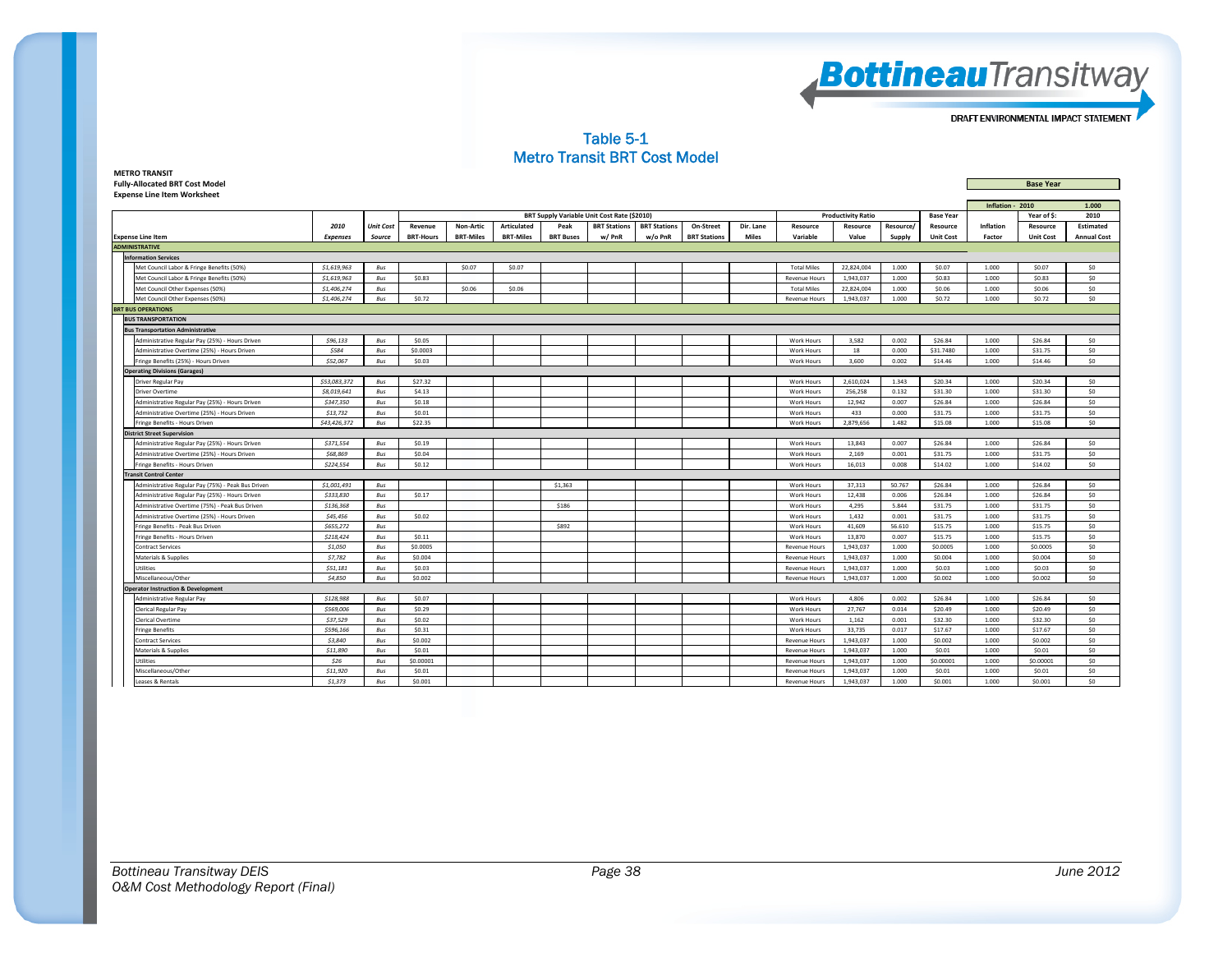

#### Table 5-1 Metro Transit BRT Cost Model

#### **METRO TRANSIT Fully‐Allocated BRT Cost Model Base Year**

**Expense Line Item Worksheet**

| Inflation - 2010<br>1.000<br>2010<br>BRT Supply Variable Unit Cost Rate (\$2010)<br><b>Productivity Ratio</b><br>Year of S:<br><b>Base Year</b><br>2010<br><b>Unit Cost</b><br><b>Non-Artic</b><br><b>Articulated</b><br><b>BRT Stations</b><br><b>BRT Stations</b><br>On-Street<br>Dir. Lane<br>Inflation<br><b>Estimated</b><br>Revenue<br>Peak<br>Resource<br>Resource<br>Resource/<br>Resource<br>Resource<br><b>BRT-Hours</b><br><b>BRT-Miles</b><br><b>BRT-Miles</b><br><b>BRT Buses</b><br>w/PnR<br>w/o PnR<br><b>BRT Stations</b><br>Miles<br>Variable<br>Value<br><b>Unit Cost</b><br><b>Expense Line Item</b><br>Source<br>Supply<br><b>Unit Cost</b><br><b>Annual Cost</b><br><b>Expenses</b><br>Factor<br><b>BRT BUS OPERATIONS</b><br><b>BUS MAINTENANCE</b><br><b>Parts &amp; Warranty Administrative</b><br>\$4.75<br>164<br>0.224<br>\$21.217<br>1.000<br>\$0<br>Mechanic Labor (75%) - Peak Bus Driven<br>\$3,488<br>Bus<br>Work Hours<br>\$21.217<br>\$765,458<br>\$1,041<br>28.519<br>38,802<br>\$26,840<br>\$26,840<br>\$0<br>Administrative Regular Pay (75%) - Pk Bus Driven<br>Bus<br>Work Hours<br>1.000<br>\$0<br>Administrative Overtime (75%) - Peak Bus Driven<br>\$19,449<br>Bus<br>\$26.46<br>Work Hours<br>613<br>0.833<br>\$31.748<br>1.000<br>\$31.748<br>\$0<br>\$940,558<br>\$20.492<br>Clerical Regular Pay (75%) - Peak Bus Driven<br>Bus<br>\$1,280<br>Work Hours<br>45.898<br>62.447<br>1.000<br>\$20.492<br>\$243,461<br>\$331<br>7.537<br>10.255<br>\$32.300<br>1.000<br>\$32.300<br>SO<br>Clerical Overtime (75%) - Peak Bus Driven<br>Bus<br>Work Hours<br>\$0<br>Fringe Benefits - Peak Bus Driven<br>\$1,389,909<br>Bus<br>\$1,891<br>Work Hours<br>82,732<br>112.561<br>\$16.80<br>1.000<br>\$16.80<br><b>Garage Maintenance Divisions</b><br>\$10,617,942<br>Bus<br>\$0.47<br>500.454<br>0.022<br>\$21.22<br>\$21.22<br>\$0<br>Mechanics Regular Pay - Non-Articulated Bus<br><b>Work Hours</b><br>1.000<br>\$0<br>\$0.57<br>\$25.46<br>\$25.46<br>Mechanics Regular Pay - Articulated Bus<br>\$168,057<br>Bus<br>Work Hours<br>7,921<br>0.022<br>1.000<br>\$1,249.817<br>Bus<br>\$0.06<br>0.002<br>\$32.54<br>\$32.54<br>SO<br>Mechanics Overtime - Non-Articulated Bus<br>Work Hours<br>38.414<br>1.000<br>\$19,782<br>Bus<br>\$0.07<br>608<br>0.002<br>\$39.04<br>\$39.04<br>SO<br>Mechanics Overtime - Articulated Bus<br>Work Hours<br>1.000<br>\$0<br>\$0.06<br>\$0.06<br>\$26.84<br>Administrative Regular Pay (75%) - Total Miles Driven<br>\$1,365,358<br>Bus<br>Work Hours<br>50,870<br>0.002<br>1.000<br>\$26.84<br>\$55,137<br>\$0,002<br>\$31.75<br>SO<br>Bus<br>\$0.002<br>1.737<br>0.000<br>\$31.75<br>1.000<br>Administrative Overtime (75%) - Total Miles Driven<br>Work Hours<br>\$8,675,707<br>\$0.39<br>538.867<br>0.024<br>\$16.10<br>\$0<br>Bus<br>1.000<br>\$16.10<br>Fringe Benefits - Non-Articulated Miles Driven<br>Work Hours<br>\$137,316<br>\$0.46<br>SO<br>Fringe Benefits - Articulated Miles Driven<br>Bus<br><b>Work Hours</b><br>8.529<br>0.029<br>\$16.10<br>1.000<br>\$16.10<br>\$0.05<br>SO<br>\$1,038,427<br>\$0.05<br>52.607<br>0.002<br>\$19.74<br>1.000<br>\$19.74<br>Fringe Benefits - Total Miles Driven<br>Bus<br><b>Work Hours</b><br>SO<br>\$2.89<br>\$2.89<br>Fuel & Lubricants - Non-Articulated Bus<br>\$20,417,105<br>Bus<br>\$0.91<br>Gallons<br>7.054.212<br>0.313<br>1.000<br>\$323,154<br>\$2.89<br>SO<br>Fuel & Lubricants - Articulated Bus<br>Bus<br>\$1.09<br>Gallons<br>111.651<br>0.376<br>\$2.89<br>1.000 | Expense Line item worksneet |  |  |  |  |  |  |  |  |  |
|------------------------------------------------------------------------------------------------------------------------------------------------------------------------------------------------------------------------------------------------------------------------------------------------------------------------------------------------------------------------------------------------------------------------------------------------------------------------------------------------------------------------------------------------------------------------------------------------------------------------------------------------------------------------------------------------------------------------------------------------------------------------------------------------------------------------------------------------------------------------------------------------------------------------------------------------------------------------------------------------------------------------------------------------------------------------------------------------------------------------------------------------------------------------------------------------------------------------------------------------------------------------------------------------------------------------------------------------------------------------------------------------------------------------------------------------------------------------------------------------------------------------------------------------------------------------------------------------------------------------------------------------------------------------------------------------------------------------------------------------------------------------------------------------------------------------------------------------------------------------------------------------------------------------------------------------------------------------------------------------------------------------------------------------------------------------------------------------------------------------------------------------------------------------------------------------------------------------------------------------------------------------------------------------------------------------------------------------------------------------------------------------------------------------------------------------------------------------------------------------------------------------------------------------------------------------------------------------------------------------------------------------------------------------------------------------------------------------------------------------------------------------------------------------------------------------------------------------------------------------------------------------------------------------------------------------------------------------------------------------------------------------------------------------------------------------------------------------------------------------------------------------------------------------------------------------------------------------------------------------------------------------------------------------------------------------------------------------------------------------------------------------------------------------------------------------------------------------------------------------------------------------|-----------------------------|--|--|--|--|--|--|--|--|--|
|                                                                                                                                                                                                                                                                                                                                                                                                                                                                                                                                                                                                                                                                                                                                                                                                                                                                                                                                                                                                                                                                                                                                                                                                                                                                                                                                                                                                                                                                                                                                                                                                                                                                                                                                                                                                                                                                                                                                                                                                                                                                                                                                                                                                                                                                                                                                                                                                                                                                                                                                                                                                                                                                                                                                                                                                                                                                                                                                                                                                                                                                                                                                                                                                                                                                                                                                                                                                                                                                                                                        |                             |  |  |  |  |  |  |  |  |  |
|                                                                                                                                                                                                                                                                                                                                                                                                                                                                                                                                                                                                                                                                                                                                                                                                                                                                                                                                                                                                                                                                                                                                                                                                                                                                                                                                                                                                                                                                                                                                                                                                                                                                                                                                                                                                                                                                                                                                                                                                                                                                                                                                                                                                                                                                                                                                                                                                                                                                                                                                                                                                                                                                                                                                                                                                                                                                                                                                                                                                                                                                                                                                                                                                                                                                                                                                                                                                                                                                                                                        |                             |  |  |  |  |  |  |  |  |  |
|                                                                                                                                                                                                                                                                                                                                                                                                                                                                                                                                                                                                                                                                                                                                                                                                                                                                                                                                                                                                                                                                                                                                                                                                                                                                                                                                                                                                                                                                                                                                                                                                                                                                                                                                                                                                                                                                                                                                                                                                                                                                                                                                                                                                                                                                                                                                                                                                                                                                                                                                                                                                                                                                                                                                                                                                                                                                                                                                                                                                                                                                                                                                                                                                                                                                                                                                                                                                                                                                                                                        |                             |  |  |  |  |  |  |  |  |  |
|                                                                                                                                                                                                                                                                                                                                                                                                                                                                                                                                                                                                                                                                                                                                                                                                                                                                                                                                                                                                                                                                                                                                                                                                                                                                                                                                                                                                                                                                                                                                                                                                                                                                                                                                                                                                                                                                                                                                                                                                                                                                                                                                                                                                                                                                                                                                                                                                                                                                                                                                                                                                                                                                                                                                                                                                                                                                                                                                                                                                                                                                                                                                                                                                                                                                                                                                                                                                                                                                                                                        |                             |  |  |  |  |  |  |  |  |  |
|                                                                                                                                                                                                                                                                                                                                                                                                                                                                                                                                                                                                                                                                                                                                                                                                                                                                                                                                                                                                                                                                                                                                                                                                                                                                                                                                                                                                                                                                                                                                                                                                                                                                                                                                                                                                                                                                                                                                                                                                                                                                                                                                                                                                                                                                                                                                                                                                                                                                                                                                                                                                                                                                                                                                                                                                                                                                                                                                                                                                                                                                                                                                                                                                                                                                                                                                                                                                                                                                                                                        |                             |  |  |  |  |  |  |  |  |  |
|                                                                                                                                                                                                                                                                                                                                                                                                                                                                                                                                                                                                                                                                                                                                                                                                                                                                                                                                                                                                                                                                                                                                                                                                                                                                                                                                                                                                                                                                                                                                                                                                                                                                                                                                                                                                                                                                                                                                                                                                                                                                                                                                                                                                                                                                                                                                                                                                                                                                                                                                                                                                                                                                                                                                                                                                                                                                                                                                                                                                                                                                                                                                                                                                                                                                                                                                                                                                                                                                                                                        |                             |  |  |  |  |  |  |  |  |  |
|                                                                                                                                                                                                                                                                                                                                                                                                                                                                                                                                                                                                                                                                                                                                                                                                                                                                                                                                                                                                                                                                                                                                                                                                                                                                                                                                                                                                                                                                                                                                                                                                                                                                                                                                                                                                                                                                                                                                                                                                                                                                                                                                                                                                                                                                                                                                                                                                                                                                                                                                                                                                                                                                                                                                                                                                                                                                                                                                                                                                                                                                                                                                                                                                                                                                                                                                                                                                                                                                                                                        |                             |  |  |  |  |  |  |  |  |  |
|                                                                                                                                                                                                                                                                                                                                                                                                                                                                                                                                                                                                                                                                                                                                                                                                                                                                                                                                                                                                                                                                                                                                                                                                                                                                                                                                                                                                                                                                                                                                                                                                                                                                                                                                                                                                                                                                                                                                                                                                                                                                                                                                                                                                                                                                                                                                                                                                                                                                                                                                                                                                                                                                                                                                                                                                                                                                                                                                                                                                                                                                                                                                                                                                                                                                                                                                                                                                                                                                                                                        |                             |  |  |  |  |  |  |  |  |  |
|                                                                                                                                                                                                                                                                                                                                                                                                                                                                                                                                                                                                                                                                                                                                                                                                                                                                                                                                                                                                                                                                                                                                                                                                                                                                                                                                                                                                                                                                                                                                                                                                                                                                                                                                                                                                                                                                                                                                                                                                                                                                                                                                                                                                                                                                                                                                                                                                                                                                                                                                                                                                                                                                                                                                                                                                                                                                                                                                                                                                                                                                                                                                                                                                                                                                                                                                                                                                                                                                                                                        |                             |  |  |  |  |  |  |  |  |  |
|                                                                                                                                                                                                                                                                                                                                                                                                                                                                                                                                                                                                                                                                                                                                                                                                                                                                                                                                                                                                                                                                                                                                                                                                                                                                                                                                                                                                                                                                                                                                                                                                                                                                                                                                                                                                                                                                                                                                                                                                                                                                                                                                                                                                                                                                                                                                                                                                                                                                                                                                                                                                                                                                                                                                                                                                                                                                                                                                                                                                                                                                                                                                                                                                                                                                                                                                                                                                                                                                                                                        |                             |  |  |  |  |  |  |  |  |  |
|                                                                                                                                                                                                                                                                                                                                                                                                                                                                                                                                                                                                                                                                                                                                                                                                                                                                                                                                                                                                                                                                                                                                                                                                                                                                                                                                                                                                                                                                                                                                                                                                                                                                                                                                                                                                                                                                                                                                                                                                                                                                                                                                                                                                                                                                                                                                                                                                                                                                                                                                                                                                                                                                                                                                                                                                                                                                                                                                                                                                                                                                                                                                                                                                                                                                                                                                                                                                                                                                                                                        |                             |  |  |  |  |  |  |  |  |  |
|                                                                                                                                                                                                                                                                                                                                                                                                                                                                                                                                                                                                                                                                                                                                                                                                                                                                                                                                                                                                                                                                                                                                                                                                                                                                                                                                                                                                                                                                                                                                                                                                                                                                                                                                                                                                                                                                                                                                                                                                                                                                                                                                                                                                                                                                                                                                                                                                                                                                                                                                                                                                                                                                                                                                                                                                                                                                                                                                                                                                                                                                                                                                                                                                                                                                                                                                                                                                                                                                                                                        |                             |  |  |  |  |  |  |  |  |  |
|                                                                                                                                                                                                                                                                                                                                                                                                                                                                                                                                                                                                                                                                                                                                                                                                                                                                                                                                                                                                                                                                                                                                                                                                                                                                                                                                                                                                                                                                                                                                                                                                                                                                                                                                                                                                                                                                                                                                                                                                                                                                                                                                                                                                                                                                                                                                                                                                                                                                                                                                                                                                                                                                                                                                                                                                                                                                                                                                                                                                                                                                                                                                                                                                                                                                                                                                                                                                                                                                                                                        |                             |  |  |  |  |  |  |  |  |  |
|                                                                                                                                                                                                                                                                                                                                                                                                                                                                                                                                                                                                                                                                                                                                                                                                                                                                                                                                                                                                                                                                                                                                                                                                                                                                                                                                                                                                                                                                                                                                                                                                                                                                                                                                                                                                                                                                                                                                                                                                                                                                                                                                                                                                                                                                                                                                                                                                                                                                                                                                                                                                                                                                                                                                                                                                                                                                                                                                                                                                                                                                                                                                                                                                                                                                                                                                                                                                                                                                                                                        |                             |  |  |  |  |  |  |  |  |  |
|                                                                                                                                                                                                                                                                                                                                                                                                                                                                                                                                                                                                                                                                                                                                                                                                                                                                                                                                                                                                                                                                                                                                                                                                                                                                                                                                                                                                                                                                                                                                                                                                                                                                                                                                                                                                                                                                                                                                                                                                                                                                                                                                                                                                                                                                                                                                                                                                                                                                                                                                                                                                                                                                                                                                                                                                                                                                                                                                                                                                                                                                                                                                                                                                                                                                                                                                                                                                                                                                                                                        |                             |  |  |  |  |  |  |  |  |  |
|                                                                                                                                                                                                                                                                                                                                                                                                                                                                                                                                                                                                                                                                                                                                                                                                                                                                                                                                                                                                                                                                                                                                                                                                                                                                                                                                                                                                                                                                                                                                                                                                                                                                                                                                                                                                                                                                                                                                                                                                                                                                                                                                                                                                                                                                                                                                                                                                                                                                                                                                                                                                                                                                                                                                                                                                                                                                                                                                                                                                                                                                                                                                                                                                                                                                                                                                                                                                                                                                                                                        |                             |  |  |  |  |  |  |  |  |  |
|                                                                                                                                                                                                                                                                                                                                                                                                                                                                                                                                                                                                                                                                                                                                                                                                                                                                                                                                                                                                                                                                                                                                                                                                                                                                                                                                                                                                                                                                                                                                                                                                                                                                                                                                                                                                                                                                                                                                                                                                                                                                                                                                                                                                                                                                                                                                                                                                                                                                                                                                                                                                                                                                                                                                                                                                                                                                                                                                                                                                                                                                                                                                                                                                                                                                                                                                                                                                                                                                                                                        |                             |  |  |  |  |  |  |  |  |  |
|                                                                                                                                                                                                                                                                                                                                                                                                                                                                                                                                                                                                                                                                                                                                                                                                                                                                                                                                                                                                                                                                                                                                                                                                                                                                                                                                                                                                                                                                                                                                                                                                                                                                                                                                                                                                                                                                                                                                                                                                                                                                                                                                                                                                                                                                                                                                                                                                                                                                                                                                                                                                                                                                                                                                                                                                                                                                                                                                                                                                                                                                                                                                                                                                                                                                                                                                                                                                                                                                                                                        |                             |  |  |  |  |  |  |  |  |  |
|                                                                                                                                                                                                                                                                                                                                                                                                                                                                                                                                                                                                                                                                                                                                                                                                                                                                                                                                                                                                                                                                                                                                                                                                                                                                                                                                                                                                                                                                                                                                                                                                                                                                                                                                                                                                                                                                                                                                                                                                                                                                                                                                                                                                                                                                                                                                                                                                                                                                                                                                                                                                                                                                                                                                                                                                                                                                                                                                                                                                                                                                                                                                                                                                                                                                                                                                                                                                                                                                                                                        |                             |  |  |  |  |  |  |  |  |  |
|                                                                                                                                                                                                                                                                                                                                                                                                                                                                                                                                                                                                                                                                                                                                                                                                                                                                                                                                                                                                                                                                                                                                                                                                                                                                                                                                                                                                                                                                                                                                                                                                                                                                                                                                                                                                                                                                                                                                                                                                                                                                                                                                                                                                                                                                                                                                                                                                                                                                                                                                                                                                                                                                                                                                                                                                                                                                                                                                                                                                                                                                                                                                                                                                                                                                                                                                                                                                                                                                                                                        |                             |  |  |  |  |  |  |  |  |  |
|                                                                                                                                                                                                                                                                                                                                                                                                                                                                                                                                                                                                                                                                                                                                                                                                                                                                                                                                                                                                                                                                                                                                                                                                                                                                                                                                                                                                                                                                                                                                                                                                                                                                                                                                                                                                                                                                                                                                                                                                                                                                                                                                                                                                                                                                                                                                                                                                                                                                                                                                                                                                                                                                                                                                                                                                                                                                                                                                                                                                                                                                                                                                                                                                                                                                                                                                                                                                                                                                                                                        |                             |  |  |  |  |  |  |  |  |  |
|                                                                                                                                                                                                                                                                                                                                                                                                                                                                                                                                                                                                                                                                                                                                                                                                                                                                                                                                                                                                                                                                                                                                                                                                                                                                                                                                                                                                                                                                                                                                                                                                                                                                                                                                                                                                                                                                                                                                                                                                                                                                                                                                                                                                                                                                                                                                                                                                                                                                                                                                                                                                                                                                                                                                                                                                                                                                                                                                                                                                                                                                                                                                                                                                                                                                                                                                                                                                                                                                                                                        |                             |  |  |  |  |  |  |  |  |  |
|                                                                                                                                                                                                                                                                                                                                                                                                                                                                                                                                                                                                                                                                                                                                                                                                                                                                                                                                                                                                                                                                                                                                                                                                                                                                                                                                                                                                                                                                                                                                                                                                                                                                                                                                                                                                                                                                                                                                                                                                                                                                                                                                                                                                                                                                                                                                                                                                                                                                                                                                                                                                                                                                                                                                                                                                                                                                                                                                                                                                                                                                                                                                                                                                                                                                                                                                                                                                                                                                                                                        |                             |  |  |  |  |  |  |  |  |  |
|                                                                                                                                                                                                                                                                                                                                                                                                                                                                                                                                                                                                                                                                                                                                                                                                                                                                                                                                                                                                                                                                                                                                                                                                                                                                                                                                                                                                                                                                                                                                                                                                                                                                                                                                                                                                                                                                                                                                                                                                                                                                                                                                                                                                                                                                                                                                                                                                                                                                                                                                                                                                                                                                                                                                                                                                                                                                                                                                                                                                                                                                                                                                                                                                                                                                                                                                                                                                                                                                                                                        |                             |  |  |  |  |  |  |  |  |  |
|                                                                                                                                                                                                                                                                                                                                                                                                                                                                                                                                                                                                                                                                                                                                                                                                                                                                                                                                                                                                                                                                                                                                                                                                                                                                                                                                                                                                                                                                                                                                                                                                                                                                                                                                                                                                                                                                                                                                                                                                                                                                                                                                                                                                                                                                                                                                                                                                                                                                                                                                                                                                                                                                                                                                                                                                                                                                                                                                                                                                                                                                                                                                                                                                                                                                                                                                                                                                                                                                                                                        |                             |  |  |  |  |  |  |  |  |  |
| SO<br>\$9,289,166<br>\$0.41<br>22,526,881<br>1.000<br>S0.41<br>1.000<br>\$0.41<br>Bus Parts & Tires - Non-Articulated Bus<br>Bus<br><b>Non-Artic Miles</b>                                                                                                                                                                                                                                                                                                                                                                                                                                                                                                                                                                                                                                                                                                                                                                                                                                                                                                                                                                                                                                                                                                                                                                                                                                                                                                                                                                                                                                                                                                                                                                                                                                                                                                                                                                                                                                                                                                                                                                                                                                                                                                                                                                                                                                                                                                                                                                                                                                                                                                                                                                                                                                                                                                                                                                                                                                                                                                                                                                                                                                                                                                                                                                                                                                                                                                                                                             |                             |  |  |  |  |  |  |  |  |  |
| \$0.49<br>SO<br>\$147,025<br>Bus<br>\$0.49<br>1.000<br>\$0.49<br><b>Bus Parts &amp; Tires - Articulated Bus</b><br><b>Artic Miles</b><br>297.123<br>1.000                                                                                                                                                                                                                                                                                                                                                                                                                                                                                                                                                                                                                                                                                                                                                                                                                                                                                                                                                                                                                                                                                                                                                                                                                                                                                                                                                                                                                                                                                                                                                                                                                                                                                                                                                                                                                                                                                                                                                                                                                                                                                                                                                                                                                                                                                                                                                                                                                                                                                                                                                                                                                                                                                                                                                                                                                                                                                                                                                                                                                                                                                                                                                                                                                                                                                                                                                              |                             |  |  |  |  |  |  |  |  |  |
| \$1,354<br>SO<br><b>Other Materials &amp; Supplies</b><br>\$995,365<br>Bus<br>Peak Buses<br>735<br>1.000<br>\$1,354<br>1.000<br>\$1.354                                                                                                                                                                                                                                                                                                                                                                                                                                                                                                                                                                                                                                                                                                                                                                                                                                                                                                                                                                                                                                                                                                                                                                                                                                                                                                                                                                                                                                                                                                                                                                                                                                                                                                                                                                                                                                                                                                                                                                                                                                                                                                                                                                                                                                                                                                                                                                                                                                                                                                                                                                                                                                                                                                                                                                                                                                                                                                                                                                                                                                                                                                                                                                                                                                                                                                                                                                                |                             |  |  |  |  |  |  |  |  |  |
| \$0<br>\$6,304<br>\$0.00<br>\$0.00<br>22.824.004<br>1.000<br>\$0.00<br>\$0.00<br>Miscellaneous/Other - Total Miles Driven<br>Bus<br><b>Total Miles</b><br>1.000                                                                                                                                                                                                                                                                                                                                                                                                                                                                                                                                                                                                                                                                                                                                                                                                                                                                                                                                                                                                                                                                                                                                                                                                                                                                                                                                                                                                                                                                                                                                                                                                                                                                                                                                                                                                                                                                                                                                                                                                                                                                                                                                                                                                                                                                                                                                                                                                                                                                                                                                                                                                                                                                                                                                                                                                                                                                                                                                                                                                                                                                                                                                                                                                                                                                                                                                                        |                             |  |  |  |  |  |  |  |  |  |
| <b>Von-Revenue Vehicles</b>                                                                                                                                                                                                                                                                                                                                                                                                                                                                                                                                                                                                                                                                                                                                                                                                                                                                                                                                                                                                                                                                                                                                                                                                                                                                                                                                                                                                                                                                                                                                                                                                                                                                                                                                                                                                                                                                                                                                                                                                                                                                                                                                                                                                                                                                                                                                                                                                                                                                                                                                                                                                                                                                                                                                                                                                                                                                                                                                                                                                                                                                                                                                                                                                                                                                                                                                                                                                                                                                                            |                             |  |  |  |  |  |  |  |  |  |
| \$302,554<br>\$412<br>SO<br>Bus<br><b>Work Hours</b><br>14.260<br>19,402<br>\$21.22<br>1.000<br>\$21.22<br><b>Mechanics Regular Pay</b>                                                                                                                                                                                                                                                                                                                                                                                                                                                                                                                                                                                                                                                                                                                                                                                                                                                                                                                                                                                                                                                                                                                                                                                                                                                                                                                                                                                                                                                                                                                                                                                                                                                                                                                                                                                                                                                                                                                                                                                                                                                                                                                                                                                                                                                                                                                                                                                                                                                                                                                                                                                                                                                                                                                                                                                                                                                                                                                                                                                                                                                                                                                                                                                                                                                                                                                                                                                |                             |  |  |  |  |  |  |  |  |  |
| SO<br>\$4,589<br>S6.24<br>0.192<br>\$32.54<br>\$32.54<br><b>Mechanics Overtime</b><br>Bus<br>Work Hours<br>141<br>1.000                                                                                                                                                                                                                                                                                                                                                                                                                                                                                                                                                                                                                                                                                                                                                                                                                                                                                                                                                                                                                                                                                                                                                                                                                                                                                                                                                                                                                                                                                                                                                                                                                                                                                                                                                                                                                                                                                                                                                                                                                                                                                                                                                                                                                                                                                                                                                                                                                                                                                                                                                                                                                                                                                                                                                                                                                                                                                                                                                                                                                                                                                                                                                                                                                                                                                                                                                                                                |                             |  |  |  |  |  |  |  |  |  |
| Bus<br>1.504<br>0.000<br>\$26.84<br>\$26.84<br>SO<br>\$40,373<br>\$0,002<br>\$0,002<br>Work Hours<br>1.000<br>Administrative Regular Pay                                                                                                                                                                                                                                                                                                                                                                                                                                                                                                                                                                                                                                                                                                                                                                                                                                                                                                                                                                                                                                                                                                                                                                                                                                                                                                                                                                                                                                                                                                                                                                                                                                                                                                                                                                                                                                                                                                                                                                                                                                                                                                                                                                                                                                                                                                                                                                                                                                                                                                                                                                                                                                                                                                                                                                                                                                                                                                                                                                                                                                                                                                                                                                                                                                                                                                                                                                               |                             |  |  |  |  |  |  |  |  |  |
| \$250,399<br>\$166.47<br>SO<br>Fringe Benefits - Bus-Miles Driven<br>Bus<br>\$0,011<br>\$0,011<br><b>Work Hours</b><br>1.504<br>0.000<br>\$166.47<br>1.000                                                                                                                                                                                                                                                                                                                                                                                                                                                                                                                                                                                                                                                                                                                                                                                                                                                                                                                                                                                                                                                                                                                                                                                                                                                                                                                                                                                                                                                                                                                                                                                                                                                                                                                                                                                                                                                                                                                                                                                                                                                                                                                                                                                                                                                                                                                                                                                                                                                                                                                                                                                                                                                                                                                                                                                                                                                                                                                                                                                                                                                                                                                                                                                                                                                                                                                                                             |                             |  |  |  |  |  |  |  |  |  |
| \$45<br>\$0<br>\$32,914<br>Bus<br>14,401<br>19.594<br>\$2.29<br>1.000<br>\$2.29<br>Frigne Benefits - Peak Buses Driven<br><b>Work Hours</b>                                                                                                                                                                                                                                                                                                                                                                                                                                                                                                                                                                                                                                                                                                                                                                                                                                                                                                                                                                                                                                                                                                                                                                                                                                                                                                                                                                                                                                                                                                                                                                                                                                                                                                                                                                                                                                                                                                                                                                                                                                                                                                                                                                                                                                                                                                                                                                                                                                                                                                                                                                                                                                                                                                                                                                                                                                                                                                                                                                                                                                                                                                                                                                                                                                                                                                                                                                            |                             |  |  |  |  |  |  |  |  |  |
| \$0<br>\$10,635<br>\$14.47<br>735<br>\$14.47<br>\$14.47<br><b>Contract Services</b><br>Bus<br>Peak Buses<br>1.000<br>1.000                                                                                                                                                                                                                                                                                                                                                                                                                                                                                                                                                                                                                                                                                                                                                                                                                                                                                                                                                                                                                                                                                                                                                                                                                                                                                                                                                                                                                                                                                                                                                                                                                                                                                                                                                                                                                                                                                                                                                                                                                                                                                                                                                                                                                                                                                                                                                                                                                                                                                                                                                                                                                                                                                                                                                                                                                                                                                                                                                                                                                                                                                                                                                                                                                                                                                                                                                                                             |                             |  |  |  |  |  |  |  |  |  |
| 59<br>SO<br><b>Bus Parts &amp; Tires</b><br>Bus<br>\$0.01<br>Peak Buses<br>735<br>1.000<br>S0.01<br>1.000<br>\$0.01                                                                                                                                                                                                                                                                                                                                                                                                                                                                                                                                                                                                                                                                                                                                                                                                                                                                                                                                                                                                                                                                                                                                                                                                                                                                                                                                                                                                                                                                                                                                                                                                                                                                                                                                                                                                                                                                                                                                                                                                                                                                                                                                                                                                                                                                                                                                                                                                                                                                                                                                                                                                                                                                                                                                                                                                                                                                                                                                                                                                                                                                                                                                                                                                                                                                                                                                                                                                    |                             |  |  |  |  |  |  |  |  |  |
| \$0<br>\$274,386<br>\$373<br>735<br>\$373<br>Other Materials & Supplies<br>Bus<br>Peak Buses<br>1.000<br>\$373<br>1.000                                                                                                                                                                                                                                                                                                                                                                                                                                                                                                                                                                                                                                                                                                                                                                                                                                                                                                                                                                                                                                                                                                                                                                                                                                                                                                                                                                                                                                                                                                                                                                                                                                                                                                                                                                                                                                                                                                                                                                                                                                                                                                                                                                                                                                                                                                                                                                                                                                                                                                                                                                                                                                                                                                                                                                                                                                                                                                                                                                                                                                                                                                                                                                                                                                                                                                                                                                                                |                             |  |  |  |  |  |  |  |  |  |
| \$0<br>\$121<br>\$0.16<br>735<br>1.000<br>\$0.16<br>\$0.16<br>Miscellaneous/Other<br>Bus<br>Peak Buses<br>1.000                                                                                                                                                                                                                                                                                                                                                                                                                                                                                                                                                                                                                                                                                                                                                                                                                                                                                                                                                                                                                                                                                                                                                                                                                                                                                                                                                                                                                                                                                                                                                                                                                                                                                                                                                                                                                                                                                                                                                                                                                                                                                                                                                                                                                                                                                                                                                                                                                                                                                                                                                                                                                                                                                                                                                                                                                                                                                                                                                                                                                                                                                                                                                                                                                                                                                                                                                                                                        |                             |  |  |  |  |  |  |  |  |  |
| SO<br>\$326<br>\$0.44<br>735<br>1.000<br>S0.44<br>\$0.44<br>Leases & Rentals<br>Bus<br>1.000<br>Peak Buses                                                                                                                                                                                                                                                                                                                                                                                                                                                                                                                                                                                                                                                                                                                                                                                                                                                                                                                                                                                                                                                                                                                                                                                                                                                                                                                                                                                                                                                                                                                                                                                                                                                                                                                                                                                                                                                                                                                                                                                                                                                                                                                                                                                                                                                                                                                                                                                                                                                                                                                                                                                                                                                                                                                                                                                                                                                                                                                                                                                                                                                                                                                                                                                                                                                                                                                                                                                                             |                             |  |  |  |  |  |  |  |  |  |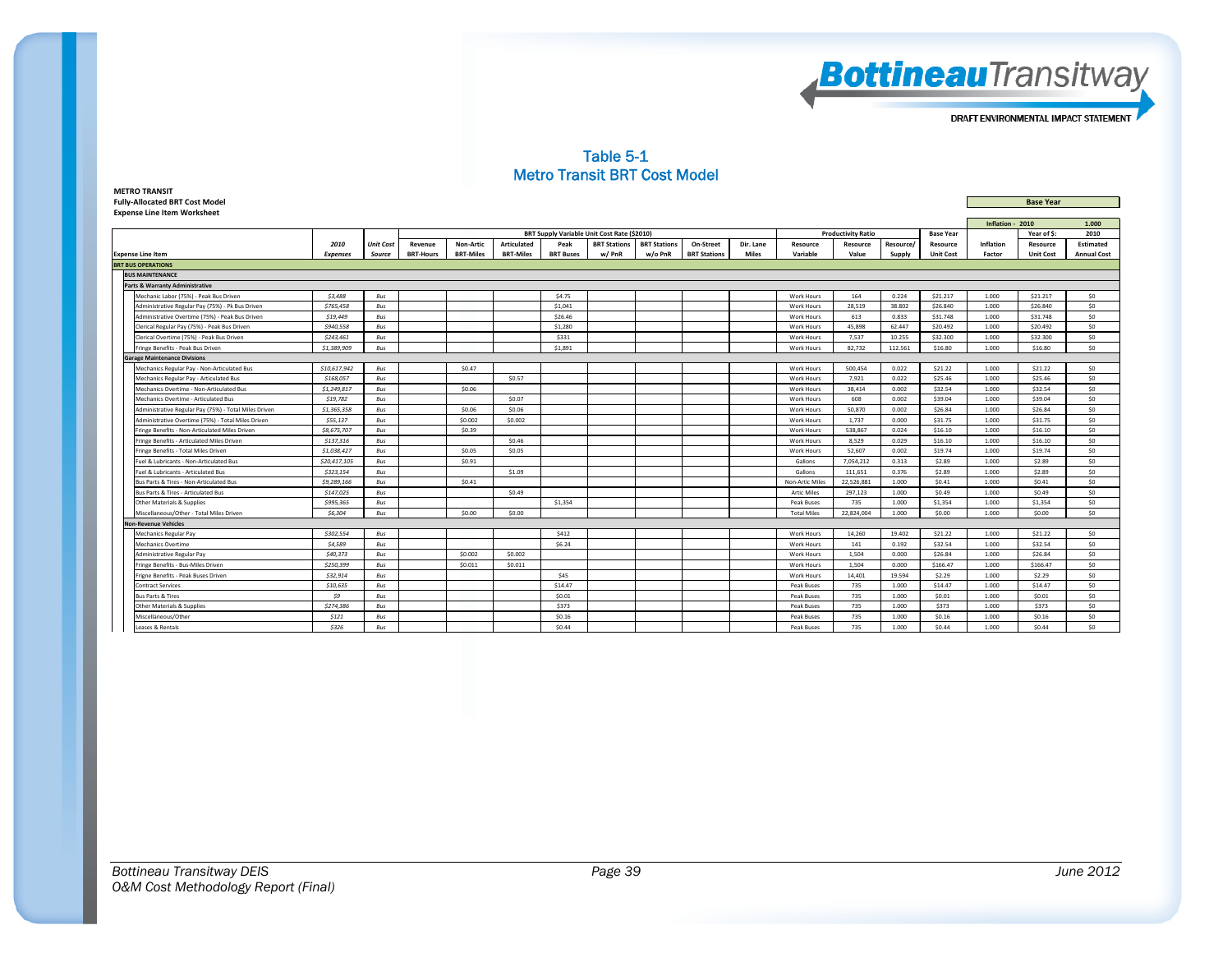

#### Table 5-1 Metro Transit BRT Cost Model

| <b>METRO TRANSIT</b>                  |  |                  |
|---------------------------------------|--|------------------|
| <b>Fully-Allocated BRT Cost Model</b> |  | <b>Base Year</b> |
| <b>Expense Line Item Worksheet</b>    |  |                  |

| Inflation - 2010<br>1.000<br>BRT Supply Variable Unit Cost Rate (\$2010)<br><b>Productivity Ratio</b><br>Year of S:<br>2010<br><b>Base Year</b><br><b>Articulated</b><br><b>BRT Stations</b><br>2010<br><b>Unit Cost</b><br>Non-Artic<br>Peak<br><b>BRT Stations</b><br>On-Street<br>Dir. Lane<br>Resource<br>Resource<br>Resource/<br>Inflation<br><b>Estimated</b><br>Revenue<br>Resource<br>Resource<br><b>BRT-Miles</b><br><b>BRT-Miles</b><br><b>BRT Stations</b><br><b>Miles</b><br>Variable<br><b>Expenses</b><br>Source<br><b>BRT-Hours</b><br><b>BRT Buses</b><br>w/PnR<br>w/o PnR<br>Value<br>Supply<br><b>Unit Cost</b><br>Factor<br><b>Unit Cost</b><br><b>Annual Cost</b><br><b>BUS MAINTENANCE</b><br><b>Heavy Maintenance Functions</b><br>\$3,028,506<br>142.742<br>\$21.22<br>\$21.22<br>\$0<br>Bus<br>\$0.13<br>Work Hours<br>0.006<br>1.000<br>Mechanics Regular Pay - Non-Articulated Bus<br>\$0<br>\$25.46<br>\$25.46<br>Mechanics Regular Pay - Articulated Bus<br>\$47.934<br>Bus<br>\$0.16<br>Work Hours<br>2.259<br>0.006<br>1.000<br>\$81,692<br>\$0.004<br>\$32.536<br>\$32.54<br>\$0<br>Mechanics Overtime - Non-Articulated Bus<br>Bus<br>Work Hours<br>2,511<br>0.000<br>1.000<br>\$0<br>Mechanics Overtime - Articulated Bus<br>\$1,293<br>Bus<br>\$0,004<br><b>Work Hours</b><br>40<br>0.000<br>\$39,043<br>1.000<br>\$39.04<br>\$240.732<br>\$0.01<br>8.969<br>0.000<br>\$26.84<br>\$26.84<br>\$0<br>Administrative Regular Pav - Total Miles Driven<br>Bus<br>\$0.01<br>Work Hours<br>1.000<br>\$2,725<br>\$0,0001<br>\$0,0001<br>86<br>0.000<br>\$31,7480<br>1.000<br>\$31.75<br>\$0<br>Administrative Overtime - Total Miles Driven<br>Bus<br>Work Hours<br>\$38,743<br>\$0.0017<br>\$0.0017<br>1,891<br>0.000<br>\$20.4922<br>\$20.49<br>\$0<br>Clerical Regular Pay - Total Miles Driven<br>Bus<br>Work Hours<br>1.000<br>\$2,740<br>\$0,0001<br>\$0.0001<br>85<br>0.000<br>\$32.3004<br>1.000<br>\$32.30<br>\$0<br>Clerical Overtime - Total Miles Driven<br>Bus<br>Work Hours<br>\$2,598,774<br>\$0.12<br>145.253<br>\$17.89<br>\$17.89<br>\$0<br>0.006<br>1.000<br>ringe Benefits - Non-Articulated Miles Driven<br>Bus<br>Work Hours<br>\$41,132<br>\$0.14<br>2,299<br>0.008<br>\$17.89<br>\$17.89<br>\$0<br>Bus<br>1.000<br>ringe Benefits - Articulated Miles Driven<br>Work Hours<br>\$0<br>\$238,086<br>\$0.01<br>\$0.01<br>11,030<br>\$21.58<br>\$21.58<br>ringe Benefits - Total Miles Driven<br>Bus<br>Work Hours<br>0.000<br>1.000<br>\$176,122<br>Bus<br>\$0.01<br>22.824.004<br>S0.01<br>\$0.01<br>\$0<br>Contract Services - Total Miles Driven<br>\$0.01<br><b>Total Miles</b><br>1.000<br>1.000<br>(S2.440.818)<br>(S0.11)<br>22.526.881<br>(S0.11)<br>\$0<br>Bus Parts & Tires - Non-Articulated Bus<br>Bus<br><b>Non-Artic Miles</b><br>1.000<br>1.000<br>(S0.11)<br>(538.632)<br>(50.13)<br>(S0.13)<br>(S0.13)<br>\$0<br>Bus Parts & Tires - Articulated Bus<br>Bus<br><b>Artic Miles</b><br>297,123<br>1.000<br>1.000<br>\$0<br>Other Materials & Supplies - Total Miles Driven<br>\$494,358<br>\$0.02<br>\$0.02<br><b>Total Miles</b><br>22.824.004<br>1.000<br>\$0.02<br>1.000<br>\$0.02<br>Bus<br>22.824.004<br>Utilities - Total Miles Driven<br>\$562,697<br>Bus<br>\$0.02<br>\$0.02<br><b>Total Miles</b><br>1.000<br>\$0.02<br>1.000<br>\$0.02<br>\$0<br>\$0<br>\$3,623<br>\$0.0002<br>\$0.0002<br><b>Total Miles</b><br>22,824,004<br>\$0.0002<br>\$0.00<br>Miscellaneous/Other - Total Miles Driven<br>Bus<br>1.000<br>1.000<br>Leases & Rentals - Total Miles Driven<br>\$31,559<br>Bus<br>\$0.001<br>\$0.001<br><b>Total Miles</b><br>22,824,004<br>1.000<br>\$0.001<br>1.000<br>\$0.00<br>\$0<br><b>ISK MANAGEMENT</b><br>\$968,207<br>\$0.042<br>22,824,004<br>Met Council Labor & Fringe Benefits - Tot Miles Driven<br>Bus<br>\$0.042<br><b>Total Miles</b><br>1.000<br>\$0.04<br>1.000<br>\$0.04<br>\$0<br>\$0,007<br>\$0<br>Met Council Other Expenses - Total Miles Driven<br>\$163,962<br>Bus<br>\$0,007<br><b>Total Miles</b><br>22.824.004<br>1.000<br>S0.01<br>1.000<br>\$0.01<br>\$0<br>\$685.257<br>\$0,030<br>\$0,030<br>22.824.004<br>1.000<br>\$0.03<br>\$0.03<br>Contract Services - Total Miles Driven<br>Bus<br><b>Total Miles</b><br>1.000<br>\$0<br>Casualty & Liability - Total Miles Driven<br>\$2,428,771<br>Bus<br>\$0,106<br>\$0,106<br><b>Total Miles</b><br>22,824,004<br>1.000<br>\$0.11<br>1.000<br>\$0.11<br><b>BRT-SPECIFIC O&amp;M COSTS</b><br>BRT Station Maintenance (from Metro Transit LRT cost data)<br>\$63,632<br>Rail<br>\$21,211<br>2,215<br>738.263<br>\$28.73<br>\$28.73<br>\$0<br>Mechanics Regular Pay - Sta With Driven<br>Work Hours<br>1.000<br>\$169,684<br>\$10,605<br>\$28.73<br>\$28.73<br>\$0<br>Rail<br>5,906<br>369.131<br>1.000<br>Mechanics Regular Pay - Sta Without Driven<br>Work Hours<br>\$2,024<br>\$0<br>\$6,072<br>Rail<br>44.483<br>\$45.50<br>\$45.50<br>Mechanics Overtime - Sta With Driven<br>Work Hours<br>133<br>1.000<br>356<br>22.241<br>\$45.50<br>\$45.50<br>\$0<br>\$16,191<br>Rail<br>\$1,012<br>1.000<br>Mechanics Overtime - Sta Without Driven<br>Work Hours<br>\$62,914<br>\$20,971<br>\$0<br>Fringe Benefits - Station With Driven<br>Rail<br>Work Hours<br>2,348<br>782.745<br>\$26.79<br>1.000<br>\$26.79<br>\$167,770<br>\$26.79<br>\$26.79<br>\$0<br>Fringe Benefits - Station Without Driven<br>Rail<br>\$10,486<br><b>Work Hours</b><br>6.262<br>391.373<br>1.000<br>\$154,687<br>Rail<br>\$51.562<br>\$51,562<br>\$51.562<br>\$0<br><b>Contract Services</b><br><b>Station With</b><br>$\overline{\mathbf{3}}$<br>1.000<br>1.000<br>Rail<br>\$0<br>Materials & Supplies - Sta With Driven<br>\$20,677<br>\$6,892<br><b>Station With</b><br>$\overline{\mathbf{3}}$<br>1.000<br>\$6,892<br>1.000<br>\$6,892<br>Materials & Supplies - Sta Without Driven<br>\$55,138<br>Rail<br>\$3,446<br><b>Station Without</b><br>16<br>1.000<br>\$3,446<br>1.000<br>\$3,446<br>\$0<br>\$2,901<br>Rail<br>\$967<br>$\overline{\mathbf{3}}$<br>1.000<br>S967<br>1.000<br>S967<br>\$0<br><b>Station With</b><br><b>Utilities</b><br>\$3,654<br>Rail<br>\$1,218<br><b>Station With</b><br>$\overline{\mathbf{3}}$<br>1.000<br>\$1,218<br>1.000<br>\$1,218<br>\$0<br>Leases & Rentals<br><b>BRT On-Street Station Maintenance</b><br>\$2,000<br>\$2,000<br>\$0<br>Other<br><b>On-Street Station</b><br>1.000<br>\$2,000<br>\$2,000<br><b>On-Street Station Maintenance</b><br>n/a<br>1.000<br>\$0<br>\$10,000<br>Other<br>\$10,000<br>1.000<br>\$10,000<br>1.000<br>\$10,000<br>On-Street Station TVM Maintenance<br><b>On-Street Station</b><br>n/a | <b>Expense Line Item Worksheet</b> |         |       |  |  |  |         |                          |     |       |         |       |         |     |
|------------------------------------------------------------------------------------------------------------------------------------------------------------------------------------------------------------------------------------------------------------------------------------------------------------------------------------------------------------------------------------------------------------------------------------------------------------------------------------------------------------------------------------------------------------------------------------------------------------------------------------------------------------------------------------------------------------------------------------------------------------------------------------------------------------------------------------------------------------------------------------------------------------------------------------------------------------------------------------------------------------------------------------------------------------------------------------------------------------------------------------------------------------------------------------------------------------------------------------------------------------------------------------------------------------------------------------------------------------------------------------------------------------------------------------------------------------------------------------------------------------------------------------------------------------------------------------------------------------------------------------------------------------------------------------------------------------------------------------------------------------------------------------------------------------------------------------------------------------------------------------------------------------------------------------------------------------------------------------------------------------------------------------------------------------------------------------------------------------------------------------------------------------------------------------------------------------------------------------------------------------------------------------------------------------------------------------------------------------------------------------------------------------------------------------------------------------------------------------------------------------------------------------------------------------------------------------------------------------------------------------------------------------------------------------------------------------------------------------------------------------------------------------------------------------------------------------------------------------------------------------------------------------------------------------------------------------------------------------------------------------------------------------------------------------------------------------------------------------------------------------------------------------------------------------------------------------------------------------------------------------------------------------------------------------------------------------------------------------------------------------------------------------------------------------------------------------------------------------------------------------------------------------------------------------------------------------------------------------------------------------------------------------------------------------------------------------------------------------------------------------------------------------------------------------------------------------------------------------------------------------------------------------------------------------------------------------------------------------------------------------------------------------------------------------------------------------------------------------------------------------------------------------------------------------------------------------------------------------------------------------------------------------------------------------------------------------------------------------------------------------------------------------------------------------------------------------------------------------------------------------------------------------------------------------------------------------------------------------------------------------------------------------------------------------------------------------------------------------------------------------------------------------------------------------------------------------------------------------------------------------------------------------------------------------------------------------------------------------------------------------------------------------------------------------------------------------------------------------------------------------------------------------------------------------------------------------------------------------------------------------------------------------------------------------------------------------------------------------------------------------------------------------------------------------------------------------------------------------------------------------------------------------------------------------------------------------------------------------------------------------------------------------------------------------------------------------------------------------------------------------------------------------------------------------------------------------------------------------------------------------------------------------------------------------------------------------------------------------------------------------------------------------------------------------------------------------------------------------------------------------------------------------------------------------------------------------------------------------------------------------------------------------------------------------------------------------------------------------------------------------------------------------------------------------------------------------------------------------------------------------------------------------------------------------------------------------------------------|------------------------------------|---------|-------|--|--|--|---------|--------------------------|-----|-------|---------|-------|---------|-----|
|                                                                                                                                                                                                                                                                                                                                                                                                                                                                                                                                                                                                                                                                                                                                                                                                                                                                                                                                                                                                                                                                                                                                                                                                                                                                                                                                                                                                                                                                                                                                                                                                                                                                                                                                                                                                                                                                                                                                                                                                                                                                                                                                                                                                                                                                                                                                                                                                                                                                                                                                                                                                                                                                                                                                                                                                                                                                                                                                                                                                                                                                                                                                                                                                                                                                                                                                                                                                                                                                                                                                                                                                                                                                                                                                                                                                                                                                                                                                                                                                                                                                                                                                                                                                                                                                                                                                                                                                                                                                                                                                                                                                                                                                                                                                                                                                                                                                                                                                                                                                                                                                                                                                                                                                                                                                                                                                                                                                                                                                                                                                                                                                                                                                                                                                                                                                                                                                                                                                                                                                                                                                                                                                                                                                                                                                                                                                                                                                                                                                                                                                                                                                      |                                    |         |       |  |  |  |         |                          |     |       |         |       |         |     |
|                                                                                                                                                                                                                                                                                                                                                                                                                                                                                                                                                                                                                                                                                                                                                                                                                                                                                                                                                                                                                                                                                                                                                                                                                                                                                                                                                                                                                                                                                                                                                                                                                                                                                                                                                                                                                                                                                                                                                                                                                                                                                                                                                                                                                                                                                                                                                                                                                                                                                                                                                                                                                                                                                                                                                                                                                                                                                                                                                                                                                                                                                                                                                                                                                                                                                                                                                                                                                                                                                                                                                                                                                                                                                                                                                                                                                                                                                                                                                                                                                                                                                                                                                                                                                                                                                                                                                                                                                                                                                                                                                                                                                                                                                                                                                                                                                                                                                                                                                                                                                                                                                                                                                                                                                                                                                                                                                                                                                                                                                                                                                                                                                                                                                                                                                                                                                                                                                                                                                                                                                                                                                                                                                                                                                                                                                                                                                                                                                                                                                                                                                                                                      |                                    |         |       |  |  |  |         |                          |     |       |         |       |         |     |
|                                                                                                                                                                                                                                                                                                                                                                                                                                                                                                                                                                                                                                                                                                                                                                                                                                                                                                                                                                                                                                                                                                                                                                                                                                                                                                                                                                                                                                                                                                                                                                                                                                                                                                                                                                                                                                                                                                                                                                                                                                                                                                                                                                                                                                                                                                                                                                                                                                                                                                                                                                                                                                                                                                                                                                                                                                                                                                                                                                                                                                                                                                                                                                                                                                                                                                                                                                                                                                                                                                                                                                                                                                                                                                                                                                                                                                                                                                                                                                                                                                                                                                                                                                                                                                                                                                                                                                                                                                                                                                                                                                                                                                                                                                                                                                                                                                                                                                                                                                                                                                                                                                                                                                                                                                                                                                                                                                                                                                                                                                                                                                                                                                                                                                                                                                                                                                                                                                                                                                                                                                                                                                                                                                                                                                                                                                                                                                                                                                                                                                                                                                                                      |                                    |         |       |  |  |  |         |                          |     |       |         |       |         |     |
|                                                                                                                                                                                                                                                                                                                                                                                                                                                                                                                                                                                                                                                                                                                                                                                                                                                                                                                                                                                                                                                                                                                                                                                                                                                                                                                                                                                                                                                                                                                                                                                                                                                                                                                                                                                                                                                                                                                                                                                                                                                                                                                                                                                                                                                                                                                                                                                                                                                                                                                                                                                                                                                                                                                                                                                                                                                                                                                                                                                                                                                                                                                                                                                                                                                                                                                                                                                                                                                                                                                                                                                                                                                                                                                                                                                                                                                                                                                                                                                                                                                                                                                                                                                                                                                                                                                                                                                                                                                                                                                                                                                                                                                                                                                                                                                                                                                                                                                                                                                                                                                                                                                                                                                                                                                                                                                                                                                                                                                                                                                                                                                                                                                                                                                                                                                                                                                                                                                                                                                                                                                                                                                                                                                                                                                                                                                                                                                                                                                                                                                                                                                                      | <b>Expense Line Item</b>           |         |       |  |  |  |         |                          |     |       |         |       |         |     |
|                                                                                                                                                                                                                                                                                                                                                                                                                                                                                                                                                                                                                                                                                                                                                                                                                                                                                                                                                                                                                                                                                                                                                                                                                                                                                                                                                                                                                                                                                                                                                                                                                                                                                                                                                                                                                                                                                                                                                                                                                                                                                                                                                                                                                                                                                                                                                                                                                                                                                                                                                                                                                                                                                                                                                                                                                                                                                                                                                                                                                                                                                                                                                                                                                                                                                                                                                                                                                                                                                                                                                                                                                                                                                                                                                                                                                                                                                                                                                                                                                                                                                                                                                                                                                                                                                                                                                                                                                                                                                                                                                                                                                                                                                                                                                                                                                                                                                                                                                                                                                                                                                                                                                                                                                                                                                                                                                                                                                                                                                                                                                                                                                                                                                                                                                                                                                                                                                                                                                                                                                                                                                                                                                                                                                                                                                                                                                                                                                                                                                                                                                                                                      | <b>BRT BUS OPERATIONS</b>          |         |       |  |  |  |         |                          |     |       |         |       |         |     |
|                                                                                                                                                                                                                                                                                                                                                                                                                                                                                                                                                                                                                                                                                                                                                                                                                                                                                                                                                                                                                                                                                                                                                                                                                                                                                                                                                                                                                                                                                                                                                                                                                                                                                                                                                                                                                                                                                                                                                                                                                                                                                                                                                                                                                                                                                                                                                                                                                                                                                                                                                                                                                                                                                                                                                                                                                                                                                                                                                                                                                                                                                                                                                                                                                                                                                                                                                                                                                                                                                                                                                                                                                                                                                                                                                                                                                                                                                                                                                                                                                                                                                                                                                                                                                                                                                                                                                                                                                                                                                                                                                                                                                                                                                                                                                                                                                                                                                                                                                                                                                                                                                                                                                                                                                                                                                                                                                                                                                                                                                                                                                                                                                                                                                                                                                                                                                                                                                                                                                                                                                                                                                                                                                                                                                                                                                                                                                                                                                                                                                                                                                                                                      |                                    |         |       |  |  |  |         |                          |     |       |         |       |         |     |
|                                                                                                                                                                                                                                                                                                                                                                                                                                                                                                                                                                                                                                                                                                                                                                                                                                                                                                                                                                                                                                                                                                                                                                                                                                                                                                                                                                                                                                                                                                                                                                                                                                                                                                                                                                                                                                                                                                                                                                                                                                                                                                                                                                                                                                                                                                                                                                                                                                                                                                                                                                                                                                                                                                                                                                                                                                                                                                                                                                                                                                                                                                                                                                                                                                                                                                                                                                                                                                                                                                                                                                                                                                                                                                                                                                                                                                                                                                                                                                                                                                                                                                                                                                                                                                                                                                                                                                                                                                                                                                                                                                                                                                                                                                                                                                                                                                                                                                                                                                                                                                                                                                                                                                                                                                                                                                                                                                                                                                                                                                                                                                                                                                                                                                                                                                                                                                                                                                                                                                                                                                                                                                                                                                                                                                                                                                                                                                                                                                                                                                                                                                                                      |                                    |         |       |  |  |  |         |                          |     |       |         |       |         |     |
|                                                                                                                                                                                                                                                                                                                                                                                                                                                                                                                                                                                                                                                                                                                                                                                                                                                                                                                                                                                                                                                                                                                                                                                                                                                                                                                                                                                                                                                                                                                                                                                                                                                                                                                                                                                                                                                                                                                                                                                                                                                                                                                                                                                                                                                                                                                                                                                                                                                                                                                                                                                                                                                                                                                                                                                                                                                                                                                                                                                                                                                                                                                                                                                                                                                                                                                                                                                                                                                                                                                                                                                                                                                                                                                                                                                                                                                                                                                                                                                                                                                                                                                                                                                                                                                                                                                                                                                                                                                                                                                                                                                                                                                                                                                                                                                                                                                                                                                                                                                                                                                                                                                                                                                                                                                                                                                                                                                                                                                                                                                                                                                                                                                                                                                                                                                                                                                                                                                                                                                                                                                                                                                                                                                                                                                                                                                                                                                                                                                                                                                                                                                                      |                                    |         |       |  |  |  |         |                          |     |       |         |       |         |     |
|                                                                                                                                                                                                                                                                                                                                                                                                                                                                                                                                                                                                                                                                                                                                                                                                                                                                                                                                                                                                                                                                                                                                                                                                                                                                                                                                                                                                                                                                                                                                                                                                                                                                                                                                                                                                                                                                                                                                                                                                                                                                                                                                                                                                                                                                                                                                                                                                                                                                                                                                                                                                                                                                                                                                                                                                                                                                                                                                                                                                                                                                                                                                                                                                                                                                                                                                                                                                                                                                                                                                                                                                                                                                                                                                                                                                                                                                                                                                                                                                                                                                                                                                                                                                                                                                                                                                                                                                                                                                                                                                                                                                                                                                                                                                                                                                                                                                                                                                                                                                                                                                                                                                                                                                                                                                                                                                                                                                                                                                                                                                                                                                                                                                                                                                                                                                                                                                                                                                                                                                                                                                                                                                                                                                                                                                                                                                                                                                                                                                                                                                                                                                      |                                    |         |       |  |  |  |         |                          |     |       |         |       |         |     |
|                                                                                                                                                                                                                                                                                                                                                                                                                                                                                                                                                                                                                                                                                                                                                                                                                                                                                                                                                                                                                                                                                                                                                                                                                                                                                                                                                                                                                                                                                                                                                                                                                                                                                                                                                                                                                                                                                                                                                                                                                                                                                                                                                                                                                                                                                                                                                                                                                                                                                                                                                                                                                                                                                                                                                                                                                                                                                                                                                                                                                                                                                                                                                                                                                                                                                                                                                                                                                                                                                                                                                                                                                                                                                                                                                                                                                                                                                                                                                                                                                                                                                                                                                                                                                                                                                                                                                                                                                                                                                                                                                                                                                                                                                                                                                                                                                                                                                                                                                                                                                                                                                                                                                                                                                                                                                                                                                                                                                                                                                                                                                                                                                                                                                                                                                                                                                                                                                                                                                                                                                                                                                                                                                                                                                                                                                                                                                                                                                                                                                                                                                                                                      |                                    |         |       |  |  |  |         |                          |     |       |         |       |         |     |
|                                                                                                                                                                                                                                                                                                                                                                                                                                                                                                                                                                                                                                                                                                                                                                                                                                                                                                                                                                                                                                                                                                                                                                                                                                                                                                                                                                                                                                                                                                                                                                                                                                                                                                                                                                                                                                                                                                                                                                                                                                                                                                                                                                                                                                                                                                                                                                                                                                                                                                                                                                                                                                                                                                                                                                                                                                                                                                                                                                                                                                                                                                                                                                                                                                                                                                                                                                                                                                                                                                                                                                                                                                                                                                                                                                                                                                                                                                                                                                                                                                                                                                                                                                                                                                                                                                                                                                                                                                                                                                                                                                                                                                                                                                                                                                                                                                                                                                                                                                                                                                                                                                                                                                                                                                                                                                                                                                                                                                                                                                                                                                                                                                                                                                                                                                                                                                                                                                                                                                                                                                                                                                                                                                                                                                                                                                                                                                                                                                                                                                                                                                                                      |                                    |         |       |  |  |  |         |                          |     |       |         |       |         |     |
|                                                                                                                                                                                                                                                                                                                                                                                                                                                                                                                                                                                                                                                                                                                                                                                                                                                                                                                                                                                                                                                                                                                                                                                                                                                                                                                                                                                                                                                                                                                                                                                                                                                                                                                                                                                                                                                                                                                                                                                                                                                                                                                                                                                                                                                                                                                                                                                                                                                                                                                                                                                                                                                                                                                                                                                                                                                                                                                                                                                                                                                                                                                                                                                                                                                                                                                                                                                                                                                                                                                                                                                                                                                                                                                                                                                                                                                                                                                                                                                                                                                                                                                                                                                                                                                                                                                                                                                                                                                                                                                                                                                                                                                                                                                                                                                                                                                                                                                                                                                                                                                                                                                                                                                                                                                                                                                                                                                                                                                                                                                                                                                                                                                                                                                                                                                                                                                                                                                                                                                                                                                                                                                                                                                                                                                                                                                                                                                                                                                                                                                                                                                                      |                                    |         |       |  |  |  |         |                          |     |       |         |       |         |     |
|                                                                                                                                                                                                                                                                                                                                                                                                                                                                                                                                                                                                                                                                                                                                                                                                                                                                                                                                                                                                                                                                                                                                                                                                                                                                                                                                                                                                                                                                                                                                                                                                                                                                                                                                                                                                                                                                                                                                                                                                                                                                                                                                                                                                                                                                                                                                                                                                                                                                                                                                                                                                                                                                                                                                                                                                                                                                                                                                                                                                                                                                                                                                                                                                                                                                                                                                                                                                                                                                                                                                                                                                                                                                                                                                                                                                                                                                                                                                                                                                                                                                                                                                                                                                                                                                                                                                                                                                                                                                                                                                                                                                                                                                                                                                                                                                                                                                                                                                                                                                                                                                                                                                                                                                                                                                                                                                                                                                                                                                                                                                                                                                                                                                                                                                                                                                                                                                                                                                                                                                                                                                                                                                                                                                                                                                                                                                                                                                                                                                                                                                                                                                      |                                    |         |       |  |  |  |         |                          |     |       |         |       |         |     |
|                                                                                                                                                                                                                                                                                                                                                                                                                                                                                                                                                                                                                                                                                                                                                                                                                                                                                                                                                                                                                                                                                                                                                                                                                                                                                                                                                                                                                                                                                                                                                                                                                                                                                                                                                                                                                                                                                                                                                                                                                                                                                                                                                                                                                                                                                                                                                                                                                                                                                                                                                                                                                                                                                                                                                                                                                                                                                                                                                                                                                                                                                                                                                                                                                                                                                                                                                                                                                                                                                                                                                                                                                                                                                                                                                                                                                                                                                                                                                                                                                                                                                                                                                                                                                                                                                                                                                                                                                                                                                                                                                                                                                                                                                                                                                                                                                                                                                                                                                                                                                                                                                                                                                                                                                                                                                                                                                                                                                                                                                                                                                                                                                                                                                                                                                                                                                                                                                                                                                                                                                                                                                                                                                                                                                                                                                                                                                                                                                                                                                                                                                                                                      |                                    |         |       |  |  |  |         |                          |     |       |         |       |         |     |
|                                                                                                                                                                                                                                                                                                                                                                                                                                                                                                                                                                                                                                                                                                                                                                                                                                                                                                                                                                                                                                                                                                                                                                                                                                                                                                                                                                                                                                                                                                                                                                                                                                                                                                                                                                                                                                                                                                                                                                                                                                                                                                                                                                                                                                                                                                                                                                                                                                                                                                                                                                                                                                                                                                                                                                                                                                                                                                                                                                                                                                                                                                                                                                                                                                                                                                                                                                                                                                                                                                                                                                                                                                                                                                                                                                                                                                                                                                                                                                                                                                                                                                                                                                                                                                                                                                                                                                                                                                                                                                                                                                                                                                                                                                                                                                                                                                                                                                                                                                                                                                                                                                                                                                                                                                                                                                                                                                                                                                                                                                                                                                                                                                                                                                                                                                                                                                                                                                                                                                                                                                                                                                                                                                                                                                                                                                                                                                                                                                                                                                                                                                                                      |                                    |         |       |  |  |  |         |                          |     |       |         |       |         |     |
|                                                                                                                                                                                                                                                                                                                                                                                                                                                                                                                                                                                                                                                                                                                                                                                                                                                                                                                                                                                                                                                                                                                                                                                                                                                                                                                                                                                                                                                                                                                                                                                                                                                                                                                                                                                                                                                                                                                                                                                                                                                                                                                                                                                                                                                                                                                                                                                                                                                                                                                                                                                                                                                                                                                                                                                                                                                                                                                                                                                                                                                                                                                                                                                                                                                                                                                                                                                                                                                                                                                                                                                                                                                                                                                                                                                                                                                                                                                                                                                                                                                                                                                                                                                                                                                                                                                                                                                                                                                                                                                                                                                                                                                                                                                                                                                                                                                                                                                                                                                                                                                                                                                                                                                                                                                                                                                                                                                                                                                                                                                                                                                                                                                                                                                                                                                                                                                                                                                                                                                                                                                                                                                                                                                                                                                                                                                                                                                                                                                                                                                                                                                                      |                                    |         |       |  |  |  |         |                          |     |       |         |       |         |     |
|                                                                                                                                                                                                                                                                                                                                                                                                                                                                                                                                                                                                                                                                                                                                                                                                                                                                                                                                                                                                                                                                                                                                                                                                                                                                                                                                                                                                                                                                                                                                                                                                                                                                                                                                                                                                                                                                                                                                                                                                                                                                                                                                                                                                                                                                                                                                                                                                                                                                                                                                                                                                                                                                                                                                                                                                                                                                                                                                                                                                                                                                                                                                                                                                                                                                                                                                                                                                                                                                                                                                                                                                                                                                                                                                                                                                                                                                                                                                                                                                                                                                                                                                                                                                                                                                                                                                                                                                                                                                                                                                                                                                                                                                                                                                                                                                                                                                                                                                                                                                                                                                                                                                                                                                                                                                                                                                                                                                                                                                                                                                                                                                                                                                                                                                                                                                                                                                                                                                                                                                                                                                                                                                                                                                                                                                                                                                                                                                                                                                                                                                                                                                      |                                    |         |       |  |  |  |         |                          |     |       |         |       |         |     |
|                                                                                                                                                                                                                                                                                                                                                                                                                                                                                                                                                                                                                                                                                                                                                                                                                                                                                                                                                                                                                                                                                                                                                                                                                                                                                                                                                                                                                                                                                                                                                                                                                                                                                                                                                                                                                                                                                                                                                                                                                                                                                                                                                                                                                                                                                                                                                                                                                                                                                                                                                                                                                                                                                                                                                                                                                                                                                                                                                                                                                                                                                                                                                                                                                                                                                                                                                                                                                                                                                                                                                                                                                                                                                                                                                                                                                                                                                                                                                                                                                                                                                                                                                                                                                                                                                                                                                                                                                                                                                                                                                                                                                                                                                                                                                                                                                                                                                                                                                                                                                                                                                                                                                                                                                                                                                                                                                                                                                                                                                                                                                                                                                                                                                                                                                                                                                                                                                                                                                                                                                                                                                                                                                                                                                                                                                                                                                                                                                                                                                                                                                                                                      |                                    |         |       |  |  |  |         |                          |     |       |         |       |         |     |
|                                                                                                                                                                                                                                                                                                                                                                                                                                                                                                                                                                                                                                                                                                                                                                                                                                                                                                                                                                                                                                                                                                                                                                                                                                                                                                                                                                                                                                                                                                                                                                                                                                                                                                                                                                                                                                                                                                                                                                                                                                                                                                                                                                                                                                                                                                                                                                                                                                                                                                                                                                                                                                                                                                                                                                                                                                                                                                                                                                                                                                                                                                                                                                                                                                                                                                                                                                                                                                                                                                                                                                                                                                                                                                                                                                                                                                                                                                                                                                                                                                                                                                                                                                                                                                                                                                                                                                                                                                                                                                                                                                                                                                                                                                                                                                                                                                                                                                                                                                                                                                                                                                                                                                                                                                                                                                                                                                                                                                                                                                                                                                                                                                                                                                                                                                                                                                                                                                                                                                                                                                                                                                                                                                                                                                                                                                                                                                                                                                                                                                                                                                                                      |                                    |         |       |  |  |  |         |                          |     |       |         |       |         |     |
|                                                                                                                                                                                                                                                                                                                                                                                                                                                                                                                                                                                                                                                                                                                                                                                                                                                                                                                                                                                                                                                                                                                                                                                                                                                                                                                                                                                                                                                                                                                                                                                                                                                                                                                                                                                                                                                                                                                                                                                                                                                                                                                                                                                                                                                                                                                                                                                                                                                                                                                                                                                                                                                                                                                                                                                                                                                                                                                                                                                                                                                                                                                                                                                                                                                                                                                                                                                                                                                                                                                                                                                                                                                                                                                                                                                                                                                                                                                                                                                                                                                                                                                                                                                                                                                                                                                                                                                                                                                                                                                                                                                                                                                                                                                                                                                                                                                                                                                                                                                                                                                                                                                                                                                                                                                                                                                                                                                                                                                                                                                                                                                                                                                                                                                                                                                                                                                                                                                                                                                                                                                                                                                                                                                                                                                                                                                                                                                                                                                                                                                                                                                                      |                                    |         |       |  |  |  |         |                          |     |       |         |       |         |     |
|                                                                                                                                                                                                                                                                                                                                                                                                                                                                                                                                                                                                                                                                                                                                                                                                                                                                                                                                                                                                                                                                                                                                                                                                                                                                                                                                                                                                                                                                                                                                                                                                                                                                                                                                                                                                                                                                                                                                                                                                                                                                                                                                                                                                                                                                                                                                                                                                                                                                                                                                                                                                                                                                                                                                                                                                                                                                                                                                                                                                                                                                                                                                                                                                                                                                                                                                                                                                                                                                                                                                                                                                                                                                                                                                                                                                                                                                                                                                                                                                                                                                                                                                                                                                                                                                                                                                                                                                                                                                                                                                                                                                                                                                                                                                                                                                                                                                                                                                                                                                                                                                                                                                                                                                                                                                                                                                                                                                                                                                                                                                                                                                                                                                                                                                                                                                                                                                                                                                                                                                                                                                                                                                                                                                                                                                                                                                                                                                                                                                                                                                                                                                      |                                    |         |       |  |  |  |         |                          |     |       |         |       |         |     |
|                                                                                                                                                                                                                                                                                                                                                                                                                                                                                                                                                                                                                                                                                                                                                                                                                                                                                                                                                                                                                                                                                                                                                                                                                                                                                                                                                                                                                                                                                                                                                                                                                                                                                                                                                                                                                                                                                                                                                                                                                                                                                                                                                                                                                                                                                                                                                                                                                                                                                                                                                                                                                                                                                                                                                                                                                                                                                                                                                                                                                                                                                                                                                                                                                                                                                                                                                                                                                                                                                                                                                                                                                                                                                                                                                                                                                                                                                                                                                                                                                                                                                                                                                                                                                                                                                                                                                                                                                                                                                                                                                                                                                                                                                                                                                                                                                                                                                                                                                                                                                                                                                                                                                                                                                                                                                                                                                                                                                                                                                                                                                                                                                                                                                                                                                                                                                                                                                                                                                                                                                                                                                                                                                                                                                                                                                                                                                                                                                                                                                                                                                                                                      |                                    |         |       |  |  |  |         |                          |     |       |         |       |         |     |
|                                                                                                                                                                                                                                                                                                                                                                                                                                                                                                                                                                                                                                                                                                                                                                                                                                                                                                                                                                                                                                                                                                                                                                                                                                                                                                                                                                                                                                                                                                                                                                                                                                                                                                                                                                                                                                                                                                                                                                                                                                                                                                                                                                                                                                                                                                                                                                                                                                                                                                                                                                                                                                                                                                                                                                                                                                                                                                                                                                                                                                                                                                                                                                                                                                                                                                                                                                                                                                                                                                                                                                                                                                                                                                                                                                                                                                                                                                                                                                                                                                                                                                                                                                                                                                                                                                                                                                                                                                                                                                                                                                                                                                                                                                                                                                                                                                                                                                                                                                                                                                                                                                                                                                                                                                                                                                                                                                                                                                                                                                                                                                                                                                                                                                                                                                                                                                                                                                                                                                                                                                                                                                                                                                                                                                                                                                                                                                                                                                                                                                                                                                                                      |                                    |         |       |  |  |  |         |                          |     |       |         |       |         |     |
|                                                                                                                                                                                                                                                                                                                                                                                                                                                                                                                                                                                                                                                                                                                                                                                                                                                                                                                                                                                                                                                                                                                                                                                                                                                                                                                                                                                                                                                                                                                                                                                                                                                                                                                                                                                                                                                                                                                                                                                                                                                                                                                                                                                                                                                                                                                                                                                                                                                                                                                                                                                                                                                                                                                                                                                                                                                                                                                                                                                                                                                                                                                                                                                                                                                                                                                                                                                                                                                                                                                                                                                                                                                                                                                                                                                                                                                                                                                                                                                                                                                                                                                                                                                                                                                                                                                                                                                                                                                                                                                                                                                                                                                                                                                                                                                                                                                                                                                                                                                                                                                                                                                                                                                                                                                                                                                                                                                                                                                                                                                                                                                                                                                                                                                                                                                                                                                                                                                                                                                                                                                                                                                                                                                                                                                                                                                                                                                                                                                                                                                                                                                                      |                                    |         |       |  |  |  |         |                          |     |       |         |       |         |     |
|                                                                                                                                                                                                                                                                                                                                                                                                                                                                                                                                                                                                                                                                                                                                                                                                                                                                                                                                                                                                                                                                                                                                                                                                                                                                                                                                                                                                                                                                                                                                                                                                                                                                                                                                                                                                                                                                                                                                                                                                                                                                                                                                                                                                                                                                                                                                                                                                                                                                                                                                                                                                                                                                                                                                                                                                                                                                                                                                                                                                                                                                                                                                                                                                                                                                                                                                                                                                                                                                                                                                                                                                                                                                                                                                                                                                                                                                                                                                                                                                                                                                                                                                                                                                                                                                                                                                                                                                                                                                                                                                                                                                                                                                                                                                                                                                                                                                                                                                                                                                                                                                                                                                                                                                                                                                                                                                                                                                                                                                                                                                                                                                                                                                                                                                                                                                                                                                                                                                                                                                                                                                                                                                                                                                                                                                                                                                                                                                                                                                                                                                                                                                      |                                    |         |       |  |  |  |         |                          |     |       |         |       |         |     |
|                                                                                                                                                                                                                                                                                                                                                                                                                                                                                                                                                                                                                                                                                                                                                                                                                                                                                                                                                                                                                                                                                                                                                                                                                                                                                                                                                                                                                                                                                                                                                                                                                                                                                                                                                                                                                                                                                                                                                                                                                                                                                                                                                                                                                                                                                                                                                                                                                                                                                                                                                                                                                                                                                                                                                                                                                                                                                                                                                                                                                                                                                                                                                                                                                                                                                                                                                                                                                                                                                                                                                                                                                                                                                                                                                                                                                                                                                                                                                                                                                                                                                                                                                                                                                                                                                                                                                                                                                                                                                                                                                                                                                                                                                                                                                                                                                                                                                                                                                                                                                                                                                                                                                                                                                                                                                                                                                                                                                                                                                                                                                                                                                                                                                                                                                                                                                                                                                                                                                                                                                                                                                                                                                                                                                                                                                                                                                                                                                                                                                                                                                                                                      |                                    |         |       |  |  |  |         |                          |     |       |         |       |         |     |
|                                                                                                                                                                                                                                                                                                                                                                                                                                                                                                                                                                                                                                                                                                                                                                                                                                                                                                                                                                                                                                                                                                                                                                                                                                                                                                                                                                                                                                                                                                                                                                                                                                                                                                                                                                                                                                                                                                                                                                                                                                                                                                                                                                                                                                                                                                                                                                                                                                                                                                                                                                                                                                                                                                                                                                                                                                                                                                                                                                                                                                                                                                                                                                                                                                                                                                                                                                                                                                                                                                                                                                                                                                                                                                                                                                                                                                                                                                                                                                                                                                                                                                                                                                                                                                                                                                                                                                                                                                                                                                                                                                                                                                                                                                                                                                                                                                                                                                                                                                                                                                                                                                                                                                                                                                                                                                                                                                                                                                                                                                                                                                                                                                                                                                                                                                                                                                                                                                                                                                                                                                                                                                                                                                                                                                                                                                                                                                                                                                                                                                                                                                                                      |                                    |         |       |  |  |  |         |                          |     |       |         |       |         |     |
|                                                                                                                                                                                                                                                                                                                                                                                                                                                                                                                                                                                                                                                                                                                                                                                                                                                                                                                                                                                                                                                                                                                                                                                                                                                                                                                                                                                                                                                                                                                                                                                                                                                                                                                                                                                                                                                                                                                                                                                                                                                                                                                                                                                                                                                                                                                                                                                                                                                                                                                                                                                                                                                                                                                                                                                                                                                                                                                                                                                                                                                                                                                                                                                                                                                                                                                                                                                                                                                                                                                                                                                                                                                                                                                                                                                                                                                                                                                                                                                                                                                                                                                                                                                                                                                                                                                                                                                                                                                                                                                                                                                                                                                                                                                                                                                                                                                                                                                                                                                                                                                                                                                                                                                                                                                                                                                                                                                                                                                                                                                                                                                                                                                                                                                                                                                                                                                                                                                                                                                                                                                                                                                                                                                                                                                                                                                                                                                                                                                                                                                                                                                                      |                                    |         |       |  |  |  |         |                          |     |       |         |       |         |     |
|                                                                                                                                                                                                                                                                                                                                                                                                                                                                                                                                                                                                                                                                                                                                                                                                                                                                                                                                                                                                                                                                                                                                                                                                                                                                                                                                                                                                                                                                                                                                                                                                                                                                                                                                                                                                                                                                                                                                                                                                                                                                                                                                                                                                                                                                                                                                                                                                                                                                                                                                                                                                                                                                                                                                                                                                                                                                                                                                                                                                                                                                                                                                                                                                                                                                                                                                                                                                                                                                                                                                                                                                                                                                                                                                                                                                                                                                                                                                                                                                                                                                                                                                                                                                                                                                                                                                                                                                                                                                                                                                                                                                                                                                                                                                                                                                                                                                                                                                                                                                                                                                                                                                                                                                                                                                                                                                                                                                                                                                                                                                                                                                                                                                                                                                                                                                                                                                                                                                                                                                                                                                                                                                                                                                                                                                                                                                                                                                                                                                                                                                                                                                      |                                    |         |       |  |  |  |         |                          |     |       |         |       |         |     |
|                                                                                                                                                                                                                                                                                                                                                                                                                                                                                                                                                                                                                                                                                                                                                                                                                                                                                                                                                                                                                                                                                                                                                                                                                                                                                                                                                                                                                                                                                                                                                                                                                                                                                                                                                                                                                                                                                                                                                                                                                                                                                                                                                                                                                                                                                                                                                                                                                                                                                                                                                                                                                                                                                                                                                                                                                                                                                                                                                                                                                                                                                                                                                                                                                                                                                                                                                                                                                                                                                                                                                                                                                                                                                                                                                                                                                                                                                                                                                                                                                                                                                                                                                                                                                                                                                                                                                                                                                                                                                                                                                                                                                                                                                                                                                                                                                                                                                                                                                                                                                                                                                                                                                                                                                                                                                                                                                                                                                                                                                                                                                                                                                                                                                                                                                                                                                                                                                                                                                                                                                                                                                                                                                                                                                                                                                                                                                                                                                                                                                                                                                                                                      |                                    |         |       |  |  |  |         |                          |     |       |         |       |         |     |
|                                                                                                                                                                                                                                                                                                                                                                                                                                                                                                                                                                                                                                                                                                                                                                                                                                                                                                                                                                                                                                                                                                                                                                                                                                                                                                                                                                                                                                                                                                                                                                                                                                                                                                                                                                                                                                                                                                                                                                                                                                                                                                                                                                                                                                                                                                                                                                                                                                                                                                                                                                                                                                                                                                                                                                                                                                                                                                                                                                                                                                                                                                                                                                                                                                                                                                                                                                                                                                                                                                                                                                                                                                                                                                                                                                                                                                                                                                                                                                                                                                                                                                                                                                                                                                                                                                                                                                                                                                                                                                                                                                                                                                                                                                                                                                                                                                                                                                                                                                                                                                                                                                                                                                                                                                                                                                                                                                                                                                                                                                                                                                                                                                                                                                                                                                                                                                                                                                                                                                                                                                                                                                                                                                                                                                                                                                                                                                                                                                                                                                                                                                                                      |                                    |         |       |  |  |  |         |                          |     |       |         |       |         |     |
|                                                                                                                                                                                                                                                                                                                                                                                                                                                                                                                                                                                                                                                                                                                                                                                                                                                                                                                                                                                                                                                                                                                                                                                                                                                                                                                                                                                                                                                                                                                                                                                                                                                                                                                                                                                                                                                                                                                                                                                                                                                                                                                                                                                                                                                                                                                                                                                                                                                                                                                                                                                                                                                                                                                                                                                                                                                                                                                                                                                                                                                                                                                                                                                                                                                                                                                                                                                                                                                                                                                                                                                                                                                                                                                                                                                                                                                                                                                                                                                                                                                                                                                                                                                                                                                                                                                                                                                                                                                                                                                                                                                                                                                                                                                                                                                                                                                                                                                                                                                                                                                                                                                                                                                                                                                                                                                                                                                                                                                                                                                                                                                                                                                                                                                                                                                                                                                                                                                                                                                                                                                                                                                                                                                                                                                                                                                                                                                                                                                                                                                                                                                                      |                                    |         |       |  |  |  |         |                          |     |       |         |       |         |     |
|                                                                                                                                                                                                                                                                                                                                                                                                                                                                                                                                                                                                                                                                                                                                                                                                                                                                                                                                                                                                                                                                                                                                                                                                                                                                                                                                                                                                                                                                                                                                                                                                                                                                                                                                                                                                                                                                                                                                                                                                                                                                                                                                                                                                                                                                                                                                                                                                                                                                                                                                                                                                                                                                                                                                                                                                                                                                                                                                                                                                                                                                                                                                                                                                                                                                                                                                                                                                                                                                                                                                                                                                                                                                                                                                                                                                                                                                                                                                                                                                                                                                                                                                                                                                                                                                                                                                                                                                                                                                                                                                                                                                                                                                                                                                                                                                                                                                                                                                                                                                                                                                                                                                                                                                                                                                                                                                                                                                                                                                                                                                                                                                                                                                                                                                                                                                                                                                                                                                                                                                                                                                                                                                                                                                                                                                                                                                                                                                                                                                                                                                                                                                      |                                    |         |       |  |  |  |         |                          |     |       |         |       |         |     |
|                                                                                                                                                                                                                                                                                                                                                                                                                                                                                                                                                                                                                                                                                                                                                                                                                                                                                                                                                                                                                                                                                                                                                                                                                                                                                                                                                                                                                                                                                                                                                                                                                                                                                                                                                                                                                                                                                                                                                                                                                                                                                                                                                                                                                                                                                                                                                                                                                                                                                                                                                                                                                                                                                                                                                                                                                                                                                                                                                                                                                                                                                                                                                                                                                                                                                                                                                                                                                                                                                                                                                                                                                                                                                                                                                                                                                                                                                                                                                                                                                                                                                                                                                                                                                                                                                                                                                                                                                                                                                                                                                                                                                                                                                                                                                                                                                                                                                                                                                                                                                                                                                                                                                                                                                                                                                                                                                                                                                                                                                                                                                                                                                                                                                                                                                                                                                                                                                                                                                                                                                                                                                                                                                                                                                                                                                                                                                                                                                                                                                                                                                                                                      |                                    |         |       |  |  |  |         |                          |     |       |         |       |         |     |
|                                                                                                                                                                                                                                                                                                                                                                                                                                                                                                                                                                                                                                                                                                                                                                                                                                                                                                                                                                                                                                                                                                                                                                                                                                                                                                                                                                                                                                                                                                                                                                                                                                                                                                                                                                                                                                                                                                                                                                                                                                                                                                                                                                                                                                                                                                                                                                                                                                                                                                                                                                                                                                                                                                                                                                                                                                                                                                                                                                                                                                                                                                                                                                                                                                                                                                                                                                                                                                                                                                                                                                                                                                                                                                                                                                                                                                                                                                                                                                                                                                                                                                                                                                                                                                                                                                                                                                                                                                                                                                                                                                                                                                                                                                                                                                                                                                                                                                                                                                                                                                                                                                                                                                                                                                                                                                                                                                                                                                                                                                                                                                                                                                                                                                                                                                                                                                                                                                                                                                                                                                                                                                                                                                                                                                                                                                                                                                                                                                                                                                                                                                                                      |                                    |         |       |  |  |  |         |                          |     |       |         |       |         |     |
|                                                                                                                                                                                                                                                                                                                                                                                                                                                                                                                                                                                                                                                                                                                                                                                                                                                                                                                                                                                                                                                                                                                                                                                                                                                                                                                                                                                                                                                                                                                                                                                                                                                                                                                                                                                                                                                                                                                                                                                                                                                                                                                                                                                                                                                                                                                                                                                                                                                                                                                                                                                                                                                                                                                                                                                                                                                                                                                                                                                                                                                                                                                                                                                                                                                                                                                                                                                                                                                                                                                                                                                                                                                                                                                                                                                                                                                                                                                                                                                                                                                                                                                                                                                                                                                                                                                                                                                                                                                                                                                                                                                                                                                                                                                                                                                                                                                                                                                                                                                                                                                                                                                                                                                                                                                                                                                                                                                                                                                                                                                                                                                                                                                                                                                                                                                                                                                                                                                                                                                                                                                                                                                                                                                                                                                                                                                                                                                                                                                                                                                                                                                                      |                                    |         |       |  |  |  |         |                          |     |       |         |       |         |     |
|                                                                                                                                                                                                                                                                                                                                                                                                                                                                                                                                                                                                                                                                                                                                                                                                                                                                                                                                                                                                                                                                                                                                                                                                                                                                                                                                                                                                                                                                                                                                                                                                                                                                                                                                                                                                                                                                                                                                                                                                                                                                                                                                                                                                                                                                                                                                                                                                                                                                                                                                                                                                                                                                                                                                                                                                                                                                                                                                                                                                                                                                                                                                                                                                                                                                                                                                                                                                                                                                                                                                                                                                                                                                                                                                                                                                                                                                                                                                                                                                                                                                                                                                                                                                                                                                                                                                                                                                                                                                                                                                                                                                                                                                                                                                                                                                                                                                                                                                                                                                                                                                                                                                                                                                                                                                                                                                                                                                                                                                                                                                                                                                                                                                                                                                                                                                                                                                                                                                                                                                                                                                                                                                                                                                                                                                                                                                                                                                                                                                                                                                                                                                      |                                    |         |       |  |  |  |         |                          |     |       |         |       |         |     |
|                                                                                                                                                                                                                                                                                                                                                                                                                                                                                                                                                                                                                                                                                                                                                                                                                                                                                                                                                                                                                                                                                                                                                                                                                                                                                                                                                                                                                                                                                                                                                                                                                                                                                                                                                                                                                                                                                                                                                                                                                                                                                                                                                                                                                                                                                                                                                                                                                                                                                                                                                                                                                                                                                                                                                                                                                                                                                                                                                                                                                                                                                                                                                                                                                                                                                                                                                                                                                                                                                                                                                                                                                                                                                                                                                                                                                                                                                                                                                                                                                                                                                                                                                                                                                                                                                                                                                                                                                                                                                                                                                                                                                                                                                                                                                                                                                                                                                                                                                                                                                                                                                                                                                                                                                                                                                                                                                                                                                                                                                                                                                                                                                                                                                                                                                                                                                                                                                                                                                                                                                                                                                                                                                                                                                                                                                                                                                                                                                                                                                                                                                                                                      |                                    |         |       |  |  |  |         |                          |     |       |         |       |         |     |
|                                                                                                                                                                                                                                                                                                                                                                                                                                                                                                                                                                                                                                                                                                                                                                                                                                                                                                                                                                                                                                                                                                                                                                                                                                                                                                                                                                                                                                                                                                                                                                                                                                                                                                                                                                                                                                                                                                                                                                                                                                                                                                                                                                                                                                                                                                                                                                                                                                                                                                                                                                                                                                                                                                                                                                                                                                                                                                                                                                                                                                                                                                                                                                                                                                                                                                                                                                                                                                                                                                                                                                                                                                                                                                                                                                                                                                                                                                                                                                                                                                                                                                                                                                                                                                                                                                                                                                                                                                                                                                                                                                                                                                                                                                                                                                                                                                                                                                                                                                                                                                                                                                                                                                                                                                                                                                                                                                                                                                                                                                                                                                                                                                                                                                                                                                                                                                                                                                                                                                                                                                                                                                                                                                                                                                                                                                                                                                                                                                                                                                                                                                                                      |                                    |         |       |  |  |  |         |                          |     |       |         |       |         |     |
|                                                                                                                                                                                                                                                                                                                                                                                                                                                                                                                                                                                                                                                                                                                                                                                                                                                                                                                                                                                                                                                                                                                                                                                                                                                                                                                                                                                                                                                                                                                                                                                                                                                                                                                                                                                                                                                                                                                                                                                                                                                                                                                                                                                                                                                                                                                                                                                                                                                                                                                                                                                                                                                                                                                                                                                                                                                                                                                                                                                                                                                                                                                                                                                                                                                                                                                                                                                                                                                                                                                                                                                                                                                                                                                                                                                                                                                                                                                                                                                                                                                                                                                                                                                                                                                                                                                                                                                                                                                                                                                                                                                                                                                                                                                                                                                                                                                                                                                                                                                                                                                                                                                                                                                                                                                                                                                                                                                                                                                                                                                                                                                                                                                                                                                                                                                                                                                                                                                                                                                                                                                                                                                                                                                                                                                                                                                                                                                                                                                                                                                                                                                                      |                                    |         |       |  |  |  |         |                          |     |       |         |       |         |     |
|                                                                                                                                                                                                                                                                                                                                                                                                                                                                                                                                                                                                                                                                                                                                                                                                                                                                                                                                                                                                                                                                                                                                                                                                                                                                                                                                                                                                                                                                                                                                                                                                                                                                                                                                                                                                                                                                                                                                                                                                                                                                                                                                                                                                                                                                                                                                                                                                                                                                                                                                                                                                                                                                                                                                                                                                                                                                                                                                                                                                                                                                                                                                                                                                                                                                                                                                                                                                                                                                                                                                                                                                                                                                                                                                                                                                                                                                                                                                                                                                                                                                                                                                                                                                                                                                                                                                                                                                                                                                                                                                                                                                                                                                                                                                                                                                                                                                                                                                                                                                                                                                                                                                                                                                                                                                                                                                                                                                                                                                                                                                                                                                                                                                                                                                                                                                                                                                                                                                                                                                                                                                                                                                                                                                                                                                                                                                                                                                                                                                                                                                                                                                      |                                    |         |       |  |  |  |         |                          |     |       |         |       |         |     |
|                                                                                                                                                                                                                                                                                                                                                                                                                                                                                                                                                                                                                                                                                                                                                                                                                                                                                                                                                                                                                                                                                                                                                                                                                                                                                                                                                                                                                                                                                                                                                                                                                                                                                                                                                                                                                                                                                                                                                                                                                                                                                                                                                                                                                                                                                                                                                                                                                                                                                                                                                                                                                                                                                                                                                                                                                                                                                                                                                                                                                                                                                                                                                                                                                                                                                                                                                                                                                                                                                                                                                                                                                                                                                                                                                                                                                                                                                                                                                                                                                                                                                                                                                                                                                                                                                                                                                                                                                                                                                                                                                                                                                                                                                                                                                                                                                                                                                                                                                                                                                                                                                                                                                                                                                                                                                                                                                                                                                                                                                                                                                                                                                                                                                                                                                                                                                                                                                                                                                                                                                                                                                                                                                                                                                                                                                                                                                                                                                                                                                                                                                                                                      |                                    |         |       |  |  |  |         |                          |     |       |         |       |         |     |
|                                                                                                                                                                                                                                                                                                                                                                                                                                                                                                                                                                                                                                                                                                                                                                                                                                                                                                                                                                                                                                                                                                                                                                                                                                                                                                                                                                                                                                                                                                                                                                                                                                                                                                                                                                                                                                                                                                                                                                                                                                                                                                                                                                                                                                                                                                                                                                                                                                                                                                                                                                                                                                                                                                                                                                                                                                                                                                                                                                                                                                                                                                                                                                                                                                                                                                                                                                                                                                                                                                                                                                                                                                                                                                                                                                                                                                                                                                                                                                                                                                                                                                                                                                                                                                                                                                                                                                                                                                                                                                                                                                                                                                                                                                                                                                                                                                                                                                                                                                                                                                                                                                                                                                                                                                                                                                                                                                                                                                                                                                                                                                                                                                                                                                                                                                                                                                                                                                                                                                                                                                                                                                                                                                                                                                                                                                                                                                                                                                                                                                                                                                                                      |                                    |         |       |  |  |  |         |                          |     |       |         |       |         |     |
|                                                                                                                                                                                                                                                                                                                                                                                                                                                                                                                                                                                                                                                                                                                                                                                                                                                                                                                                                                                                                                                                                                                                                                                                                                                                                                                                                                                                                                                                                                                                                                                                                                                                                                                                                                                                                                                                                                                                                                                                                                                                                                                                                                                                                                                                                                                                                                                                                                                                                                                                                                                                                                                                                                                                                                                                                                                                                                                                                                                                                                                                                                                                                                                                                                                                                                                                                                                                                                                                                                                                                                                                                                                                                                                                                                                                                                                                                                                                                                                                                                                                                                                                                                                                                                                                                                                                                                                                                                                                                                                                                                                                                                                                                                                                                                                                                                                                                                                                                                                                                                                                                                                                                                                                                                                                                                                                                                                                                                                                                                                                                                                                                                                                                                                                                                                                                                                                                                                                                                                                                                                                                                                                                                                                                                                                                                                                                                                                                                                                                                                                                                                                      |                                    |         |       |  |  |  |         |                          |     |       |         |       |         |     |
|                                                                                                                                                                                                                                                                                                                                                                                                                                                                                                                                                                                                                                                                                                                                                                                                                                                                                                                                                                                                                                                                                                                                                                                                                                                                                                                                                                                                                                                                                                                                                                                                                                                                                                                                                                                                                                                                                                                                                                                                                                                                                                                                                                                                                                                                                                                                                                                                                                                                                                                                                                                                                                                                                                                                                                                                                                                                                                                                                                                                                                                                                                                                                                                                                                                                                                                                                                                                                                                                                                                                                                                                                                                                                                                                                                                                                                                                                                                                                                                                                                                                                                                                                                                                                                                                                                                                                                                                                                                                                                                                                                                                                                                                                                                                                                                                                                                                                                                                                                                                                                                                                                                                                                                                                                                                                                                                                                                                                                                                                                                                                                                                                                                                                                                                                                                                                                                                                                                                                                                                                                                                                                                                                                                                                                                                                                                                                                                                                                                                                                                                                                                                      |                                    |         |       |  |  |  |         |                          |     |       |         |       |         |     |
|                                                                                                                                                                                                                                                                                                                                                                                                                                                                                                                                                                                                                                                                                                                                                                                                                                                                                                                                                                                                                                                                                                                                                                                                                                                                                                                                                                                                                                                                                                                                                                                                                                                                                                                                                                                                                                                                                                                                                                                                                                                                                                                                                                                                                                                                                                                                                                                                                                                                                                                                                                                                                                                                                                                                                                                                                                                                                                                                                                                                                                                                                                                                                                                                                                                                                                                                                                                                                                                                                                                                                                                                                                                                                                                                                                                                                                                                                                                                                                                                                                                                                                                                                                                                                                                                                                                                                                                                                                                                                                                                                                                                                                                                                                                                                                                                                                                                                                                                                                                                                                                                                                                                                                                                                                                                                                                                                                                                                                                                                                                                                                                                                                                                                                                                                                                                                                                                                                                                                                                                                                                                                                                                                                                                                                                                                                                                                                                                                                                                                                                                                                                                      | On-Street Snow Removal             | \$3,500 | Other |  |  |  | \$3,500 | <b>On-Street Station</b> | n/a | 1.000 | \$3,500 | 1.000 | \$3,500 | \$0 |
| \$2,600<br>\$0<br>\$2,600<br>n/a<br>1.000<br>\$2,600<br>1.000<br>\$2,600<br>On-Street ITS Signage Maintenance<br>Other<br><b>On-Street Station</b>                                                                                                                                                                                                                                                                                                                                                                                                                                                                                                                                                                                                                                                                                                                                                                                                                                                                                                                                                                                                                                                                                                                                                                                                                                                                                                                                                                                                                                                                                                                                                                                                                                                                                                                                                                                                                                                                                                                                                                                                                                                                                                                                                                                                                                                                                                                                                                                                                                                                                                                                                                                                                                                                                                                                                                                                                                                                                                                                                                                                                                                                                                                                                                                                                                                                                                                                                                                                                                                                                                                                                                                                                                                                                                                                                                                                                                                                                                                                                                                                                                                                                                                                                                                                                                                                                                                                                                                                                                                                                                                                                                                                                                                                                                                                                                                                                                                                                                                                                                                                                                                                                                                                                                                                                                                                                                                                                                                                                                                                                                                                                                                                                                                                                                                                                                                                                                                                                                                                                                                                                                                                                                                                                                                                                                                                                                                                                                                                                                                   |                                    |         |       |  |  |  |         |                          |     |       |         |       |         |     |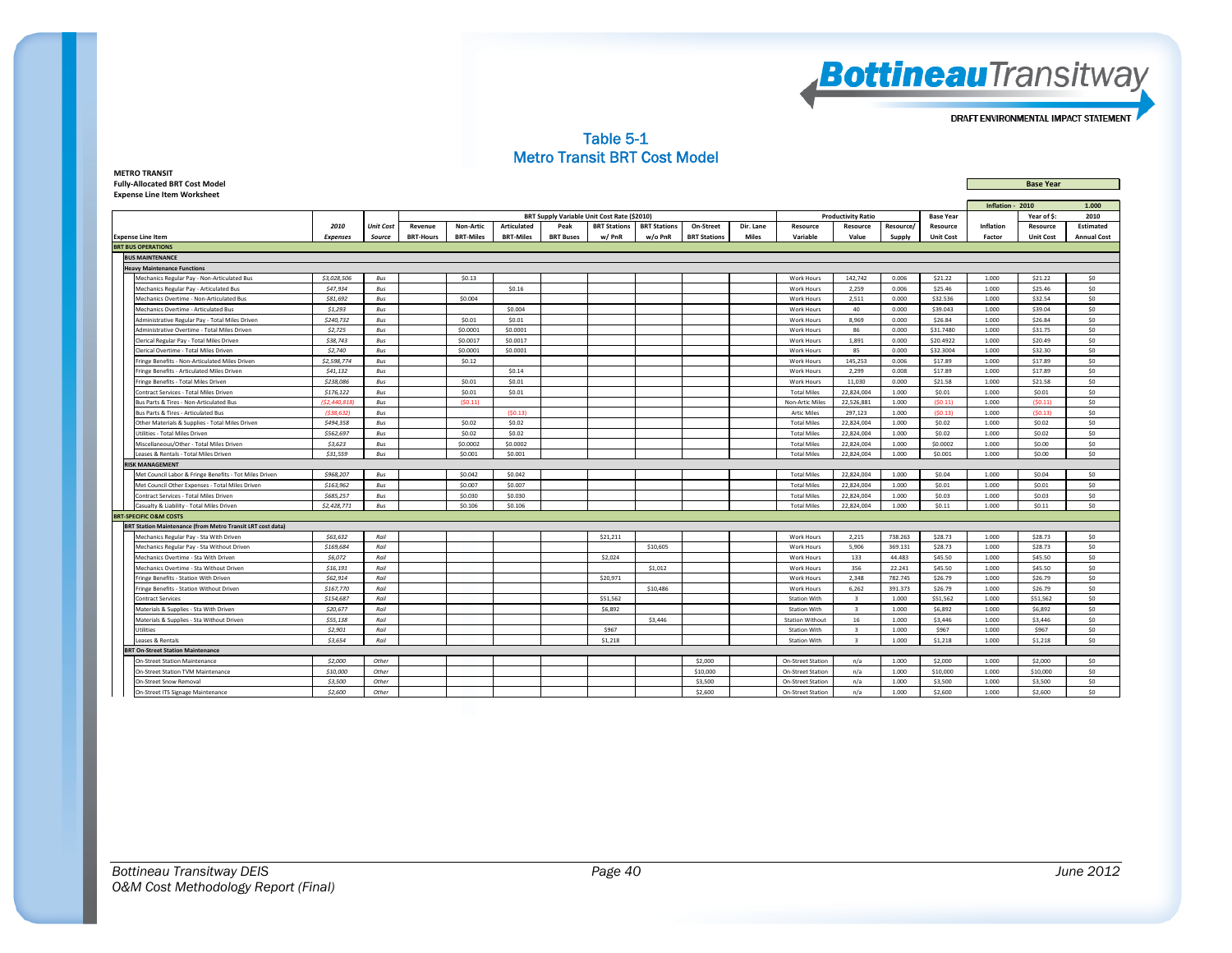

#### Table 5-1 Metro Transit BRT Cost Model

| <b>METRO TRANSIT</b>                  |                  |
|---------------------------------------|------------------|
| <b>Fully-Allocated BRT Cost Model</b> | <b>Base Year</b> |
| <b>Expense Line Item Worksheet</b>    |                  |

| EXPCHSE EINE RENT WORKSHEER                                                                                              |                 |                  |                  |                  |                  |                  |                                             |                     |                     |              |                        |                           |           |                  |                  |                                        |                    |
|--------------------------------------------------------------------------------------------------------------------------|-----------------|------------------|------------------|------------------|------------------|------------------|---------------------------------------------|---------------------|---------------------|--------------|------------------------|---------------------------|-----------|------------------|------------------|----------------------------------------|--------------------|
|                                                                                                                          |                 |                  |                  |                  |                  |                  |                                             |                     |                     |              |                        |                           |           |                  | Inflation - 2010 |                                        | 1.000              |
|                                                                                                                          |                 |                  |                  |                  |                  |                  | BRT Supply Variable Unit Cost Rate (\$2010) |                     |                     |              |                        | <b>Productivity Ratio</b> |           | <b>Base Year</b> |                  | Year of \$:                            | 2010               |
|                                                                                                                          | 2010            | <b>Unit Cost</b> | Revenue          | Non-Artic        | Articulated      | Peak             | <b>BRT Stations</b>                         | <b>BRT Stations</b> | On-Street           | Dir. Lane    | Resource               | Resource                  | Resource/ | Resource         | Inflation        | Resource                               | <b>Estimated</b>   |
| <b>Expense Line Item</b>                                                                                                 | <b>Expenses</b> | Source           | <b>BRT-Hours</b> | <b>BRT-Miles</b> | <b>BRT-Miles</b> | <b>BRT Buses</b> | w/PnR                                       | w/o PnR             | <b>BRT Stations</b> | <b>Miles</b> | Variable               | Value                     | Supply    | <b>Unit Cost</b> | Factor           | <b>Unit Cost</b>                       | <b>Annual Cost</b> |
| <b>BRT-SPECIFIC O&amp;M COSTS</b>                                                                                        |                 |                  |                  |                  |                  |                  |                                             |                     |                     |              |                        |                           |           |                  |                  |                                        |                    |
| <b>Station Utilities (from Metro Transit LRT cost data)</b>                                                              |                 |                  |                  |                  |                  |                  |                                             |                     |                     |              |                        |                           |           |                  |                  |                                        |                    |
| Utilities - Station With Driven                                                                                          | \$44,755        | Rail             |                  |                  |                  |                  | \$14,918                                    |                     |                     |              | <b>Station With</b>    | $\overline{\mathbf{z}}$   | 1.000     | \$14,918         | 1.000            | \$14,918                               | \$0                |
| Utilities - Station Without Driven                                                                                       | \$119,347       | Rail             |                  |                  |                  |                  |                                             | \$7,459             |                     |              | <b>Station Without</b> | 16                        | 1.000     | \$7,459          | 1.000            | \$7,459                                | SO.                |
| Police/Security (from Metro Transit LRT cost data)                                                                       |                 |                  |                  |                  |                  |                  |                                             |                     |                     |              |                        |                           |           |                  |                  |                                        |                    |
| Administrative Regular Pay (50%) - BRT Hr Driven                                                                         | \$699,574       | Rail/3           | \$3.35           |                  |                  |                  |                                             |                     |                     |              | <b>Work Hours</b>      | 18,718                    | 0.269     | \$12.46          | 1.000            | \$12.46                                | SO                 |
| Administrative Regular Pay (25%) - Dir. Lane Miles Driven                                                                | \$349,787       | Rail             |                  |                  |                  |                  |                                             |                     |                     | \$14,161     | <b>Work Hours</b>      | 9.359                     | 378.902   | \$37.37          | 1,000            | \$37.37                                | SO                 |
| Administrative Regular Pay (25%) - Stations Driven                                                                       | \$349,787       | Rail             |                  |                  |                  |                  | \$18,410                                    | \$18,410            |                     |              | Work Hours             | 9,359                     | 492.572   | \$37.37          | 1,000            | \$37.37                                | SO                 |
| Administrative Overtime (50%) - BRT Hr Driven                                                                            | \$57,848        | Rail/3           | \$0.28           |                  |                  |                  |                                             |                     |                     |              | <b>Work Hours</b>      | 1.264                     | 0.018     | \$15.25          | 1,000            | \$15.25                                | SO                 |
| Administrative Overtime (25%) - Dir. Lane Miles Driven                                                                   | \$28.924        | Rail             |                  |                  |                  |                  |                                             |                     |                     | \$1,171      | <b>Work Hours</b>      | 632                       | 25.594    | \$45.75          | 1,000            | \$45.75                                | SO                 |
| Administrative Overtime (25%) - Stations Driven                                                                          | \$28,924        | Rail             |                  |                  |                  |                  | \$1.522                                     | \$1,522             |                     |              | Work Hours             | 632                       | 33.272    | \$45.75          | 1,000            | \$45.75                                | SO                 |
| Fringe Benefits - BRT Hour Driven                                                                                        | \$373,332       | Rail/3           | \$1.79           |                  |                  |                  |                                             |                     |                     |              | Work Hours             | 19.982                    | 0.287     | \$6.23           | 1,000            | \$6.23                                 | \$0                |
| Fringe Benefits - Dir. Lane Miles Driven                                                                                 | \$186,666       | Rail             |                  |                  |                  |                  |                                             |                     |                     | \$7,557      | Dir. Lane Miles        | 9,991                     | 404.496   | \$18.68          | 1.000            | \$18.68                                | \$0                |
| Fringe Benefits - Stations Driven                                                                                        | \$186,666       | Rail             |                  |                  |                  |                  | \$9,825                                     | \$9,825             |                     |              | <b>Work Hours</b>      | 9,991                     | 525.845   | \$18.68          | 1.000            | \$18.68                                | \$0                |
| Contract Services (50%) - BRT Hours Driven                                                                               | \$31,165        | Rail/3           | \$0.15           |                  |                  |                  |                                             |                     |                     |              | <b>BRT Hours</b>       | 69.586                    | 1.000     | \$0.15           | 1,000            | \$0.15                                 | \$0                |
| Contract Services (25%) - Dir. Lane Miles Driven                                                                         | \$15,583        | Rail             |                  |                  |                  |                  |                                             |                     |                     | \$631        | Dir. Lane Miles        | 25                        | 1.000     | \$630.87         | 1.000            | S631                                   | \$0                |
| Contract Services (25%) - Stations Driven                                                                                | \$15,583        | Rail             |                  |                  |                  |                  | \$820                                       | \$820               |                     |              | Stations               | 19                        | 1.000     | \$820            | 1.000            | \$820                                  | \$0                |
| Materials & Supplies (50%) - BRT Hours Driven                                                                            | \$16,688        | Rail/3           | \$0.08           |                  |                  |                  |                                             |                     |                     |              | <b>BRT Hours</b>       | 69,586                    | 1.000     | \$0.08           | 1,000            | \$0.08                                 | \$0                |
| Materials & Supplies (25%) - Dir. Lane Miles Driven                                                                      | \$8,344         | Rail             |                  |                  |                  |                  |                                             |                     |                     | \$338        | Dir. Lane Miles        | 25                        | 1.000     | \$337.81         | 1,000            | \$338                                  | \$0                |
| Materials & Supplies (25%) - Stations Driven                                                                             | \$8,344         | Rail             |                  |                  |                  |                  | \$439                                       | \$439               |                     |              | <b>Stations</b>        | 19                        | 1.000     | S439             | 1,000            | \$439                                  | \$0                |
| Miscellaneous/Other                                                                                                      | \$8,559         | Rail/3           | \$0.04           |                  |                  |                  |                                             |                     |                     |              | <b>BRT Hours</b>       | 69,586                    | 1.000     | \$0.04           | 1.000            | \$0.04                                 | \$0                |
| <b>BRT Guideway Maintenance (from AA assumptions)</b>                                                                    |                 |                  |                  |                  |                  |                  |                                             |                     |                     |              |                        |                           |           |                  |                  |                                        |                    |
| <b>Contract Services?</b>                                                                                                | n/a             | Other            |                  |                  |                  |                  |                                             |                     |                     | \$15,000     | Dir. Lane Miles        | n/a                       | 1.000     | \$15,000         | 1.000            | \$15,000                               | SO                 |
| TOTALS                                                                                                                   |                 |                  | \$66.56          | \$2.99           | \$3.47           | \$32,570         | \$150,780                                   | \$64,024            | \$18,100            | \$38,858     |                        |                           |           |                  |                  |                                        | \$0                |
| 2010 Resource Variable Values                                                                                            |                 |                  | n/a              | n/a              | n/a              | n/a              | n/a                                         | n/a                 | n/a                 | n/a          |                        |                           |           |                  |                  | <b>BRT Revenue Hour</b>                | $\overline{0}$     |
| Notes:                                                                                                                   |                 |                  |                  |                  |                  |                  |                                             |                     |                     |              |                        |                           |           |                  |                  | <b>BRT Revenue Miles - Non-Artio</b>   | $\overline{0}$     |
| 1. Select articulated bus-related expenses reflect 20% additional cost over non-articulated buses.                       |                 |                  |                  |                  |                  |                  |                                             |                     |                     |              |                        |                           |           |                  |                  | <b>BRT Revenue Miles - Articulated</b> | $\overline{0}$     |
| 2 BRT Station Maintenance costs reflect Metro Transit LRT station unit costs.                                            |                 |                  |                  |                  |                  |                  |                                             |                     |                     |              |                        |                           |           |                  |                  | BRT Peak Buses (Non-Artic + Artic      | $\Omega$           |
| 3. BRT On-Street Maintenance costs consistent with unit costs used in Metro Transit Arterial Transitway Corridors Study. |                 |                  |                  |                  |                  |                  |                                             |                     |                     |              |                        |                           |           |                  |                  | <b>BRT Stations w/ Pnl</b>             | $\overline{0}$     |
| 4. BRT guideway maintenance unit cost consistent with prior Bottineau Alternatives Analysis assumptions.                 |                 |                  |                  |                  |                  |                  |                                             |                     |                     |              |                        |                           |           |                  |                  | BRT Stations w/o Pm                    | $\Omega$           |
|                                                                                                                          |                 |                  |                  |                  |                  |                  |                                             |                     |                     |              |                        |                           |           |                  |                  | On-Street BRT Station                  | $\Omega$           |
|                                                                                                                          |                 |                  |                  |                  |                  |                  |                                             |                     |                     |              |                        |                           |           |                  |                  | <b>BRT Dir. Lane Miles</b>             | $\circ$            |
|                                                                                                                          |                 |                  |                  |                  |                  |                  |                                             |                     |                     |              |                        |                           |           |                  |                  |                                        |                    |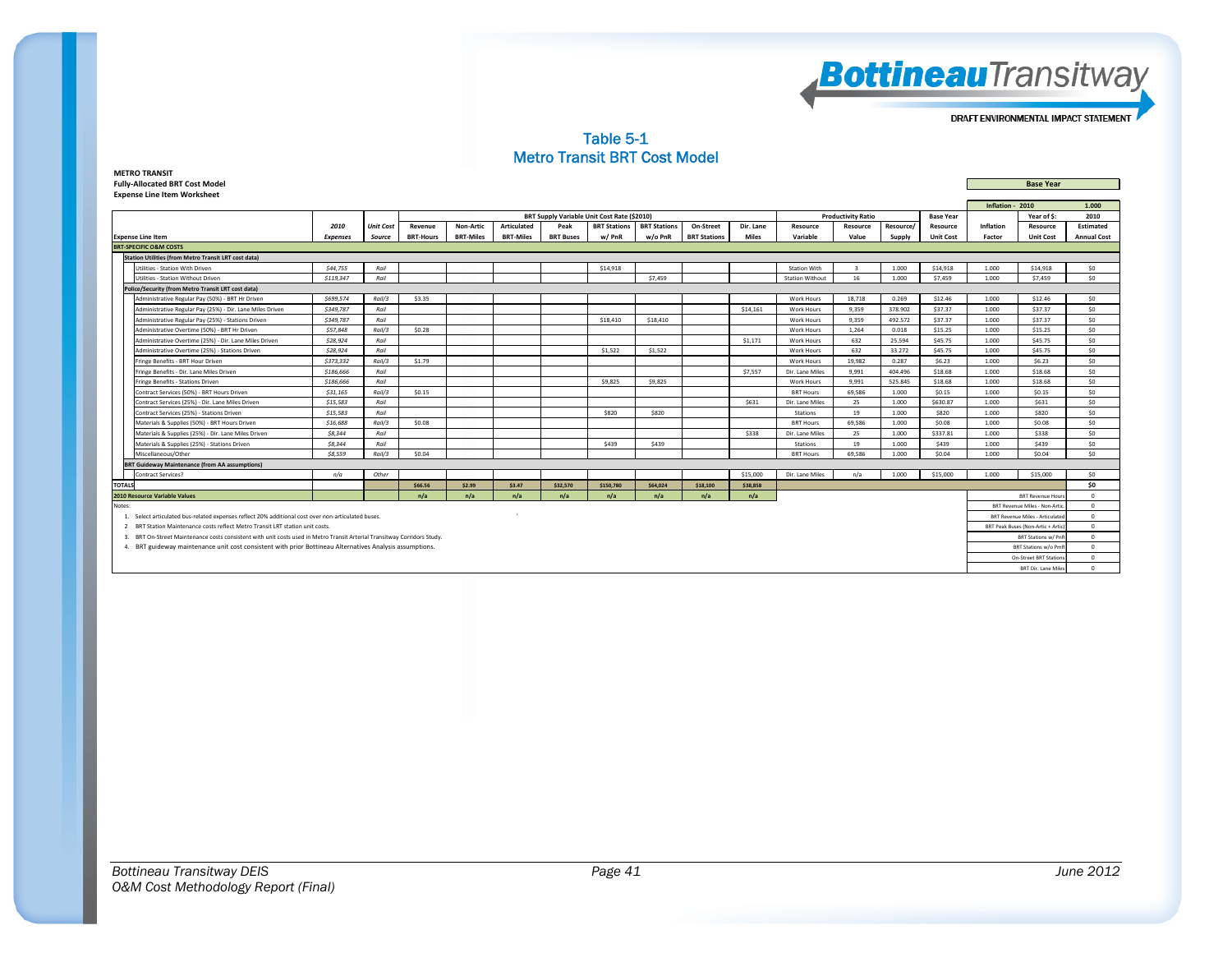

**Bottineau**Transitway

## 6.0 MAPLE GROVE TRANSIT FIXED-ROUTE O&M COST METHODOLOGY

The City of Maple Grove established Maple Grove Transit (MGT) in June 1990 under the Replacement Transit Service Demonstration legislation. The City contracts with transit companies to operate the services, while the City's Transit Administrator is responsible for transit planning, administration, customer service and marketing. MGT has an eight-member Transit Commission to provide input into the operation and planning of the system. MGT's bus system provides commuter express service to and from Minneapolis with six routes operated by Metro Transit that serve five park-and-rides, and two suburban local fixed routes operated by Midwest Paratransit.

The Maple Grove Transit bus O&M cost model is based on actual 2010 allocated bus expenses and service statistics that were provided by the City of Maple Grove for use in this study. Specific cost and service information provided was as follows:

- Maple Grove Transit, 2010 NTD Reporting Forms to Met Council, Revision\_1; and
- Midwest Paratransit, 2010 NTD Summary Report, Routes 787 and 788.

The O&M cost model was calibrated with costs provided by Maple Grove Transit and service statistics provided by Met Council.

### 6.1 Key Supply Variables

After collection of financial and service data, development of the spreadsheet cost model proceeded with the selection of key driving supply variables for the existing fixed-route system. Variables selected for each service provider were:

- Annual Revenue Bus-Hours: The total hours that vehicles travel over the entire fiscal year. Total bushours includes layover, schedule recovery, and deadhead time
- Annual Revenue Bus-Miles: The miles that vehicles travel over the entire fiscal year. Total bus-miles includes layover, schedule recovery, and deadhead mileage
- Peak Buses: The maximum number of passenger service vehicles actually operated simultaneously on an average weekday.

Table 6-1 shows the key supply variables and values used to represent the model's base year (FY 2010) inputs.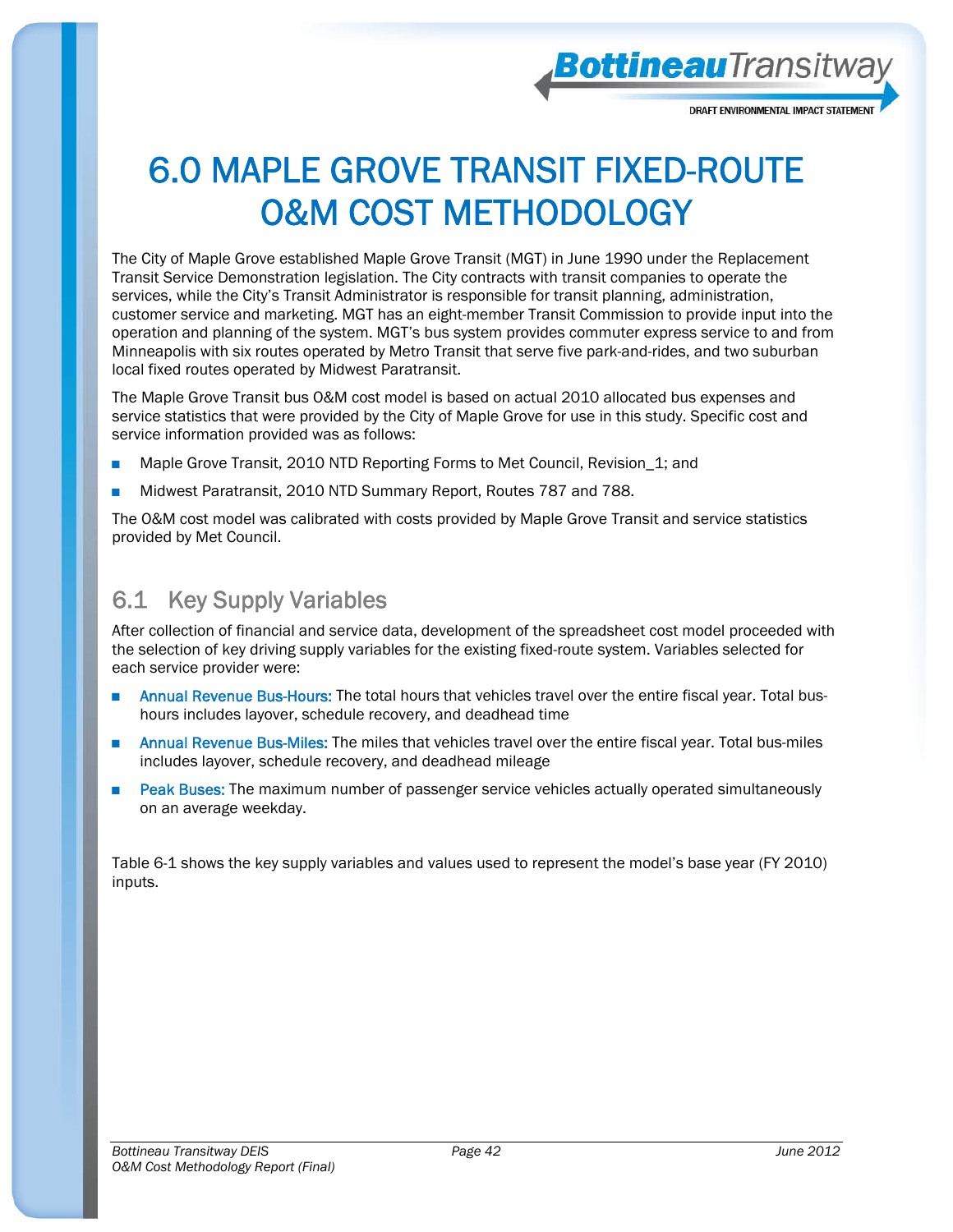

#### Table 6-1 Maple Grove Transit Fixed-Route Cost Model Supply Variable Inputs

| <b>Purchased Transportation - Metro Transit</b>            |                   |  |  |  |  |  |  |  |  |  |  |  |
|------------------------------------------------------------|-------------------|--|--|--|--|--|--|--|--|--|--|--|
| Annual Revenue MT Bus-Hours<br>Annual Revenue MT Bus-Miles | 18,291<br>432,302 |  |  |  |  |  |  |  |  |  |  |  |
| <b>MT Peak Buses</b>                                       | 28                |  |  |  |  |  |  |  |  |  |  |  |
| <b>Purchased Transportation - Midwest Paratransit</b>      |                   |  |  |  |  |  |  |  |  |  |  |  |
| Annual Rev. MP Vehicle-Hours                               | 982               |  |  |  |  |  |  |  |  |  |  |  |
| Annual Rev. MP Vehicle-Miles                               | 10,748            |  |  |  |  |  |  |  |  |  |  |  |
| <b>MP Peak Vehicles</b>                                    |                   |  |  |  |  |  |  |  |  |  |  |  |

#### 6.2 Line Item Expenses

After selecting the key supply variables, the next step in model development was to record Maple Grove Metro Transit's fixed-route expenses as a series of line items. Because the financial information was in an aggregated format, so is the Line Item Detail. After the line items were established, each one was assigned a key supply variable as its most relevant cost driver, unit costs and productivity ratios were calculated.

Cost data provided by Maple Grove Transit breaks fixed-route O&M costs into the following categories:

#### **Purchased Transportation - Metro Transit**

- Vehicle Operations
- Vehicle Maintenance
- Maple Grove Transit Administration

#### **Purchased Transportation - Midwest Paratransit**

- Vehicle Operations
- Vehicle Maintenance
- Maple Grove Transit Administration

#### **Non-Vehicle Maintenance**

Maple Grove Transit's cost information did not separate labor and non-labor expenses within the categories.

Table 6-2 summarizes the dollar impact that each of the fixed-route model's key supply variables has on the calibration (base year) system. The unit costs in this table reflect the dollar amount the model will adjust for each added or deleted unit of a supply variable – the incremental change from the calibration fixed-route system. In other words, for each Metro Transit bus-mile added, the model will increase its total estimate by \$0.46; for each Midwest Paratransit vehicle-hour deleted, the model will subtract \$0.38 from its estimate, and so forth.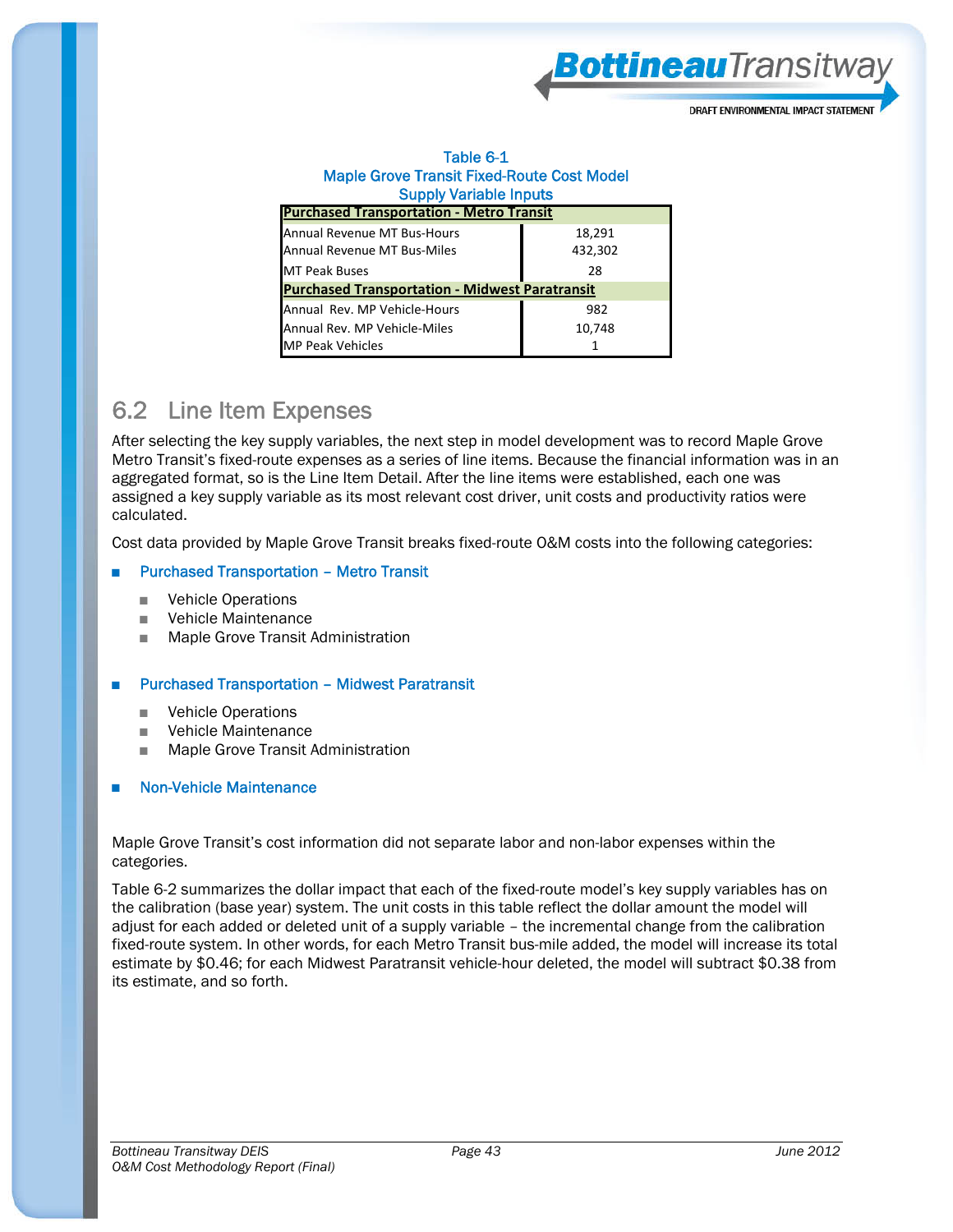

#### Table 6-2 Maple Grove Transit Fixed-Route Cost Model Supply Variable Impacts for the 2010 Calibration Bus System (in 2010 dollars)

|                                 | <b>Share of Total O&amp;M Cost</b> |            |                  |
|---------------------------------|------------------------------------|------------|------------------|
| <b>Key Supply Variable</b>      | Dollar Amount                      | Percentage | <b>Unit Cost</b> |
|                                 |                                    |            |                  |
| <b>Metro Transit</b>            |                                    |            |                  |
| Annual Revenue MT Bus-Hours     | \$2,634,961                        | 81%        | \$144.06         |
| Annual Revenue MT Bus-Miles     | \$198,330                          | 6%         | \$0.46           |
| <b>MT Peak Buses</b>            | $\overline{$}306,852$              | 9%         | \$10,959         |
| <b>Midwest Paratransit</b>      |                                    |            |                  |
| Annual Revenue MP Vehicle-Hours | \$95,811                           | 3%         | \$97.57          |
| Annual Revenue MP Vehicle-Miles | \$4,065                            | 0.13%      | \$0.38           |
| <b>MP Peak Vehicles</b>         | \$10,959                           | 0%         | \$10,959         |
| Total                           | \$3,250,978                        | 100.00%    |                  |

Table 6-3 presents the Maple Grove Transit fixed-route O&M cost model worksheet for the 2010 base year (that has not been inflated to 2011 dollars).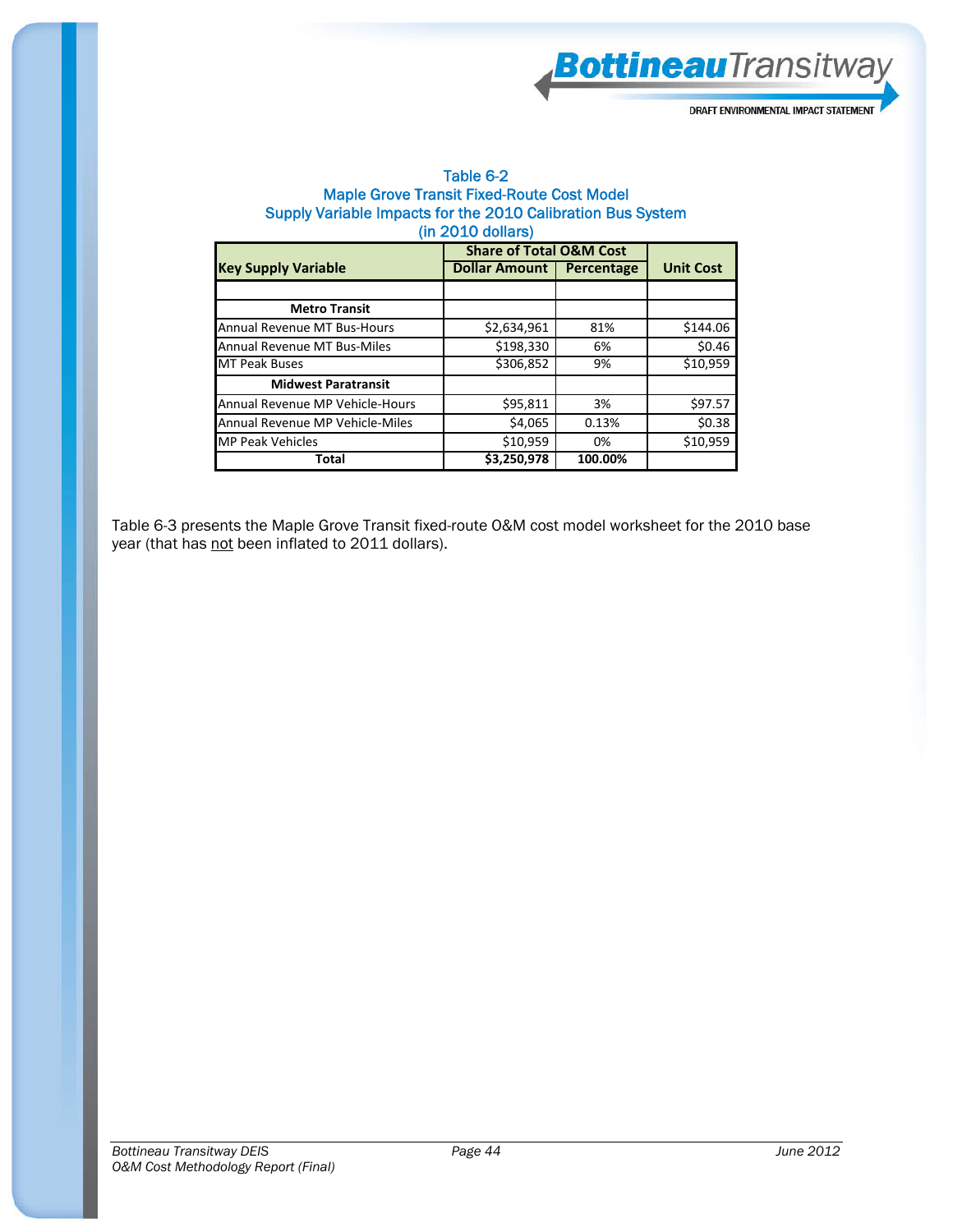

#### Table 6-3 Maple Grove Transit Fixed-Route Cost Model

**Maple Grove Transit Bottineau Corridor Project O&M Cost Model Base Year BUS LINE ITEMM DETAIL** 

| <b>BUS LINE ITEM DETAIL</b>                     |                 |                  |                  |                  |                  |                                             |                  |                |                |                                               |          |           |                  |                  |                      |                    |
|-------------------------------------------------|-----------------|------------------|------------------|------------------|------------------|---------------------------------------------|------------------|----------------|----------------|-----------------------------------------------|----------|-----------|------------------|------------------|----------------------|--------------------|
|                                                 |                 |                  |                  |                  |                  |                                             |                  |                |                |                                               |          |           |                  | Inflation - 2010 |                      | 1.000              |
|                                                 | 2010            | Existing         | New              |                  |                  | Bus Supply Variable Unit Cost Rate (\$2010) |                  |                |                | <b>Productivity Ratio</b><br><b>Base Year</b> |          |           |                  |                  | Year of \$:          | 2010               |
|                                                 | <b>Bus</b>      | <b>Unit Cost</b> | <b>Unit Cost</b> | <b>MT Total</b>  | <b>MP Total</b>  | <b>MT Total</b>                             | <b>MP Total</b>  | <b>MT Peak</b> | <b>MP Peak</b> | Resource                                      | Resource | Resource/ | Resource         | Inflation        | Resource             | Estimated          |
| <b>Expense Line Item</b>                        | <b>Expenses</b> | <b>Adjusted</b>  | Added            | <b>Bus Hours</b> | <b>Veh Hours</b> | <b>Bus Miles</b>                            | <b>Veh Miles</b> | Buses          | Vehicles       | Variable                                      | Value    | Supply    | <b>Unit Cost</b> | Factor           | <b>Unit Cost</b>     | <b>Annual Cost</b> |
| <b>PURCHASED TRANSPORTATION - METRO TRANSIT</b> |                 |                  |                  |                  |                  |                                             |                  |                |                |                                               |          |           |                  |                  |                      |                    |
| <b>VEHICLE OPERATION</b>                        | \$2,634,961     |                  |                  | \$79.94          |                  |                                             |                  |                |                | <b>MT Hours</b>                               | 32,961   | 1.000     | \$79.94          | 1.000            | \$79.94              | \$2,634,961        |
| <b>VEHICLE MAINTENANCE</b>                      | \$198,330       |                  |                  |                  |                  | \$0.22                                      |                  |                |                | <b>MT Miles</b>                               | 889,818  | 1.000     | \$0.22           | 1.000            | \$0.22               | \$198,330          |
| MAPLE GROVE TRANSIT ADMINISTRATION              | \$144.541       |                  |                  |                  |                  |                                             |                  | \$5.162        |                | <b>MT Peak Buses</b>                          | 28       | 1.0       | \$5.162          | 1.000            | \$5,162              | \$144,541          |
| PURCHASED TRANSPORTATION - MIDWEST PARATRANSIT  |                 |                  |                  |                  |                  |                                             |                  |                |                |                                               |          |           |                  |                  |                      |                    |
| <b>VEHICLE OPERATION</b>                        | \$95,811        |                  |                  |                  | \$88.34          |                                             |                  |                |                | <b>MP Hours</b>                               | 1,085    | 1.000     | \$88.34          | 1.000            | \$88.34              | \$95,811           |
| <b>VEHICLE MAINTENANCE</b>                      | \$4,065         |                  |                  |                  |                  |                                             | \$1.00           |                |                | <b>MP Miles</b>                               | 4,064    | 1.000     | \$1.00           | 1.000            | \$1.00               | \$4,065            |
| MAPLE GROVE TRANSIT ADMINISTRATION              | \$10,324        |                  |                  |                  |                  |                                             |                  |                |                | \$5,162 MP Peak Vehicles                      |          | 1.000     | \$5.162          | 1.000            | \$5,162.17           | \$10,324           |
| <b>NON-VEHICLE MAINTENANCE</b>                  |                 |                  |                  |                  |                  |                                             |                  |                |                |                                               |          |           |                  |                  |                      |                    |
| MAPLE GROVE TRANSIT - MT Peak Bus driven        | \$152,083       |                  |                  |                  |                  |                                             |                  | \$5,432        |                | <b>MT Peak Buses</b>                          | 28       | 1.0       | \$5,432          | 1.000            | \$5,431.53           | \$152,083          |
| MAPLE GROVE TRANSIT - MP Peak Vehicle driven    | \$10,863        |                  |                  |                  |                  |                                             |                  |                |                | \$5,432 MP Peak Vehicles                      |          | 1.000     | \$5,432          | 1.000            | \$5,431.53           | \$10,863           |
| <b>TOTALS</b>                                   | \$3,250,978     |                  |                  | \$79.94          | \$88.34          | \$0.22                                      | \$1.00           | \$10,594       | \$10,594       |                                               |          |           |                  |                  |                      | \$3,250,978        |
| <b>2010 Resource Variable Values</b>            |                 |                  |                  | 32,961           | 1.085            | 889,818                                     | 4,064            | 28             | -2             |                                               |          |           |                  |                  | MT Hours             | 32,961             |
|                                                 |                 |                  |                  |                  |                  |                                             |                  |                |                |                                               |          |           |                  |                  | <b>MP Hours</b>      | 1,085              |
|                                                 |                 |                  |                  |                  |                  |                                             |                  |                |                |                                               |          |           |                  |                  | MT Miles             | 889,818            |
|                                                 |                 |                  |                  |                  |                  |                                             |                  |                |                |                                               |          |           |                  |                  | <b>MP Miles</b>      | 4,064              |
|                                                 |                 |                  |                  |                  |                  |                                             |                  |                |                |                                               |          |           |                  |                  | <b>MT Peak Buses</b> | 28                 |
|                                                 |                 |                  |                  |                  |                  |                                             |                  |                |                |                                               |          |           |                  |                  | MP Peak Veh          |                    |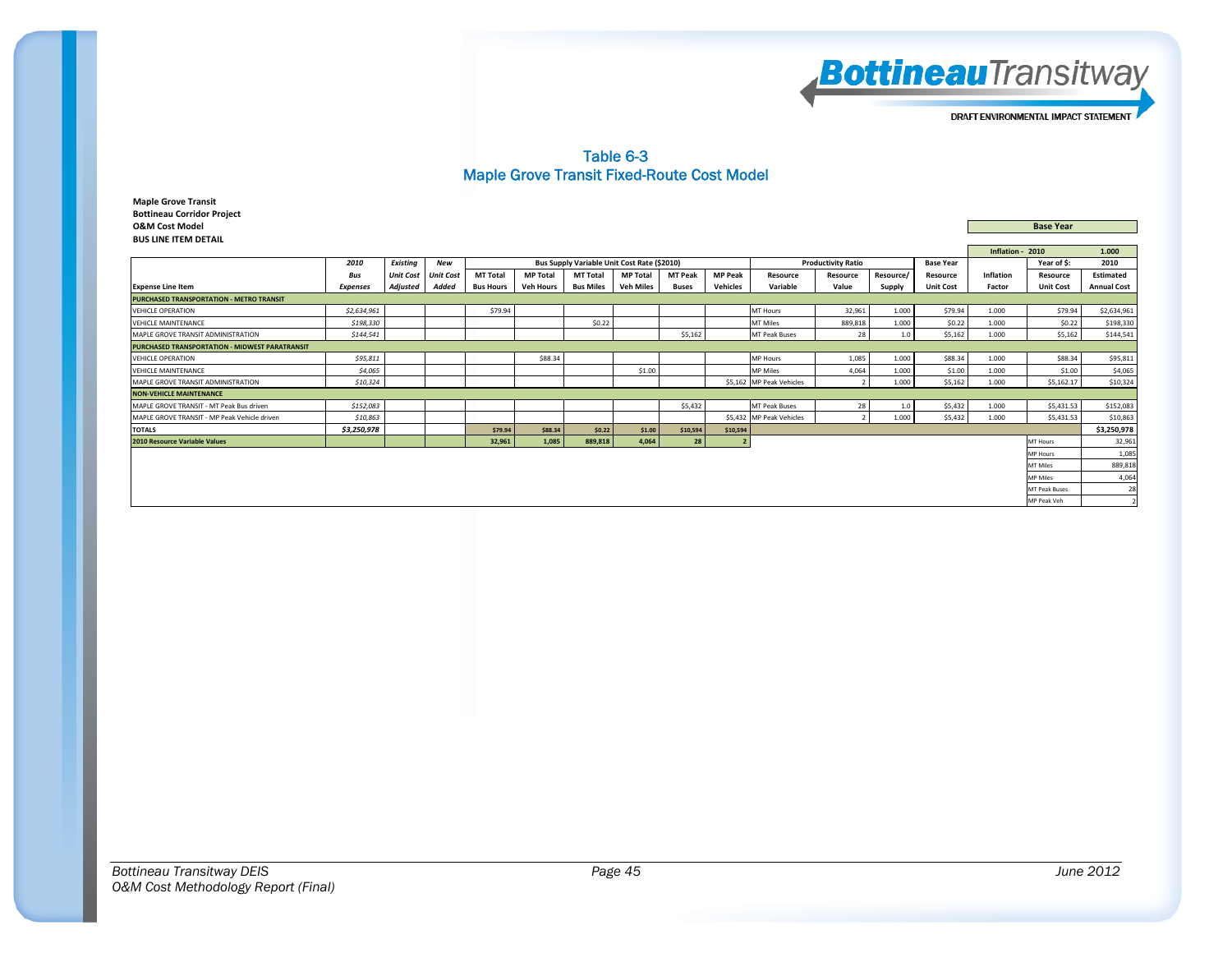

**Bottineau**Transitway

### 7.0 MET COUNCIL-FUNDED BUS O&M COST **METHODOLOGY**

The Metropolitan (Met) Council is the regional planning agency serving the Twin Cities seven-county metropolitan area. Among the essential services the Council is responsible for is the largest transit system in the region, Metro Transit. Prior sections of this report have described O&M cost models for Metro Transit and Maple Grove Transit, two of the agencies that operate on behalf of Met Council. This section documents the O&M cost model for six additional bus routes that operate in the Bottineau Corridor and are funded by Met Council:

- 705
- 716
- 717
- 721
- 722
- 723

These bus routes operate by contract, in primarily suburban environments, and are more heavily subsidized by Met Council than the fixed-route bus services provided by Metro Transit and Maple Grove Transit.

The O&M cost model for Met Council-funded route is based on actual 2010 expenses and service statistics that were provided by the Council in the form of an untitled spreadsheet (transmitted electronically as "Bus Book3") for use in this study. Operating data provided are at the route level and include total annual revenue-miles, total annual revenue-hours, total annual in-service hours and maximum vehicle requirements. Financial data are also by route and include annual operating expenses for vehicle operations, vehicle maintenance, non-vehicle maintenance and general administration.

#### 7.1 Key Supply Variables

After collection of financial and service data, development of the spreadsheet cost model proceeded with the selection of key driving supply variables for the existing Council-funded routes. Variables selected for each service provider were:

- Annual Revenue Vehicle-Hours: The hours that vehicles travel while in revenue service over the entire fiscal year. Revenue bus-hours include layover and schedule recovery but exclude time for deadhead, operator training and maintenance testing.
- Annual Revenue Vehicle-Miles: The miles that vehicles travel while in revenue service over the entire fiscal year. Revenue bus-miles include layover and schedule recovery but exclude miles for deadhead, operator training and maintenance testing.
- Peak Vehicles: The maximum number of passenger service vehicles actually operated simultaneously on an average weekday.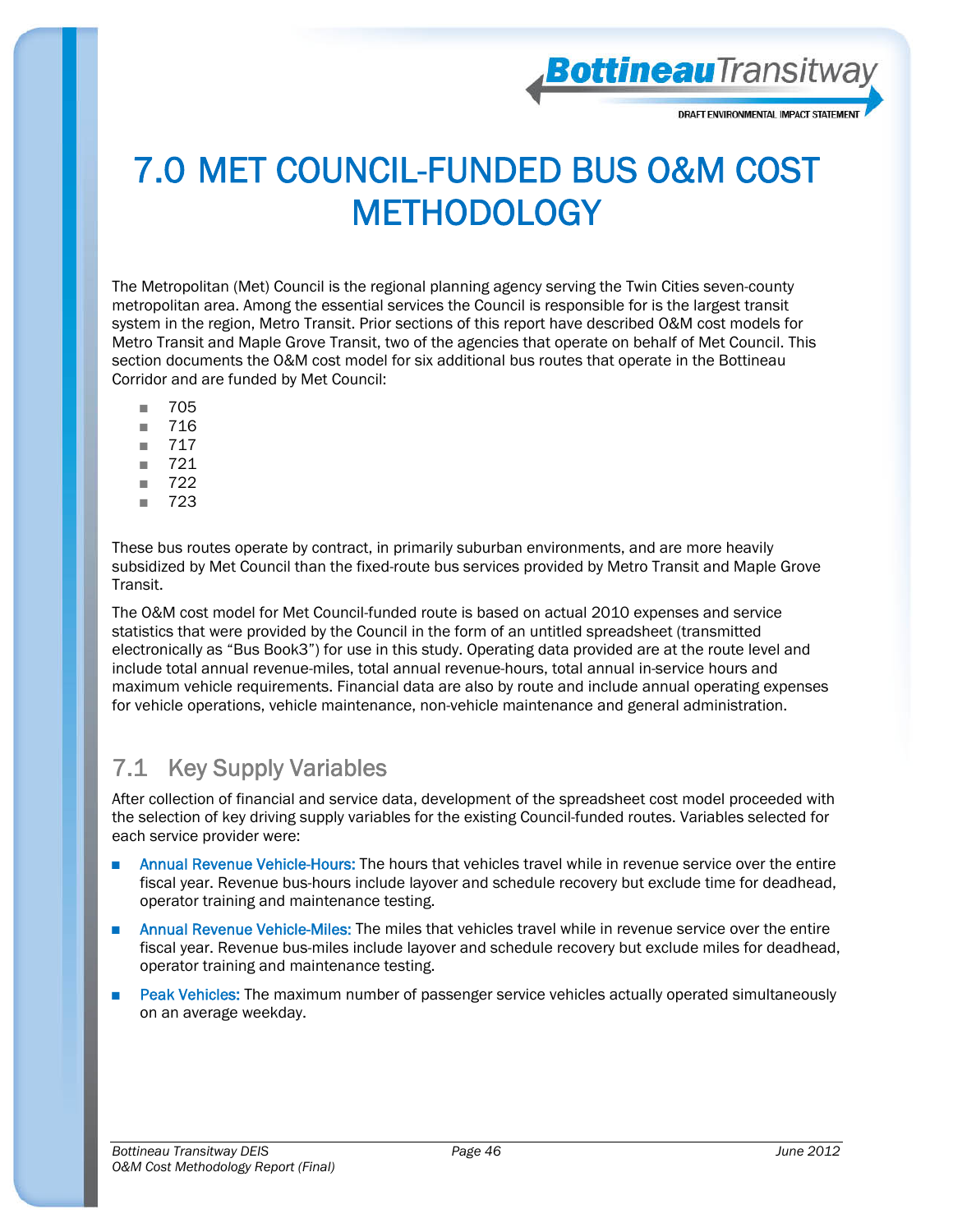BottineauTransitway

Table 7-1 shows the key supply variables and values used to represent the model's base year (FY 2010) inputs.

#### Table 7-1 Met Council-Funded Routes Cost Model Supply Variable Inputs

| <b>Met Council-Funded Routes</b> |         |
|----------------------------------|---------|
| <b>Total Annual Bus-Hours</b>    | 31,183  |
| Total Annual Bus-Miles           | 429.892 |
| <b>Peak Buses</b>                | 14      |

#### 7.2 Line Item Expenses

After selecting the key supply variables, the next step in model development was to record Met Councilfunded route expenses as a series of line items. Because the financial information was in an aggregated format, so is the Line Item Detail. After the line items were established, each one was assigned a key supply variable as its most relevant cost driver. Unit costs and productivity ratios were then calculated.

Cost data provided by Met Council breaks annual O&M costs for the relevant routes into the following categories:

- Vehicle Operations
- Vehicle Maintenance
- Non-Vehicle Maintenance
- General Administration

Met Council's cost information did not separate labor and non-labor expenses within the categories.

Table 7-2 summarizes the dollar impact that each of the model's key supply variables has on the calibration (base year) system. The unit costs in this table reflect the dollar amount the model will adjust for each added or deleted unit of a supply variable – the incremental change from the calibration fixedroute system. In other words, for each revenue bus-mile added, the model will increase its total estimate by \$0.78; for each revenue vehicle-hour deleted, the model will subtract \$34.09 from its estimate, and so forth.

#### Table 7-2 Met Council-Funded Routes Cost Model Supply Variable Impacts for the 2010 Calibration Bus System (in 2010 dollars)

|                                    | <b>Share of Total O&amp;M Cost</b> |            |                  |
|------------------------------------|------------------------------------|------------|------------------|
| <b>Key Supply Variable</b>         | <b>Dollar Amount</b>               | Percentage | <b>Unit Cost</b> |
| Total Annual Vehicle Revenue-Hours | \$1,062,995                        | 57%        | \$34.09          |
| Total Annual Vehicle Revenue-Miles | \$333,672                          | 18%        | \$0.78           |
| Peak Vehicles                      | \$477,466                          | 25%        | \$34,105         |
| Total                              | \$1,874,133                        | 100%       |                  |

Table 7-3 presents the Met Council-funded routes O&M cost model worksheet for the 2010 base year (that has not been inflated to 2011 dollars).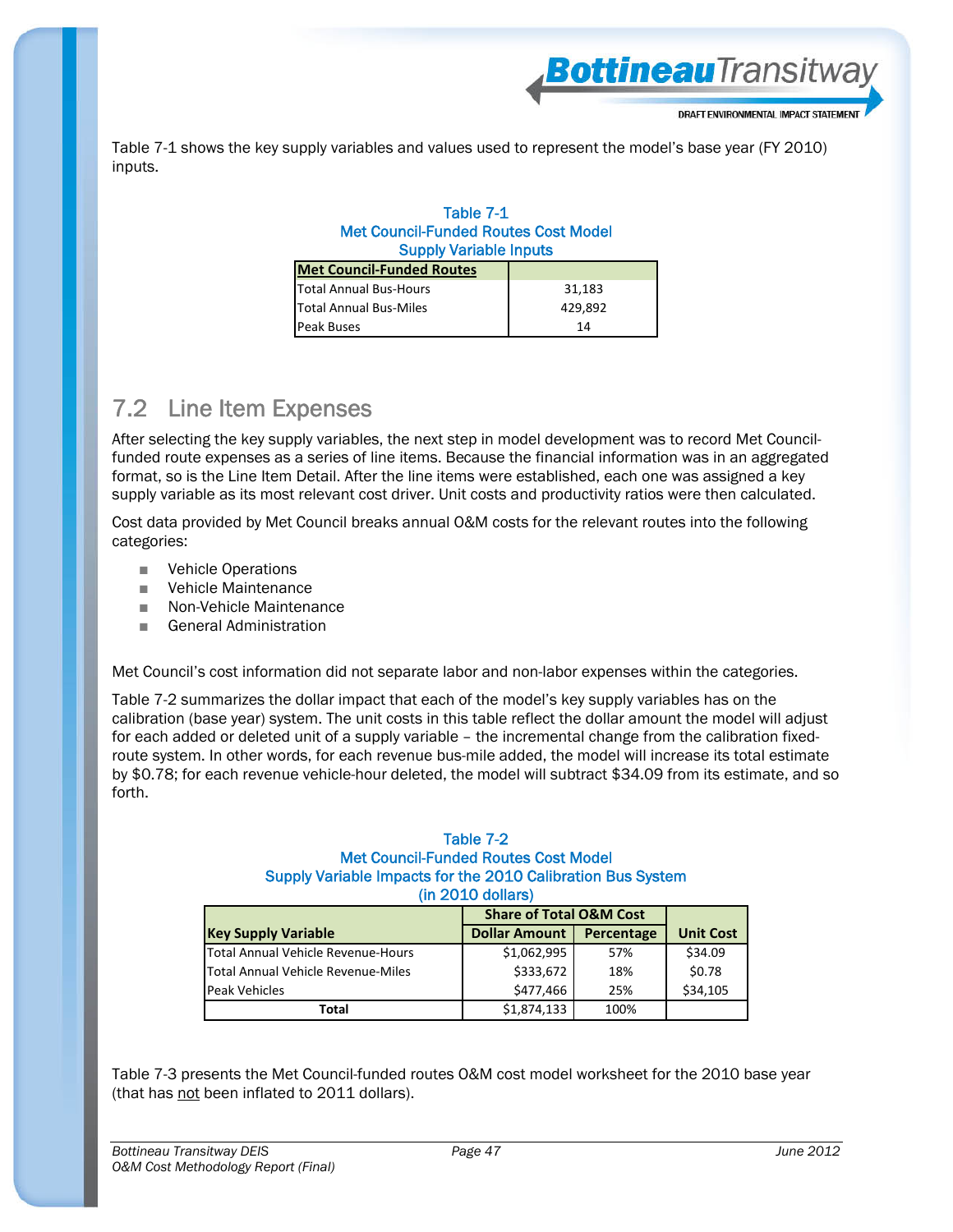

#### Table 7-3 Met Council-Funded Routes Cost Model

**Met Council‐Funded Routes Bottineau Corridor Project O&M Cost Model Base Year BUS LINE ITEM DETAIL**

|                                      |             |          |                       |                  |                                     |          | Inflation - 2010       |                           | 1.000     |                  |           |                  |                    |  |  |
|--------------------------------------|-------------|----------|-----------------------|------------------|-------------------------------------|----------|------------------------|---------------------------|-----------|------------------|-----------|------------------|--------------------|--|--|
|                                      | 2010        | Existina | New                   |                  | Supply Variable Unit Costs (\$2010) |          |                        | <b>Productivity Ratio</b> |           | <b>Base Year</b> |           | Year of \$:      | 2010               |  |  |
|                                      | Bus         |          | Unit Cost   Unit Cost | Revenue          | Revenue                             | Peak     | Resource               | Resource                  | Resource/ | Resource         | Inflation | Resource         | Estimated          |  |  |
| <b>Expense Line Item</b>             | Expenses    | Adjusted | Added                 | <b>Veh-Hours</b> | <b>Veh-Miles</b>                    | Vehicles | Variable               | Value                     | Supply    | <b>Unit Cost</b> | Factor    | <b>Unit Cost</b> | <b>Annual Cost</b> |  |  |
| <b>VEHICLE OPERATION</b>             | \$1,062,995 |          |                       | \$34.09          |                                     |          | Revenue Hours          | 31,183                    | 1.000     | \$34.09          | 1.000     | \$34.09          | \$1,062,995        |  |  |
| <b>VEHICLE MAINTENANCE</b>           | \$333,672   |          |                       |                  | \$0.78                              |          | <b>Revenue Miles</b>   | 429,892                   | 1.000     | \$0.78           | 1.000     | \$0.78           | \$333,672          |  |  |
| NON-VEHICLE MAINTENANCE              | \$5,573     |          |                       |                  |                                     |          | \$398.10 Peak Vehicles |                           | 1.000     | \$398.10         | 1.000     | \$398.10         | \$5,573            |  |  |
| <b>GENERAL ADMINISTRATION</b>        | \$471,893   |          |                       |                  |                                     |          | \$33,707 Peak Vehicles |                           | 1.000     | \$33,707         | 1.000     | \$33,707         | \$471,893          |  |  |
| <b>TOTALS</b>                        | \$1,874,133 |          |                       | \$34.09          | \$0.78                              | \$34,105 |                        |                           |           |                  |           |                  | \$1,874,133        |  |  |
| <b>2010 Resource Variable Values</b> |             |          |                       | 31,183           | 429,892                             | 14       |                        |                           |           |                  |           | Veh-Hours        | 31,183             |  |  |
|                                      |             |          |                       |                  |                                     |          | Veh-Miles              |                           |           |                  |           |                  |                    |  |  |
|                                      |             |          |                       |                  |                                     |          |                        |                           |           | Peak Vehicles    | 14        |                  |                    |  |  |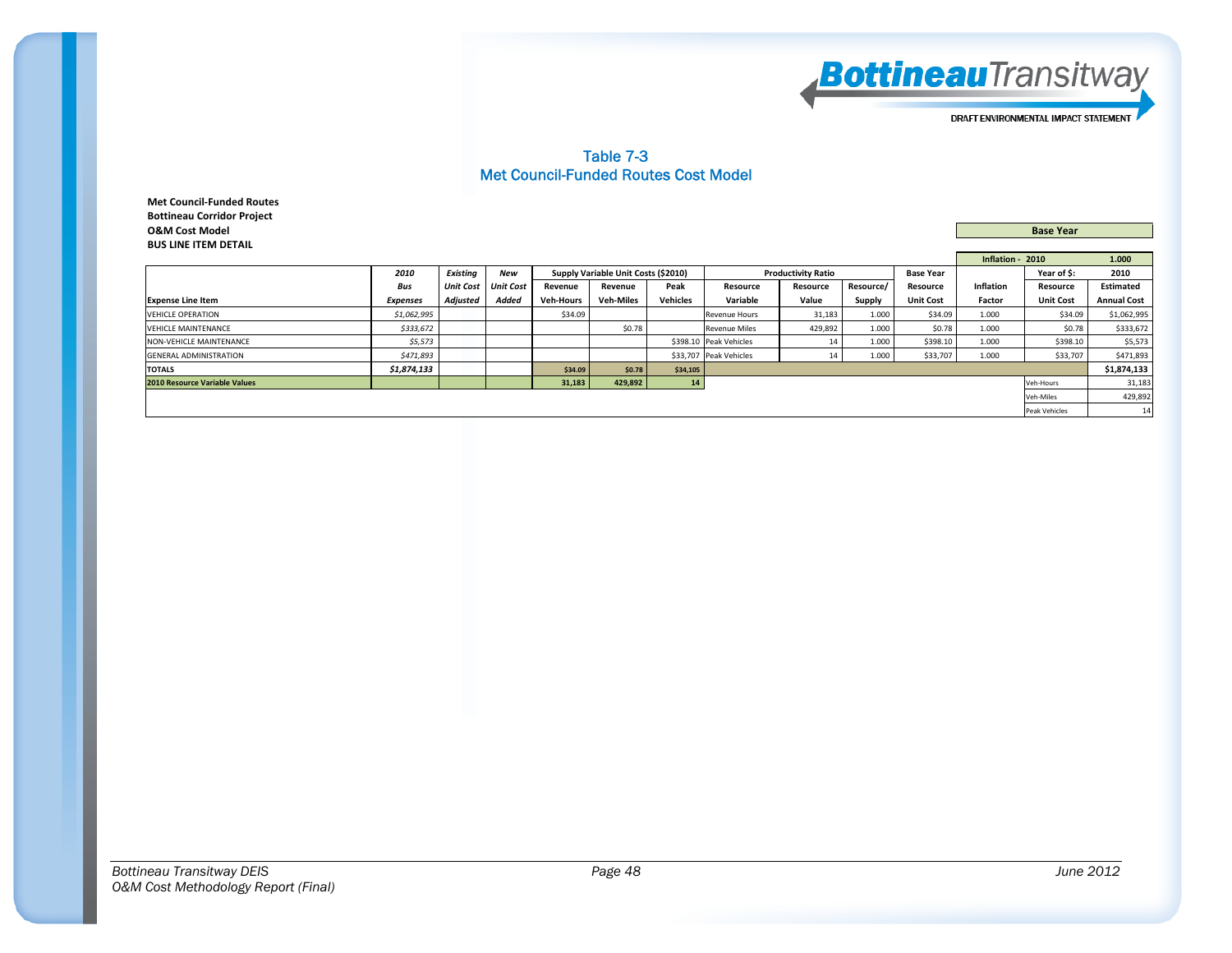

APPENDIX A: METRO TRANSIT 2010 ACTUAL EXPENSES ALLOCATED BY MODE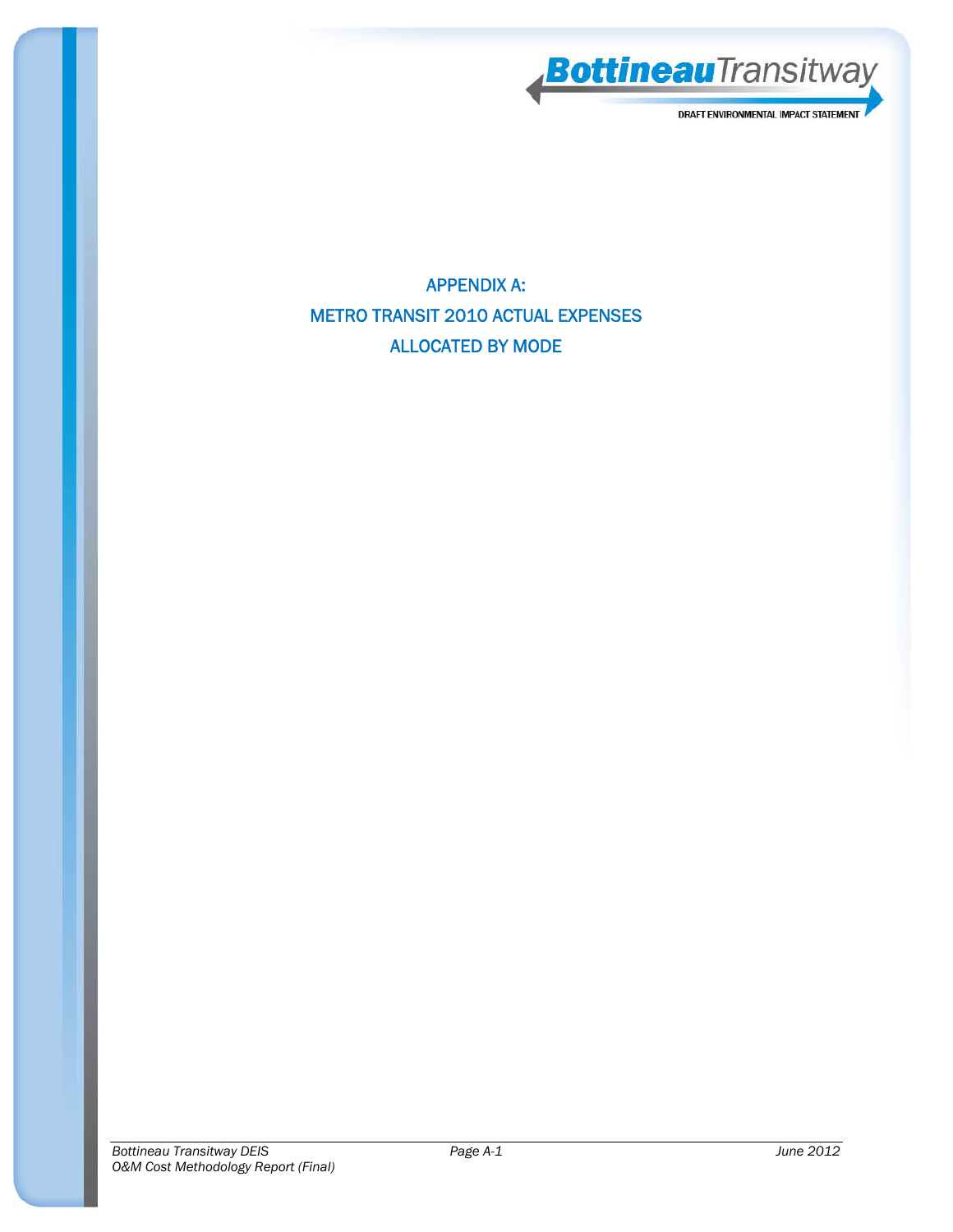## **Bottineau**Transitway

DRAFT ENVIRONMENTAL IMPACT STATEMENT

#### **METRO TRANSIT**

**O&M Cost Models 2010 Actual Expenses, Allocated by Mode**

|                                                        |            |           |                       | <b>2010 Bus</b>         | <b>Modal Alloc. Split</b><br><b>Modal Allocation Dollars</b> |                   | <b>2010 Rail</b> |                         | <b>Total Allocated 2010 Actual Costs</b> |                     |                 |                         |                      |                     |                         |
|--------------------------------------------------------|------------|-----------|-----------------------|-------------------------|--------------------------------------------------------------|-------------------|------------------|-------------------------|------------------------------------------|---------------------|-----------------|-------------------------|----------------------|---------------------|-------------------------|
| Department & Expense Line Item                         |            | Dept Type | <b>Cost Type</b>      | <b>Expenses</b>         | <b>Bus</b>                                                   | <b>Light Rail</b> | C. Rail          | <b>Bus</b>              | <b>Light Rail</b>                        | C. Rail             | <b>Expenses</b> | <b>Bus</b>              | <b>Light Rail</b>    | C. Rail             | Total                   |
| 1. Executive                                           |            |           |                       |                         |                                                              |                   |                  |                         |                                          |                     |                 |                         |                      |                     |                         |
| <b>Internal Audit</b>                                  |            |           |                       |                         |                                                              |                   |                  |                         |                                          |                     |                 |                         |                      |                     |                         |
| Met Council Labor & Fringe Benefits                    | 101        | 12        | LABOR-COUNCIL         | \$208,111               | 100.00%                                                      | 0.00%             | 0.00%            | \$208.111               | \$0                                      | \$0                 | \$0             | \$208,111               | \$0                  | \$0                 | \$208,111               |
| Met Council Other Expenses                             | 101        | 19        | OTHER-COUNCIL         | \$8,766                 | 100.00%                                                      | 0.00%             | 0.00%            | \$8,766                 | \$0                                      | \$0                 | \$0             | \$8,766                 | \$0                  | \$0                 | \$8,766                 |
| Executive                                              |            |           |                       |                         |                                                              |                   |                  |                         |                                          |                     |                 |                         |                      |                     |                         |
| Administrative Regular Pay<br>Administrative Overtime  | 102<br>102 | 10<br>10  | LABOR<br>LABOR        | \$696,482<br>\$11,906   | 93.52%<br>93.52%                                             | 5.23%<br>5.23%    | 1.25%<br>1.25%   | \$651,362<br>\$11,135   | \$36,432<br>\$623                        | \$8,688<br>\$149    | \$0<br>\$0      | \$651,362<br>\$11,135   | \$36,432<br>\$623    | \$8,688<br>\$149    | \$696,482<br>\$11,906   |
| <b>Fringe Benefits</b>                                 | 102        | 11        | LABOR                 | \$596,564               | 93.52%                                                       | 5.23%             | 1.25%            | \$557,917               | \$31,205                                 | \$7,442             | \$0             | \$557,917               | \$31,205             | \$7,442             | \$596,564               |
| Met Council Labor & Fringe Benefits                    | 102        | 12        | LABOR-COUNCIL         | \$1,223,643             | 93.52%                                                       | 5.23%             | 1.25%            | \$1,144,373             | \$64,007                                 | \$15,264            | \$0             | \$1,144,373             | \$64,007             | \$15,264            | \$1,223,643             |
| Met Council Other Expenses                             | 102        | 19        | OTHER-COUNCIL         | \$1,611,592             | 93.52%                                                       | 5.23%             | 1.25%            | \$1,507,189             | \$84,300                                 | \$20,103            | \$0             | \$1,507,189             | \$84,300             | \$20,103            | \$1,611,592             |
| <b>Contract Services</b>                               | 102        | 13        | <b>SERV</b>           | \$97,857                | 93.52%                                                       | 5.23%             | 1.25%            | \$91.518                | \$5,119                                  | \$1.221             | \$0             | \$91,518                | \$5.119              | \$1,221             | \$97,857                |
| Materials & Supplies                                   | 102        | 14        | MATL                  | \$120,040               | 93.52%                                                       | 5.23%             | 1.25%            | \$112,264               | \$6,279                                  | \$1,497             | \$0             | \$112,264               | \$6,279              | \$1,497             | \$120,040               |
| Utilities                                              | 102        | 15        | UTIL                  | \$507.342               | 93.52%                                                       | 5.23%             | 1.25%            | \$474,476               | \$26,538                                 | \$6,329             | \$0             | \$474,476               | \$26,538             | \$6,329             | \$507,342               |
| Miscellaneous/Other<br>Leases & Rentals                | 102        | 16<br>17  | <b>MISC</b>           | \$1,307,214             | 93.52%                                                       | 5.23%             | 1.25%            | \$1,222,530             | \$68,378                                 | \$16,306            | \$0             | \$1,222,530             | \$68,378             | \$16,306            | \$1,307,214             |
| <b>Police/Security</b>                                 | 102        |           | LEASE                 | \$0                     | 93.52%                                                       | 5.23%             | 1.25%            | \$0                     | \$0                                      | \$0                 | \$0             | \$0                     | \$0                  | \$0                 | \$0                     |
| Administrative Regular Pay                             | 103        | 10        | LABOR                 | \$4,786,483             | 63.80%                                                       | 29.23%            | 6.97%            | \$3,053,674             | \$1,399,148                              | \$333,660           | \$0             | \$3,053,674             | \$1,399,148          | \$333,660           | \$4,786,483             |
| Administrative Overtime                                | 103        | 10        | LABOR                 | \$395,793               | 63.80%                                                       | 29.23%            | 6.97%            | \$252,508               | \$115,695                                | \$27,590            | \$0             | \$252,508               | \$115,695            | \$27,590            | \$395,793               |
| <b>Fringe Benefits</b>                                 | 103        | 11        | LABOR                 | \$2,554,336             | 63.80%                                                       | 29.23%            | 6.97%            | \$1,629,612             | \$746,664                                | \$178,060           | \$0             | \$1,629,612             | \$746,664            | \$178,060           | \$2,554,336             |
| <b>Contract Services</b>                               | 103        | 13        | SERV                  | \$213,232               | 63.80%                                                       | 29.23%            | 6.97%            | \$136,037               | \$62,330                                 | \$14,864            | \$0             | \$136,037               | \$62,330             | \$14,864            | \$213,232               |
| Materials & Supplies                                   | 103        | 14        | <b>MATL</b>           | \$114,179               | 63.80%                                                       | 29.23%            | 6.97%            | \$72,844                | \$33,376                                 | \$7,959             | \$0             | \$72,844                | \$33,376             | \$7,959             | \$114,179               |
| Utilities                                              | 103        | 15        | UTIL                  | \$58,062                | 63.80%                                                       | 29.23%            | 6.97%            | \$37.043                | \$16,972                                 | \$4.047             | \$0             | \$37,043                | \$16,972             | \$4,047             | \$58,062                |
| Miscellaneous/Other                                    | 103        | 16        | <b>MISC</b>           | \$29,279                | 63.80%                                                       | 29.23%            | 6.97%            | \$18,680                | \$8,559                                  | \$2.041             | \$0             | \$18,680                | \$8,559              | \$2,041             | \$29,279                |
| Leases & Rentals                                       | 103        | 17        | LEASE                 | \$0                     | 63.80%                                                       | 29.23%            | 6.97%            | \$0                     | \$0                                      | \$0                 | \$0             | \$0                     | \$0                  | \$0                 | \$0                     |
| Safety                                                 | 104        | 10        | LABOR                 |                         |                                                              | 0.00%             | 0.00%            | \$487.293               |                                          | \$0                 | \$0             | \$487.293               |                      | \$0                 |                         |
| Administrative Regular Pay<br>Administrative Overtime  | 104        | 10        | LABOR                 | \$487,293<br>\$34,215   | 100.00%<br>100.00%                                           | 0.00%             | 0.00%            | \$34,215                | \$0<br>\$0                               | \$0                 | \$0             | \$34,215                | \$0<br>\$0           | \$0                 | \$487,293<br>\$34,215   |
| <b>Fringe Benefits</b>                                 | 104        | 11        | LABOR                 | \$351,151               | 100.00%                                                      | 0.00%             | 0.00%            | \$351,151               | \$0                                      | \$0                 | \$0             | \$351,151               | \$0                  | \$0                 | \$351,151               |
| <b>Contract Services</b>                               | 104        | 13        | SERV                  | \$5,513                 | 100.00%                                                      | 0.00%             | 0.00%            | \$5,513                 | \$0                                      | \$0                 | \$0             | \$5,513                 | \$0                  | \$0                 | \$5,513                 |
| Materials & Supplies                                   | 104        | 14        | <b>MATL</b>           | \$3,619                 | 100.00%                                                      | 0.00%             | 0.00%            | \$3,619                 | \$0                                      | \$0                 | \$0             | \$3,619                 | \$0                  | \$0                 | \$3,619                 |
| Utilities                                              | 104        | 15        | UTIL                  | \$422                   | 100.00%                                                      | 0.00%             | 0.00%            | \$422                   | \$0                                      | \$0                 | \$0             | \$422                   | \$0                  | \$0                 | \$422                   |
| Miscellaneous/Other                                    | 104        | 16        | <b>MISC</b>           | \$21,257                | 100.00%                                                      | 0.00%             | 0.00%            | \$21,257                | \$0                                      | \$0                 | \$0             | \$21,257                | \$0                  | \$0                 | \$21,257                |
| 2. Administration                                      |            |           |                       |                         |                                                              |                   |                  |                         |                                          |                     |                 |                         |                      |                     |                         |
| <b>Customer Svc. &amp; Public Relations</b>            |            |           |                       |                         |                                                              |                   |                  |                         |                                          |                     |                 |                         |                      |                     |                         |
| <b>Customer Relations</b>                              |            |           |                       |                         |                                                              |                   |                  |                         |                                          |                     |                 |                         |                      |                     |                         |
| Administrative Regular Pay                             | 201        | 10        | LABOR                 | \$251,050               | 82.98%                                                       | 13.75%            | 3.28%            | \$208,309               | \$34,511                                 | \$8,230             | \$0             | \$208,309               | \$34,511             | \$8,230             | \$242,820               |
| Administrative Overtime                                | 201        | 10        | LABOR                 | \$1,503                 | 82.98%                                                       | 13.75%            | 3.28%            | \$1,247                 | \$207                                    | \$49                | \$0             | \$1,247                 | \$207                | \$49                | \$1,453                 |
| Clerical Regular Pay                                   | 201        | 10        | LABOR                 | \$173,130               | 82.98%                                                       | 13.75%            | 3.28%            | \$143,655               | \$23,799                                 | \$5,676             | \$0             | \$143,655               | \$23,799             | \$5,676             | \$167,455               |
| <b>Clerical Overtime</b>                               | 201        | 10        | LABOR                 | \$2,083                 | 82.98%                                                       | 13.75%            | 3.28%            | \$1,729                 | \$286                                    | \$68                | \$0             | \$1,729                 | \$286                | \$68                | \$2,015                 |
| <b>Fringe Benefits</b>                                 | 201        | 11        | LABOR                 | \$278,611               | 82.98%                                                       | 13.75%            | 3.28%            | \$231,178               | \$38,299                                 | \$9,133             | \$0             | \$231,178               | \$38,299             | \$9,133             | \$269,478               |
| <b>Contract Services</b><br>Materials & Supplies       | 201<br>201 | 13<br>14  | SFRV<br><b>MATL</b>   | \$1,958<br>\$10,819     | 82.98%<br>82.98%                                             | 13.75%<br>13.75%  | 3.28%<br>3.28%   | \$1,625<br>\$8,977      | \$269<br>\$1,487                         | \$64<br>\$355       | \$0<br>\$0      | \$1,625<br>\$8,977      | \$269<br>\$1,487     | <b>S64</b><br>\$355 | \$1,894<br>\$10,464     |
| Utilities                                              | 201        | 15        | UTIL                  | 50                      | 82.98%                                                       | 13.75%            | 3.28%            | \$0                     | \$0                                      | \$0                 | \$0             | \$0                     | \$0                  | \$0                 | \$0                     |
| Miscellaneous/Other                                    | 201        | 16        | <b>MISC</b>           | \$8,598                 | 82.98%                                                       | 13.75%            | 3.28%            | \$7,134                 | \$1,182                                  | \$282               | \$0             | \$7,134                 | \$1,182              | \$282               | \$8,316                 |
| <b>Transit Info Center</b>                             |            |           |                       |                         |                                                              |                   |                  |                         |                                          |                     |                 |                         |                      |                     |                         |
| Administrative Regular Pay                             | 202        | 10        | LABOR                 | \$449,710               | 94.37%                                                       | 4.54%             | 1.08%            | \$424,400               | \$20,437                                 | \$4,874             | \$0             | \$424,400               | \$20,437             | \$4,874             | \$444,836               |
| Administrative Overtime                                | 202        | 10        | LABOR                 | \$8,998                 | 94.37%                                                       | 4.54%             | 1.08%            | \$8,492                 | \$409                                    | \$98                | \$0             | \$8,492                 | \$409                | \$98                | \$8,900                 |
| Clerical Regular Pay                                   | 202        | 10        | LABOR                 | \$1,195,161             | 94.37%                                                       | 4.54%             | 1.08%            | \$1,127,895             | \$54,313                                 | \$12,952            | \$0             | \$1,127,895             | \$54,313             | \$12,952            | \$1,182,208             |
| Clerical Overtime                                      | 202        | 10        | LABOR                 | \$42,378                | 94.37%                                                       | 4.54%             | 1.08%            | \$39,993                | \$1,926                                  | \$459               | \$0             | \$39,993                | \$1,926              | \$459               | \$41,919                |
| <b>Fringe Benefits</b>                                 | 202        | 11        | LABOR                 | \$1,223,564             | 94.37%                                                       | 4.54%             | 1.08%            | \$1,154,700             | \$55,604                                 | \$13,260            | \$0             | \$1,154,700             | \$55,604             | \$13,260            | \$1,210,304             |
| <b>Contract Services</b>                               | 202        | 13        | SERV                  | \$42,571                | 94.37%                                                       | 4.54%             | 1.08%            | \$40,175                | \$1,935                                  | \$461               | \$0             | \$40,175                | \$1,935              | \$461               | \$42,109                |
| Materials & Supplies<br>Utilities                      | 202<br>202 | 14<br>15  | MATL<br>UTIL          | \$227,462<br>\$1,078    | 94.37%<br>94.37%                                             | 4.54%<br>4.54%    | 1.08%<br>1.08%   | \$214,660<br>\$1,018    | \$10,337<br>\$49                         | \$2,465<br>\$12     | \$0<br>\$0      | \$214,660<br>\$1,018    | \$10,337<br>\$49     | \$2,465<br>\$12     | \$224,997<br>\$1,067    |
| Miscellaneous/Other                                    | 202        | 16        | <b>MISC</b>           | \$3,392                 | 94.37%                                                       | 4.54%             | 1.08%            | \$3,201                 | \$154                                    | \$37                | \$0             | \$3,201                 | \$154                | \$37                | \$3,355                 |
| Leases & Rentals                                       | 202        | 17        | LEASE                 | \$2,201                 | 94.37%                                                       | 4.54%             | 1.08%            | \$2,077                 | \$100                                    | \$24                | \$0             | \$2,077                 | \$100                | \$24                | \$2,177                 |
| Marketing                                              |            |           |                       |                         |                                                              |                   |                  |                         |                                          |                     |                 |                         |                      |                     |                         |
| Administrative Regular Pay                             | 203        | 10        | LABOR                 | \$752,515               | 88.14%                                                       | 9.58%             | 2.28%            | \$663,236               | \$72,087                                 | \$17,191            | \$0             | \$663,236               | \$72,087             | \$17,191            | \$735,324               |
| Administrative Overtime                                | 203        | 10        | LABOR                 | \$10,406                | 88.14%                                                       | 9.58%             | 2.28%            | \$9,171                 | \$997                                    | \$238               | \$0             | \$9,171                 | \$997                | \$238               | \$10,168                |
| Clerical Regular Pay                                   | 203        | 10        | LABOR                 | \$41,666                | 88.14%                                                       | 9.58%             | 2.28%            | \$36,722                | \$3,991                                  | \$952               | \$0             | \$36,722                | \$3,991              | \$952               | \$40,714                |
| Clerical Overtime                                      | 203        | 10        | LABOR                 | \$61                    | 88.14%                                                       | 9.58%             | 2.28%            | \$54                    | S <sub>6</sub>                           | \$1                 | \$0             | \$54                    | \$6                  | \$1                 | \$60                    |
| <b>Fringe Benefits</b>                                 | 203        | 11        | LABOR                 | \$474,978               | 88.14%                                                       | 9.58%             | 2.28%            | \$418,627               | \$45,501                                 | \$10,851            | \$0             | \$418,627               | \$45,501             | \$10,851            | \$464,127               |
| Met Council Labor & Fringe Benefits                    | 203        | 12<br>19  | LABOR-COUNCIL         | \$130,389               | 88.14%                                                       | 9.58%             | 2.28%            | \$114,919               | \$12,491                                 | \$2,979             | \$0             | \$114,919               | \$12,491             | \$2,979             | \$127,410               |
| Met Council Other Expenses<br><b>Contract Services</b> | 203<br>203 | 13        | OTHER-COUNCIL<br>SERV | \$44,583<br>\$1,377,722 | 88.14%<br>88.14%                                             | 9.58%<br>9.58%    | 2.28%<br>2.28%   | \$39,294<br>\$1,214,269 | \$4,271<br>\$131,979                     | \$1,018<br>\$31,474 | \$0<br>\$0      | \$39,294<br>\$1,214,269 | \$4,271<br>\$131,979 | \$1,018<br>\$31,474 | \$43,565<br>\$1,346,248 |
| Materials & Supplies                                   | 203        | 14        | <b>MATL</b>           | \$552,054               | 88.14%                                                       | 9.58%             | 2.28%            | \$486,558               | \$52,884                                 | \$12,611            | \$0             | \$486,558               | \$52,884             | \$12.611            | \$539,442               |
| Utilities                                              | 203        | 15        | UTIL                  | \$0                     | 88.14%                                                       | 9.58%             | 2.28%            | \$0                     | \$0                                      | \$0                 | \$0             | \$0                     | \$0                  | \$0                 | \$0                     |
| Advertising/Promo/Media                                | 203        | 16        | <b>MISC</b>           | \$765,877               | 88.14%                                                       | 9.58%             | 2.28%            | \$675,013               | \$73,367                                 | \$17,496            | \$0             | \$675,013               | \$73,367             | \$17,496            | \$748,381               |
| Other Miscellaneous/Other Expenses                     | 203        | 16        | <b>MISC</b>           | \$456,530               | 88.14%                                                       | 9.58%             | 2.28%            | \$402,367               | \$43,733                                 | \$10,429            | \$0             | \$402,367               | \$43,733             | \$10,429            | \$446,101               |
| Leases & Rentals                                       | 203        | 17        | <b>I FASE</b>         | \$73.987                | 88.14%                                                       | 9.58%             | 2.28%            | \$65.209                | \$7.088                                  | \$1.690             | \$0             | \$65,209                | \$7.088              | \$1.690             | \$72.297                |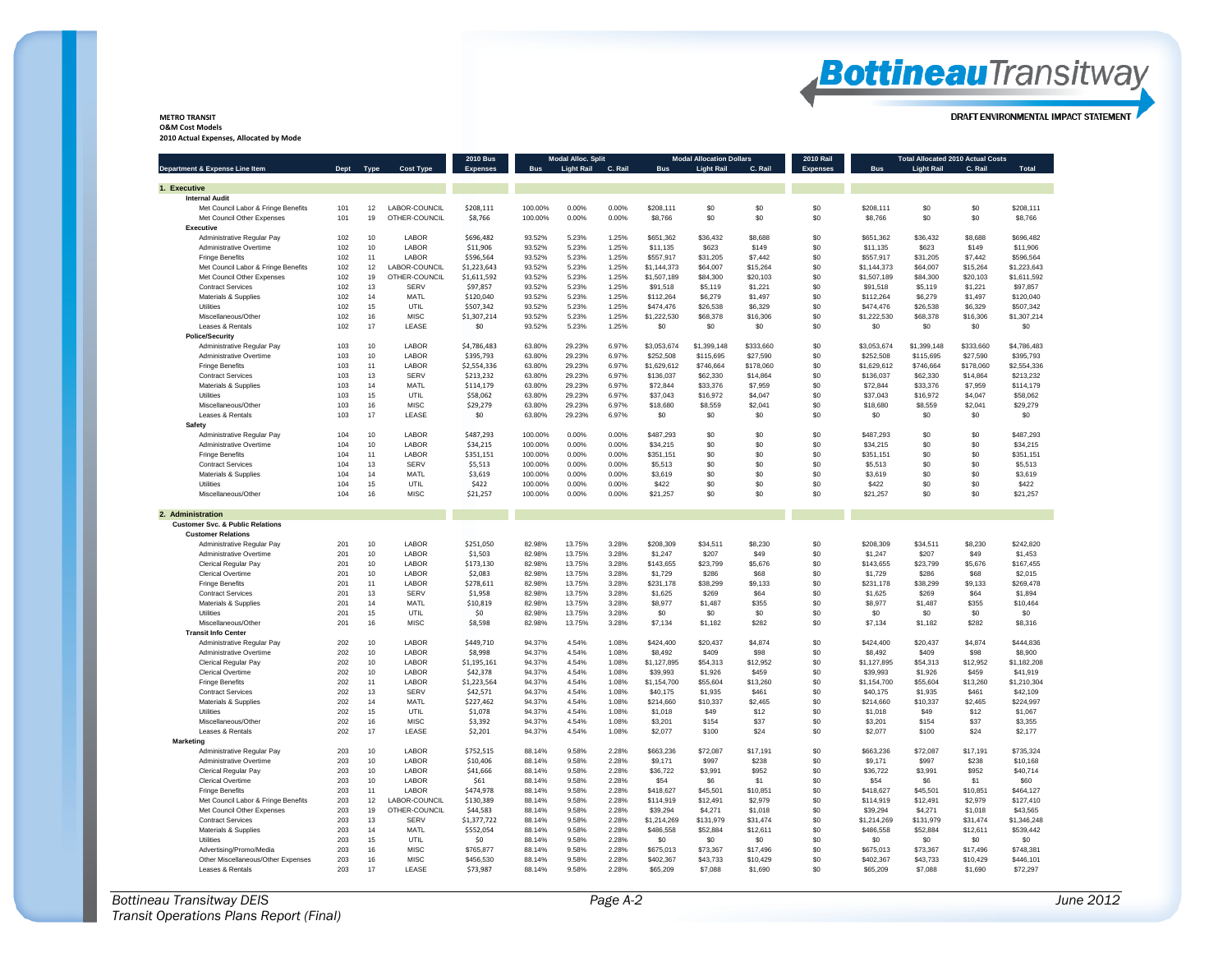| June 2012 |  |
|-----------|--|
|           |  |

**METRO TRANSIT O&M Cost Models 2010 Actual Expenses, Allocated by Mode**

|                                           |      |      |                  |                 |            |                   | <b>2010 Bus</b> |             | <b>Modal Alloc. Split</b> |          |                 | <b>Modal Allocation Dollars</b> |                   | <b>2010 Rail</b> |             | Total Allocated 2010 Actual Costs |  |  |
|-------------------------------------------|------|------|------------------|-----------------|------------|-------------------|-----------------|-------------|---------------------------|----------|-----------------|---------------------------------|-------------------|------------------|-------------|-----------------------------------|--|--|
| <b>Department &amp; Expense Line Item</b> | Dept | Type | <b>Cost Type</b> | <b>Expenses</b> | <b>Bus</b> | <b>Light Rail</b> | C. Rail         | <b>Bus</b>  | <b>Light Rail</b>         | C. Rail  | <b>Expenses</b> | <b>Bus</b>                      | <b>Light Rail</b> | C. Rail          | Total       |                                   |  |  |
| 2. Administration                         |      |      |                  |                 |            |                   |                 |             |                           |          |                 |                                 |                   |                  |             |                                   |  |  |
| <b>Service Development</b>                |      |      |                  |                 |            |                   |                 |             |                           |          |                 |                                 |                   |                  |             |                                   |  |  |
| Administrative Regular Pay                | 204  | 10   | LABOR            | \$1,114,889     | 93.87%     | 4.95%             | 1.18%           | \$1,046,549 | \$55,181                  | \$13.159 | \$0             | \$1,046.549                     | \$55,181          | \$13,159         | \$1,101,730 |                                   |  |  |
| Administrative Overtime                   | 204  | 10   | <b>LABOR</b>     | \$25.092        | 93.87%     | 4.95%             | 1.18%           | \$23.554    | \$1,242                   | \$296    | \$0             | \$23.554                        | \$1,242           | \$296            | \$24.796    |                                   |  |  |
| <b>Clerical Regular Pay</b>               | 204  | 10   | LABOR            | \$369,300       | 93.87%     | 4.95%             | 1.18%           | \$346,663   | \$18,278                  | \$4,359  | \$0             | \$346,663                       | \$18,278          | \$4,359          | \$364,941   |                                   |  |  |
| <b>Clerical Overtime</b>                  | 204  | 10   | LABOR            | \$6,740         | 93.87%     | 4.95%             | 1.18%           | \$6,326     | \$334                     | \$80     | \$0             | \$6,326                         | \$334             | \$80             | \$6,660     |                                   |  |  |
| <b>Fringe Benefits</b>                    | 204  | 11   | LABOR            | \$931,937       | 93.87%     | 4.95%             | 1.18%           | \$874,811   | \$46,126                  | \$11,000 | \$0             | \$874,811                       | \$46,126          | \$11,000         | \$920,937   |                                   |  |  |
| <b>Contract Services</b>                  | 204  | 13   | <b>SERV</b>      | \$34,164        | 93.87%     | 4.95%             | 1.18%           | \$32,070    | \$1,691                   | \$403    | \$0             | \$32.070                        | \$1,691           | \$403            | \$33.761    |                                   |  |  |
| <b>Materials &amp; Supplies</b>           | 204  | 14   | MATL             | \$998           | 93.87%     | 4.95%             | 1.18%           | \$937       | \$49                      | \$12     | \$0             | \$937                           | \$49              | \$12             | \$986       |                                   |  |  |
| Utilities                                 | 204  | 15   | UTIL             | \$1,276         | 93.87%     | 4.95%             | 1.18%           | \$1,198     | \$63                      | \$15     | \$0             | \$1,198                         | \$63              | \$15             | \$1,261     |                                   |  |  |
| Miscellaneous/Other                       | 204  | 16   | <b>MISC</b>      | \$5,806         | 93.87%     | 4.95%             | 1.18%           | \$5,450     | \$287                     | \$69     | \$0             | \$5,450                         | \$287             | \$69             | \$5,737     |                                   |  |  |
| Finance                                   |      |      |                  |                 |            |                   |                 |             |                           |          |                 |                                 |                   |                  |             |                                   |  |  |
| Mechanics Regular Pay                     | 205  | 10   | LABOR            | \$962.472       | 100.00%    | 0.00%             | 0.00%           | \$962.472   | \$0                       | \$0      | \$0             | \$962.472                       | \$0               | \$0              | \$962,472   |                                   |  |  |
| Mechanics Overtime                        | 205  | 10   | LABOR            | \$56,256        | 100.00%    | 0.00%             | 0.00%           | \$56,256    | \$0                       | \$0      | \$0             | \$56,256                        | \$0               | \$0              | \$56,256    |                                   |  |  |
| Administrative Regular Pav                | 205  | 10   | LABOR            | \$1,812,762     | 100.00%    | 0.00%             | 0.00%           | \$1,812,762 | \$0                       | \$0      | \$0             | \$1,812,762                     | \$0               | \$0              | \$1,812,762 |                                   |  |  |
| Administrative Overtime                   | 205  | 10   | LABOR            | \$45,486        | 100.00%    | 0.00%             | 0.00%           | \$45,486    | \$0                       | \$0      | \$0             | \$45,486                        | \$0               | \$0              | \$45,486    |                                   |  |  |
| <b>Clerical Regular Pay</b>               | 205  | 10   | <b>LABOR</b>     | \$1,510,230     | 100.00%    | 0.00%             | 0.00%           | \$1,510,230 | \$0                       | \$0      | \$0             | \$1,510,230                     | \$0               | \$0              | \$1,510,230 |                                   |  |  |
| <b>Clerical Overtime</b>                  | 205  | 10   | LABOR            | \$137,553       | 100.00%    | 0.00%             | 0.00%           | \$137,553   | \$0                       | \$0      | \$0             | \$137,553                       | \$0               | \$0              | \$137,553   |                                   |  |  |
| <b>Fringe Benefits</b>                    | 205  | 11   | LABOR            | \$3,094,681     | 100.00%    | 0.00%             | 0.00%           | \$3,094,681 | \$0                       | \$0      | \$0             | \$3,094,681                     | \$0               | \$0              | \$3,094,681 |                                   |  |  |
| Met Council Labor & Fringe Benefits       | 205  | 12   | LABOR-COUNCIL    | \$780,757       | 100.00%    | 0.00%             | 0.00%           | \$780,757   | \$0                       | \$0      | \$0             | \$780.757                       | \$0               | \$0              | \$780,757   |                                   |  |  |
| Met Council Other Expenses                | 205  | 19   | OTHER-COUNCIL    | \$166,034       | 100.00%    | 0.00%             | 0.00%           | \$166,034   | \$0                       | \$0      | \$0             | \$166,034                       | \$0               | \$0              | \$166,034   |                                   |  |  |
| <b>Contract Services</b>                  | 205  | 13   | <b>SERV</b>      | \$552.327       | 100.00%    | 0.00%             | 0.00%           | \$552.327   | \$0                       | \$0      | \$0             | \$552.327                       | \$0               | \$0              | \$552,327   |                                   |  |  |
| <b>Other Materials &amp; Supplies</b>     | 205  | 14   | MATL             | \$816,471       | 100.00%    | 0.00%             | 0.00%           | \$816.471   | \$0                       | \$0      | \$0             | \$816.471                       | \$0               | \$0              | \$816,471   |                                   |  |  |
| <b>Utilities</b>                          | 205  | 15   | UTIL             | \$62,819        | 100.00%    | 0.00%             | 0.00%           | \$62,819    | \$0                       | \$0      | \$0             | \$62,819                        | \$0               | \$0              | \$62,819    |                                   |  |  |
| Miscellaneous/Other                       | 205  | 16   | <b>MISC</b>      | \$10,027        | 100.00%    | 0.00%             | 0.00%           | \$10,027    | \$0                       | \$0      | \$0             | \$10,027                        | \$0               | \$0              | \$10,027    |                                   |  |  |
| Leases & Rentals                          | 205  | 17   | LEASE            | \$67,837        | 100.00%    | 0.00%             | 0.00%           | \$67,837    | \$0                       | \$0      | \$0             | \$67,837                        | \$0               | \$0              | \$67,837    |                                   |  |  |
| Purchasing                                |      |      |                  |                 |            |                   |                 |             |                           |          |                 |                                 |                   |                  |             |                                   |  |  |
| Administrative Regular Pav                | 206  | 10   | LABOR            | \$311.792       | 100.00%    | 0.00%             | 0.00%           | \$311.792   | \$0                       | \$0      | \$0             | \$311.792                       | \$0               | \$0              | \$311,792   |                                   |  |  |
| Administrative Overtime                   | 206  | 10   | LABOR            | \$2,691         | 100.00%    | 0.00%             | 0.00%           | \$2,691     | \$0                       | \$0      | \$0             | \$2.691                         | \$0               | \$0              | \$2,691     |                                   |  |  |
| <b>Clerical Regular Pay</b>               | 206  | 10   | LABOR            | \$46,962        | 100.00%    | 0.00%             | 0.00%           | \$46,962    | \$0                       | \$0      | \$0             | \$46,962                        | \$0               | \$0              | \$46,962    |                                   |  |  |
| <b>Clerical Overtime</b>                  | 206  | 10   | LABOR            | \$0             | 100.00%    | 0.00%             | 0.00%           | \$0         | \$0                       | \$0      | \$0             | \$0                             | \$0               | \$0              | \$0         |                                   |  |  |
| <b>Fringe Benefits</b>                    | 206  | 11   | LABOR            | \$240,245       | 100.00%    | 0.00%             | 0.00%           | \$240.245   | \$0                       | \$0      | \$0             | \$240.245                       | \$0               | \$0              | \$240,245   |                                   |  |  |
| Met Council Labor & Fringe Benefits       | 206  | 12   | LABOR-COUNCIL    | \$193,005       | 100.00%    | 0.00%             | 0.00%           | \$193,005   | \$0                       | \$0      | \$0             | \$193,005                       | \$0               | \$0              | \$193,005   |                                   |  |  |
| <b>Contract Services</b>                  | 206  | 13   | <b>SERV</b>      | \$4,002         | 100.00%    | 0.00%             | 0.00%           | \$4,002     | \$0                       | \$0      | \$0             | \$4,002                         | \$0               | \$0              | \$4,002     |                                   |  |  |
| Materials & Supplies                      | 206  | 14   | MATL             | \$6,912         | 100.00%    | 0.00%             | 0.00%           | \$6.912     | \$0                       | \$0      | \$0             | \$6,912                         | \$0               | \$0              | \$6,912     |                                   |  |  |
| Utilities                                 | 206  | 15   | UTIL             | \$0             | 100.00%    | 0.00%             | 0.00%           | \$0         | \$0                       | \$0      | \$0             | \$0                             | \$0               | \$0              | \$0         |                                   |  |  |
| Miscellaneous/Other                       | 206  | 16   | <b>MISC</b>      | \$24,316        | 100.00%    | 0.00%             | 0.00%           | \$24,316    | \$0                       | \$0      | \$0             | \$24,316                        | S0                | \$0              | \$24,316    |                                   |  |  |
| <b>Human Resources</b>                    |      |      |                  |                 |            |                   |                 |             |                           |          |                 |                                 |                   |                  |             |                                   |  |  |
| Met Council Labor & Fringe Benefits       | 207  | 12   | LABOR-COUNCIL    | \$2,053,282     | 100.00%    | 0.00%             | 0.00%           | \$2,053,282 | \$0                       | \$0      | \$0             | \$2,053,282                     | \$0               | \$0              | \$2,053,282 |                                   |  |  |
| Met Council Other Expenses                | 207  | 19   | OTHER-COUNCIL    | \$756,346       | 100.00%    | 0.00%             | 0.00%           | \$756.346   | \$0                       | \$0      | \$0             | \$756,346                       | \$0               | \$0              | \$756,346   |                                   |  |  |
| <b>Contract Services</b>                  | 207  | 13   | SERV             | (5201)          | 100.00%    | 0.00%             | 0.00%           | (S201)      | \$0                       | \$0      | \$0             | (S201)                          | \$0               | \$0              | (S201)      |                                   |  |  |
| Other Materials & Supplies                | 207  | 14   | MATL             | \$373           | 100.00%    | 0.00%             | 0.00%           | \$373       | \$0                       | \$0      | \$0             | \$373                           | \$0               | \$0              | \$373       |                                   |  |  |
| <b>Information Services</b>               |      |      |                  |                 |            |                   |                 |             |                           |          |                 |                                 |                   |                  |             |                                   |  |  |
| Met Council Labor & Fringe Benefits       | 208  | 12   | LABOR-COUNCIL    | \$3,239,926     | 100.00%    | 0.00%             | 0.00%           | \$3.239.926 | \$0                       | \$0      | \$0             | \$3,239,926                     | \$0               | \$0              | \$3,239,926 |                                   |  |  |
| Met Council Other Expenses                | 208  | 19   | OTHER-COUNCIL    | \$2,812,547     | 100.00%    | 0.00%             | 0.00%           | \$2,812,547 | \$0                       | \$0      | \$0             | \$2,812,547                     | \$0               | \$0              | \$2,812,547 |                                   |  |  |
| Miscellaneous/Other                       | 208  | 16   | MISC             | \$905           | 100.00%    | 0.00%             | 0.00%           | \$905       | \$0                       | \$0      | \$0             | \$905                           | S0                | \$0              | \$905       |                                   |  |  |

# **Bottineau**Transitway

DRAFT ENVIRONMENTAL IMPACT STATEMENT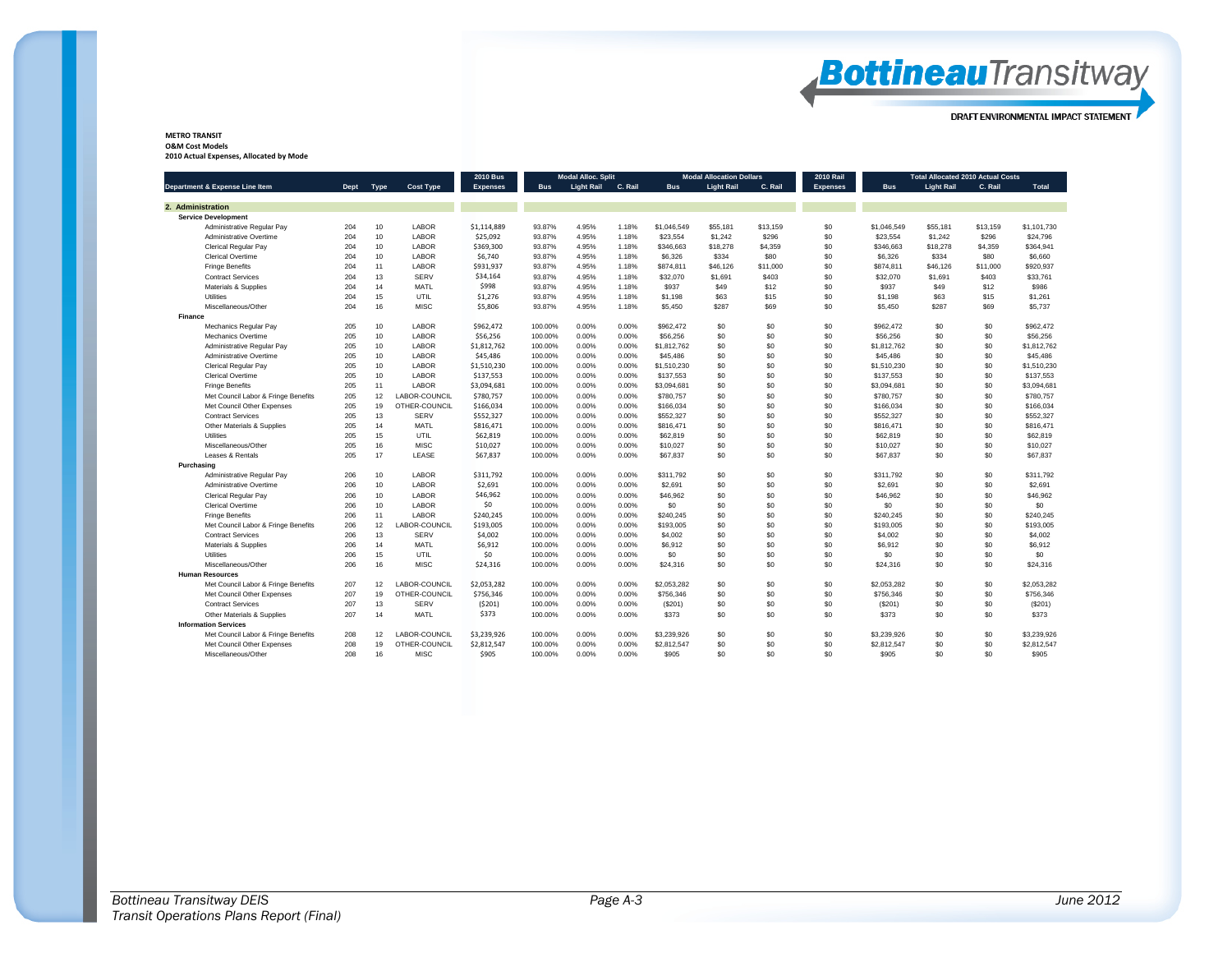

#### **METRO TRANSIT O&M Cost Models**

**2010 Actual Expenses, Allocated by Mode**

|                                          |      |      |                  | <b>2010 Bus</b> | <b>Modal Alloc. Split</b> |                   |         | <b>Modal Allocation Dollars</b> |                   |         | <b>Total Allocated 2010 Actual Costs</b> |             |                   |         |             |
|------------------------------------------|------|------|------------------|-----------------|---------------------------|-------------------|---------|---------------------------------|-------------------|---------|------------------------------------------|-------------|-------------------|---------|-------------|
| Department & Expense Line Item           | Dept | Type | <b>Cost Type</b> | <b>Expenses</b> | <b>Bus</b>                | <b>Light Rail</b> | C. Rail | <b>Bus</b>                      | <b>Light Rail</b> | C. Rail | <b>Expenses</b>                          | <b>Bus</b>  | <b>Light Rail</b> | C. Rail | Total       |
| 3. Engineering & Facilities              |      |      |                  |                 |                           |                   |         |                                 |                   |         |                                          |             |                   |         |             |
| Engineering & Facilities Admin.          |      |      |                  |                 |                           |                   |         |                                 |                   |         |                                          |             |                   |         |             |
| Administrative Regular Pay               | 301  | 10   | LABOR            | \$227,656       | 100.00%                   | 0.00%             | 0.00%   | \$227.656                       | \$0               | \$0     | \$0                                      | \$227.656   | \$0               | \$0     | \$227.656   |
| Administrative Overtime                  | 301  | 10   | LABOR            | \$12,178        | 100.00%                   | 0.00%             | 0.00%   | \$12,178                        | \$0               | \$0     | \$0                                      | \$12,178    | \$0               | \$0     | \$12,178    |
| <b>Fringe Benefits</b>                   | 301  | 11   | LABOR            | \$343.689       | 100.00%                   | 0.00%             | 0.00%   | \$343,689                       | \$0               | \$0     | \$0                                      | \$343,689   | \$0               | \$0     | \$343.689   |
| <b>Contract Services</b>                 | 301  | 13   | <b>SERV</b>      | \$23,767        | 100.00%                   | 0.00%             | 0.00%   | \$23,767                        | \$0               | \$0     | \$0                                      | \$23,767    | \$0               | \$0     | \$23,767    |
| Materials & Supplies                     | 301  | 14   | MATL             | \$14,943        | 100.00%                   | 0.00%             | 0.00%   | \$14,943                        | \$0               | \$0     | \$0                                      | \$14,943    | \$0               | \$0     | \$14,943    |
| Utilities                                | 301  | 15   | UTIL             | \$17,533        | 100.00%                   | 0.00%             | 0.00%   | \$17,533                        | \$0               | \$0     | \$0                                      | \$17,533    | \$0               | \$0     | \$17,533    |
| Miscellaneous/Other                      | 301  | 16   | <b>MISC</b>      | \$10,181        | 100.00%                   | 0.00%             | 0.00%   | \$10,181                        | \$0               | \$0     | \$0                                      | \$10,181    | \$0               | \$0     | \$10,181    |
| Leases & Rentals                         | 301  | 17   | LEASE            | \$18,861        | 100.00%                   | 0.00%             | 0.00%   | \$18,861                        | \$0               | \$0     | \$0                                      | \$18,861    | \$0               | \$0     | \$18,861    |
| <b>System Facilities Engineering</b>     |      |      |                  |                 |                           |                   |         |                                 |                   |         |                                          |             |                   |         |             |
| <b>Contract Services</b>                 | 302  | 13   | <b>SERV</b>      | \$298.276       | 100.00%                   | 0.00%             | 0.00%   | \$298.276                       | \$0               | \$0     | \$0                                      | \$298.276   | \$0               | \$0     | \$298.276   |
| Materials & Supplies                     | 302  | 14   | MATL             | \$62,984        | 100.00%                   | 0.00%             | 0.00%   | \$62,984                        | \$0               | \$0     | \$0                                      | \$62,984    | \$0               | \$0     | \$62,984    |
| Utilities                                | 302  | 15   | UTIL             | \$8,701         | 100.00%                   | 0.00%             | 0.00%   | \$8,701                         | \$0               | \$0     | \$0                                      | \$8,701     | \$0               | \$0     | \$8.701     |
| Miscellaneous/Other                      | 302  | 16   | <b>MISC</b>      | \$2,806         | 100.00%                   | 0.00%             | 0.00%   | \$2,806                         | \$0               | \$0     | \$0                                      | \$2,806     | \$0               | \$0     | \$2,806     |
| Leases & Rentals                         | 302  | 17   | LEASE            | \$8,978         | 100.00%                   | 0.00%             | 0.00%   | \$8,978                         | \$0               | \$0     | \$0                                      | \$8,978     | \$0               | \$0     | \$8,978     |
| <b>Garage Building Maintenance</b>       |      |      |                  |                 |                           |                   |         |                                 |                   |         |                                          |             |                   |         |             |
| Mechanics Regular Pay                    | 303  | 10   | LABOR            | \$1,502,975     | 100.00%                   | 0.00%             | 0.00%   | \$1,502,975                     | \$0               | \$0     | \$0                                      | \$1,502,975 | \$0               | \$0     | \$1,502.975 |
| Mechanics Overtime                       | 303  | 10   | LABOR            | \$206,135       | 100.00%                   | 0.00%             | 0.00%   | \$206,135                       | \$0               | \$0     | \$0                                      | \$206,135   | \$0               | \$0     | \$206,135   |
| <b>Fringe Benefits</b>                   | 303  | 11   | LABOR            | \$1,309,907     | 100.00%                   | 0.00%             | 0.00%   | \$1,309,907                     | \$0               | \$0     | \$0                                      | \$1,309,907 | \$0               | \$0     | \$1,309,907 |
| <b>Contract Services</b>                 | 303  | 13   | <b>SERV</b>      | \$455,566       | 100.00%                   | 0.00%             | 0.00%   | \$455,566                       | \$0               | \$0     | \$0                                      | \$455.566   | \$0               | \$0     | \$455,566   |
| Materials & Supplies                     | 303  | 14   | MATL             | \$545,487       | 100.00%                   | 0.00%             | 0.00%   | \$545.487                       | \$0               | \$0     | \$0                                      | \$545.487   | \$0               | \$0     | \$545.487   |
| Utilities                                | 303  | 15   | UTIL             | \$79.346        | 100.00%                   | 0.00%             | 0.00%   | \$79,346                        | \$0               | \$0     | \$0                                      | \$79,346    | \$0               | \$0     | \$79,346    |
| Miscellaneous/Other                      | 303  | 16   | <b>MISC</b>      | \$11,096        | 100.00%                   | 0.00%             | 0.00%   | \$11,096                        | \$0               | \$0     | \$0                                      | \$11,096    | \$0               | \$0     | \$11.096    |
| Leases & Rentals                         | 303  | 17   | LEASE            | \$4,644         | 100.00%                   | 0.00%             | 0.00%   | \$4,644                         | \$0               | \$0     | \$0                                      | \$4,644     | \$0               | \$0     | \$4,644     |
| <b>Other Facilities Maintenance</b>      |      |      |                  |                 |                           |                   |         |                                 |                   |         |                                          |             |                   |         |             |
| Mechanics Regular Pay                    | 304  | 10   | LABOR            | \$651,310       | 100.00%                   | 0.00%             | 0.00%   | \$651,310                       | \$0               | \$0     | \$0                                      | \$651,310   | \$0               | \$0     | \$651,310   |
| Mechanics Overtime                       | 304  | 10   | LABOR            | \$38,069        | 100.00%                   | 0.00%             | 0.00%   | \$38,069                        | \$0               | \$0     | \$0                                      | \$38,069    | \$0               | \$0     | \$38,069    |
| <b>Fringe Benefits</b>                   | 304  | 11   | LABOR            | \$528,291       | 100.00%                   | 0.00%             | 0.00%   | \$528,291                       | \$0               | \$0     | \$0                                      | \$528,291   | \$0               | \$0     | \$528,291   |
| <b>Other Contract Services</b>           | 304  | 13   | <b>SERV</b>      | \$760,207       | 100.00%                   | 0.00%             | 0.00%   | \$760,207                       | \$0               | \$0     | \$0                                      | \$760,207   | \$0               | \$0     | \$760,207   |
| Materials & Supplies                     | 304  | 14   | MATL             | \$149.648       | 100.00%                   | 0.00%             | 0.00%   | \$149,648                       | \$0               | \$0     | \$0                                      | \$149.648   | \$0               | \$0     | \$149,648   |
| Utilities                                | 304  | 15   | UTIL             | \$753,990       | 100.00%                   | 0.00%             | 0.00%   | \$753,990                       | \$0               | \$0     | \$0                                      | \$753.990   | \$0               | \$0     | \$753,990   |
| Miscellaneous/Other                      | 304  | 16   | <b>MISC</b>      | \$1,613         | 100.00%                   | 0.00%             | 0.00%   | \$1,613                         | \$0               | \$0     | \$0                                      | \$1,613     | \$0               | \$0     | \$1,613     |
| Other Leases & Rentals                   | 304  | 17   | LEASE            | \$258,149       | 100.00%                   | 0.00%             | 0.00%   | \$258,149                       | \$0               | \$0     | \$0                                      | \$258,149   | \$0               | \$0     | \$258,149   |
| <b>Landscaping &amp; Phone Admin</b>     |      |      |                  |                 |                           |                   |         |                                 |                   |         |                                          |             |                   |         |             |
| Other Leases & Rentals                   | 305  | 17   | LEASE            | \$8,928         | 100.00%                   | 0.00%             | 0.00%   | \$8,928                         | \$0               | \$0     | \$0                                      | \$8,928     | \$0               | \$0     | \$8,928     |
| Met Council Labor & Fringe Benefits      | 305  | 12   | LABOR-COUNCIL    | \$3.614         | 100.00%                   | 0.00%             | 0.00%   | \$3,614                         | \$0               | \$0     | \$0                                      | \$3,614     | \$0               | \$0     | \$3.614     |
| Met Council Other Expenses               | 305  | 19   | OTHER-COUNCIL    | \$2,031         | 100.00%                   | 0.00%             | 0.00%   | \$2,031                         | \$0               | \$0     | \$0                                      | \$2.031     | \$0               | \$0     | \$2.031     |
| Miscellaneous/Other                      | 305  | 16   | <b>MISC</b>      | \$1,494         | 100.00%                   | 0.00%             | 0.00%   | \$1,494                         | \$0               | \$0     | \$0                                      | \$1,494     | \$0               | \$0     | \$1,494     |
|                                          |      |      |                  |                 |                           |                   |         |                                 |                   |         |                                          |             |                   |         |             |
| 4. Bus Operations                        |      |      |                  |                 |                           |                   |         |                                 |                   |         |                                          |             |                   |         |             |
| <b>Bus Transportation</b>                |      |      |                  |                 |                           |                   |         |                                 |                   |         |                                          |             |                   |         |             |
| <b>Bus Transportation Administration</b> |      |      |                  |                 |                           |                   |         |                                 |                   |         |                                          |             |                   |         |             |
| Administrative Regular Pay               | 401  | 10   | LABOR            | \$384,534       | 100.00%                   | 0.00%             | 0.00%   | \$384.534                       | \$0               | \$0     | \$0                                      | \$384.534   | \$0               | \$0     | \$384,534   |
| Administrative Overtime                  | 401  | 10   | LABOR            | \$2,336         | 100.00%                   | 0.00%             | 0.00%   | \$2,336                         | \$0               | \$0     | \$0                                      | \$2,336     | \$0               | \$0     | \$2,336     |
| <b>Fringe Benefits</b>                   | 401  | 11   | LABOR            | \$208,267       | 100.00%                   | 0.00%             | 0.00%   | \$208,267                       | \$0               | \$0     | \$0                                      | \$208,267   | \$0               | \$0     | \$208,267   |
| <b>Contract Services</b>                 | 401  | 13   | <b>SERV</b>      | \$72,926        | 100.00%                   | 0.00%             | 0.00%   | \$72.926                        | \$0               | \$0     | \$0                                      | \$72,926    | \$0               | \$0     | \$72.926    |
| Materials & Supplies                     | 401  | 14   | MATL             | \$45,725        | 100.00%                   | 0.00%             | 0.00%   | \$45,725                        | \$0               | \$0     | \$0                                      | \$45,725    | \$0               | \$0     | \$45,725    |
| Utilities                                | 401  | 15   | UTIL             | \$29,535        | 100.00%                   | 0.00%             | 0.00%   | \$29.535                        | \$0               | \$0     | \$0                                      | \$29,535    | \$0               | \$0     | \$29,535    |
| Miscellaneous/Other                      | 401  | 16   | <b>MISC</b>      | \$72,993        | 100.00%                   | 0.00%             | 0.00%   | \$72,993                        | \$0               | \$0     | \$0                                      | \$72,993    | \$0               | \$0     | \$72,993    |
| <b>Facility Leases</b>                   | 401  | 17   | LEASE            | \$13,232        | 100.00%                   | 0.00%             | 0.00%   | \$13,232                        | \$O.              | \$0     | \$0                                      | \$13,232    | \$0               | \$0     | \$13.232    |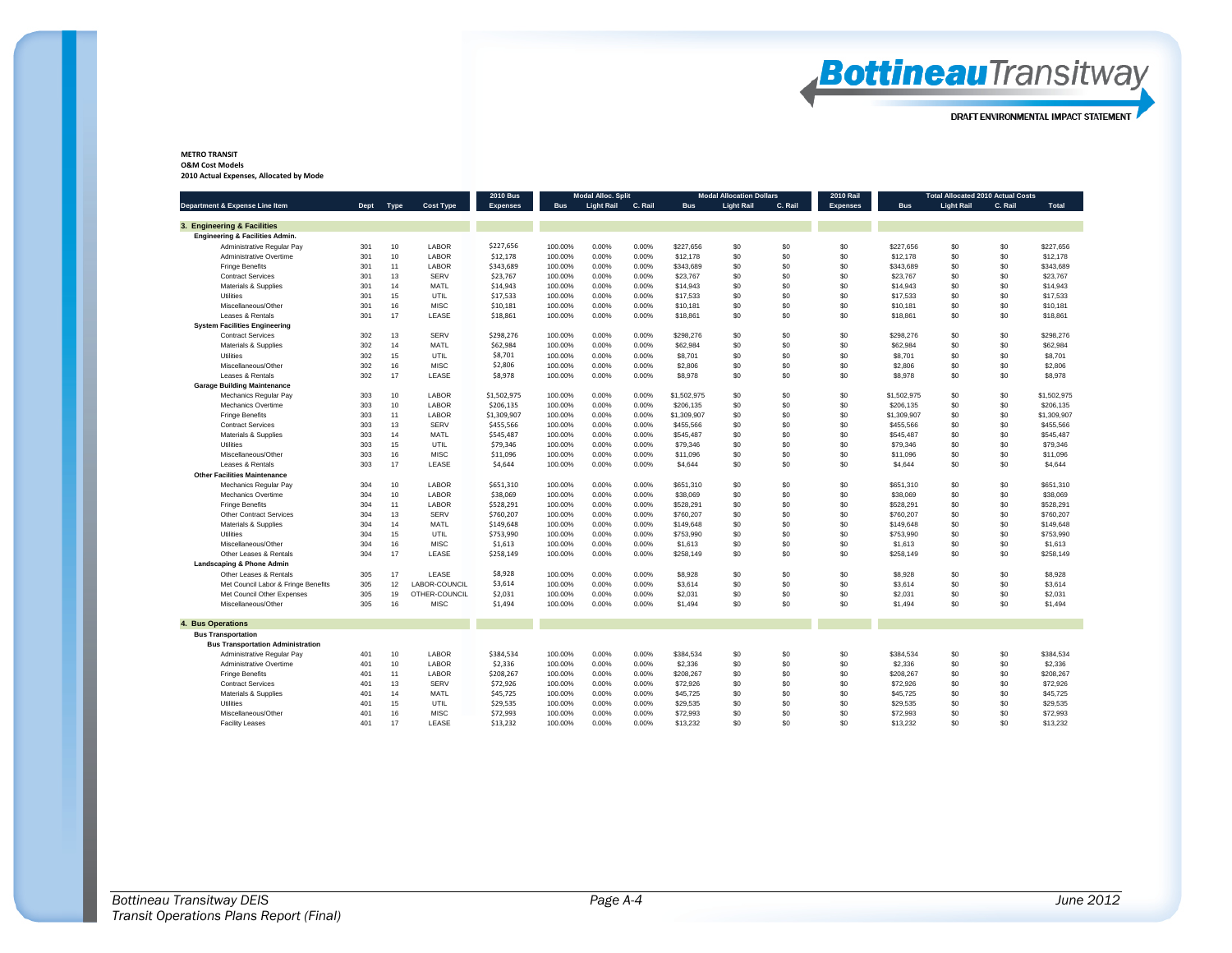**METRO TRANSIT O&M Cost Models 2010 Actual Expenses, Allocated by Mode**

| Department & Expense Line Item       |      |             |                  |                 |            |                   | <b>2010 Bus</b> | <b>Modal Alloc. Split</b> |                   |         |                 | <b>Modal Allocation Dollars</b> |                   | <b>2010 Rail</b> | <b>Total Allocated 2010 Actual Costs</b> |  |  |  |
|--------------------------------------|------|-------------|------------------|-----------------|------------|-------------------|-----------------|---------------------------|-------------------|---------|-----------------|---------------------------------|-------------------|------------------|------------------------------------------|--|--|--|
|                                      | Dept | <b>Type</b> | <b>Cost Type</b> | <b>Expenses</b> | <b>Bus</b> | <b>Light Rail</b> | C. Rail         | <b>Bus</b>                | <b>Light Rail</b> | C. Rail | <b>Expenses</b> | <b>Bus</b>                      | <b>Light Rail</b> | C. Rail          | Total                                    |  |  |  |
|                                      |      |             |                  |                 |            |                   |                 |                           |                   |         |                 |                                 |                   |                  |                                          |  |  |  |
| 4. Bus Operations                    |      |             |                  |                 |            |                   |                 |                           |                   |         |                 |                                 |                   |                  |                                          |  |  |  |
| <b>Operating Divisions (Garages)</b> |      |             |                  |                 |            |                   |                 |                           |                   |         |                 |                                 |                   |                  |                                          |  |  |  |
| <b>Driver Regular Pav</b>            | 402  | 10          | LABOR            | \$53,083,372    | 100.00%    | 0.00%             | 0.00%           | \$53,083,372              | \$0               | \$0     | \$0             | \$53.083.372                    | \$0               | \$0              | \$53,083,372                             |  |  |  |
| <b>Driver Overtime</b>               | 402  | 10          | LABOR            | \$8,019,641     | 100.00%    | 0.00%             | 0.00%           | \$8,019,641               | \$0               | \$0     | \$0             | \$8,019,641                     | \$0               | \$0              | \$8,019,641                              |  |  |  |
| Administrative Regular Pay           | 402  | 10          | LABOR            | \$1,389,402     | 100.00%    | 0.00%             | 0.00%           | \$1,389,402               | \$0               | \$0     | \$0             | \$1,389,402                     | \$0               | \$0              | \$1,389,402                              |  |  |  |
| Administrative Overtime              | 402  | 10          | LABOR            | \$54,928        | 100.00%    | 0.00%             | 0.00%           | \$54,928                  | \$0               | \$0     | \$0             | \$54.928                        | \$0               | \$0              | \$54,928                                 |  |  |  |
| Clerical Regular Pay                 | 402  | 10          | LABOR            | \$1,786,910     | 100.00%    | 0.00%             | 0.00%           | \$1,786,910               | \$0               | \$0     | \$0             | \$1,786,910                     | \$0               | \$0              | \$1,786,910                              |  |  |  |
| Clerical Overtime                    | 402  | 10          | LABOR            | \$531.596       | 100.00%    | 0.00%             | 0.00%           | \$531,596                 | \$0               | \$0     | \$0             | \$531.596                       | \$0               | \$0              | \$531.596                                |  |  |  |
| <b>Fringe Benefits</b>               | 402  | 11          | LABOR            | \$45,829,821    | 100.00%    | 0.00%             | 0.00%           | \$45,829,821              | \$0               | \$0     | \$0             | \$45,829,821                    | \$0               | \$0              | \$45,829,821                             |  |  |  |
| <b>Contract Services</b>             | 402  | 13          | SERV             | \$208           | 100.00%    | 0.00%             | 0.00%           | \$208                     | \$0               | \$0     | \$0             | \$208                           | \$0               | \$0              | \$208                                    |  |  |  |
| Materials & Supplies                 | 402  | 14          | MATL             | \$109,490       | 100.00%    | 0.00%             | 0.00%           | \$109,490                 | \$0               | \$0     | \$0             | \$109,490                       | \$0               | \$0              | \$109,490                                |  |  |  |
| Utilities                            | 402  | 15          | UTIL             | \$3,529         | 100.00%    | 0.00%             | 0.00%           | \$3,529                   | \$0               | \$0     | \$0             | \$3,529                         | \$0               | \$0              | \$3,529                                  |  |  |  |
| Miscellaneous/Other                  | 402  | 16          | <b>MISC</b>      | \$5,110         | 100.00%    | 0.00%             | 0.00%           | \$5.110                   | \$0               | \$0     | \$0             | \$5,110                         | \$0               | \$0              | \$5,110                                  |  |  |  |
| <b>District Street Supervision</b>   |      |             |                  |                 |            |                   |                 |                           |                   |         |                 |                                 |                   |                  |                                          |  |  |  |
| Administrative Regular Pay           | 403  | 10          | <b>LABOR</b>     | \$1,486,217     | 100.00%    | 0.00%             | 0.00%           | \$1,486,217               | \$0               | \$0     | \$0             | \$1,486,217                     | \$0               | \$0              | \$1,486,217                              |  |  |  |
| Administrative Overtime              | 403  | 10          | LABOR            | \$275,477       | 100.00%    | 0.00%             | 0.00%           | \$275,477                 | \$0               | \$0     | \$0             | \$275,477                       | \$0               | \$0              | \$275,477                                |  |  |  |
| Clerical Regular Pay                 | 403  | 10          | LABOR            | \$0             | 100.00%    | 0.00%             | 0.00%           | \$0                       | \$0               | \$0     | \$0             | \$0                             | \$0               | \$0              | \$0                                      |  |  |  |
| <b>Fringe Benefits</b>               | 403  | 11          | LABOR            | \$898,217       | 100.00%    | 0.00%             | 0.00%           | \$898,217                 | \$0               | \$0     | \$0             | \$898.217                       | \$0               | \$0              | \$898,217                                |  |  |  |
| <b>Contract Services</b>             | 403  | 13          | <b>SERV</b>      | \$11,725        | 100.00%    | 0.00%             | 0.00%           | \$11,725                  | \$0               | \$0     | \$0             | \$11,725                        | \$0               | \$0              | \$11,725                                 |  |  |  |
| Materials & Supplies                 | 403  | 14          | MATL             | \$17,706        | 100.00%    | 0.00%             | 0.00%           | \$17,706                  | \$0               | \$0     | \$0             | \$17,706                        | \$0               | \$0              | \$17,706                                 |  |  |  |
| Utilities                            | 403  | 15          | UTIL             | \$13,540        | 100.00%    | 0.00%             | 0.00%           | \$13,540                  | \$0               | \$0     | \$0             | \$13,540                        | \$0               | \$0              | \$13,540                                 |  |  |  |
| Miscellaneous/Other                  | 403  | 16          | <b>MISC</b>      | \$1,184         | 100.00%    | 0.00%             | 0.00%           | \$1,184                   | \$0               | \$0     | \$0             | \$1,184                         | \$0               | \$0              | \$1,184                                  |  |  |  |
| Leases & Rentals                     | 403  | 17          | LEASE            | \$2,483         | 100.00%    | 0.00%             | 0.00%           | \$2,483                   | \$0               | \$0     | \$0             | \$2,483                         | \$0               | \$0              | \$2,483                                  |  |  |  |
| <b>Transit Control Center</b>        |      |             |                  |                 |            |                   |                 |                           |                   |         |                 |                                 |                   |                  |                                          |  |  |  |
| Administrative Regular Pay           | 404  | 10          | LABOR            | \$1,335,321     | 100.00%    | 0.00%             | 0.00%           | \$1,335,321               | \$0               | \$0     | \$0             | \$1,335,321                     | \$0               | \$0              | \$1,335,321                              |  |  |  |
| Administrative Overtime              | 404  | 10          | LABOR            | \$181,824       | 100.00%    | 0.00%             | 0.00%           | \$181.824                 | \$0               | \$0     | \$0             | \$181.824                       | \$0               | \$0              | \$181.824                                |  |  |  |
| Clerical Regular Pay                 | 404  | 10          | LABOR            | \$0             | 100.00%    | 0.00%             | 0.00%           | \$0                       | \$0               | \$0     | \$0             | \$0                             | \$0               | \$0              | \$0                                      |  |  |  |
| <b>Clerical Overtime</b>             | 404  | 10          | LABOR            | \$0             | 100.00%    | 0.00%             | 0.00%           | \$0                       | \$0               | \$0     | \$0             | \$0                             | \$0               | \$0              | \$0                                      |  |  |  |
| <b>Fringe Benefits</b>               | 404  | 11          | LABOR            | \$873,696       | 100.00%    | 0.00%             | 0.00%           | \$873,696                 | \$0               | \$0     | \$0             | \$873,696                       | \$0               | \$0              | \$873,696                                |  |  |  |
| <b>Contract Services</b>             | 404  | 13          | SERV             | \$1,050         | 100.00%    | 0.00%             | 0.00%           | \$1,050                   | \$0               | \$0     | \$0             | \$1,050                         | \$0               | \$0              | \$1,050                                  |  |  |  |
| Materials & Supplies                 | 404  | 14          | MATL             | \$7,782         | 100.00%    | 0.00%             | 0.00%           | \$7.782                   | \$0               | \$0     | \$0             | \$7,782                         | \$0               | \$0              | \$7,782                                  |  |  |  |
| Utilities                            | 404  | 15          | UTIL             | \$51,181        | 100.00%    | 0.00%             | 0.00%           | \$51,181                  | \$0               | \$0     | \$0             | \$51,181                        | \$0               | \$0              | \$51,181                                 |  |  |  |
| Miscellaneous/Other                  | 404  | 16          | <b>MISC</b>      | \$4,850         | 100.00%    | 0.00%             | 0.00%           | \$4,850                   | \$0               | \$0     | \$0             | \$4,850                         | \$0               | \$0              | \$4,850                                  |  |  |  |
| Operator Instruct. & Development     |      |             |                  |                 |            |                   |                 |                           |                   |         |                 |                                 |                   |                  |                                          |  |  |  |
| Administrative Regular Pay           | 405  | 10          | LABOR            | \$128,988       | 100.00%    | 0.00%             | 0.00%           | \$128,988                 | \$0               | \$0     | \$0             | \$128,988                       | \$0               | \$0              | \$128,988                                |  |  |  |
| <b>Clerical Regular Pav</b>          | 405  | 10          | LABOR            | \$569,006       | 100.00%    | 0.00%             | 0.00%           | \$569,006                 | \$0               | \$0     | \$0             | \$569,006                       | \$0               | \$0              | \$569,006                                |  |  |  |
| Clerical Overtime                    | 405  | 10          | LABOR            | \$37,529        | 100.00%    | 0.00%             | 0.00%           | \$37,529                  | \$0               | \$0     | \$0             | \$37,529                        | \$0               | \$0              | \$37,529                                 |  |  |  |
| <b>Fringe Benefits</b>               | 405  | 11          | LABOR            | \$596.166       | 100.00%    | 0.00%             | 0.00%           | \$596.166                 | \$0               | \$0     | \$0             | \$596,166                       | \$0               | \$0              | \$596.166                                |  |  |  |
| <b>Contract Services</b>             | 405  | 13          | SERV             | \$3,840         | 100.00%    | 0.00%             | 0.00%           | \$3,840                   | \$0               | \$0     | \$0             | \$3,840                         | \$0               | \$0              | \$3,840                                  |  |  |  |
| Materials & Supplies                 | 405  | 14          | MATL             | \$11,890        | 100.00%    | 0.00%             | 0.00%           | \$11,890                  | \$0               | \$0     | \$0             | \$11,890                        | \$0               | \$0              | \$11,890                                 |  |  |  |
| Utilities                            | 405  | 15          | UTIL             | \$26            | 100.00%    | 0.00%             | 0.00%           | \$26                      | \$0               | \$0     | \$0             | \$26                            | \$0               | \$0              | \$26                                     |  |  |  |
| Miscellaneous/Other                  | 405  | 16          | <b>MISC</b>      | \$11,920        | 100.00%    | 0.00%             | 0.00%           |                           | \$0               | \$0     | \$0             | \$11.920                        | \$0               | \$0              | \$11.920                                 |  |  |  |
|                                      |      |             |                  | \$1,373         |            |                   |                 | \$11,920                  |                   |         |                 |                                 |                   | \$0              |                                          |  |  |  |
| Leases & Rentals                     | 405  | 17          | LEASE            |                 | 100.00%    | 0.00%             | 0.00%           | \$1,373                   | \$0               | \$0     | \$0             | \$1,373                         | \$0               |                  | \$1,373                                  |  |  |  |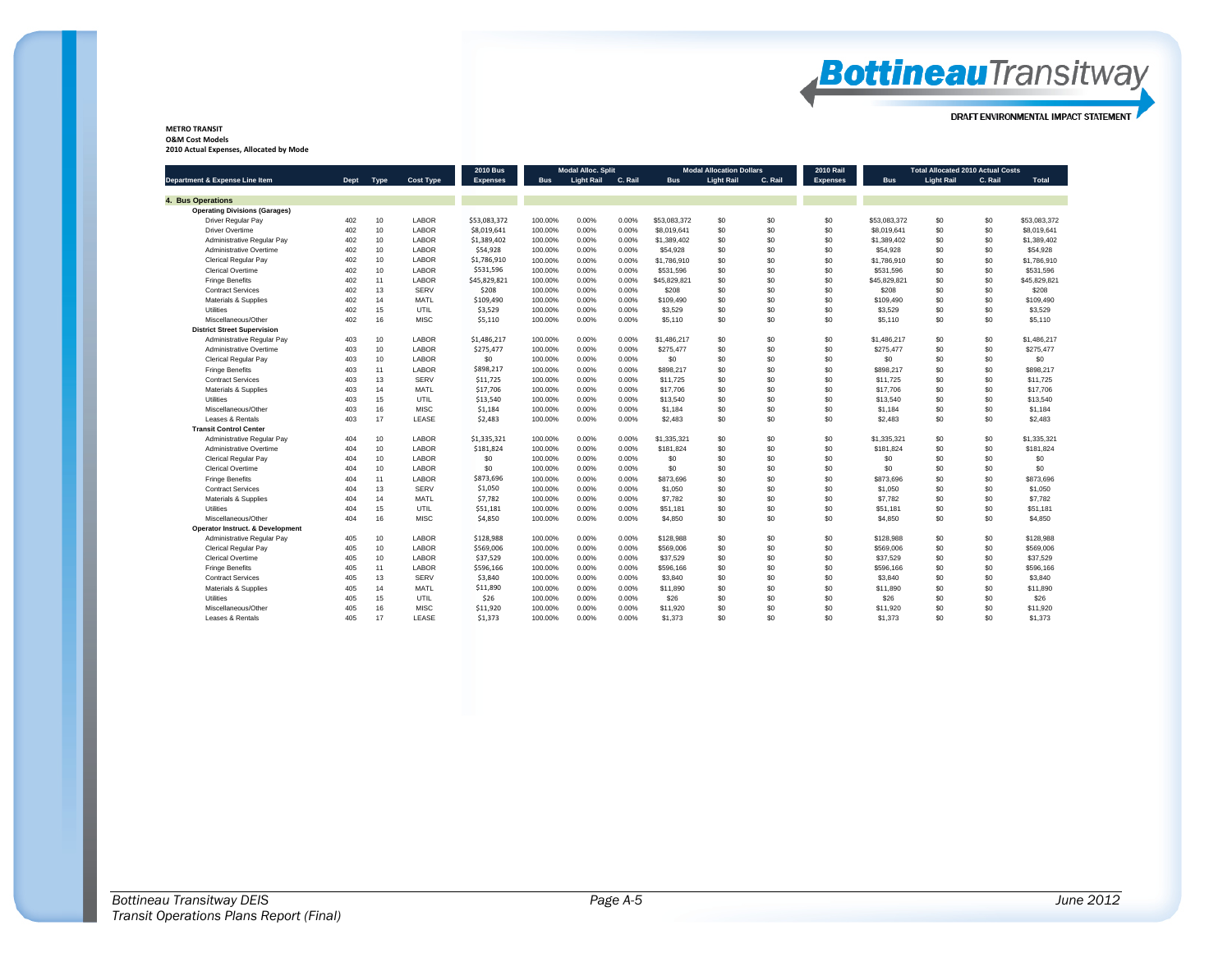# **Bottineau**Transitway

DRAFT ENVIRONMENTAL IMPACT STATEMENT

#### **METRO TRANSIT O&M Cost Models**

**2010 Actual Expenses, Allocated by Mode**

|                                                          |            |          |                             | <b>2010 Bus</b> |                    | <b>Modal Alloc. Split</b> |                |                          | <b>Modal Allocation Dollars</b> |            | <b>2010 Rail</b> |                       |                   | <b>Total Allocated 2010 Actual Costs</b> |                       |  |
|----------------------------------------------------------|------------|----------|-----------------------------|-----------------|--------------------|---------------------------|----------------|--------------------------|---------------------------------|------------|------------------|-----------------------|-------------------|------------------------------------------|-----------------------|--|
| Department & Expense Line Item                           | Dept       | Type     | <b>Cost Type</b>            | <b>Expenses</b> | <b>Bus</b>         | <b>Light Rail</b>         | C. Rail        | <b>Bus</b>               | <b>Light Rail</b>               | C. Rail    | <b>Expenses</b>  | <b>Bus</b>            | <b>Light Rail</b> | C. Rail                                  | <b>Total</b>          |  |
| 4. Bus Operations                                        |            |          |                             |                 |                    |                           |                |                          |                                 |            |                  |                       |                   |                                          |                       |  |
| <b>Bus Maintenance</b>                                   |            |          |                             |                 |                    |                           |                |                          |                                 |            |                  |                       |                   |                                          |                       |  |
| <b>Parts Warranty Admininstration</b>                    |            |          |                             |                 |                    |                           |                |                          |                                 |            |                  |                       |                   |                                          |                       |  |
| Mechanic Labor                                           | 406        | 10       | LABOR                       | \$4,650         | 100.00%            | 0.00%                     | 0.00%          | \$4,650                  | \$0                             | \$0        | \$0              | \$4,650               | \$0               | \$0                                      | \$4,650               |  |
| Administrative Regular Pay                               | 406        | 10       | LABOR                       | \$1,020,610     | 100.00%            | 0.00%                     | 0.00%          | \$1,020,610              | \$0                             | \$0        | \$0              | \$1,020,610           | \$0               | \$0                                      | \$1,020,610           |  |
| Administrative Overtime                                  | 406        | 10       | LABOR                       | \$25,932        | 100.00%            | 0.00%                     | 0.00%          | \$25,932                 | \$0                             | \$0        | \$0              | \$25,932              | \$0               | \$0                                      | \$25,932              |  |
| Clerical Regular Pay                                     | 406        | 10       | LABOR                       | \$1,254,077     | 100.00%            | 0.00%                     | 0.00%          | \$1,254,077              | \$0                             | \$0        | \$0              | \$1,254,077           | \$0               | \$0                                      | \$1,254,077           |  |
| <b>Clerical Overtime</b>                                 | 406        | 10       | LABOR                       | \$324,615       | 100.00%            | 0.00%                     | 0.00%          | \$324,615                | \$0                             | \$0        | \$0              | \$324,615             | \$0               | \$0                                      | \$324,615             |  |
| <b>Fringe Benefits</b>                                   | 406        | 11       | LABOR                       | \$1,853,212     | 100.00%            | 0.00%                     | 0.00%          | \$1,853,212              | \$0                             | \$0        | \$0              | \$1,853,212           | \$0               | \$0                                      | \$1,853,212           |  |
|                                                          | 406        | 13       | SERV                        | \$22,843        |                    | 0.00%                     | 0.00%          |                          | \$0                             | \$0        | \$0              |                       | \$0               | \$0                                      |                       |  |
| <b>Contract Services</b><br><b>Bus Parts &amp; Tires</b> | 406        | 14       | MATL                        | \$180,140       | 100.00%<br>100.00% | 0.00%                     | 0.00%          | \$22,843                 | \$0                             | \$0        | \$0              | \$22,843              |                   | \$0                                      | \$22,843<br>\$180,140 |  |
|                                                          | 406        | 14       | MATL                        | \$36,305        | 100.00%            | 0.00%                     | 0.00%          | \$180,140<br>\$36,305    | \$0                             | \$0        | \$0              | \$180,140<br>\$36,305 | \$0               | \$0                                      | \$36,305              |  |
| Other Materials & Supplies                               |            |          |                             |                 |                    |                           |                |                          |                                 |            |                  |                       | \$0               |                                          |                       |  |
| <b>Utilities</b>                                         | 406        | 15       | <b>UTIL</b>                 | \$3,019         | 100.00%            | 0.00%                     | 0.00%          | \$3,019                  | \$0                             | \$0        | \$0              | \$3,019               | \$0               | \$0                                      | \$3,019               |  |
| Miscellaneous/Other                                      | 406        | 16       | <b>MISC</b>                 | \$20,017        | 100.00%            | 0.00%                     | 0.00%          | \$20,017                 | \$0                             | \$0        | \$0              | \$20,017              | \$0               | \$0                                      | \$20,017              |  |
| <b>Garage Maintenance Divisions</b>                      |            |          |                             |                 |                    |                           |                |                          |                                 |            |                  |                       |                   |                                          |                       |  |
| Mechanics Regular Pay                                    | 407        | 10       | LABOR                       | \$10,785,999    | 100.00%            | 0.00%                     | 0.00%          | \$10,785,999             | \$0                             | \$0        | \$0              | \$10,785,999          | \$0               | \$0                                      | \$10,785,999          |  |
| Mechanics Overtime                                       | 407        | 10       | LABOR                       | \$1,269,599     | 100.00%            | 0.00%                     | 0.00%          | \$1,269,599              | \$0                             | \$0        | \$0              | \$1,269,599           | \$0               | \$0                                      | \$1,269,599           |  |
| Administrative Regular Pay                               | 407        | 10       | LABOR                       | \$1,820,478     | 100.00%            | 0.00%                     | 0.00%          | \$1,820,478              | \$0                             | \$0        | \$0              | \$1,820,478           | \$0               | \$0                                      | \$1,820,478           |  |
| Administrative Overtime                                  | 407        | 10       | LABOR                       | \$73,516        | 100.00%            | 0.00%                     | 0.00%          | \$73,516                 | \$0                             | \$0        | \$0              | \$73,516              | \$0               | \$0                                      | \$73,516              |  |
| Clerical Regular Pay                                     | 407        | 10       | LABOR                       | \$186,552       | 100.00%            | 0.00%                     | 0.00%          | \$186,552                | \$0                             | \$0        | \$0              | \$186,552             | \$0               | \$0                                      | \$186,552             |  |
| Clerical Overtime                                        | 407        | 10       | LABOR                       | \$6,280         | 100.00%            | 0.00%                     | 0.00%          | \$6,280                  | \$0                             | \$0        | \$0              | \$6,280               | \$0               | \$0                                      | \$6,280               |  |
| <b>Fringe Benefits</b>                                   | 407        | 11       | LABOR                       | \$10,338,558    | 100.00%            | 0.00%                     | 0.00%          | \$10,338,558             | \$0                             | \$0        | \$0              | \$10,338,558          | \$0               | \$0                                      | \$10,338,558          |  |
| <b>Contract Services</b>                                 | 407        | 13       | <b>SERV</b>                 | \$45,193        | 100.00%            | 0.00%                     | 0.00%          | \$45,193                 | \$0                             | \$0        | \$0              | \$45,193              | \$0               | \$0                                      | \$45,193              |  |
| Fuel & Lubricants                                        | 407        | 14       | MATL                        | \$20,740,259    | 100.00%            | 0.00%                     | 0.00%          | \$20,740,259             | \$0                             | \$0        | \$0              | \$20,740,259          | \$0               | \$0                                      | \$20,740,259          |  |
| Bus Parts & Tires                                        | 407        | 14       | MATL                        | \$9,436,191     | 100.00%            | 0.00%                     | 0.00%          | \$9,436,191              | \$0                             | \$0        | \$0              | \$9,436,191           | \$0               | \$0                                      | \$9,436,191           |  |
| Other Materials & Supplies                               | 407        | 14       | MATL                        | \$995,365       | 100.00%            | 0.00%                     | 0.00%          | \$995,365                | \$0                             | \$0        | \$0              | \$995,365             | \$0               | \$0                                      | \$995,365             |  |
| <b>Utilities</b>                                         | 407        | 15       | <b>UTIL</b>                 | \$1,990,134     | 100.00%            | 0.00%                     | 0.00%          | \$1,990,134              | \$0                             | \$0        | \$0              | \$1,990,134           | \$0               | \$0                                      | \$1,990,134           |  |
| Miscellaneous/Other                                      | 407        | 16       | <b>MISC</b>                 | \$6,304         | 100.00%            | 0.00%                     | 0.00%          | \$6,304                  | \$0                             | \$0        | \$0              | \$6,304               | \$0               | \$0                                      | \$6,304               |  |
| Leases & Rentals                                         | 407        | 17       | LEASE                       | \$2,993         | 100.00%            | 0.00%                     | 0.00%          | \$2,993                  | \$0                             | \$0        | \$0              | \$2,993               | \$0               | \$0                                      | \$2,993               |  |
| <b>Non-Revenue Vehicles</b>                              |            |          |                             |                 |                    |                           |                |                          |                                 |            |                  |                       |                   |                                          |                       |  |
| Mechanics Regular Pay                                    | 408        | 10       | LABOR                       | \$302,554       | 100.00%            | 0.00%                     | 0.00%          | \$302,554                | \$0                             | \$0        | \$0              | \$302,554             | \$0               | \$0                                      | \$302,554             |  |
| Mechanics Overtime                                       | 408        | 10       | LABOR                       | \$4,589         | 100.00%            | 0.00%                     | 0.00%          | \$4,589                  | \$0                             | \$0        | \$0              | \$4,589               | \$0               | \$0                                      | \$4,589               |  |
| Administrative Regular Pay                               | 408        | 10       | LABOR                       | \$40,373        | 100.00%            | 0.00%                     | 0.00%          | \$40,373                 | \$0                             | \$0        | \$0              | \$40,373              | \$0               | \$0                                      | \$40,373              |  |
| Clerical Regular Pay                                     | 408        | 10       | LABOR                       | \$0             | 100.00%            | 0.00%                     | 0.00%          | \$0                      | \$0                             | \$0        | \$0              | \$0                   | \$0               | \$0                                      | \$0                   |  |
| <b>Clerical Overtime</b>                                 | 408        | 10       | LABOR                       | \$0             | 100.00%            | 0.00%                     | 0.00%          | \$0                      | \$0                             | \$0        | \$0              | \$0                   | \$0               | \$0                                      | \$0                   |  |
|                                                          | 408        | 11       | LABOR                       | \$283,313       |                    | 0.00%                     |                | \$283,313                |                                 | \$0        | \$0              | \$283,313             | \$0               | \$0                                      | \$283,313             |  |
| <b>Fringe Benefits</b>                                   | 408        | 13       | SERV                        | \$10,635        | 100.00%            | 0.00%                     | 0.00%<br>0.00% |                          | \$0<br>\$0                      | \$0        | \$0              | \$10,635              | \$0               | \$0                                      | \$10,635              |  |
| <b>Contract Services</b>                                 |            |          |                             |                 | 100.00%            |                           |                | \$10,635                 |                                 |            |                  |                       |                   |                                          |                       |  |
| <b>Bus Parts &amp; Tires</b>                             | 408        | 14       | MATL                        | \$9             | 100.00%            | 0.00%                     | 0.00%          | \$9                      | \$0                             | \$0        | \$0              | \$9                   | \$0               | \$0                                      | \$9                   |  |
| Other Materials & Supplies                               | 408        | 14       | MATL                        | \$274,386       | 100.00%            | 0.00%                     | 0.00%          | \$274,386                | \$0                             | \$0        | \$0              | \$274,386             | \$0               | \$0                                      | \$274,386             |  |
| Utilities                                                | 408        | 15       | UTIL                        | \$0             | 100.00%            | 0.00%                     | 0.00%          | \$0                      | \$0                             | \$0        | \$0              | \$0                   | \$0               | \$0                                      | \$0                   |  |
| Miscellaneous/Other                                      | 408        | 16       | <b>MISC</b>                 | \$121           | 100.00%            | 0.00%                     | 0.00%          | \$121                    | \$0                             | \$0        | \$0              | \$121                 | \$0               | \$0                                      | \$121                 |  |
| Leases & Rentals                                         | 408        | 17       | LEASE                       | \$326           | 100.00%            | 0.00%                     | 0.00%          | \$326                    | \$0                             | \$0        | \$0              | \$326                 | \$0               | \$0                                      | \$326                 |  |
| <b>Heavy Maintenance Functions</b>                       |            |          |                             |                 |                    |                           |                |                          |                                 |            |                  |                       |                   |                                          |                       |  |
| Mechanics Regular Pay                                    | 409        | 10       | LABOR                       | \$3,076,440     | 100.00%            | 0.00%                     | 0.00%          | \$3,076,440              | \$0                             | \$0        | \$0              | \$3,076,440           | \$0               | \$0                                      | \$3,076,440           |  |
| Mechanics Overtime                                       | 409        | 10       | LABOR                       | \$82,985        | 100.00%            | 0.00%                     | 0.00%          | \$82,985                 | \$0                             | \$0        | \$0              | \$82,985              | \$0               | \$0                                      | \$82,985              |  |
| Administrative Regular Pay                               | 409        | 10       | LABOR                       | \$240,732       | 100.00%            | 0.00%                     | 0.00%          | \$240,732                | \$0                             | \$0        | \$0              | \$240,732             | \$0               | \$0                                      | \$240,732             |  |
| Administrative Overtime                                  | 409        | 10       | LABOR                       | \$2,725         | 100.00%            | 0.00%                     | 0.00%          | \$2,725                  | \$0                             | \$0        | \$0              | \$2,725               | \$0               | \$0                                      | \$2,725               |  |
| Clerical Regular Pay                                     | 409        | 10       | LABOR                       | \$38,743        | 100.00%            | 0.00%                     | 0.00%          | \$38.743                 | \$0                             | \$0        | \$0              | \$38,743              | \$0               | \$0                                      | \$38.743              |  |
| Clerical Overtime                                        | 409        | 10       | LABOR                       | \$2,740         | 100.00%            | 0.00%                     | 0.00%          | \$2,740                  | \$0                             | \$0        | \$0              | \$2,740               | \$0               | \$0                                      | \$2,740               |  |
| <b>Fringe Benefits</b>                                   | 409        | 11       | LABOR                       | \$2,877,992     | 100.00%            | 0.00%                     | 0.00%          | \$2,877.992              | \$0                             | \$0        | \$0              | \$2,877.992           | \$0               | \$0                                      | \$2,877,992           |  |
| <b>Contract Services</b>                                 | 409        | 13       | SERV                        | \$176,122       | 100.00%            | 0.00%                     | 0.00%          | \$176,122                | \$0                             | \$0        | \$0              | \$176,122             | \$0               | \$0                                      | \$176,122             |  |
| Bus Parts & Tires                                        | 409        | 14       | MATL                        | ( \$2,479,450)  | 100.00%            | 0.00%                     | 0.00%          | (\$2,479,450)            | \$0                             | \$0        | \$0              | (\$2,479,450)         | \$0               | \$0                                      | (\$2,479,450)         |  |
| Other Materials & Supplies                               | 409        | 14       | MATL                        | \$494,358       | 100.00%            | 0.00%                     | 0.00%          | \$494,358                | \$0                             | \$0        | \$0              | \$494.358             | \$0               | \$0                                      | \$494,358             |  |
| Utilities                                                | 409        | 15       | UTIL                        | \$562,697       | 100.00%            | 0.00%                     | 0.00%          | \$562,697                | \$0                             | \$0        | \$0              | \$562,697             | \$0               | \$0                                      | \$562,697             |  |
| Miscellaneous/Other                                      | 409        | 16       | <b>MISC</b>                 | \$3,623         | 100.00%            | 0.00%                     | 0.00%          | \$3,623                  | \$0                             | \$0        | \$0              | \$3,623               | \$0               | \$0                                      | \$3,623               |  |
| Leases & Rentals                                         | 409        | 17       | LEASE                       | \$31,559        | 100.00%            | 0.00%                     | 0.00%          | \$31,559                 | \$0                             | \$0        | \$0              | \$31,559              | \$0               | \$0                                      | \$31,559              |  |
| <b>Risk Management</b>                                   |            |          |                             |                 |                    |                           |                |                          |                                 |            |                  |                       |                   |                                          |                       |  |
| Met Council Labor & Fringe Benefits                      | 410        | 12       | LABOR-COUNCIL               | \$968,207       | 100.00%            | 0.00%                     | 0.00%          | \$968,207                | \$0                             | \$0        | \$0              | \$968,207             | \$0               | \$0                                      | \$968,207             |  |
| Met Council Other Expenses                               | 410        | 19       | OTHER-COUNCIL               | \$163,962       | 100.00%            | 0.00%                     | 0.00%          | \$163.962                | \$0                             | \$0        | \$0              | \$163,962             | \$0               | \$0                                      | \$163.962             |  |
|                                                          |            |          |                             |                 |                    |                           |                |                          |                                 |            |                  |                       |                   | \$0                                      |                       |  |
| <b>Contract Services</b>                                 | 410<br>410 | 13<br>18 | <b>SERV</b><br><b>INSUR</b> | \$685,257       | 100.00%<br>100.00% | 0.00%<br>0.00%            | 0.00%<br>0.00% | \$685,257<br>\$2,428,771 | \$O<br>\$0                      | \$0<br>\$0 | \$0<br>\$0       | \$685,257             | \$0<br>\$0        | \$0                                      | \$685,257             |  |
| Casualty & Liability                                     |            |          |                             | \$2,428,771     |                    |                           |                |                          |                                 |            |                  | \$2,428,771           |                   |                                          | \$2,428,771           |  |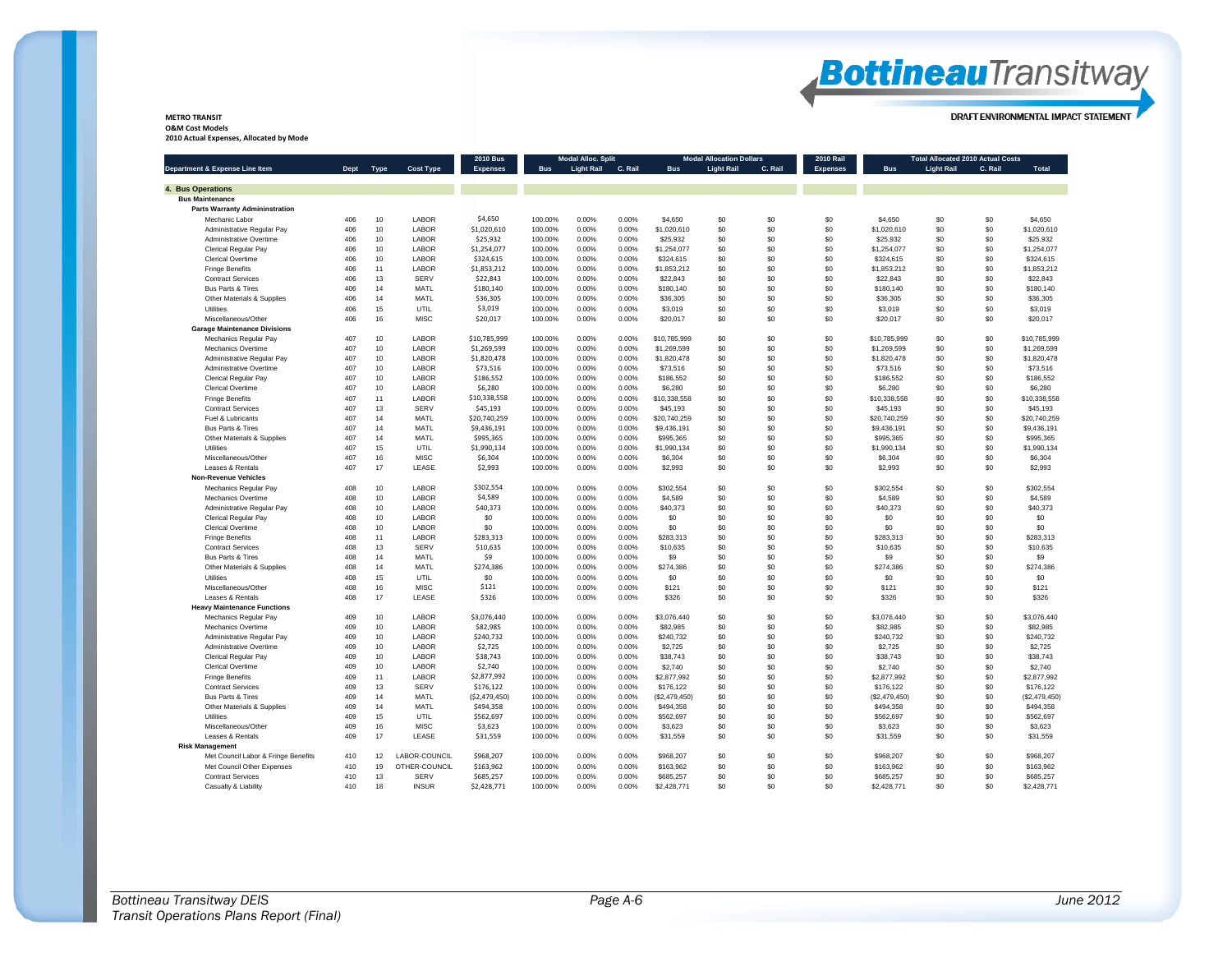| June 201. |  |
|-----------|--|
|           |  |

| <b>METRO TRANSIT</b>                    |  |
|-----------------------------------------|--|
| <b>O&amp;M Cost Models</b>              |  |
| 2010 Actual Expenses, Allocated by Mode |  |

|                                           |            |           |                      | <b>2010 Bus</b> |            | <b>Modal Alloc. Split</b> |         |            | <b>Modal Allocation Dollars</b> | <b>2010 Rail</b> |                       | <b>Total Allocated 2010 Actual Costs</b> |                   |            |                       |
|-------------------------------------------|------------|-----------|----------------------|-----------------|------------|---------------------------|---------|------------|---------------------------------|------------------|-----------------------|------------------------------------------|-------------------|------------|-----------------------|
| Department & Expense Line Item            |            | Dept Type | <b>Cost Type</b>     | <b>Expenses</b> | <b>Bus</b> | <b>Light Rail</b>         | C. Rail | <b>Bus</b> | <b>Light Rail</b>               | C. Rail          | <b>Expenses</b>       | <b>Bus</b>                               | <b>Light Rail</b> | C. Rail    | Total                 |
| 5. Light Rail Expenses                    |            |           |                      |                 |            |                           |         |            |                                 |                  |                       |                                          |                   |            |                       |
| <b>Rail Operations</b>                    |            |           |                      |                 |            |                           |         |            |                                 |                  |                       |                                          |                   |            |                       |
| <b>AGM Rail Operations</b>                |            |           |                      |                 |            |                           |         |            |                                 |                  |                       |                                          |                   |            |                       |
| Administrative Regular Pay                | 501        | 10        | LABOR                | \$0             | n/a        | n/a                       | n/a     | \$0        | \$0                             | \$0              | \$271,746             | \$0                                      | \$271,746         | \$0        | \$271,746             |
| Administrative Overtime                   | 501        | 10        | LABOR                | \$0             | n/a        | n/a                       | n/a     | \$0        | \$0                             | \$0              | \$10,565              | \$0                                      | \$10,565          | \$0        | \$10,565              |
| <b>Clerical Regular Pay</b>               | 501        | 10        | LABOR                | \$0             | n/a        | n/a                       | n/a     | \$0        | \$0                             | \$0              | \$103,024             | \$0                                      | \$103,024         | \$0        | \$103,024             |
| <b>Clerical Overtime</b>                  | 501        | 10        | LABOR                | \$0             | n/a        | n/a                       | n/a     | \$0        | \$0                             | \$0              | \$17,038              | \$0                                      | \$17,038          | \$0        | \$17,038              |
| <b>Fringe Benefits</b>                    | 501        | 11        | LABOR                | \$0             | n/a        | n/a                       | n/a     | \$0        | \$0                             | \$0              | \$281.436             | \$0                                      | \$281.436         | \$0        | \$281.436             |
| <b>Contract Services</b>                  | 501        | 13        | <b>SERV</b>          | \$0             | n/a        | n/a                       | n/a     | \$0        | \$0                             | \$0              | \$41,307              | \$0                                      | \$41,307          | \$0        | \$41,307              |
| <b>Materials &amp; Supplies</b>           | 501        | 14        | MATL                 | \$0             | n/a        | n/a                       | n/a     | \$0        | \$0                             | \$0              | \$6,426               | \$0                                      | \$6,426           | \$0        | \$6,426               |
| Utilities                                 | 501        | 15        | UTIL                 | \$0             | n/a        | n/a                       | n/a     | \$0        | \$0                             | \$0              | \$820,512             | \$0                                      | \$820,512         | \$0        | \$820,512             |
|                                           |            |           |                      |                 |            |                           |         |            |                                 |                  |                       |                                          |                   |            |                       |
| Miscellaneous/Other                       | 501<br>501 | 16<br>17  | <b>MISC</b><br>LEASE | \$0<br>\$0      | n/a        | n/a                       | n/a     | \$0<br>\$0 | \$0<br>\$0                      | \$0<br>\$0       | \$121,784<br>\$17,848 | \$0<br>\$0                               | \$121,784         | \$0<br>\$0 | \$121,784<br>\$17,848 |
| Leases & Rentals                          |            |           |                      |                 | n/a        | n/a                       | n/a     |            |                                 |                  |                       |                                          | \$17,848          |            |                       |
| <b>Rail Transportation Administration</b> |            |           |                      |                 |            |                           |         |            |                                 |                  |                       |                                          |                   |            |                       |
| Administrative Regular Pay                | 502        | 10        | LABOR                | \$0             | n/a        | n/a                       | n/a     | \$0        | \$0                             | \$0              | \$979,891             | \$0                                      | \$979,891         | \$0        | \$979,891             |
| Administrative Overtime                   | 502        | 10        | LABOR                | \$0             | n/a        | n/a                       | n/a     | \$0        | \$0                             | \$0              | \$148,006             | \$0                                      | \$148,006         | \$0        | \$148,006             |
| <b>Fringe Benefits</b>                    | 502        | 11        | LABOR                | \$0             | n/a        | n/a                       | n/a     | \$0        | \$0                             | \$0              | \$886,504             | \$0                                      | \$886,504         | \$0        | \$886,504             |
| <b>Contract Services</b>                  | 502        | 13        | <b>SERV</b>          | \$0             | n/a        | n/a                       | n/a     | \$0        | \$0                             | \$0              | \$1,986               | \$0                                      | \$1,986           | \$0        | \$1,986               |
| Materials & Supplies                      | 502        | 14        | MATL                 | \$0             | n/a        | n/a                       | n/a     | \$0        | \$0                             | \$0              | \$39,149              | \$0                                      | \$39,149          | \$0        | \$39,149              |
| <b>LRV Propulsion</b>                     | 502        | 15        | UTIL                 | \$0             | n/a        | n/a                       | n/a     | \$0        | \$0                             | \$0              | \$0                   | \$0                                      | \$0               | \$0        | \$0                   |
| Miscellaneous/Other                       | 502        | 16        | <b>MISC</b>          | \$0             | n/a        | n/a                       | n/a     | \$0        | \$0                             | \$0              | \$1,387               | \$0                                      | \$1,387           | \$0        | \$1,387               |
| <b>Rail Operators</b>                     |            |           |                      |                 |            |                           |         |            |                                 |                  |                       |                                          |                   |            |                       |
| Driver Regular Pay                        | 503        | 10        | LABOR                | \$0             | n/a        | n/a                       | n/a     | \$0        | \$0                             | \$0              | \$2,088,045           | \$0                                      | \$2,088,045       | \$0        | \$2,088,045           |
| <b>Driver Overtime</b>                    | 503        | 10        | LABOR                | \$0             | n/a        | n/a                       | n/a     | \$0        | \$0                             | \$0              | \$351,357             | \$0                                      | \$351,357         | \$0        | \$351,357             |
| <b>Clerical Regular Pay</b>               | 503        | 10        | LABOR                | \$0             | n/a        | n/a                       | n/a     | \$0        | \$0                             | \$0              | \$65,509              | \$0                                      | \$65,509          | \$0        | \$65,509              |
| <b>Clerical Overtime</b>                  | 503        | 10        | LABOR                | \$0             | n/a        | n/a                       | n/a     | \$0        | \$0                             | \$0              | \$10,884              | \$0                                      | \$10,884          | \$0        | \$10,884              |
| <b>Fringe Benefits</b>                    | 503        | 11        | LABOR                | \$0             | n/a        | n/a                       | n/a     | \$0        | \$0                             | \$0              | \$2,146,109           | \$0                                      | \$2,146,109       | \$0        | \$2,146,109           |
| <b>Contract Services</b>                  | 503        | 13        | <b>SERV</b>          | \$0             | n/a        | n/a                       | n/a     | \$0        | \$0                             | \$0              | \$1,599               | \$0                                      | \$1,599           | \$0        | \$1,599               |
| <b>LRV Propulsion</b>                     | 503        | 15        | UTIL                 | \$0             | n/a        | n/a                       | n/a     | \$0        | \$0                             | \$0              | \$1,428,911           | \$0                                      | \$1,428,911       | \$0        | \$1,428,911           |
| Materials & Supplies                      | 503        | 14        | MATL                 | \$0             | n/a        | n/a                       | n/a     | \$0        | \$0                             | \$0              | \$12,180              | \$0                                      | \$12,180          | \$0        | \$12,180              |
| Miscellaneous/Other                       | 503        | 16        | <b>MISC</b>          | \$0             | n/a        | n/a                       | n/a     | \$0        | \$0                             | \$0              | \$74                  | \$0                                      | \$74              | \$0        | \$74                  |
| <b>HLRT Vehicle Maintenance</b>           |            |           |                      |                 |            |                           |         |            |                                 |                  |                       |                                          |                   |            |                       |
| Mechanics Regular Pay                     | 504        | 10        | LABOR                | \$0             | n/a        | n/a                       | n/a     | \$0        | \$0                             | \$0              | \$1,225,663           | \$0                                      | \$1,225,663       | \$0        | \$1,225,663           |
| Mechanics Overtime                        | 504        | 10        | LABOR                | \$0             | n/a        | n/a                       | n/a     | \$0        | \$0                             | \$0              | \$236,963             | \$0                                      | \$236,963         | \$0        | \$236,963             |
| Administrative Regular Pay                | 504        | 10        | LABOR                | \$0             | n/a        | n/a                       | n/a     | \$0        | \$0                             | \$0              | \$392,861             | \$0                                      | \$392,861         | \$0        | \$392.861             |
| Administrative Overtime                   | 504        | 10        | LABOR                | \$0             | n/a        | n/a                       | n/a     | \$0        | \$0                             | \$0              | \$25,212              | \$0                                      | \$25,212          | \$0        | \$25,212              |
| Clerical Regular Pay                      | 504        | 10        | LABOR                | \$0             | n/a        | n/a                       | n/a     | \$0        | \$0                             | \$0              | \$38,034              | \$0                                      | \$38,034          | \$0        | \$38,034              |
| <b>Clerical Overtime</b>                  | 504        | 10        | LABOR                | \$0             | n/a        | n/a                       | n/a     | \$0        | \$0                             | \$0              | \$188                 | \$0                                      | \$188             | \$0        | \$188                 |
| <b>Fringe Benefits</b>                    | 504        | 11        | LABOR                | \$0             | n/a        | n/a                       | n/a     | \$0        | \$0                             | \$0              | \$1,639,205           | \$0                                      | \$1,639,205       | \$0        | \$1,639,205           |
| <b>Contract Services</b>                  | 504        | 13        | SERV                 | \$0             | n/a        | n/a                       | n/a     | \$0        | \$0                             | \$0              | \$62,608              | \$0                                      | \$62,608          | \$0        | \$62,608              |
| Parts & Inventory                         | 504        | 14        | MATL                 | \$0             | n/a        | n/a                       | n/a     | \$0        | \$0                             | \$0              | \$588,952             | \$0                                      | \$588,952         | \$0        | \$588,952             |
| Other Materials & Supplies                | 504        | 14        | MATL                 | \$0             | n/a        | n/a                       | n/a     | \$0        | \$0                             | \$0              | \$517,385             | \$0                                      | \$517,385         | \$0        | \$517,385             |
| Utilities                                 | 504        | 15        | UTIL                 | \$0             | n/a        | n/a                       | n/a     | \$0        | \$0                             | \$0              | \$0                   | \$0                                      | \$0               | \$0        | \$0                   |
| Miscellaneous/Other                       | 504        | 16        | <b>MISC</b>          | \$0             | n/a        | n/a                       | n/a     | \$0        | \$0                             | \$0              | \$3,952               | \$0                                      | \$3,952           | \$0        | \$3,952               |
| <b>HLRT System Maintenance</b>            |            |           |                      |                 |            |                           |         |            |                                 |                  |                       |                                          |                   |            |                       |
| Mechanics Regular Pay                     | 505        | 10        | LABOR                | \$0             | n/a        | n/a                       | n/a     | \$0        | \$0                             | \$0              | \$1,186,357           | \$0                                      | \$1,186,357       | \$0        | \$1,186,357           |
| Mechanics Overtime                        | 505        | 10        | LABOR                | \$0             | n/a        | n/a                       | n/a     | \$0        | \$0                             | \$0              | \$249,108             | \$0                                      | \$249,108         | \$0        | \$249.108             |
| Administrative Regular Pay                | 505        | 10        | LABOR                | \$0             | n/a        | n/a                       | n/a     | \$0        | \$0                             | \$0              | \$496,342             | \$0                                      | \$496,342         | \$0        | \$496,342             |
| Administrative Overtime                   | 505        | 10        | LABOR                | \$0             | n/a        | n/a                       | n/a     | \$0        | \$0                             | \$0              | \$26,626              | \$0                                      | \$26,626          | \$0        | \$26,626              |
| <b>Fringe Benefits</b>                    | 505        | 11        | LABOR                | \$0             | n/a        | n/a                       | n/a     | \$0        | \$0                             | \$0              | \$1,463,185           | \$0                                      | \$1,463,185       | \$0        | \$1,463,185           |
| <b>Contract Services</b>                  | 505        | 13        | SERV                 | \$0             | n/a        | n/a                       | n/a     | \$0        | \$0                             | \$0              | \$281,206             | \$0                                      | \$281,206         | \$0        | \$281,206             |
| Rail Parts                                | 505        | 14        | MATL                 | \$0             | n/a        | n/a                       | n/a     | \$0        | \$0                             | \$0              | \$0                   | \$0                                      | \$0               | \$0        | \$0                   |
| Other Materials & Supplies                | 505        | 14        | MATL                 | \$0             | n/a        | n/a                       | n/a     | \$0        | \$0                             | \$0              | \$371,406             | \$0                                      | \$371,406         | \$0        | \$371,406             |
| Utilities                                 | 505        | 15        | UTIL                 | \$0             | n/a        | n/a                       | n/a     | \$0        | \$0                             | \$0              | \$0                   | \$0                                      | \$0               | \$0        | \$0                   |
| Miscellaneous/Other                       | 505        | 16        | <b>MISC</b>          | \$0             | n/a        | n/a                       | n/a     | \$0        | \$0                             | \$0              | \$10,299              | \$0                                      | \$10,299          | \$0        | \$10,299              |
| Leases & Rentals                          | 505        | 17        | LEASE                | \$0             | n/a        | n/a                       | n/a     | \$0        | \$0                             | \$0              | \$6.541               | \$0                                      | \$6.541           | \$0        | \$6,541               |
|                                           |            |           |                      |                 |            |                           |         |            |                                 |                  |                       |                                          |                   |            |                       |

### **Bottineau**Transitway

DRAFT ENVIRONMENTAL IMPACT STATEMENT